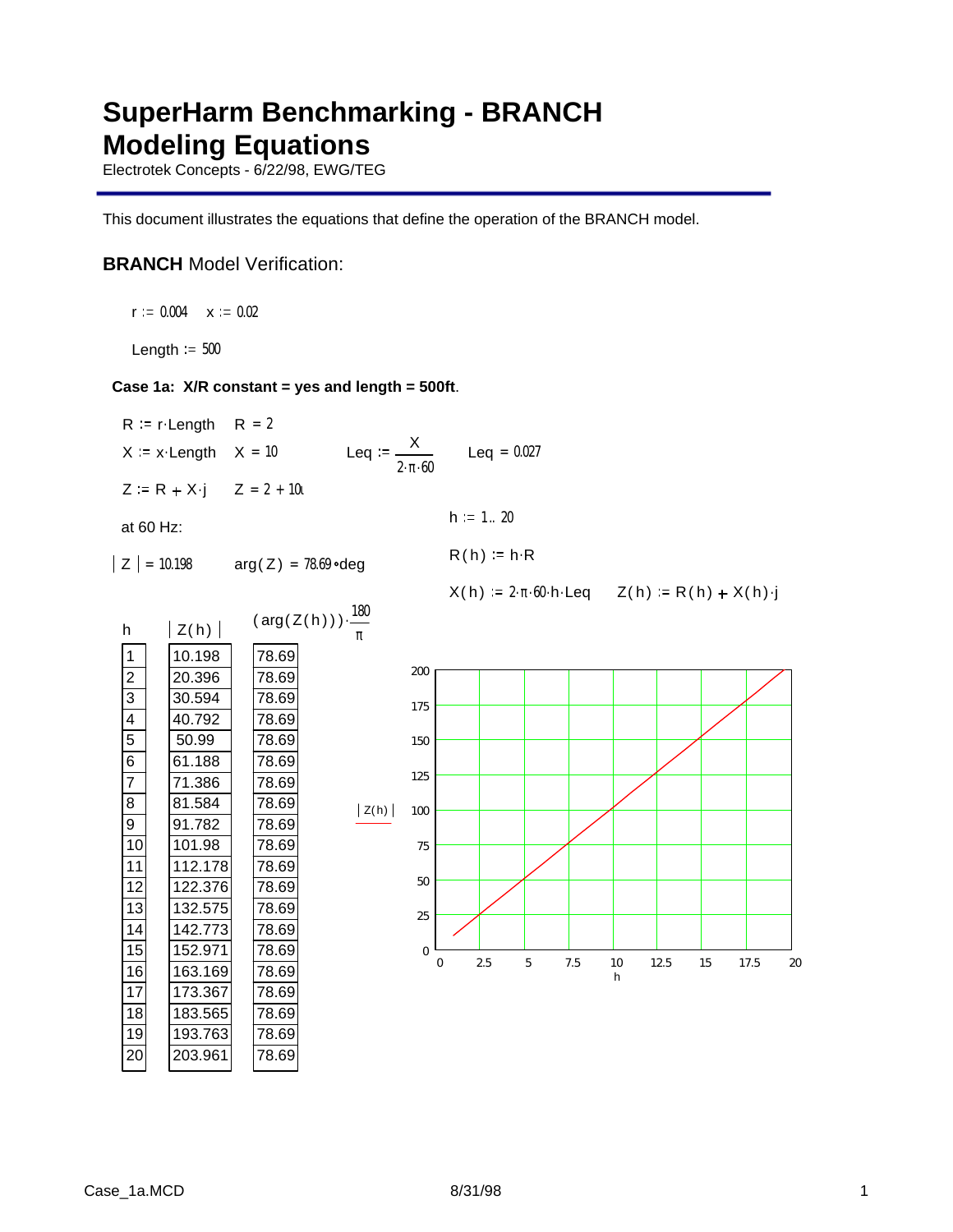# **SuperHarm Benchmarking - BRANCH Modeling Equations**

Electrotek Concepts - 6/22/98, EWG/TEG

This document illustrates the equations that define the operation of the BRANCH model.

## **BRANCH** Model Verification:

 $r := 0.004$   $\times = 0.02$ 

Length  $= 500$ 

### **Cases 1b&1c: X/R constant = no and length = 500ft**.

| $R = r$ Length $R = 2$            |                                                |               |
|-----------------------------------|------------------------------------------------|---------------|
| $X = x$ Length $X = 10$           | Leq := $\frac{X}{X}$<br>$2 \cdot \pi \cdot 60$ | $Leq = 0.027$ |
| $Z = R + X \cdot j$ $Z = 2 + 10i$ |                                                |               |

at 60 Hz:  $h := 1 .. 20$ 

$$
J(Z) = 78.69 \text{ °deg}
$$

 $|Z| = 10.198$  arg(Z) = 78.69 deg  $X(h) = 2 \cdot \pi \cdot 60 \cdot h \cdot \text{Leg}$  $Z(h) = R + X(h) \cdot j$ 



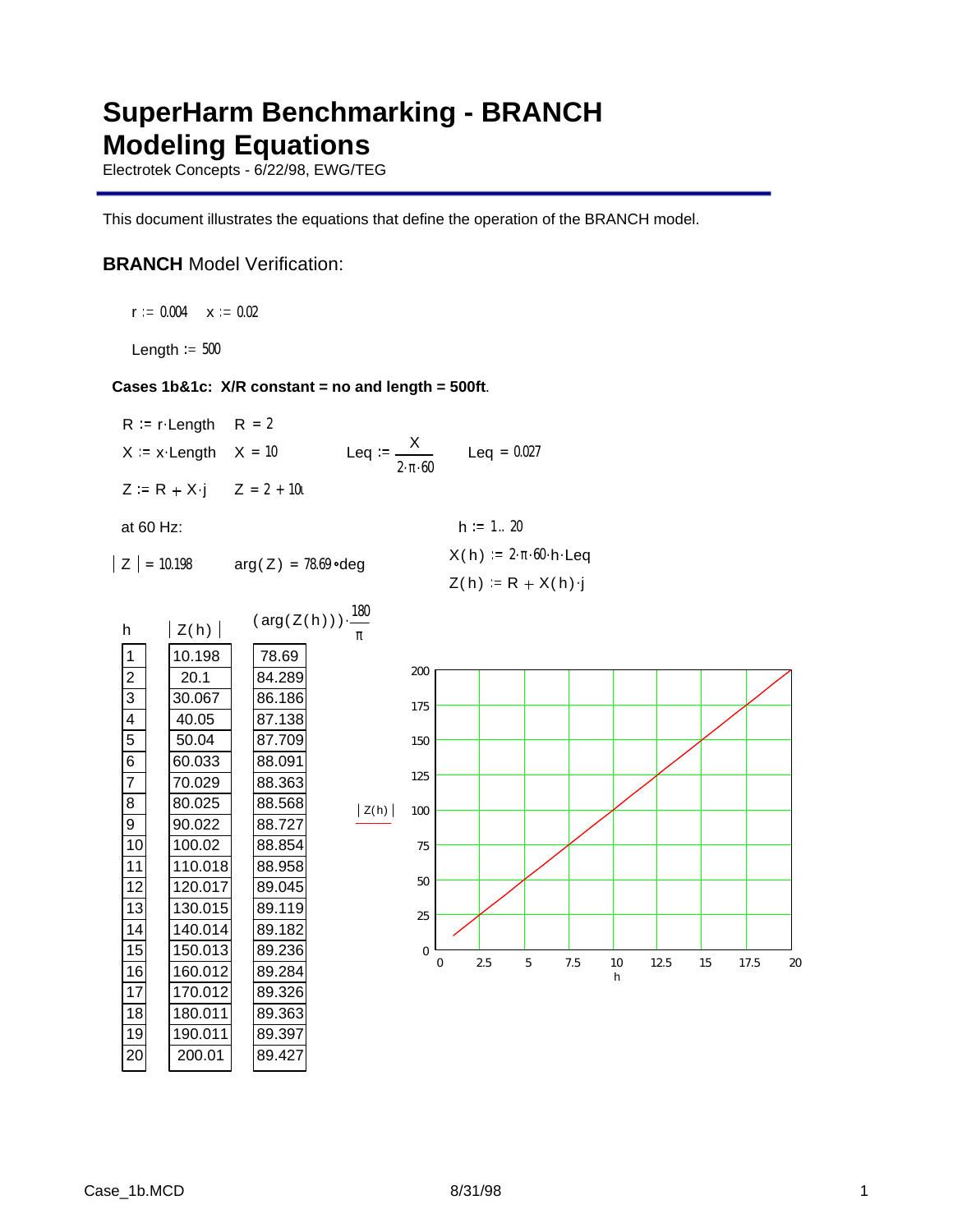# **SuperHarm Benchmarking - BRANCH3 Modeling Equations**

Electrotek Concepts - 6/9/98, EWG/TEG

This document illustrates the equations that define the operation of the BRANCH3 model.

## **BRANCH3** Model Verification:

### **Cases 2a, 2b, 2c, & 2d:**

Input Data (Units per Feet):

|                                                                               | Resistance<br>(Ohms)                                             | Reactance<br>(Ohms @ 60 Hz)                                                    |
|-------------------------------------------------------------------------------|------------------------------------------------------------------|--------------------------------------------------------------------------------|
| Zero Sequence                                                                 | $R_0 := 0.080$                                                   | $X_0 = 0.600$                                                                  |
| <b>Positive Sequence</b>                                                      | $R_1 := 0.024$                                                   | $X_1 := 0.110$                                                                 |
| Frequency (Hertz)                                                             | $f = 60$                                                         |                                                                                |
| Length (feet)                                                                 | $d := 200$                                                       |                                                                                |
| $\omega := 2 \cdot \pi \cdot f$                                               | $L := \frac{X}{A}$                                               | L = $\begin{bmatrix} 1.592 \cdot 10^{-3} \\ 2.918 \cdot 10^{-4} \end{bmatrix}$ |
| $z(\omega) = R + i \cdot \omega \cdot L$                                      |                                                                  | $z(\omega) = \begin{bmatrix} 0.08 + 0.6i \\ 0.024 + 0.11i \end{bmatrix}$       |
| $Z(d, \omega) := z(\omega) \cdot d$                                           |                                                                  | $Z(d, \omega) = \begin{bmatrix} 16 + 120i \\ 4.8 + 22i \end{bmatrix}$          |
|                                                                               | Zps(d, ω) := $\frac{Z(d, \omega_0 + 2 \cdot Z(d, \omega_1))}{2}$ | $Zps(d, \omega) = 8.533 + 54.667i$                                             |
| Zpm(d, $\omega$ ) := $\frac{Z(d, \omega)_0 - Z(d, \omega)_1}{Z(d, \omega)_1}$ |                                                                  | $Zpm(d, \omega) = 3.733 + 32.667i$                                             |

### Build the primative admittance matrix

3

 $YZp(d, \omega)$  $Zps(d, \omega)$  $Zpm(d, \omega)$  $Zpm(d, \omega)$   $Zpm(d, \omega)$   $Zps(d, \omega)$ Zpm( d, ω)  $Zps(d, \omega)$ Zpm( d, ω)  $Zpm(d, \omega)$ 1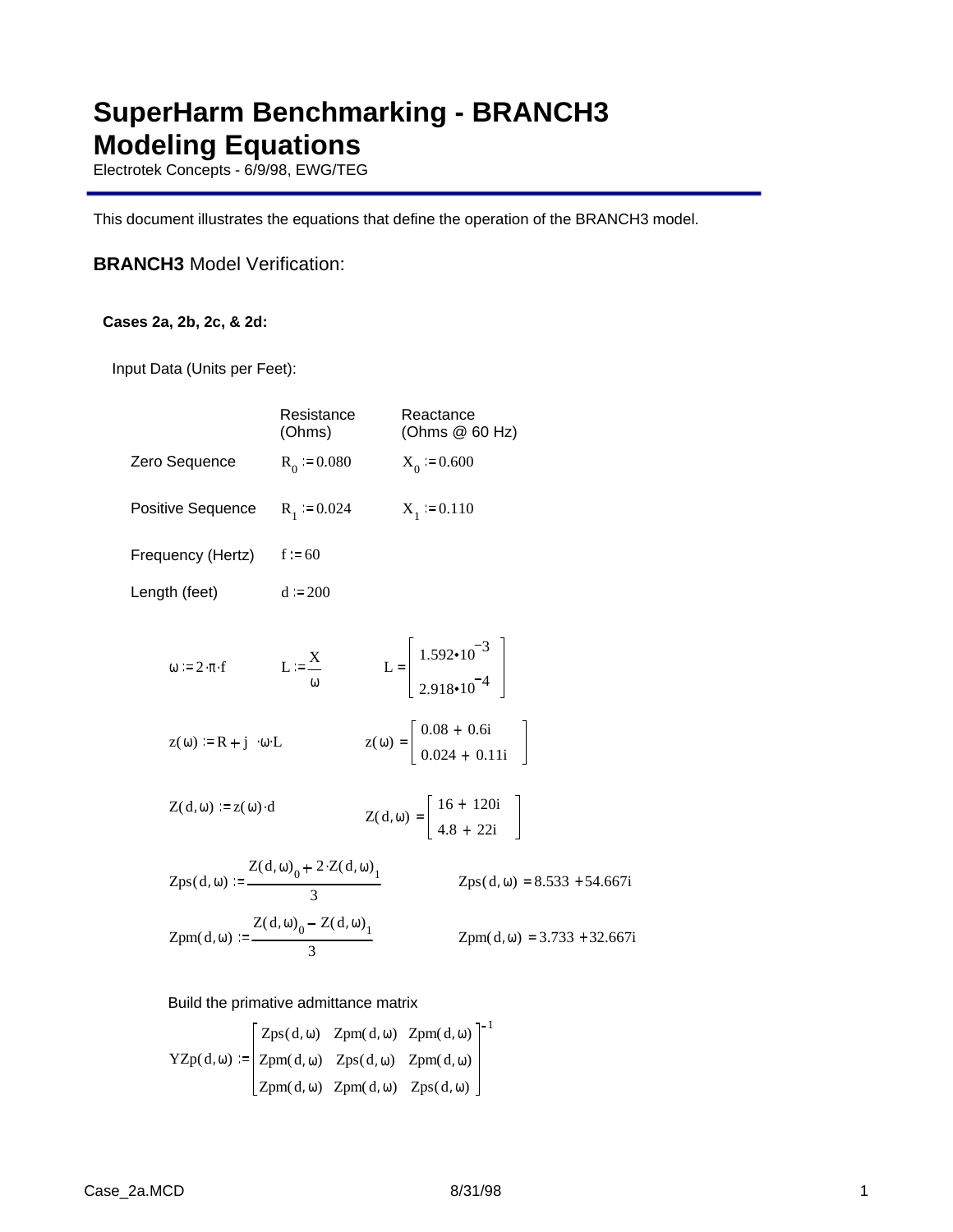Calculate the driving point impedance:

Zdp(d, \omega) := YZp(d, \omega)<sup>(-1)</sup>  
\nZdp(d, \omega) = 
$$
\begin{bmatrix}\n8.533 + 54.667i & 3.733 + 32.667i & 3.733 + 32.667i \\
3.733 + 32.667i & 8.533 + 54.667i & 3.733 + 32.667i \\
3.733 + 32.667i & 3.733 + 32.667i & 8.533 + 54.667i\n\end{bmatrix}
$$

Build an one amp positive sequence current injection source:

$$
I := \left[\begin{array}{c} \left(\cos\left(0 \cdot \frac{\pi}{180}\right) + j \cdot \sin\left(0 \cdot \frac{\pi}{180}\right)\right) \cdot 1 \\ \left(\cos\left(-120 \cdot \frac{\pi}{180}\right) + j \cdot \sin\left(-120 \cdot \frac{\pi}{180}\right)\right) \cdot 1 \\ \left(\cos\left(120 \cdot \frac{\pi}{180}\right) + j \cdot \sin\left(120 \cdot \frac{\pi}{180}\right)\right) \cdot 1 \end{array}\right] \qquad I = \begin{bmatrix} 1 \\ -0.5 - 0.866i \\ -0.5 + 0.866i \end{bmatrix}
$$

Solve the equation:

$$
\text{Vo(d, } \theta_{\bullet}^{\cdot} := \text{Zdp(d, } \omega) \cdot \text{I} \qquad \text{Vo(d, } \omega) = \begin{bmatrix} 4.8 + 22i \\ 16.653 - 15.157i \\ -21.453 - 6.843i \end{bmatrix}
$$

Convert to polar coordinates:

\n
$$
\text{VoMag}(d, f) := \n \begin{bmatrix}\n \text{Vo}(d, 2 \cdot \pi \cdot f) & \text{VoAng}(d, \omega) \\
 \text{VoAng}(d, \omega) & \text{vs.} \\
 \text{voAng}(d, \omega) & \text{vs.} \\
 \text{voAng}(d, f) & \text{voAng}(d, \omega) \\
 \text{voAng}(d, \omega) & \text{vo Ang}(d, \omega)\n \end{bmatrix}\n \begin{bmatrix}\n 77.692 \\
 317.692 \\
 197.692\n \end{bmatrix}
$$
\n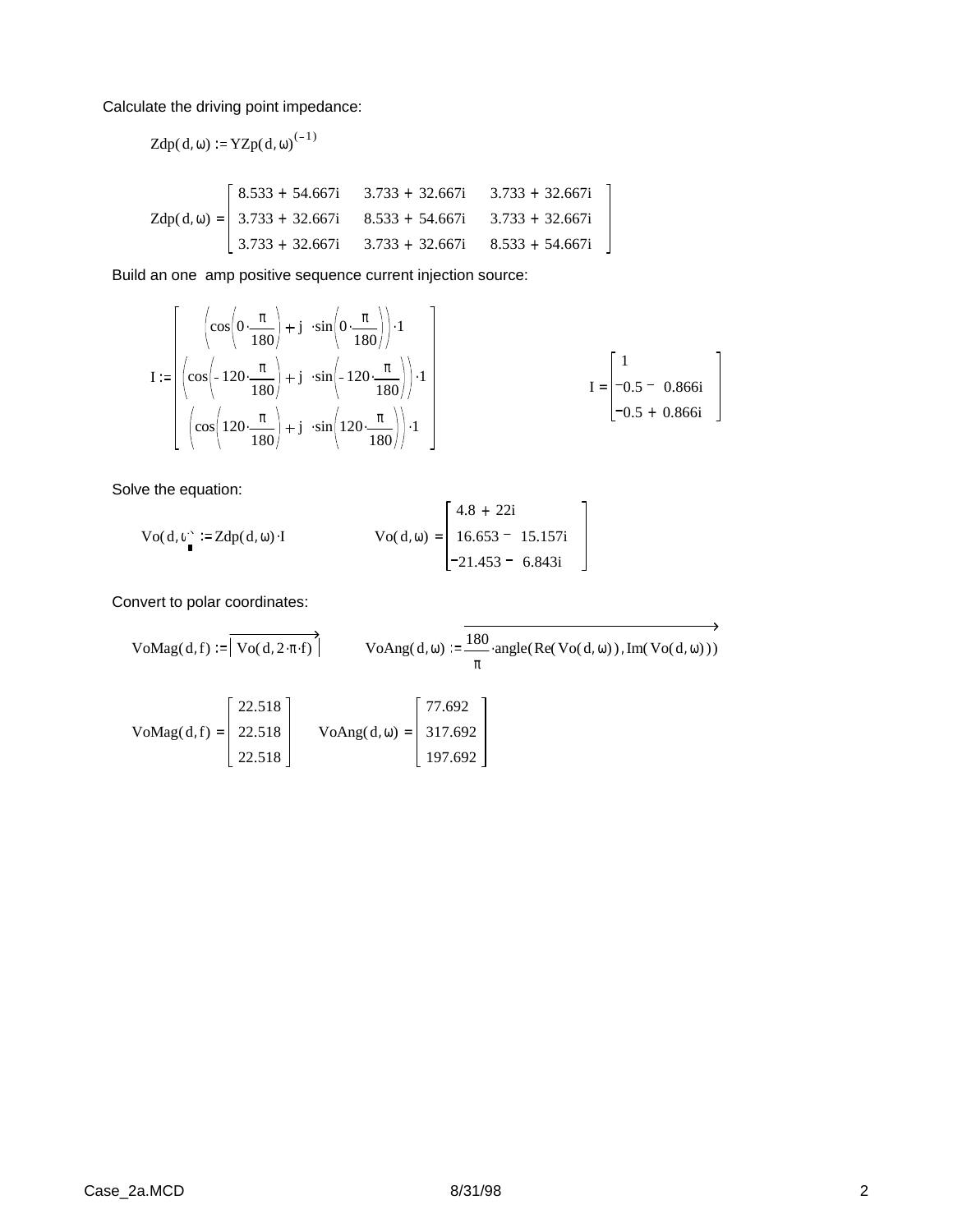Perform a frequency sweep of the solution for recieving end voltage:

freq  $:= 60, 120.. 1200$ 

| freq | $VoMag(d, freq)_{1}$ | VoAng(d, freq $\cdot 2 \cdot \pi$ ) | $VoMag(d, freq)$ <sub>0</sub> |
|------|----------------------|-------------------------------------|-------------------------------|
| 60   | 22.518               | 77.692                              | 22.518                        |
| 120  | 44.261               | 83.774                              | 44.261                        |
| 180  | 66.174               | 85.84                               | 66.174                        |
| 240  | 88.131               | 86.878                              | 88.131                        |
| 300  | 110.105              | 87.501                              | 110.105                       |
| 360  | 132.087              | 87.917                              | 132.087                       |
| 420  | 154.075              | 88.215                              | 154.075                       |
| 480  | 176.065              | 88.438                              | 176.065                       |
| 540  | 198.058              | 88.611                              | 198.058                       |
| 600  | 220.052              | 88.75                               | 220.052                       |
| 660  | 242.048              | 88.864                              | 242.048                       |
| 720  | 264.044              | 88.958                              | 264.044                       |
| 780  | 286.04               | 89.038                              | 286.04                        |
| 840  | 308.037              | 89.107                              | 308.037                       |
| 900  | 330.035              | 89.167                              | 330.035                       |
| 960  | 352.033              | 89.219                              | 352.033                       |
| 1020 | 374.031              | 89.265                              | 374.031                       |
| 1080 | 396.029              | 89.306                              | 396.029                       |
| 1140 | 418.028              | 89.342                              | 418.028                       |
| 1200 | 440.026              | 89.375                              | 440.026                       |
|      |                      |                                     |                               |

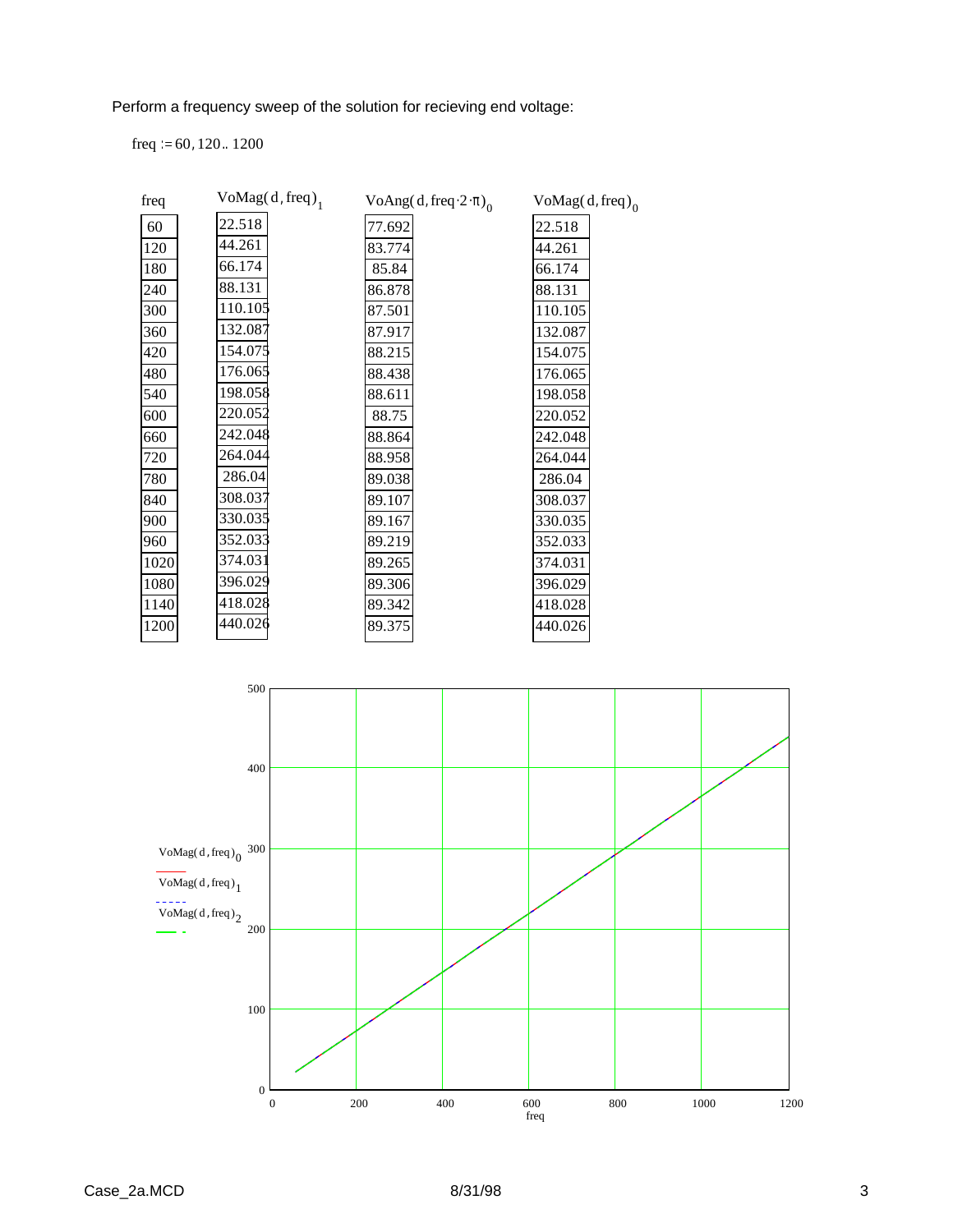# **SuperHarm Benchmarking - CAPACITOR Modeling Equations**

Electrotek Concepts - 6/9/98, TEG

This document illustrates the equations that define the operation of the CAPACITOR model.

## CAPACITOR Model Verification:

 $Xs = 0.1$  Rs = 0

MVAr = 1.2  $kV = 13.8$  f = 60

### **Cases 3a, 3b, 3c, 3d, & 3e:**

 $Xc := \frac{kV^2 - 1}{2}$ MVAr  $Xc = -158.7$  Ls  $:=$   $\frac{Xs}{X}$  $2 \cdot \pi \cdot 60$ Ls =  $2.653 \cdot 10^{-4}$ at 60 Hz:

$$
Xs(h) := j \cdot 2 \cdot \pi \cdot h \cdot f \cdot Ls
$$

$$
:= \frac{-1}{\chi_{C \cdot 2 \cdot \pi \cdot f}} \qquad C = 1.671 \cdot 10^{-5} \qquad \chi_{C}(h) := \frac{1}{i \cdot 2 \pi \cdot h \cdot f \cdot C}
$$

$$
Z(h) := \frac{Xc(h) \cdot Xs(h)}{}
$$

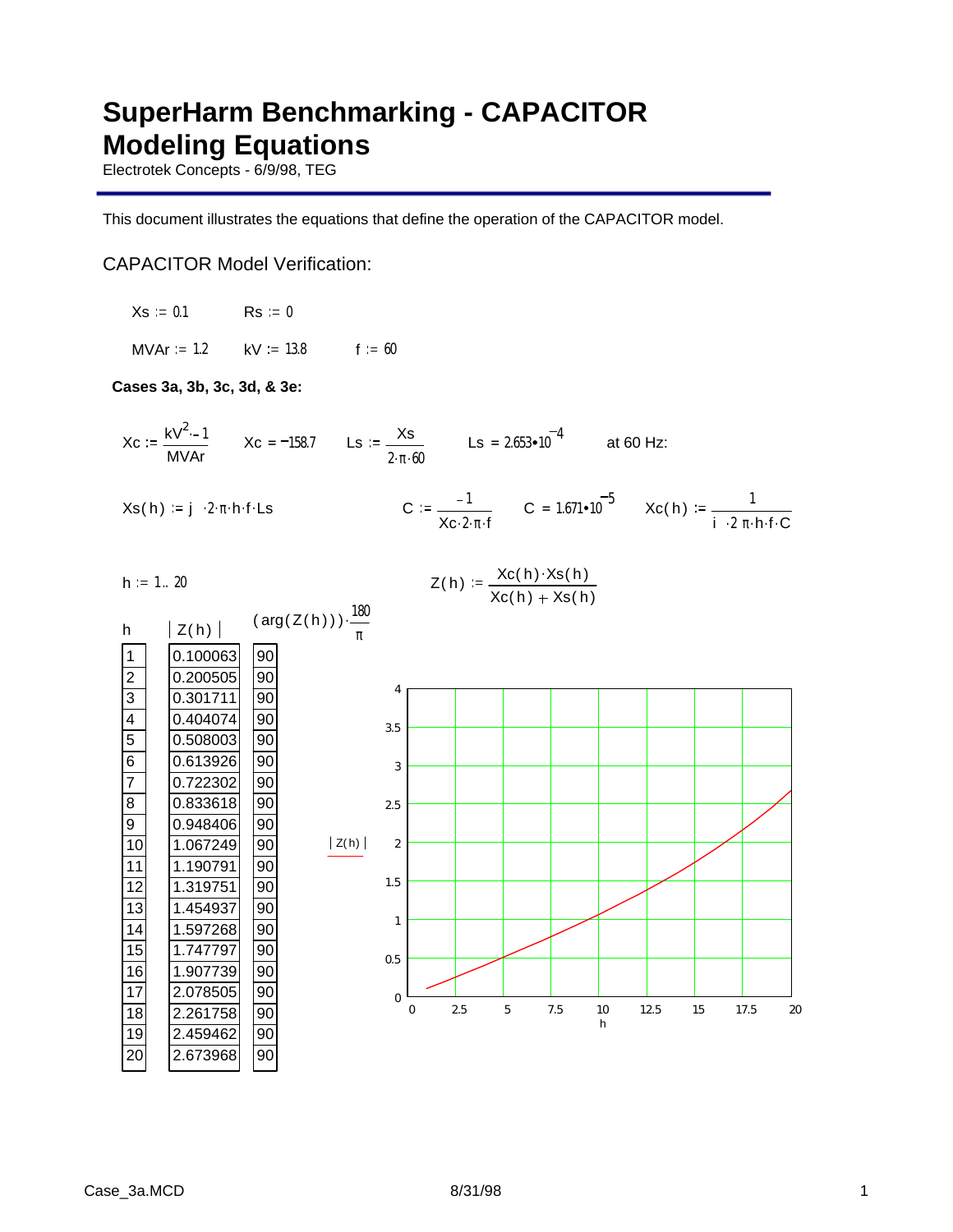# **SuperHarm Benchmarking - CAPACITOR Modeling Equations**

Electrotek Concepts - 6/9/98, TEG

This document illustrates the equations that define the operation of the CAPACITOR model.

## CAPACITOR Model Verification:

 $Xs = 0.1$  Rs = 0

MVAr = 1.2  $kV = 13.8$  f = 60

### **Cases 3f (delta connected bank):**



 $Xs(h) := j \cdot 2 \cdot \pi \cdot h \cdot f \cdot Ls$ 

 $h := 1 .. 20$ 

$$
Z(h) := \frac{Xc(h) \cdot Xs(h)}{Xc(h) + Xs(h)}
$$

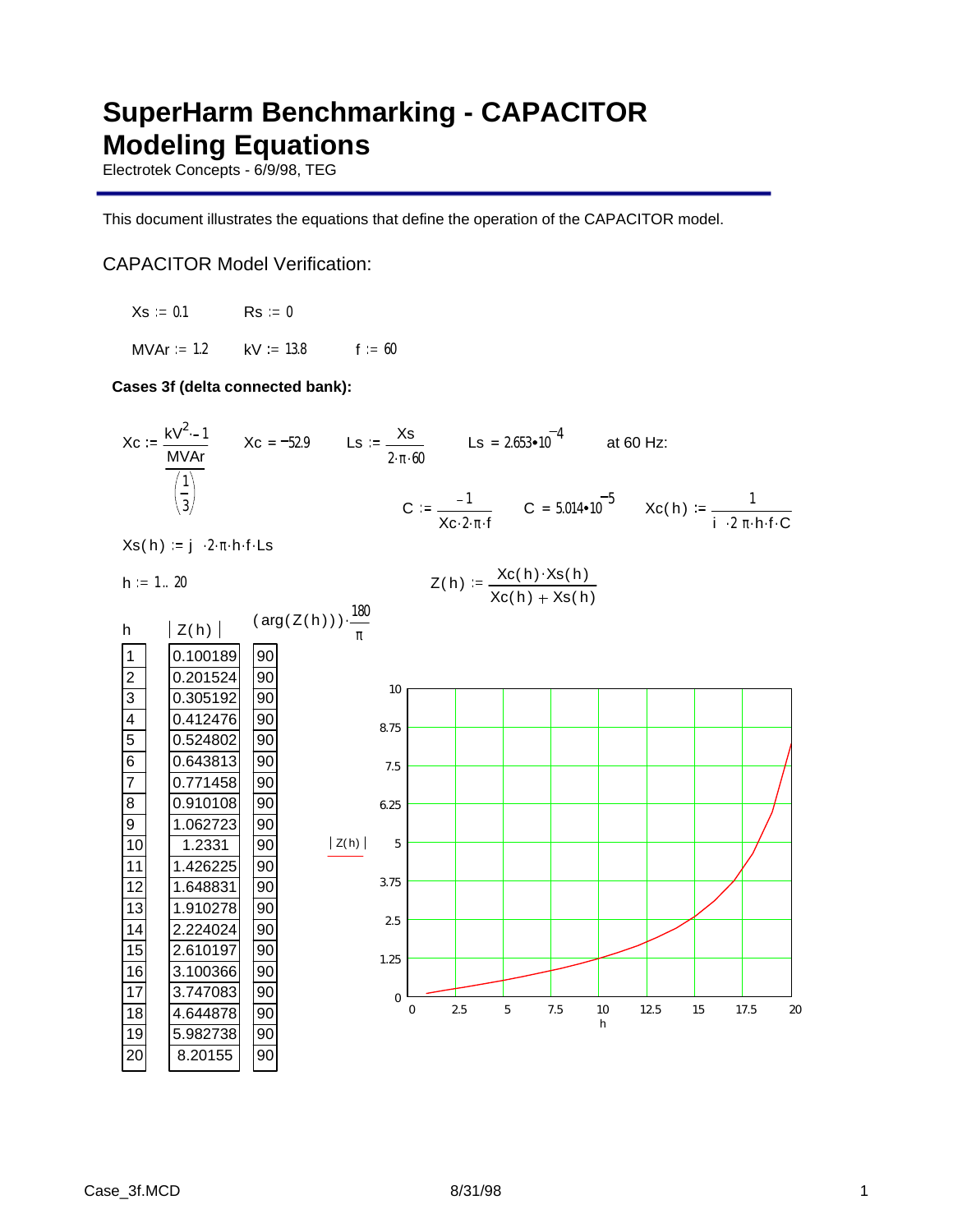# **SuperHarm Benchmarking - CMATRIX Modeling Equations**

Electrotek Concepts - 6/9/98, TEG

This document illustrates the equations that define the operation of the CMATRIX model.

## CMATRIX Model Verification:

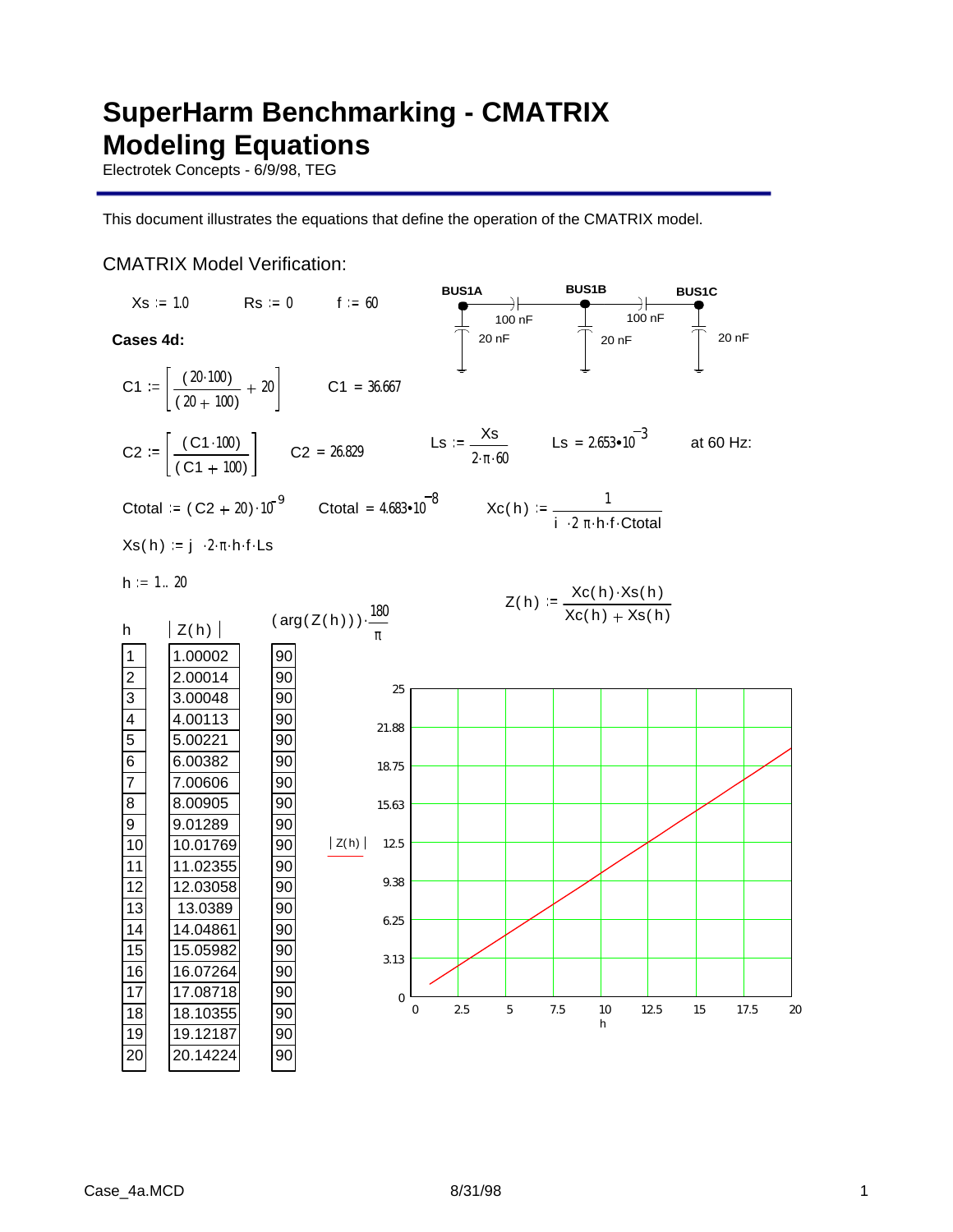# **SuperHarm Benchmarking - INDUCTIONMOTOR Modeling Equations**

Electrotek Concepts - 6/28/98, EWG/TEG

This document illustrates the equations that define the operation of the INDUCTIONMOTOR model.

INDUCTIONMOTOR Model Verification:

### **Cases 5a, 5b, 5c, 5d, & 5e :**

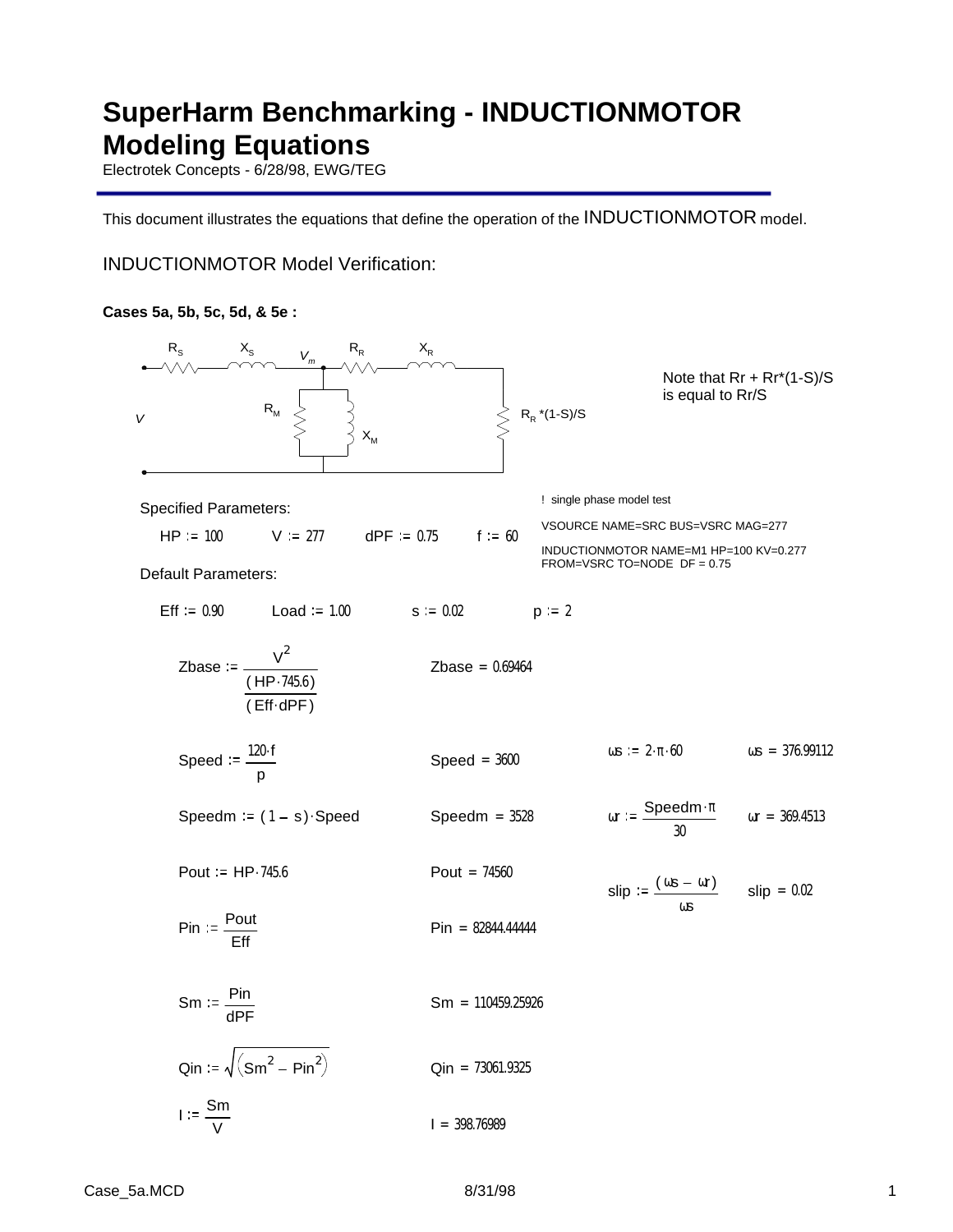#### *Reference:*

"Studies on Modeling of Harmonic Impedance for Induction Motor", Zhang Jing, He Fengreng, 2nd ICHPS Conference / October 6-8, 1986 / Pages 134-141

#### *Assumptions:*

stator impedance is equal to rotor impedance  $(Xs = Xr)$ . exciting impedance (Xm) is 35 times greater that the stator impedance. exciting current is 30% of stator (rotor = 70% of stator). core loss of the motor is 3% of nameplate rating. stator  $X/R$  ration = 4

| $\pm$<br>$\mathbf{I}$<br>$\pm$<br>$\pm$ | $Rm$ , $Xm=$ | $Rs$ , $Xs =$ | <superharm.inf 5a="" case="" for=""><br/>0.0247553, i 0.0990213<br/><math>Rr, Xr = 0.0152459, i 0.0990213</math></superharm.inf> |        | $34.303, \quad i \quad 1.26478$ |          |                |     |
|-----------------------------------------|--------------|---------------|----------------------------------------------------------------------------------------------------------------------------------|--------|---------------------------------|----------|----------------|-----|
| $\mathbf{I}$                            | Vt           | $=$           | 0.277                                                                                                                            | kV L-G |                                 | Pout $=$ | 74.560         | kW  |
| $\mathbf{I}$                            | I1           | $=$           | 398.770                                                                                                                          | Amps   |                                 | HPout=   | 100.000        | HP  |
| $\pm$                                   | kVA          | $=$           | 110.459                                                                                                                          | kVA    |                                 | $Slip =$ | 0.020          |     |
| $\mathbf{I}$                            | Pf.          | $\equiv$      | 0.750                                                                                                                            |        |                                 | $RPM =$  | 3528.000       | RPM |
| $\pm$                                   | Pin          | $=$           | 82.844                                                                                                                           | kW     |                                 | $Ploss=$ | 8284.444 Watts |     |
|                                         | Oin          | $=$           | 73.062                                                                                                                           | kVAr   |                                 | $Eff =$  | 90.000         | ႜ   |

$$
Xs := \frac{(Qin \cdot V^2)}{4.64 \cdot (Pin^2 + Qin^2)} \qquad Xs = 0.09902 \qquad Xr := Xs \qquad Rs := \frac{Xs}{4} \qquad Rs = 0.02476
$$

Rm :=  $\frac{V^2}{V}$  $(0.03 \cdot \text{Pin} \cdot \text{Eff})$ Rm = 34.303

All of the parameters except for the total rotor side resistance is known at this point. This resistance consists of two components, the rotor winding resistance Rr and a resistive component related to the slip. If we can calculate this total rotor side resistance, we can calculate Rr since we know the slip. We do this calculation for full rated load. If the system is operating at less than rated load, we re-calculate the rotor resistance which will give us a new slip.

Since we know the total input watts and vars, we can calculate the total admittance of the motor.

$$
\text{Ytm} := \frac{\text{Pin}}{\text{V}^2} - 1 \cdot \frac{\text{Qin}}{\text{V}^2} \qquad \text{Ytm} = 1.0797 - 0.95221t \qquad |\text{Ytm}| = 1.4396 \qquad \arg(\text{Ytm}) \cdot \frac{180}{\pi} = -41.40962
$$
\n
$$
\text{Zt} := \frac{1}{\text{Ytm}} \qquad \text{Zt} = 0.52098 + 0.45946t \qquad |\text{Zt}| = 0.6946 \qquad \arg(\text{Zt}) \cdot \frac{180}{\pi} = 41.40962
$$

Now calculate the admittance of only the magnetizing and rotor components of the motor. This is done simply by subtracting out the stator impedance.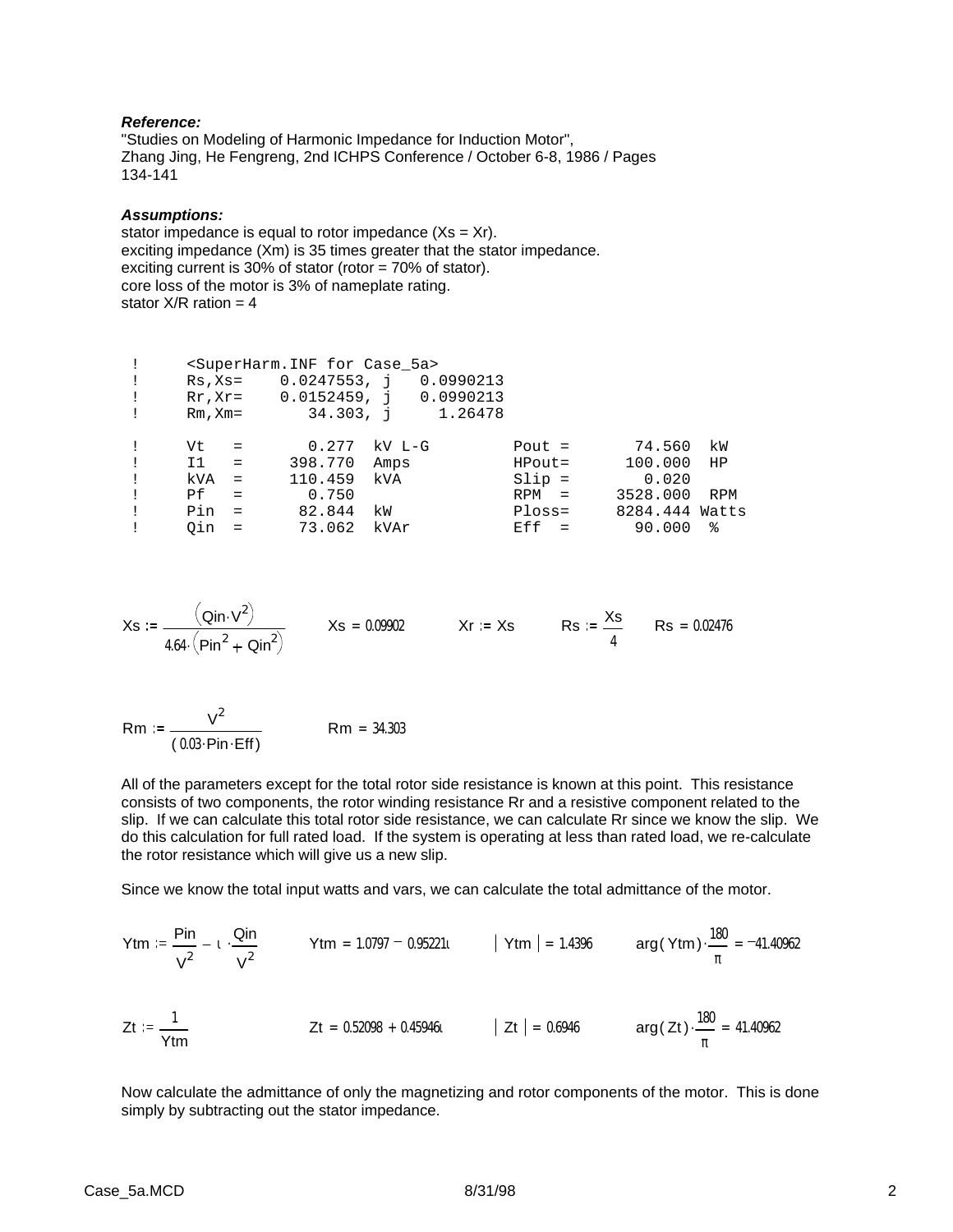$$
Zt := Zt - (Rs + t \cdot Xs) \t Zt = 0.49622 + 0.36044t \t |Zt| = 0.6133 \t arg(Zt) \cdot \frac{180}{\pi} = 35.99328
$$
  
\n
$$
Ytm := \frac{1}{Zt} \t Ytm = 1.319208 - 0.958225t \t |Ytm| = 1.63049 \t arg(Ytm) \cdot \frac{180}{\pi} = -35.99328
$$

We now know that this admittance is equal to the parallel combination of the magnitizing branch resistance (Rm), magnetizing branch reactance (jXm), and the total rotor impedance (Rr/S + jXr).

Solving for Rr:

$$
Ytm = \frac{1}{Rm} + \frac{1}{j \cdot Xm} + \frac{1}{\frac{Rr}{S} + j \cdot Xr}
$$
  

$$
Ytm = \frac{1}{Rm} + \frac{1}{j \cdot Xm} + \frac{\frac{Rr}{S} - j \cdot Xr}{\left(\frac{Rr}{S} + j \cdot Xr\right) \cdot \left(\frac{Rr}{S} - j \cdot Xr\right)}
$$
  

$$
Ytm = \frac{1}{Rm} + \frac{1}{j \cdot Xm} + \frac{\frac{Rr}{S} - j \cdot Xr}{\frac{Rr^{2}}{S^{2}} + Xr^{2}}
$$

Since we know the slip S, the equation may be simplified by substituting Rx for Rr/S:

$$
Ytm = \frac{1}{Rm} + \frac{1}{j \cdot Xm} + \frac{Rx - j \cdot Xr}{Rx^2 + Xr^2}
$$

Now separate out real and imaginary components:

$$
\text{Re}(\text{Ytm}) + \text{j} \cdot \text{Im}(\text{Ytm}) = \left(\frac{1}{\text{Rm}} + \frac{\text{Rx}}{\text{Rx}^2 + \text{Kr}^2}\right) - \frac{\text{j}}{\text{Xm}} - \frac{\text{j} \cdot \text{Xr}}{\text{Rx}^2 + \text{Kr}^2}
$$

We now solve the real and imaginary parts of the equation separately.

Re(Ytm) = 
$$
\frac{1}{Rm} + \frac{Rx}{Rx^2 + xr^2}
$$
 Im(Ytm) =  $-1 \left( \frac{1}{Xm} + \frac{Xr}{Rx^2 + xr^2} \right)$ 

Ok, now we need to solve this equation for Rx, so we re-arrange again. For simplicity, we substitute Re(Ytm)-1/Rm with K1 - we know all of these values, so it is a constant.

$$
K1 := Re(Ytm) - \frac{1}{Rm}
$$
  $K1 = 1.29006$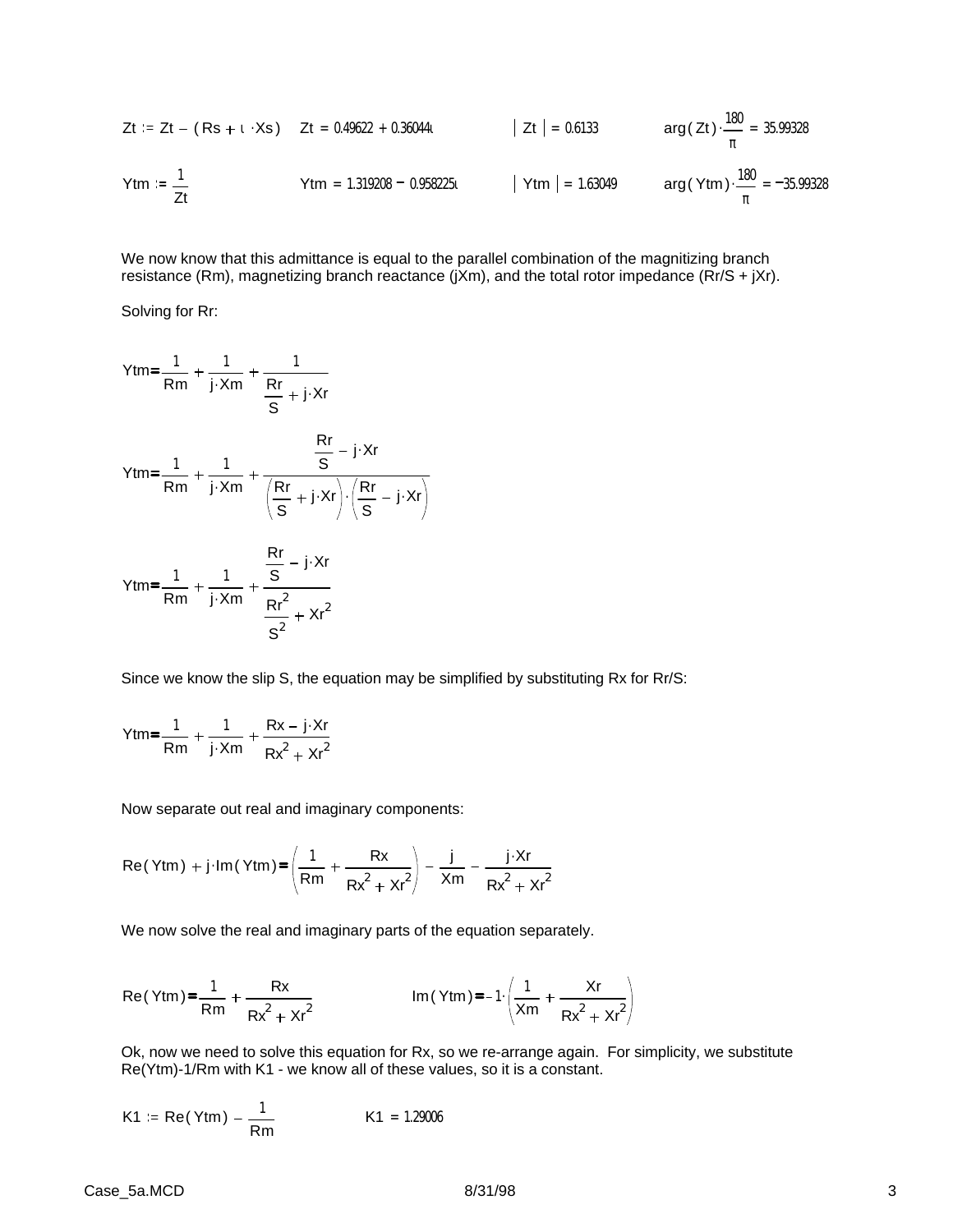$$
K1 = \frac{Rx}{Rx^2 + xr^2}
$$
  

$$
0 = K1 \cdot Rx^2 - Rx + K1 \cdot Nr^2
$$

This equation is easily solved using the classic quadratic equation which has two solutions (roots R1 and R2)

R1(A, B, C) := 
$$
\frac{-B + \sqrt{B^2 - 4 \cdot A \cdot C}}{2 \cdot A}
$$
  
\nR2(A, B, C) :=  $\frac{-B - \sqrt{B^2 - 4 \cdot A \cdot C}}{2 \cdot A}$   
\nR3B = R1 (K1, -1, K1 \cdot Kr<sup>2</sup>)  
\nR4B = R2 (A, B, C) :=  $\frac{-B - \sqrt{B^2 - 4 \cdot A \cdot C}}{2 \cdot A}$   
\nR5C = R2 (A, B, C) =  $\frac{-B - \sqrt{B^2 - 4 \cdot A \cdot C}}{2 \cdot A}$ 

The positive root is chosen.

 $Rx := r1$ 

$$
Rr := Rx \cdot slip \qquad Rr = 0.01524594
$$

Now we calculate the magnitizing reactance. We can find it by solving the imaginary portion of the equation used to find Rr.

Im(Ytm) = -1. 
$$
\left(\frac{1}{Xm} + \frac{Xr}{Rx^2 + xr^2}\right)
$$
  
 $\frac{-1}{Xm} = Im(Ytm) + \frac{Xr}{Rx^2 + xr^2}$   
 $\frac{-1}{Xm} = \frac{-1}{xm} = 1.26478484$ 

 $Im(Ytm) + \frac{Xr}{2}$ 

Summarizing the key model components at full load:

 $Rx^2 + xr^2$ 

 $\text{Rs} = 0.02476$   $\text{Xs} = 0.09902$   $\text{Rr} = 0.01525$   $\text{Xr} = 0.09902$   $\text{Rm} = 34.30302$   $\text{Xm} = 1.26478$ 

The preceeding calculations were for full load. If we specified that our output mechanical load was less than full load, then all of the key model parameters will be the same except for the effective rotor resistance and hence the slip. We will now re-calculate the parameters for partial load. The approach entails calculating the Thevenin equivalent source as seen by the mechanical load equivalent R (Rr\*(1-s)/s). We then use the same approach as used previously to calculate the load equivalent.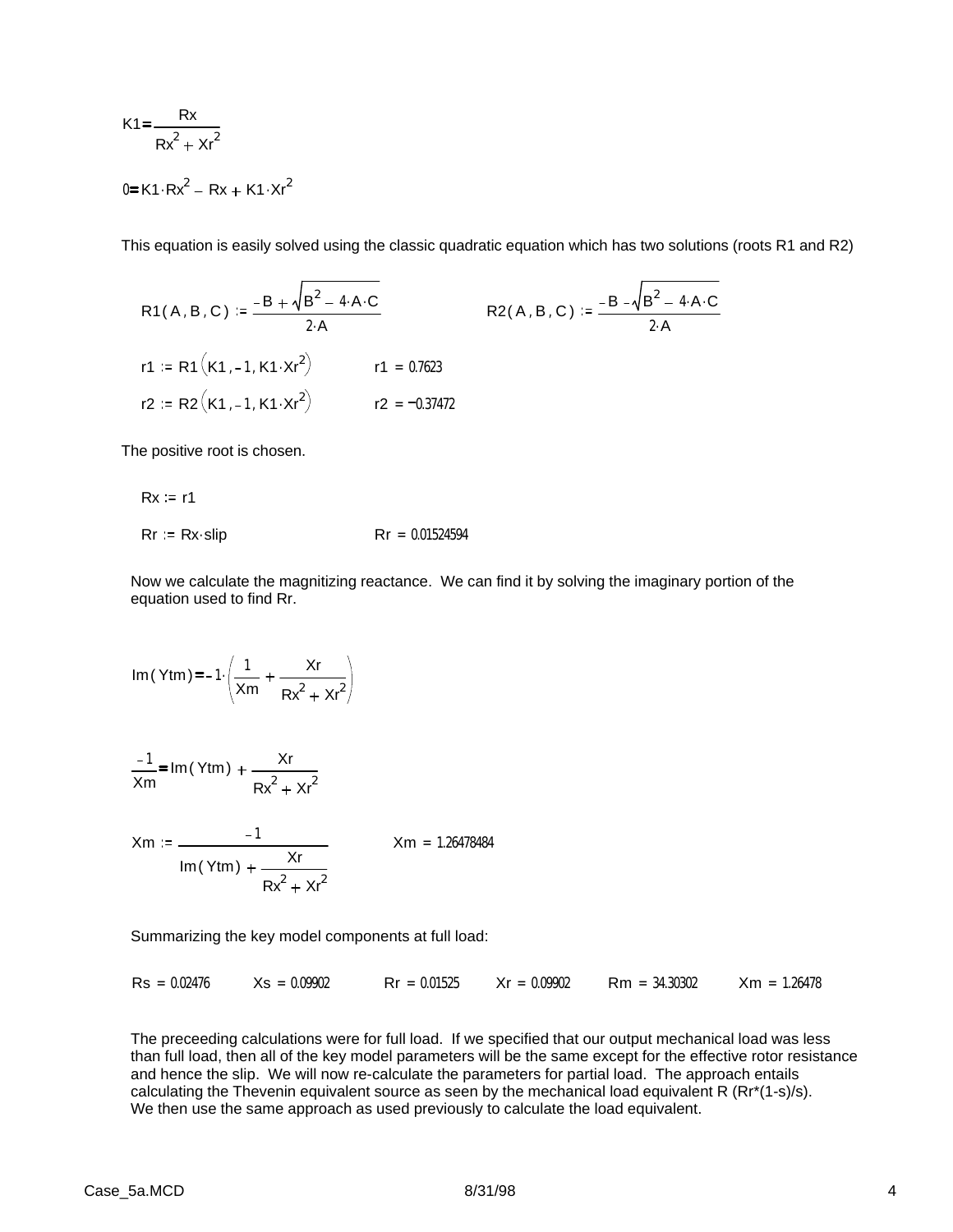The Thevenin impedance is the parallel combination of the magnitizing impedance and the stator impedance plus the rotor impedance.

Zmag := 
$$
\frac{1}{\frac{1}{Rm} + \frac{1}{\iota \cdot Xm}}
$$
  
\nZthey :=  $\frac{1}{\frac{1}{Zmag} + \frac{1}{Rs + \iota \cdot Xs}}$  +  $RF + \iota \cdot Xr$  Zthey = 0.03676 + 0.19112t

The Thevenin voltage is the voltage present across the magnetizing branch when the rotor circuit is open. This is a voltage divider formed by the stator impedance and the magnetizing impedance. The voltage divider formula is used to calculate the equivalent.

When 
$$
x = V \cdot \frac{Z \cdot \text{mag}}{Z \cdot \text{mag} + \text{Rs} + 1 \cdot \text{Rs}}
$$

\nWhen  $z = 256.6548 + 3.968971$ .

Now, we have to write an equation in terms of the known quantities and the unknown mechanical load equivalent resistance. Our circuit now consists of the Thevenin voltage in series with the Thevenin equivalent impedance which then is in series with the mechanical load equivalent resistance Req to complete the circuit. We are given the output power, so we know that the equivalent resistance is related to this resistance by the square of the current through it. We use this to write our equation.

$$
Pout = Iout2 \t\t\t Req \t\t\t Iout = \frac{Vthev}{Zthev + Req}
$$

$$
Pout = \frac{Vthev^2}{(Zthev + Req)^2} \cdot Req
$$

Pout=\_\_\_\_\_\_\_\_\_Vthev<sup>2</sup>·Req Zthev $^2$  + 2 $\cdot$ Zthev $\cdot$ Req + Req $^2$ 

Pout Zthev<sup>2</sup> + 2 Pout Zthev Req + Pout Req<sup>2</sup>=Vthev<sup>2</sup> Req

$$
Z\text{thev}^2 + 2\text{·}Z\text{thev·} \text{Req} + \text{Req}^2 = \frac{\text{Vthev}^2 \cdot \text{Req}}{\text{Pout}}
$$

We need to break this equation up into real and imaginary components, and equate the real components on either side of the equation.

$$
Zrthev^{2} + 2i \cdot Zrthev \cdot Zithev + Zithev^{2} + 2 \cdot \text{Req} \cdot zrhev + i \cdot Zithev + \text{Req}^{2} = \text{Req} \cdot \frac{(vrthev^{2} + 2i \cdot Vrthev \cdot Vithev^{2} + Vithev^{2})}{\text{Pout}}
$$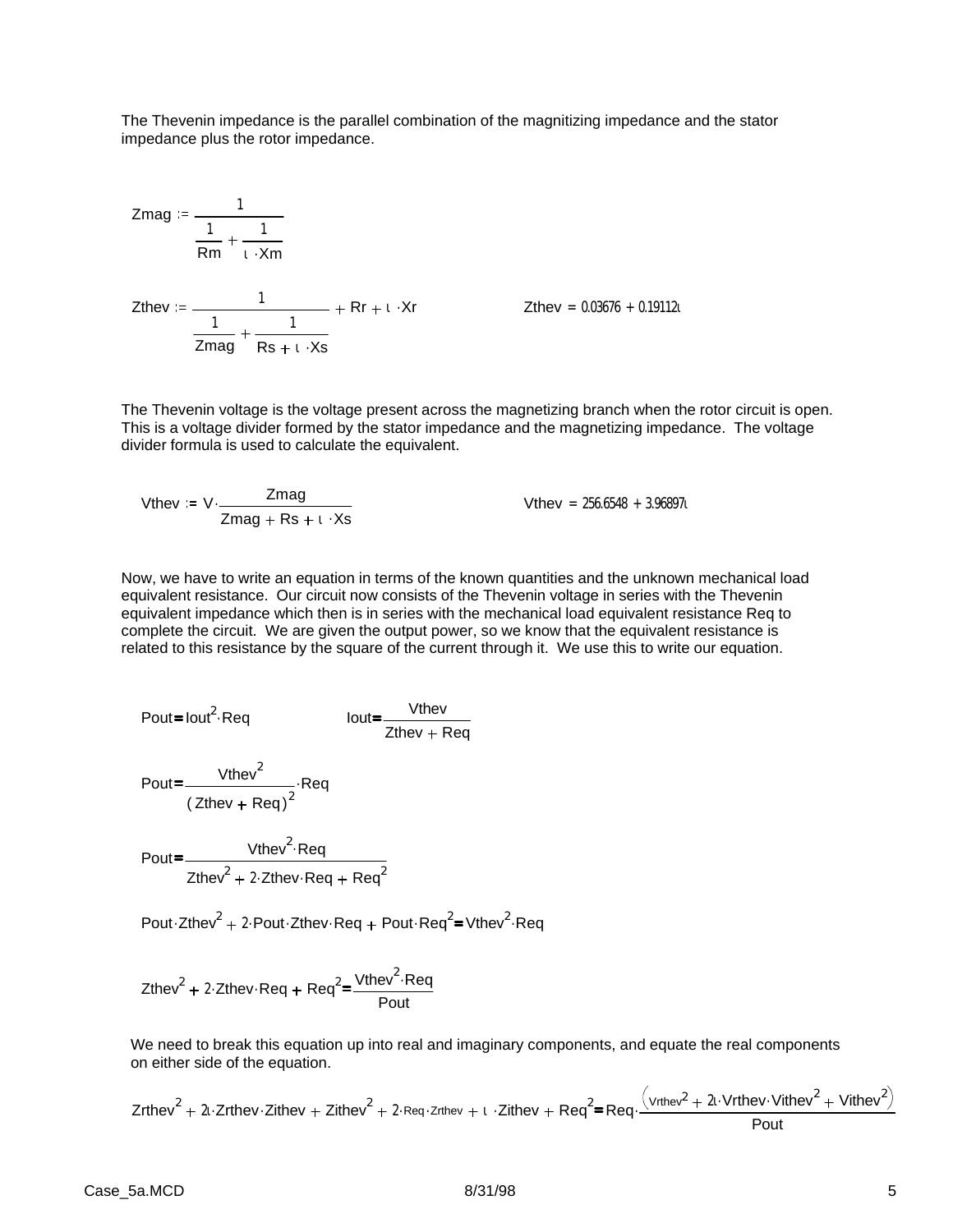Equate the real components

$$
Zrthev2 + Zithev2 + 2 \cdot \text{Req} \cdot Zrthev + \text{Req}^{2} = \text{Req} \cdot \frac{(\text{Vrthev}^{2} + \text{Vithev}^{2})}{\text{Pout}}
$$

$$
0 = \text{Req}^{2} + \left[ 2 \cdot Zrthev - \frac{(\text{Vrthev}^{2} + \text{Vithev}^{2})}{\text{Pout}} \right] \cdot \text{Req} + Zrthev2 + Zithev2
$$

Set the output power based on the requested per-unit mechanical load

Pout  $=$  Pout $\cdot$ Load Load = 1 Pout = 74560

Solve for the positive root which is the load equivalent.

$$
r1 := R1\left[1, 2 \cdot Re(Zthev) - \frac{Re(Vthev)^{2} + Im(Vthev)^{2}}{Pout}, (Re(Zthev)^{2} + Im(Zthev)^{2})\right]
$$

$$
Req := r1 \qquad \qquad \text{Req} = 0.76033
$$

Calculate the new slip for this operating point:

$$
slip := \frac{Rr}{Req} \qquad s := slip \qquad slip = 0.02005 \qquad Rr = 0.01525
$$

Summarizing the key model components at the requested operating point:

| $\text{Rs} = 0.02476$ | $Xs = 0.09902$ |
|-----------------------|----------------|
| $\text{Rr} = 0.01525$ | $Xr = 0.09902$ |
| $Rm = 34.30302$       | $Xm = 1.26478$ |

Re-calculate the impedance at fundamental frequency of the motor:

Zm := Rs + t · Xs + 
$$
\frac{1}{\frac{1}{Rm} + \frac{1}{t \cdot Xm} + \frac{1}{\frac{Rr}{slip} + t \cdot Xr}}
$$
  
\nYm :=  $\frac{1}{Zm}$   
\nPin :=  $V^2 \cdot \text{Re}(Ym)$  Qin :=  $-V^2 \cdot \text{Im}(Ym)$   
\nSm :=  $\sqrt{\text{Pin}^2 + \text{Qin}^2}$  Qin :=  $-\frac{\text{Pin}}{\text{Sm}}$   
\nEff :=  $\frac{\text{Pout}}{\text{Pin}}$  Speedm :=  $(1 - \text{slip}) \cdot \text{Speed}$  Qin = 73148.18428 Speedm = 3527.81416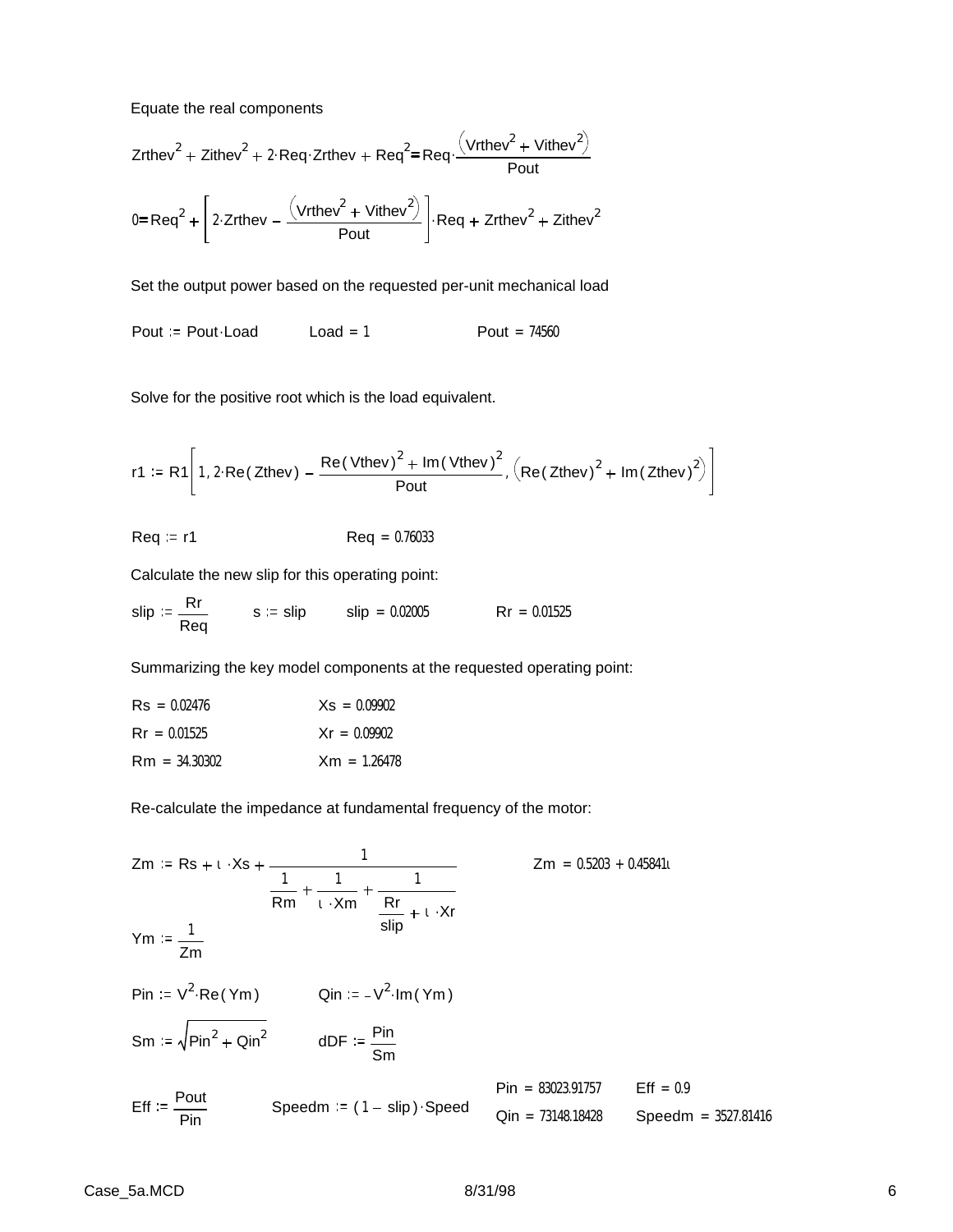| 1                                              | $\langle$ SuperHarm. INF for Case_5a> | BRANCH NAME=ZSRC             |
|------------------------------------------------|---------------------------------------|------------------------------|
| 1                                              | Rs, Xs= 0.0247553, j 0.0990213 ohms   | FROM=VSRC TO=NODE r=1.0      |
| 1                                              | Rr, Xr= 0.0152459, j 0.0990213 ohms   | Zs := 1.0 + t \cdot 0.000001 |
| 1                                              | Rm, Xm= 34.303, j 1.26478 ohms        | Zs := 1.0 + t \cdot 0.000001 |
| 2s = 1 arg(Zs) \cdot \frac{180}{180} = 0.00006 |                                       |                              |

π

 $\omega$ s = 376.99112  $\omega$ r :=  $\frac{\text{Speedm} \cdot \pi}{\sqrt{\frac{1}{\omega^2}} \cdot \frac{1}{\omega^2}}$ 30 ωr = 369.43184 **slip** :=  $\frac{(\omega s - \omega r)}{\omega s}$ ωs  $slip = 0.02005$ 

- $\omega s(h) := \omega s \cdot h$  h := 1  $\omega s(1) = 376.99112$
- **Rmm** := 34.303 Lmm :=  $\frac{1.26478}{1.26478}$ ωs( 1 ) Lmm =  $0.00335493$  Xmm(h) :=  $2 \cdot \pi \cdot f \cdot h \cdot Lmm$  Xmm(1) = 1.26478
- $\text{Rr} := 0.0152459$  Lr :=  $\frac{0.0990213}{\text{L}}$  $\omega s(1)$  $\mathsf{L} \mathsf{r} = 0.00026266$   $\qquad \qquad \mathsf{X} \mathsf{r}(\mathsf{h}) := 2 \cdot \pi \cdot \mathsf{f} \cdot \mathsf{h} \cdot \mathsf{L} \mathsf{r}$   $\qquad \qquad \mathsf{X} \mathsf{r}(1) = 0.099021$
- $\text{Rs} := 0.0247553$  Ls := Lr Ls = 0.00026266 Xs(h) := 2.  $\pi$ . f. h. Ls Xs(1) = 0.099021
- $\textrm{Slip}$  ( h) :=  $\frac{(\cos(h) \omega r)}{\omega}$ ωs( h)  $Slip(1) = 0.02005$

$$
Rrp(h) := Rr \cdot \frac{1 - \text{Slip}(h)}{\text{Slip}(h)}
$$
\n
$$
Rrp(1) = 0.74509
$$
\n
$$
Rrt(h) := Rrp(h) + Rr
$$
\n
$$
Rrt(1) = 0.76033
$$

$$
Yr(h) := \frac{1}{Rrp(h) + \iota \cdot Xr(h)}
$$
  $Yr(1) = 1.31883 - 0.17527\iota$   $Zr(h) := \frac{1}{Yr(h)}$ 

$$
Ym(h) := \frac{1}{Rmm + 1 \cdot 0} + \frac{1}{0 + i \cdot Xmm(h)}
$$
  $Ym(1) = 0.02915 - 0.79065t$   $Zm(h) := \frac{1}{Ym(h)}$ 

$$
Zrm(h) := \frac{(Zr(h) \cdot Zm(h))}{Zr(h) + Zm(h)}
$$
  
\n
$$
Zeq(h) := Rs + i \cdot Xs(h) + Zrm(h)
$$
  
\n
$$
Zeq(1) = 0.51492 + 0.45026i
$$
  
\n
$$
Zeq(1) = 0.68401
$$
  
\n
$$
Zt(h) := \frac{Zs \cdot Zeq(h)}{Zs + Zeq(h)}
$$
  
\n
$$
Zt(1) = 0.393477 + 0.180268i
$$
  
\n
$$
Zt(1) = 0.432806
$$
  
\n
$$
arg(Zt(1)) \cdot \frac{180}{\pi} = 24.61446
$$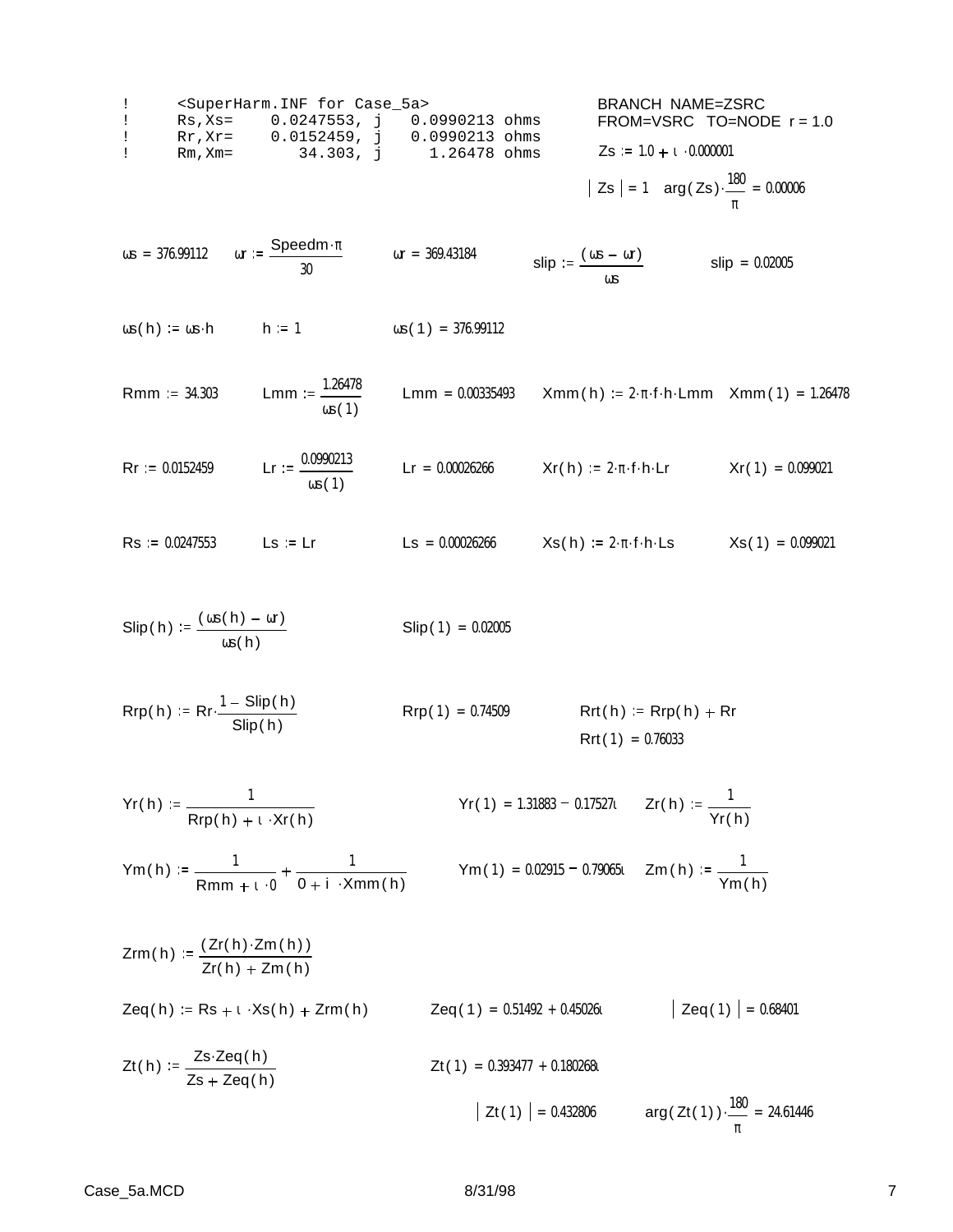$h := 1, 2 ... 20$ 

|                |         | $1 -$ Slip(h) |           |
|----------------|---------|---------------|-----------|
| h              | Slip(h) | Slip(h)       | Rrp(h)    |
| 1              | 0.02005 | 48.8713       | 0.7450866 |
| $\overline{c}$ | 0.51003 | 0.9607        | 0.0146465 |
| 3              | 0.67335 | 0.4851        | 0.0073959 |
| 4              | 0.75501 | 0.3245        | 0.004947  |
| 5              | 0.80401 | 0.2438        | 0.0037164 |
| 6              | 0.83668 | 0.1952        | 0.0029761 |
| $\overline{7}$ | 0.86001 | 0.1628        | 0.0024817 |
| 8              | 0.87751 | 0.1396        | 0.0021282 |
| 9              | 0.89112 | 0.1222        | 0.0018629 |
| 10             | 0.90201 | 0.1086        | 0.0016563 |
| 11             | 0.91091 | 0.0978        | 0.001491  |
| 12             | 0.91834 | 0.0889        | 0.0013557 |
| 13             | 0.92462 | 0.0815        | 0.0012429 |
| 14             | 0.93    | 0.0753        | 0.0011475 |
| 15             | 0.93467 | 0.0699        | 0.0010656 |
| 16             | 0.93875 | 0.0652        | 0.0009947 |
| 17             | 0.94236 | 0.0612        | 0.0009326 |
| 18             | 0.94556 | 0.0576        | 0.0008778 |
| 19             | 0.94842 | 0.0544        | 0.0008291 |
| 20             | 0.951   | 0.0515        | 0.0007855 |
|                |         |               |           |

! <Case\_5e> branch name =  $cr2$  from = noder freqmult = 1 !

| ļ<br>Freq(Hz) R(ohms) X(ohms)<br>I               |
|--------------------------------------------------|
| table= $\{$                                      |
| 60.0, 0.7470491, 0.0},                           |
| 120.0, 0.0146480, 0.0},                          |
| 180.0, 0.0073965, 0.0},                          |
| 240.0, 0.0049473, 0.0},                          |
| 300.0, 0.0037167, 0.0},                          |
| $360.0, 0.0029763, 0.0$ ,                        |
| 420.0, 0.0024819, 0.0<br>480.0, 0.0021283, 0.0}, |
| 540.0, 0.0018626, 0.0},                          |
| {<br>600.0, 0.0016564, 0.0},                     |
| 660.0, 0.0014911, 0.0},<br>{                     |
| 720.0, 0.0013558, 0.0},                          |
| 780.0, 0.0012430, 0.0},                          |
| ${840.0, 0.0011475, 0.0},$                       |
| 900.0, 0.0010657, 0.0                            |
| $\{960.0, 0.0009947, 0.0\},\$                    |
| { 1020.0, 0.0009326, 0.0},                       |
| $\{ 1080.0, 0.0008778, 0.0 \},$                  |
| $\{ 1140.0, 0.0008291, 0.0 \},$                  |
| {1200.0, 0.0007855, 0.0}                         |
| }                                                |

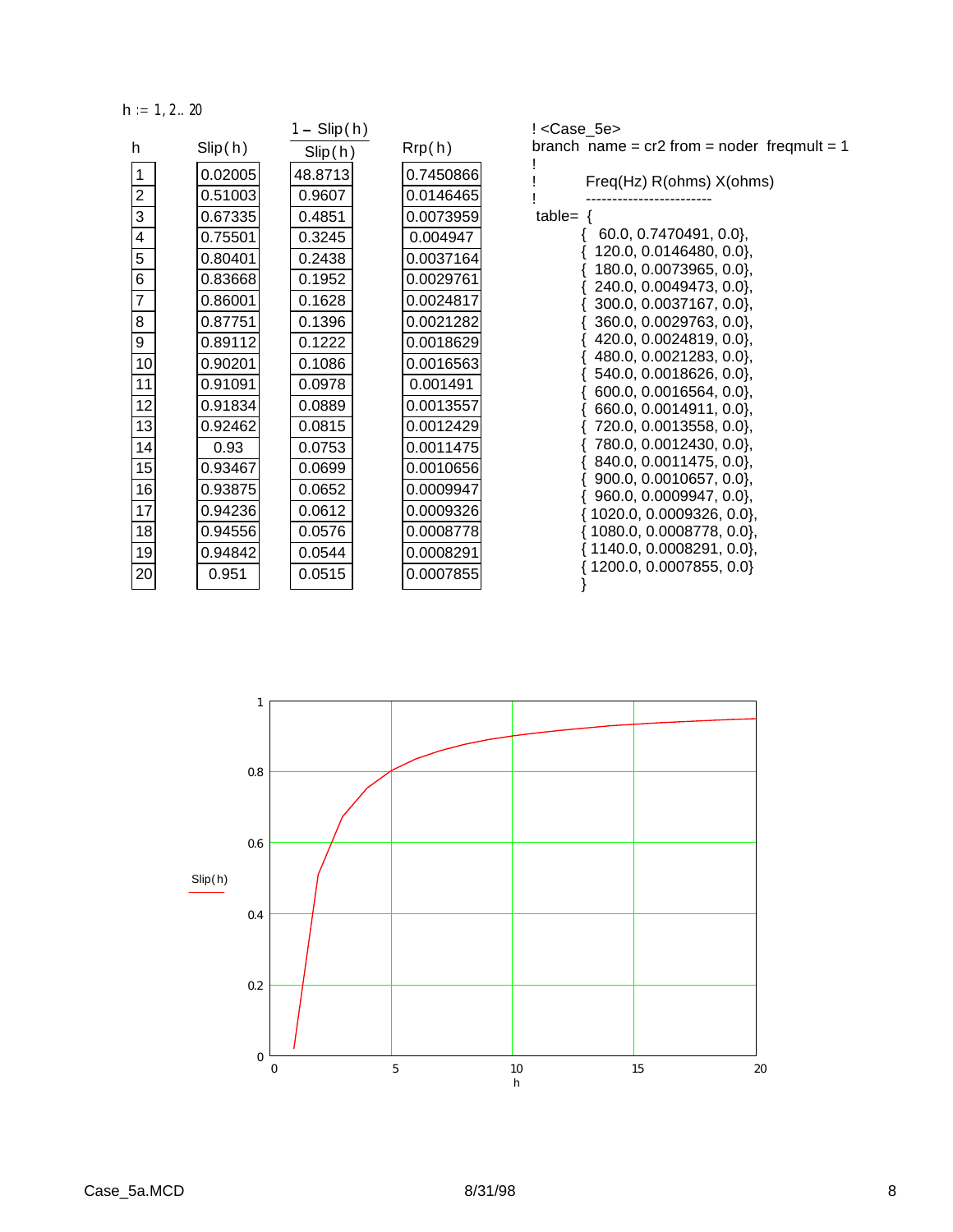$h := 1, 2 ... 20$ 

| h              | Zeq(h)   | Zt(h)               | Zt(h)    | $arg(Zt(h))\cdot \frac{180}{150}$ |
|----------------|----------|---------------------|----------|-----------------------------------|
|                |          |                     |          | π                                 |
| 1              | 0.684013 | $0.3935 + 0.1803i$  | 0.432806 | 24.61446                          |
| $\overline{2}$ | 0.383554 | $0.1515 + 0.3118i$  | 0.346717 | 64.08395                          |
| 3              | 0.57342  | $0.2595 + 0.4102i$  | 0.485415 | 57.68225                          |
| 4              | 0.763993 | $0.3738 + 0.4627i$  | 0.594845 | 51.06662                          |
| 5              | 0.954708 | $0.4776 + 0.482i$   | 0.67854  | 45.25752                          |
| 6              | 1.145465 | $0.5654 + 0.4802i$  | 0.741807 | 40.33694                          |
| $\overline{7}$ | 1.336233 | $0.6372 + 0.4665i$  | 0.789665 | 36.20764                          |
| 8              | 1.526995 | $0.6949 + 0.4468i$  | 0.826147 | 32.73954                          |
| 9              | 1.717743 | $0.7412 + 0.4247i$  | 0.854275 | 29.81128                          |
| 10             | 1.908471 | $0.7785 + 0.4022i$  | 0.876243 | 27.3208                           |
| 11             | 2.099173 | $0.8087 + 0.3803i$  | 0.893626 | 25.18577                          |
| 12             | 2.289845 | $0.8333 + 0.3596i$  | 0.907558 | 23.34078                          |
| 13             | 2.480484 | $0.8535 + 0.3403i$  | 0.918859 | 21.73411                          |
| 14             | 2.671086 | $0.8703 + 0.3224i$  | 0.928131 | 20.32479                          |
| 15             | 2.861647 | $0.8844 + 0.3059i$  | 0.935818 | 19.08018                          |
| 16             | 3.052165 | $0.8963 + 0.2908i$  | 0.942252 | 17.97412                          |
| 17             | 3.242636 | $0.9063 + 0.2768i$  | 0.947685 | 16.98548                          |
| 18             | 3.433057 | $0.915 + 0.264i$    | 0.952311 | 16.09709                          |
| 19             | 3.623425 | $0.9224 + 0.2523$ i | 0.956279 | 15.29484                          |
| 20             | 3.813737 | $0.9289 + 0.2414i$  | 0.959706 | 14.56709                          |

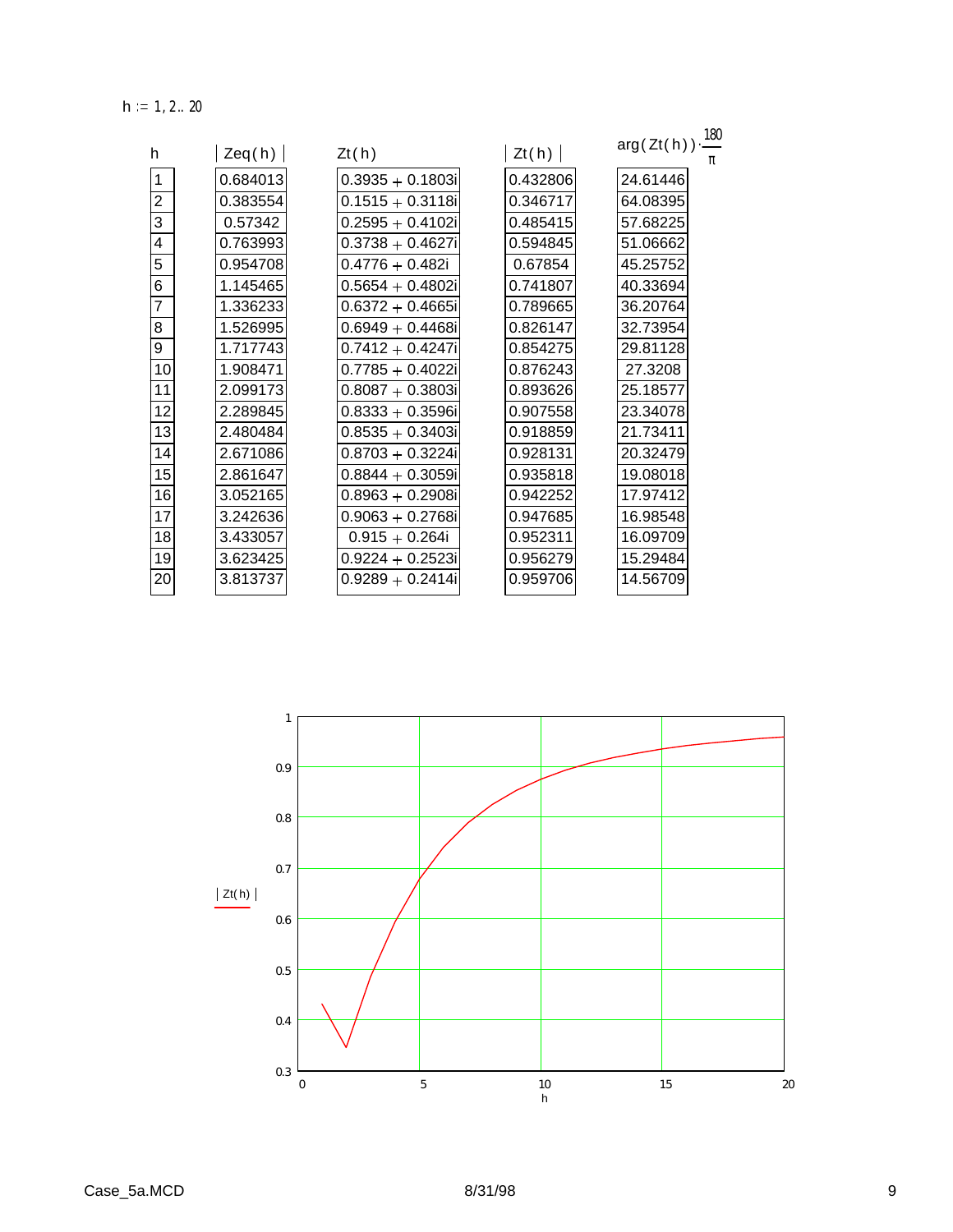# **SuperHarm Benchmarking - INDUCTIONMOTOR Modeling Equations**

Electrotek Concepts - 10/8/98, EWG/TEG

This document illustrates the equations that define the operation of the INDUCTIONMOTOR model.

## INDUCTIONMOTOR **(NEW MODEL)** Model Verification:

### **Cases 5m thru 5r:**

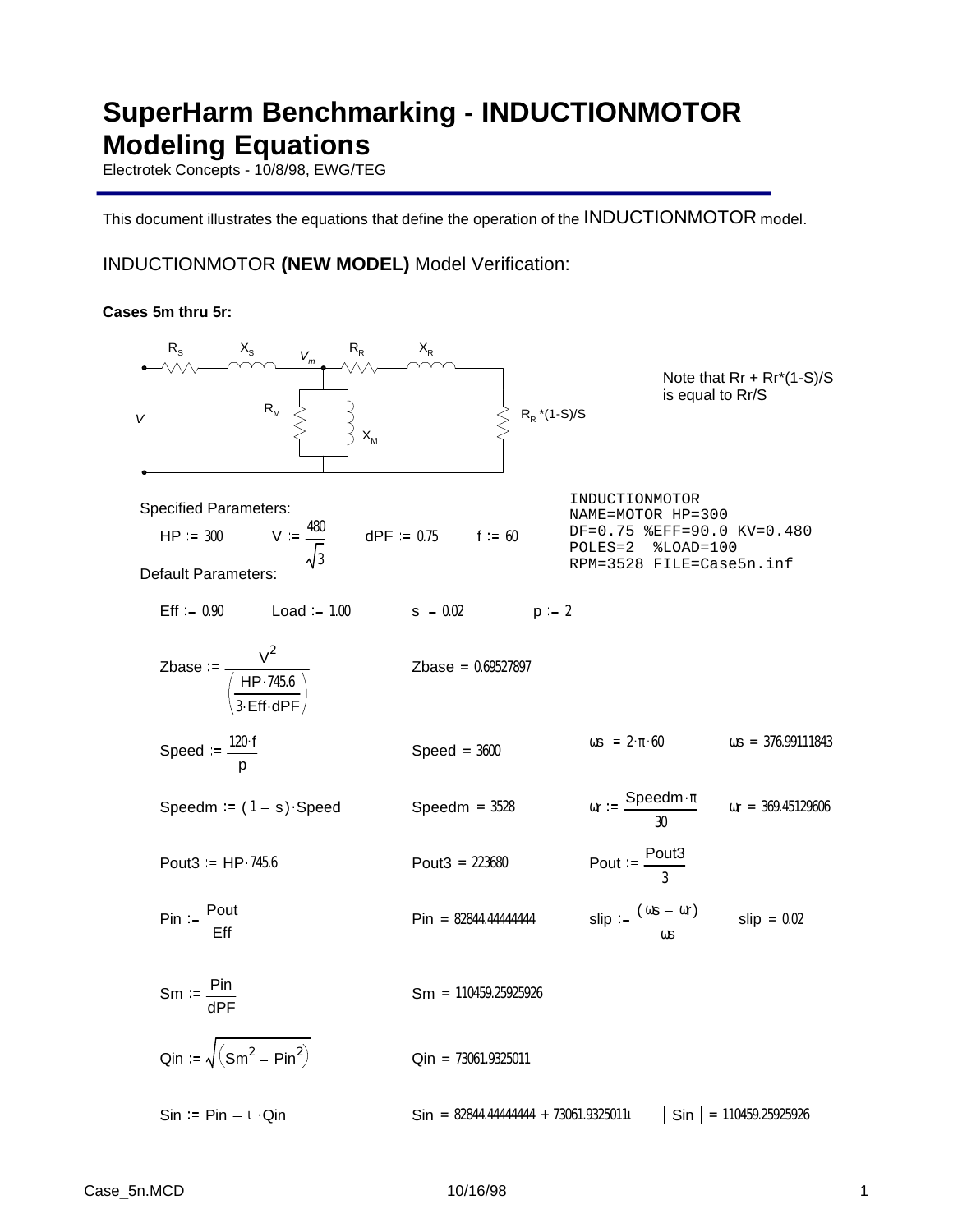$$
\lim_{v \to 0} \frac{\sin}{\frac{v}{v}}
$$
\n
$$
I := \frac{\sin}{\frac{v}{v}}
$$

 $I = 398.58551917$ 

### **Specify locked rotor kva/hp via NEMA code**

Code  $H = 6.7$  kva/HP - upper value in NEMA table used

kvaPerHp  $= 6.7$ 

Specify locked rotor power factor. A common default is 0.20. Specifying the efficiency, full load running power factor, and the locked rotor power factor actually over specifies the problem. These three parameters need to be specified, and then one needs to be selected to be allowed to change interatively until a constriaint is met that validates the model. The constraint is for the calculated rotor and stator resistances to add up to the locked rotor resistance. The locked rotor resistance is specified by the locked rotor code and the locked rotor power factor. In this example, the locked rotor power factor is manually adjusted to ensure that the constraint is met.

DF  $LR := 0.264$ 

kva 
$$
LR
$$
 := kvaPerHp HP  
\n
$$
I_{LR} = \frac{Kva_{LR} \cdot 1000}{3 \cdot V}
$$
\n
$$
I_{LR} = 2417.65425223
$$
\n
$$
Z_{LR} = \frac{V}{I_{LR}}
$$
\n
$$
Z_{LR} = 0.11462687
$$
\n
$$
KW_{LR} = kva_{LR} \cdot DF_{LR}
$$
\n
$$
KW_{LR} = 530.64
$$
\n
$$
R_{LR} = 0.03026149
$$
\n
$$
R_{LR} = 0.04352425
$$
\n
$$
X_{LR} = \sqrt{Z_{LR}^2 - R_{LR}^2}
$$
\n
$$
X_{LR} = 0.11056021
$$
\n
$$
X_{LR} = 0.15901561
$$

#### *Assumptions:*

Locked rotor impedance is equal to stator impedance plus rotor impedance Stator impedance is equal to rotor impedance  $(Xs = Xr)$ . Core loss of the motor is 3% of nameplate rating. Stator  $X/R$  ratio = 4

StatorXR  $:= 4$  CoreLoss  $= 0.01$ 

$$
Kr := \frac{X \, \text{LR}}{2}
$$
  $Xs := Xr$   
 $Kr = 0.05528011$   $Xs = 0.05528011$ 

| Xs.   | $= 0.07950781$ |
|-------|----------------|
| Zbase |                |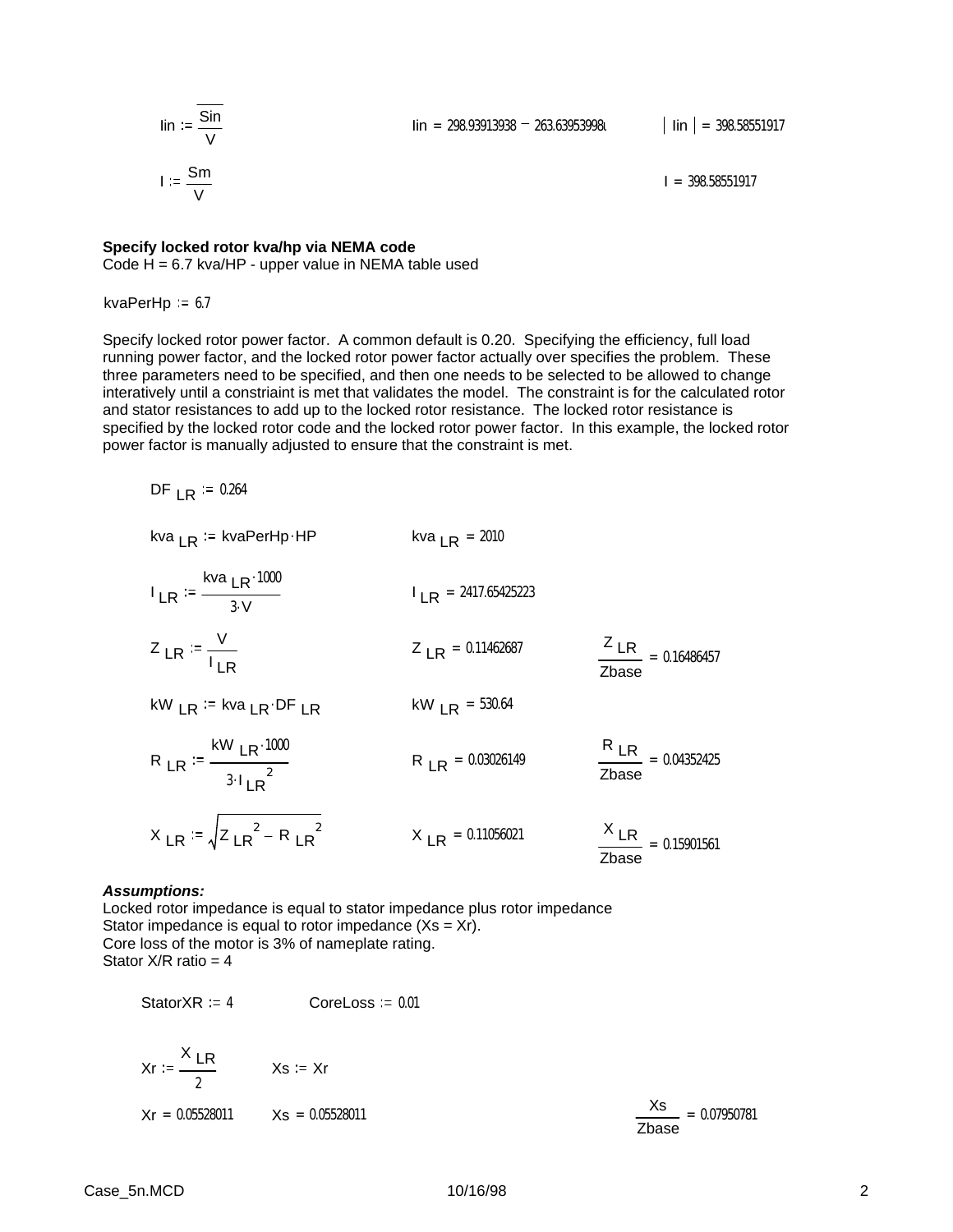| $Rs := \frac{Xs}{StatorXR}$                                  | $Rs = 0.01382003$               | $\frac{Rs}{Zbase} = 0.01987695$   |
|--------------------------------------------------------------|---------------------------------|-----------------------------------|
| $Zs := Rs + t \cdot Xs$                                      | $Zs = 0.01382003 + 0.05528011t$ | $\frac{ Zs }{Zbase} = 0.08195477$ |
| ulate the voltage across the magnification/core loss branch: |                                 |                                   |

Calculate the voltage across the magnitizing/core loss branch:

 $\overline{2}$ 

 $\sim 10^{-1}$ 

$$
Vm := V - lin \, \text{Zs}
$$
  $Vm = 258.42276072 - 12.881881841$   $|Vm| = 258.74363014$ 

Calculate the core loss resistance based on the output power and the core loss percentage assumption:

$$
Rm := \frac{(|\text{ Vm}|)^2}{\text{CoreLoss}\cdot\text{Pout}}
$$
\n
$$
Rm = 89.79112948
$$
\nPut 3. CoreLoss = 2236.8

Here's the deal: We now know all of the parameters except for the total rotor side resistance. This resistance consists of two components, the rotor winding resistance Rr and a resistive component related to the slip. If we can calculate this total rotor side resistance, we can calculate Rr since we know the slip. We do this calculation for full rated load. If the system is operating at less than rated load, we re-calculate the rotor resistance which will give us a new slip.

Since we know the total input current, power factor and the terminal voltage, we can calculate the total admittance of the motor.

$$
Zin := \frac{V}{\text{lin}} \qquad Zin = 0.52145923 + 0.45988381t \qquad \frac{|Zin|}{Zbase} = 1
$$

Now calculate the admittance of only the magnetizing and rotor components of the motor. This is done simply by subtracting out the stator impedance.

$$
Zt := Zin - (Rs + t \cdot Xs) \quad Zt = 0.5076392 + 0.40460371t \qquad |Zt| = 0.6492 \qquad arg(Zt) \cdot \frac{180}{\pi} = 38.55589887
$$
\n
$$
Ytm := \frac{1}{Zt} \qquad Ytm = 1.204644 - 0.960138t \qquad |Ytm| = 1.54046505 \qquad arg(Ytm) \cdot \frac{180}{\pi} = -38.55589887
$$

We now know that this admittance is equal to the parallel combination of the magnitizing branch resistance (Rm), magnetizing branch reactance (jXm), and the total rotor impedance (Rr/S + jXr). The trick is to write this equation and solve for Rr.

$$
Ytm = \frac{1}{Rm} + \frac{1}{j \cdot Xm} + \frac{1}{\frac{Rr}{S} + j \cdot Xr}
$$
  

$$
Ytm = \frac{1}{Rm} + \frac{1}{j \cdot Xm} + \frac{\frac{Rr}{S} - j \cdot Xr}{\left(\frac{Rr}{S} + j \cdot Xr\right) \cdot \left(\frac{Rr}{S} - j \cdot Xr\right)}
$$
  

$$
Ytm = \frac{1}{Rm} + \frac{1}{j \cdot Xm} + \frac{\frac{Rr}{S} - j \cdot Xr}{\frac{Rr^{2}}{S^{2}} + Xr^{2}}
$$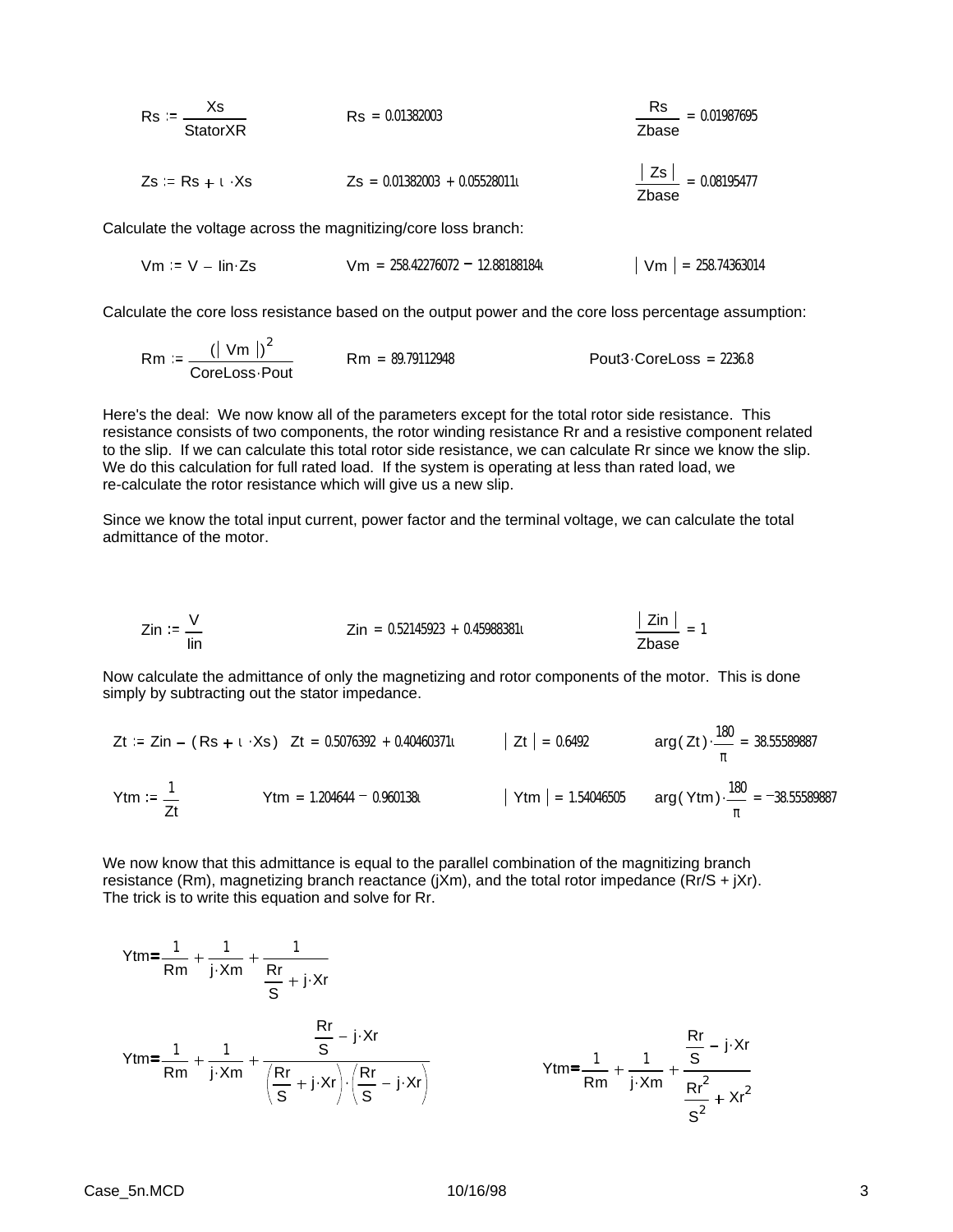Since we know the slip S, lets make this equation look simpler by substituting Rx for Rr/S:

$$
Ytm = \frac{1}{Rm} + \frac{1}{j \cdot Xm} + \frac{Rx - j \cdot Xr}{Rx^2 + Xr^2}
$$

Now separate out real and imaginary components:

$$
Re(Ytm) + j \cdot Im(Ytm) = \left(\frac{1}{Rm} + \frac{Rx}{Rx^2 + xr^2}\right) - \frac{j}{Xm} - \frac{j \cdot Xr}{Rx^2 + xr^2}
$$

We now solve the real and imaginary parts of the equation separately.

Re(Ytm) = 
$$
\frac{1}{Rm} + \frac{Rx}{Rx^2 + xr^2}
$$
 Im(Ytm) = -1 $\cdot \left(\frac{1}{Xm} + \frac{Xr}{Rx^2 + xr^2}\right)$ 

Ok, now we need to solve this equation for Rx, so we re-arrange again. For simplicity, lets substitute Re(Ytm)-1/Rm with K1 - we know all of these values, so it is a constant.

K1 := Re(Ytm) - 
$$
\frac{1}{Rm}
$$
  
K1 = 1.19351  
K1 =  $\frac{Rx}{Rx^2 + xr^2}$ 

This equation is easily solved using the classic quadratic equation which has two solutions (roots R1 and R2)

R1(A, B, C) := 
$$
\frac{-B + \sqrt{B^2 - 4 \cdot A \cdot C}}{2 \cdot A}
$$
  
\nR2(A, B, C) :=  $\frac{-B - \sqrt{B^2 - 4 \cdot A \cdot C}}{2 \cdot A}$   
\nr1 := R1(K1, -1, K1 \cdot xr^2)   
\nr1 = 0.83420337  
\nr2 := R2(K1, -1, K1 \cdot xr^2)   
\nr2 = -0.41527006  
\nRs = 0.01382003

We choose the positive root.

 $0 = K1 \cdot Rx^2 - Rx + K1 \cdot Xr^2$ 

$$
Rx := r1
$$
  
\n $Rr := Rx\cdot slip$   $Rr = 0.01668$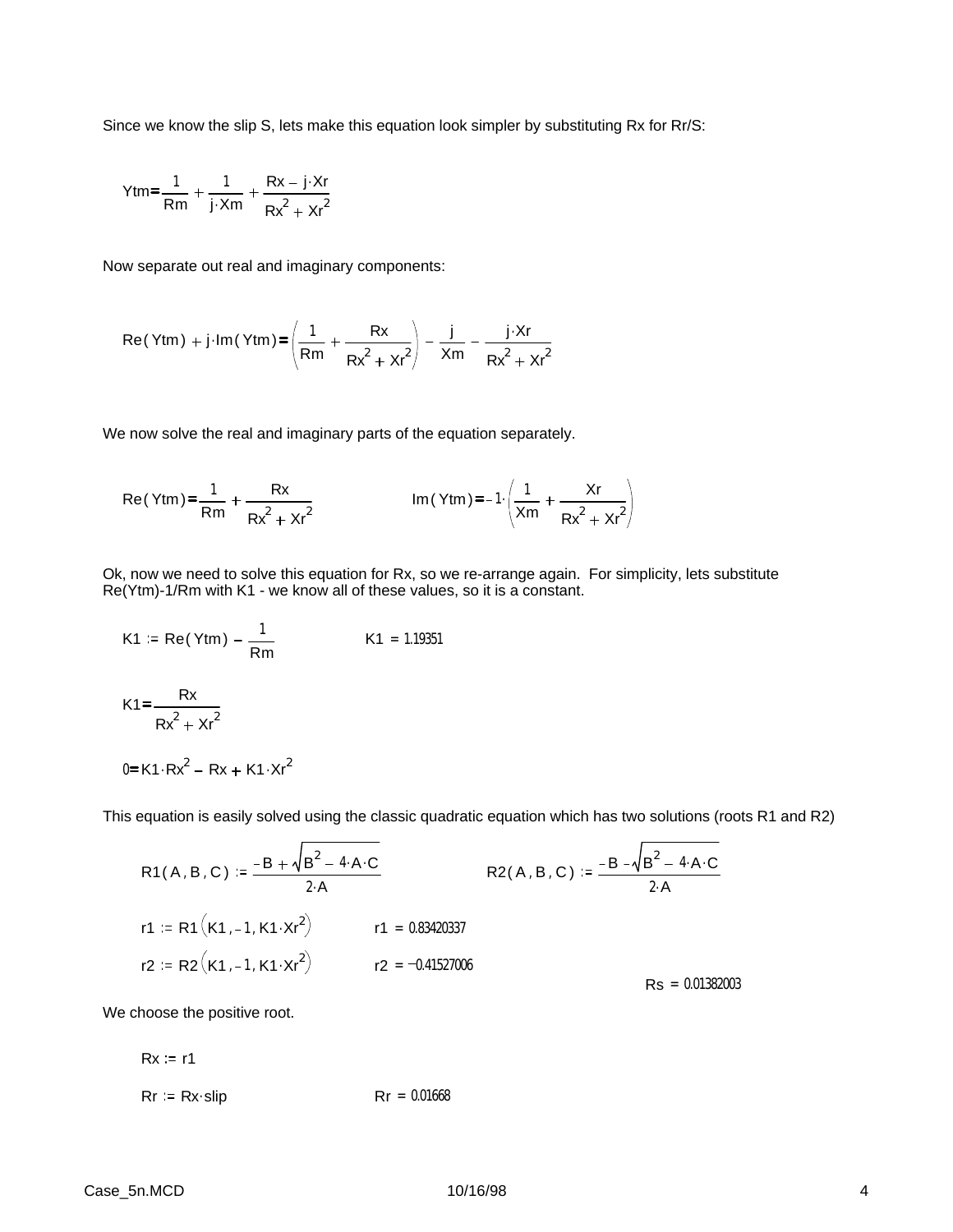Now we calculate the magnitizing reactance. We can find it by solving the imaginary portion of the equation used to find Rr.

Im (Ytm) = 
$$
-1 \cdot \left( \frac{1}{Xm} + \frac{Xr}{Rx^2 + xr^2} \right)
$$

$$
\frac{-1}{\text{Xm}} = \text{Im}(\text{Ytm}) + \frac{\text{Xr}}{\text{Rx}^2 + \text{Xr}^2}
$$

$$
Xm := \frac{-1}{\text{Im}(Y \text{tm}) + \frac{Xr}{Rx^{2} + Xr^{2}}}
$$
 
$$
Xm = 1.13501234
$$

Summarizing the key model components at full load:

| $\text{Rs} = 0.01382003$ | $Xs = 0.05528011$ | $\frac{2 \cdot Xs}{\cdot 15901561}$<br>Zhase |  |
|--------------------------|-------------------|----------------------------------------------|--|
| $\text{Rr} = 0.01668407$ | $Xr = 0.05528011$ |                                              |  |
| $Rm = 89.79112948$       | $Xm = 1.13501234$ | $\frac{Xm}{1}$ = 20.53202191<br>Xs           |  |

As mentioned above, the problem is over specified when we provide the efficiency, power factor and the locked rotor test power factor. This results in a calculation of Rr that may not be consistent with the locked rotor values. This can be checked by summing Rs and Rr and comparing with the total locked rotor resistance RXL. An iterative procedure can be used to vary the given running PF, efficiency, or locked rotor test PF to generate a value of Rr that meets the Rr  $+$  Rs  $=$  = RXL constraint.

$$
R_{LR} = 0.03026149
$$
\n
$$
R_{SR} = 0.03026149
$$
\n
$$
R_{SR} = 0.03050409
$$
\n
$$
R_{SR} = 0.03050409
$$
\n
$$
R_{SR} = 0.03050409
$$
\n
$$
R_{SR} = 0.03050409
$$
\n
$$
R_{SR} = 0.03050409
$$
\n
$$
R_{SR} = 0.03050409
$$
\n
$$
R_{SR} = 0.03050409
$$
\n
$$
R_{SR} = 0.03050409
$$
\n
$$
R_{SR} = 0.03050409
$$
\n
$$
R_{SR} = 0.03050409
$$
\n
$$
R_{SR} = 0.03050409
$$
\n
$$
R_{SR} = 0.03050409
$$
\n
$$
R_{SR} = 0.03050409
$$
\n
$$
R_{SR} = 0.03050409
$$
\n
$$
R_{SR} = 0.03050409
$$
\n
$$
R_{SR} = 0.03050409
$$
\n
$$
R_{SR} = 0.03050409
$$
\n
$$
R_{SR} = 0.03050409
$$
\n
$$
R_{SR} = 0.03050409
$$
\n
$$
R_{SR} = 0.03050409
$$
\n
$$
R_{SR} = 0.03050409
$$
\n
$$
R_{SR} = 0.03050409
$$
\n
$$
R_{SR} = 0.03050409
$$
\n
$$
R_{SR} = 0.03050409
$$
\n
$$
R_{SR} = 0.03050409
$$

Equivalent resistance representing the mechanical load:

$$
Req := Rr \cdot \frac{(1 - \text{slip})}{\text{slip}} \qquad \qquad Req = 0.8175193
$$

Power dissipated by the resistor representing the energy converted to mechanical work. It should match the alternate calculation shown below:

Pconv :=  $(|$  lout  $|)^2$  $Pconv = 234915.55820643$ 

Input power (3 phase):

 $Pin3 = Pin \cdot 3$  Pin $3 = 248533.33333333$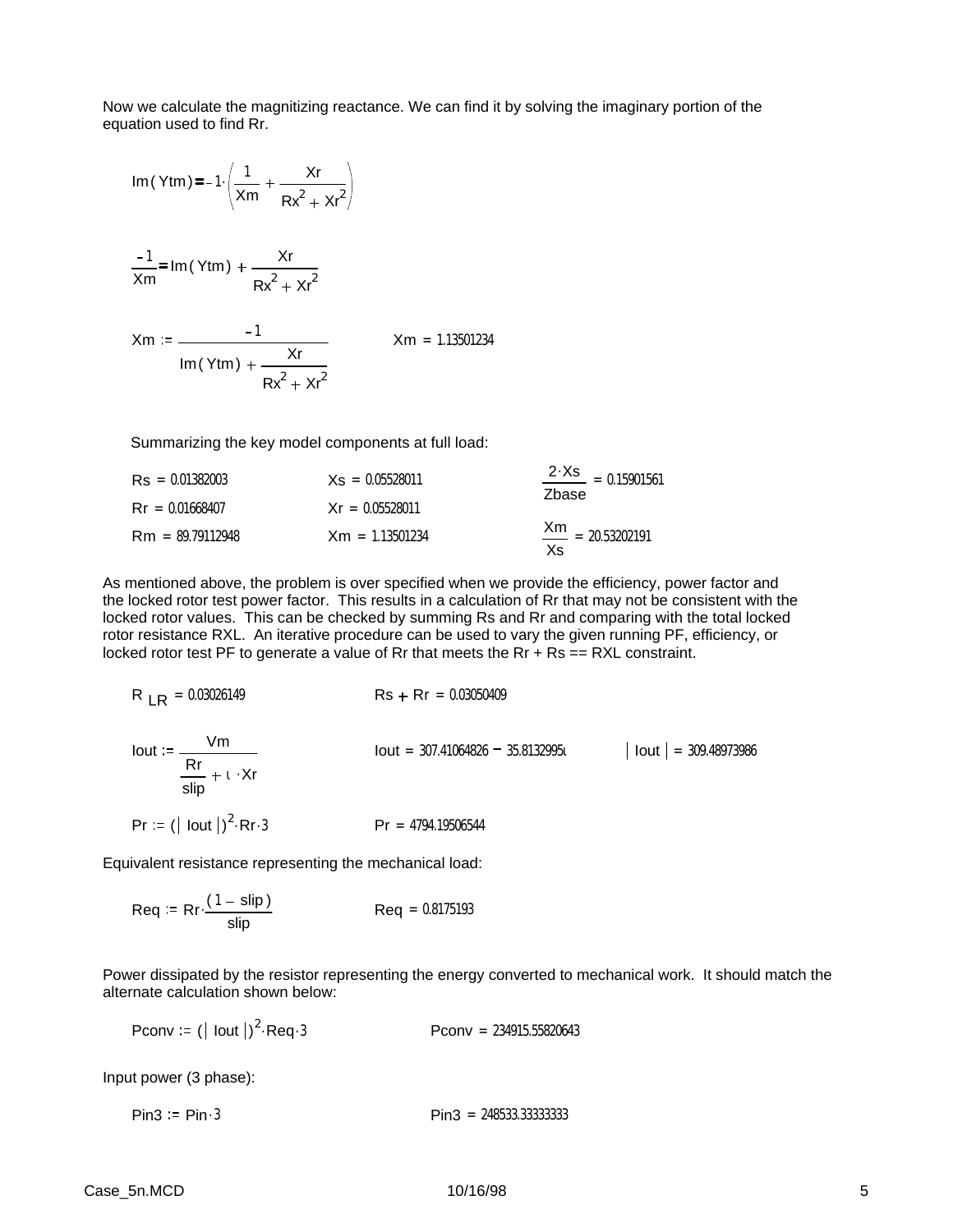Stator power loss:

| $Ps = ( \text{lin} )^2 \text{Rs } 3$     | $\text{Ps} = 6586.78006146$    | $\frac{\text{Ps}}{2}$ = 2.65026022 °%<br>Pin <sub>3</sub> |
|------------------------------------------|--------------------------------|-----------------------------------------------------------|
| Core loss:                               |                                |                                                           |
| Pm := $\frac{(  \text{ Vm } )^2}{Rm}$ .3 | $Pm = 2236.8$                  | $\frac{Pm}{Pin3} = 0.9 \cdot %$                           |
| Power transferred across the air gap:    |                                |                                                           |
| $Paq = Pin3 - Ps - Pm$                   | $\text{Pag} = 239709.75327187$ | $\frac{Pag}{Pin3}$ = 96.44973978 °%                       |
| Rotor power loss:                        |                                |                                                           |
| Prcu = $\text{Page-slip}$                | $Prou = 4794.19506544$         | $\frac{Prou}{Pin3} = 1.9289948 °\%$                       |
| Power converted to mechanical energy:    |                                |                                                           |
| Pconv := $Pag - Prcu$                    | Pconv = $234915.55820643$      | $\frac{Pconv}{P}$ = 94.52074499 °%<br>Pin3                |
| Power loss due to friction and windage:  |                                |                                                           |
| $Pfw := Pconv - Pout3$                   | $Pfw = 11235.55820643$         | $Pfw = 4.52074499°$<br>Pin <sub>3</sub>                   |
| Power at the shaft:                      |                                |                                                           |
| $HP = 300$                               | Pout $3 = 223680$              | $\frac{$ Pout3}{ } = 90 °<br>Pin <sub>3</sub>             |

The preceeding calculations were for full load. If we specified that our output mechanical load was less than full load, then all of the key model parameters will be the same except for the effective rotor resistance and hence the slip. We will now re-calculate the parameters for partial load. The approach entails calculating the Thevenin equivalent source as seen by the mechanical load equivalent R (Rr\*(1-s)/s). We then use the same approach as used previously to calculate the load equivalent.

The Thevenin impedance is the parallel combination of the magnitizing impedance and the stator impedance plus the rotor impedance.

$$
Zmag := \frac{1}{\frac{1}{Rm} + \frac{1}{\iota \cdot Xm}}
$$
  

$$
Zthev := \frac{1}{\frac{1}{Zmag} + \frac{1}{Rs + \iota \cdot Xs}} + Rr + \iota \cdot Xr
$$

 $Z$ thev = 0.02927788 + 0.108123941

The Thevenin voltage is the voltage present across the magnetizing branch when the rotor circuit is open. This is a voltage divider formed by the stator impedance and the magnetizing impedance. The voltage divider formula is used to calculate the equivalent.

When 
$$
z = V \cdot \frac{Z \cdot \text{mag}}{Z \cdot \text{mag} + \text{Rs} + 1 \cdot \text{Rs}}
$$

\nWhen  $z = 264.18674572 + 2.911849621$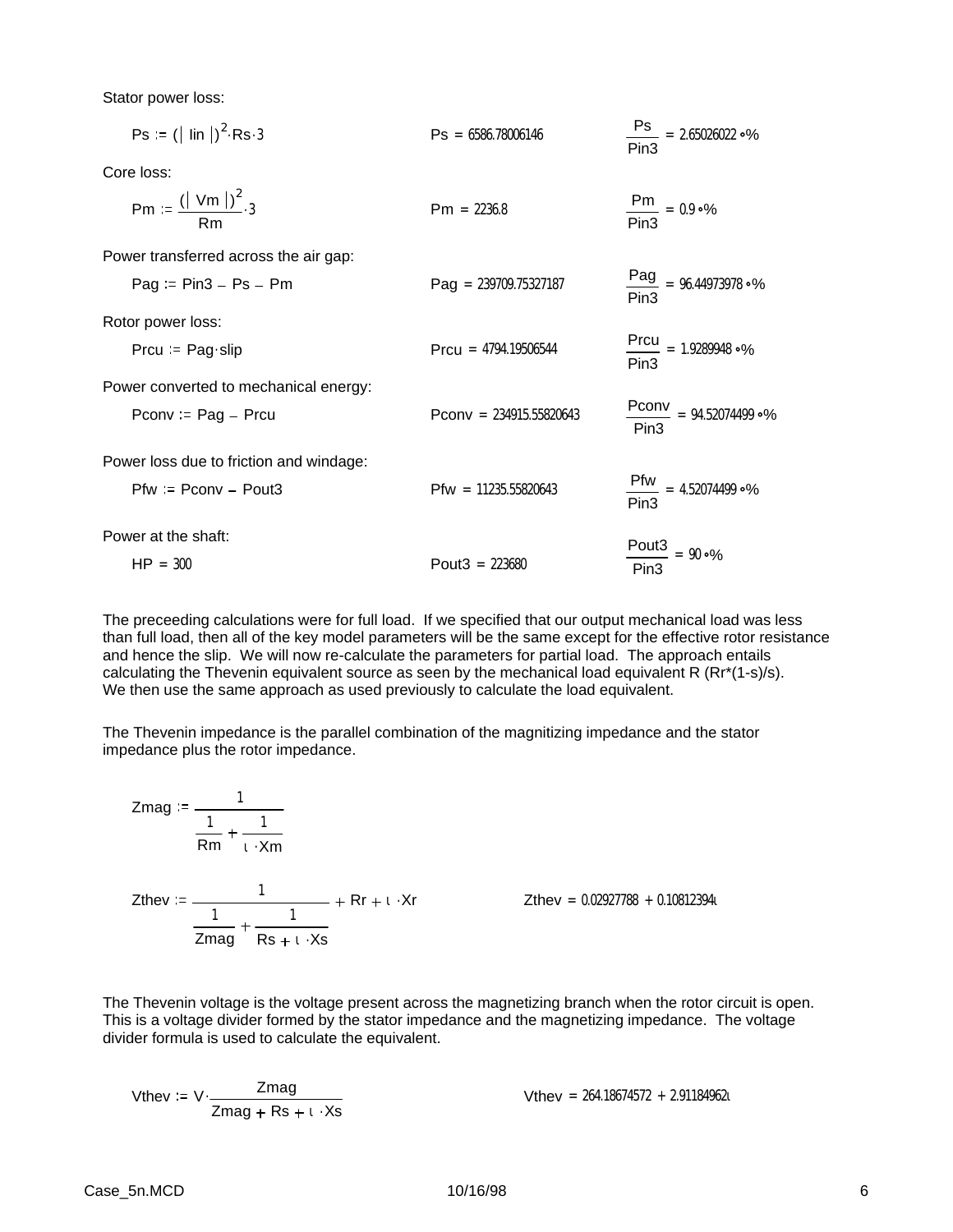Now, we have to write an equation in terms of the known quantities and the unknown mechanical load equivalent resistance. Our circuit now consists of the Thevenin voltage in series with the Thevenin equivalent impedance which then is in series with the mechanical load equivalent resistance Req to complete the circuit. We are given the output power, so we know that the equivalent resistance is related to this resistance by the square of the current through it. We use this to write our equation.

$$
Pconv = (|\text{lout}|)^{2} \cdot \text{Reg}
$$
\n
$$
(|\text{lout}|)^{2} = \frac{(|\text{Vthey}|)^{2}}{(|\text{Zthey} + \text{Reg}|)^{2}}
$$
\n
$$
(|\text{Zthey} + \text{Reg}|)^{2} = (Zr\text{they} + \text{Reg})^{2} + Z\text{ifhev}^{2}
$$
\n
$$
(|\text{lout}|)^{2} = \frac{(|\text{Vthey}|)^{2}}{(Zr\text{they} + \text{Reg})^{2} + Z\text{ifhev}^{2}}
$$
\n
$$
(|\text{lout}|)^{2} = \frac{(|\text{Vthey}|)^{2}}{Zr\text{they}^{2} + 2 \cdot Zr\text{they} \cdot \text{Reg} + \text{Reg}^{2} + Z\text{ifhev}^{2}}
$$
\n
$$
(|\text{Zthey}|)^{2} = Zr\text{they}^{2} + Z\text{ifhev}^{2}
$$
\n
$$
(|\text{lout}|)^{2} = \frac{(|\text{Vthey}|)^{2}}{(|\text{Zthey}|)^{2} + 2 \cdot Zr\text{they} \cdot \text{Reg} + \text{Reg}^{2}}
$$
\n
$$
Pconv = \frac{(|\text{Vthey}|)^{2} \cdot \text{Reg} + \text{Reg}^{2}}{(|\text{Zthey}|)^{2} + 2 \cdot Zr\text{they} \cdot \text{Reg} + \text{Reg}^{2}}
$$
\n
$$
Pconv = \frac{(|\text{Vthey}|)^{2} \cdot \text{Reg} \cdot \text{Reg} + \text{Reg}^{2}}{(|\text{Zthey}|)^{2} + 2 \cdot Zr\text{they} \cdot \text{Reg} + \text{Reg}^{2}}
$$

Pconv $\cdot$  ( Zthev  $|v|^2 + 2$  Pconv Zthev Req + Pconv Req<sup>2</sup> = ( Vthev  $|v|^2$  Req

$$
(| \text{ Zthev } |)^2 + 2 \cdot \text{Zthev} \cdot \text{Req} + \text{Req}^2 = \frac{(| \text{ Vthev } |)^2 \cdot \text{Req}}{\text{Pconv}}
$$

$$
0 = \text{Req}^2 + \left[ 2 \cdot \text{Zrthev} - \frac{(| \text{ Vthev }|)^2}{\text{Pout}} \right] \cdot \text{Req} + (|\text{ Zthev }|)^2
$$

Set the mechanical output power based on the requested per-unit mechanical load. Assume that the friction and windage loss component remains constant.

| HP $_{new}$ := HP Load             | HP $_{\text{new}}$ = 300                   |
|------------------------------------|--------------------------------------------|
| Pout3 $_{new}$ = HP $_{new}$ 745.6 | Pout <sub>3</sub> $_{\text{new}}$ = 223680 |

 $Load = 1$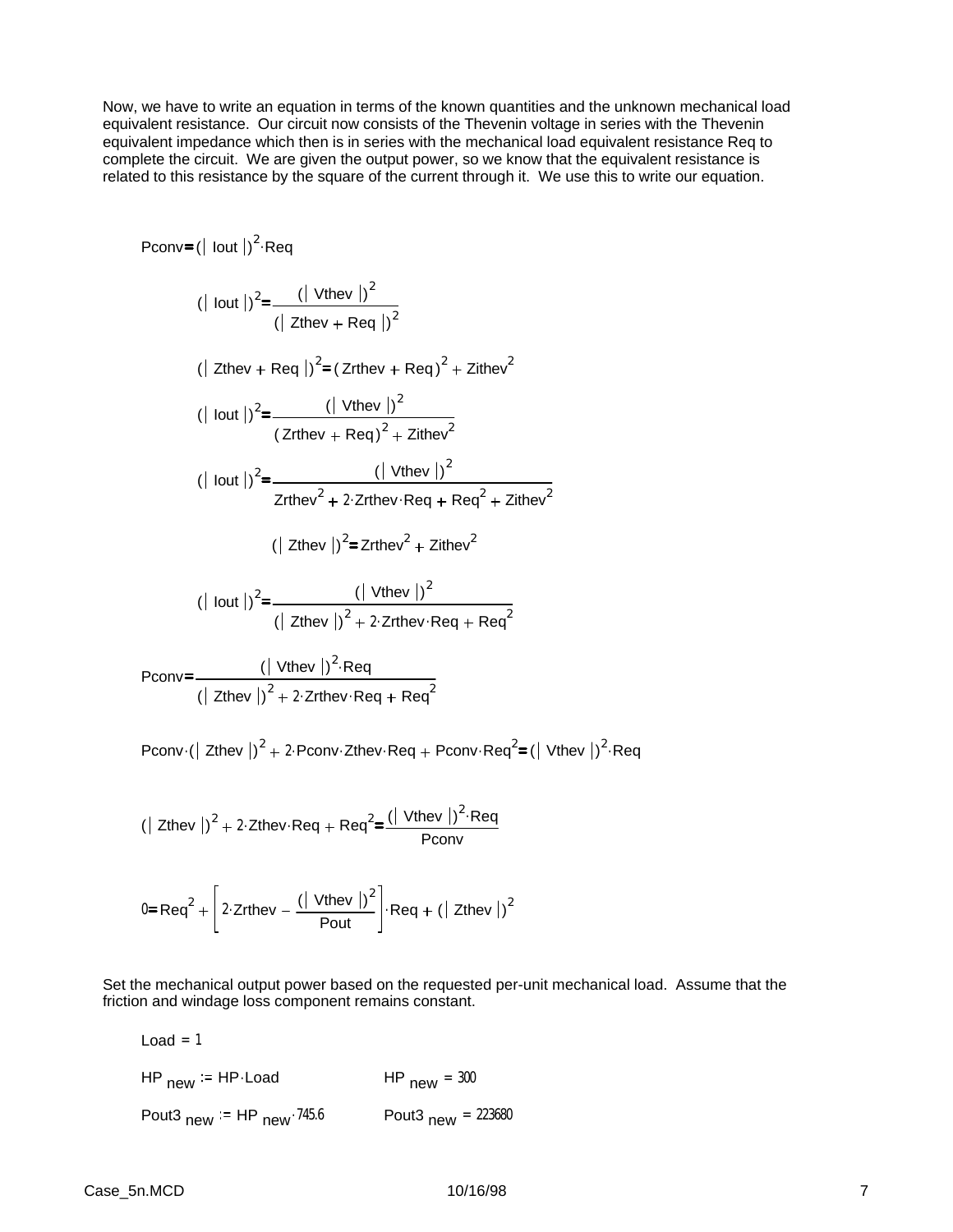$$
Pconv_{new} := Pout3_{new} + Pfw \qquad Pconv_{new} = 234915.55820643
$$

Solve for the positive root which is the load equivalent resistance.

$$
r1 := R1\left[1, 2 \cdot Re(Zthev) - \frac{(\vert \text{ Vthev} \vert)^2}{Pconv_{new}} , (\vert \text{ Zthev} \vert)^2 \right]
$$

$$
Req := r1 \qquad \qquad \text{Req} = 0.8175193
$$

Calculate the new slip for this operating point:

$$
\text{slip}_{\text{new}} := \frac{Rr}{Rr + Req} \qquad \qquad \text{slip}_{\text{new}} = 0.02
$$

$$
Pout3_{new} := Pconv_{new} - Pfw \qquad Pout3_{new} = 223680
$$

HP<sub>new</sub> := 
$$
\frac{\text{Pout3}}{745.6}
$$
 HP<sub>new</sub> = 300

Re-calculate the impedance at fundamental frequency of the motor:

$$
Zm := Rs + t \cdot Xs + \frac{1}{\frac{1}{Rm} + \frac{1}{t \cdot Xm} + \frac{1}{\frac{1}{slip_{new}} + t \cdot Xr}}
$$
  
\n
$$
Ym := \frac{1}{Zm}
$$
  
\n
$$
Ym = 1.0787037 - 0.95132725t
$$
  
\n
$$
Pin_{new} := V^{2} \cdot Re(Ym)
$$
  
\n
$$
Pin_{new} := -V^{2} \cdot Im(Ym)
$$
  
\n
$$
Pin_{new} = 82844.44444444
$$
  
\n
$$
Dim_{new} = 73061.9325011
$$
  
\n
$$
Pout_{new} = \frac{Pout3}{3} \text{ new}
$$
  
\n
$$
Sm_{new} := \sqrt{Pin_{new}^{2} + Qin_{new}^{2}}
$$
  
\n
$$
dDF_{new} = 0.75
$$
  
\n
$$
dDF_{new} = 0.75
$$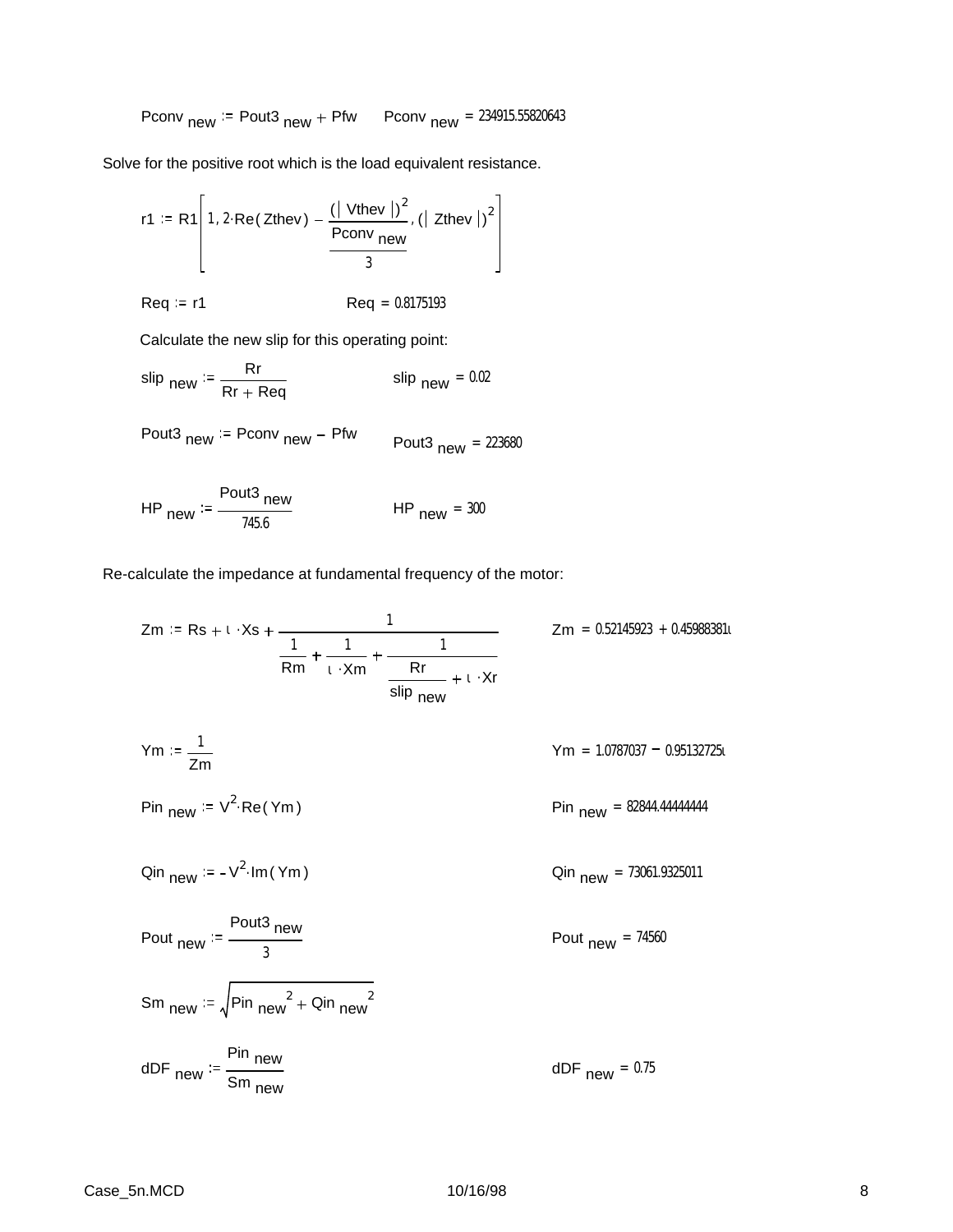$$
Eff := \frac{\text{Pout new}}{\text{Pin new}}
$$
  
Stepedm <sub>new</sub> := (1 - slip <sub>new</sub>) \cdot Speed  
Speedm = 3528  
Speedm <sub>new</sub> = 3528  
Speedm <sub>new</sub> = 3528

Speedm := Speedm <sub>new</sub> Speedm = 3528

BRANCH NAME=ZSRC FROM=VSRC TO=NODE r = 1.0  $Zs = 1.0 + t \cdot 0.000001$  $\big| \text{Zs} \big| = 1$  arg( Zs)  $\cdot \frac{180}{100}$ π  $\cdot \frac{100}{2} = 0.0000573$ 

$$
\omega s = 376.99111843
$$
 or  $= \frac{\text{Speedm} \cdot \pi}{30}$  or  $= 369.45129606$  slip  $= \frac{(\omega s - \omega r)}{\omega s}$  slip  $= 0.02$ 

 $\omega s(h) := \omega s \cdot h$  h := 1  $\omega s(1) = 376.99111843$ 

Rmm := Rm Lmm := 
$$
\frac{Xm}{\omega s(1)}
$$
 Lmm = 0.00301071 Xmm(h) := 2·π·f·h·Lmm Xmm(1) = 1.13501234

- $\text{Rr} = 0.01668407$  Lr :=  $\frac{\text{Xr}}{\text{Rr}}$  $\omega s(1)$ Lr =  $0.00014664$  Xr( h) :=  $2 \cdot \pi \cdot f \cdot h \cdot Lr$  Xr( 1) =  $0.05528$
- $\text{Rs} = 0.01382003$  Ls := Lr Ls = 0.00014664 Xs( h) := 2. π f · h · Ls  $Xs(1) = 0.05528$
- $\textrm{Slip}$  ( h) :=  $\frac{(\cos(h) \omega r)}{}$ ωs( h)  $Slip(1) = 0.02$

$$
Rrp(h) := Rr \cdot \frac{1 - \text{Slip}(h)}{\text{Slip}(h)}
$$
\n
$$
Rrp(1) = 0.81752
$$
\n
$$
Rrt(h) := Rrp(h) + Rr
$$
\n
$$
Rrt(1) = 0.83420337
$$

$$
Yr(h) := \frac{1}{Rrp(h) + \iota \cdot Xr(h)}
$$
  
\n $Yr(1) = 1.21764518 - 0.0823363 Zr(h) := \frac{1}{Yr(h)}$   
\n $Ym(h) := \frac{1}{Yr(h)}$   
\n $Ym(1) = 0.01113696 - 0.881047 Zm(h) := \frac{1}{Yr(h)}$ 

$$
Ym(h) := \frac{1}{Rmm + i \cdot 0} + \frac{1}{0 + i \cdot Xmm(h)}
$$

 $Zrm(h) := \frac{(Zr(h) \cdot Zm(h))}{(Zr(h))^{2}}$ Zr( h) + Zm ( h) Ym( h)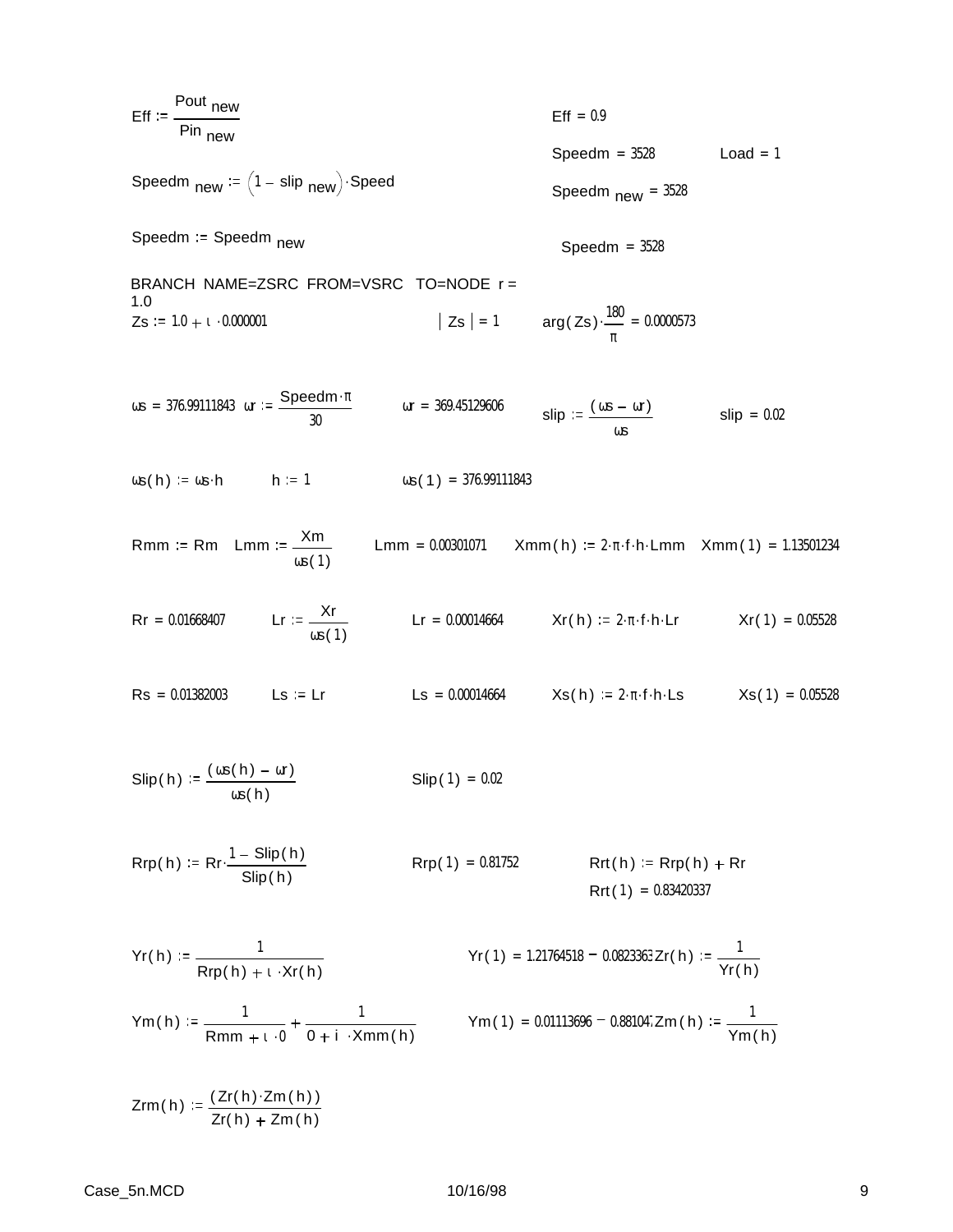$$
Zeq(h) := Rs + \iota \cdot Xs(h) + Zrm(h)
$$

$$
Zt(h) := \frac{Zs \cdot Zeq(h)}{Zs + Zeq(h)}
$$

$$
Zt(1) = 0.39449 + 0.179691t
$$

$$
|\mathsf{Zt}(1)| = 0.433487 \qquad \arg(\mathsf{Zt}(1)) \cdot \frac{180}{\pi} = 24.4894407
$$

| $h :=$ | 1, 2 20 |  |
|--------|---------|--|
|        |         |  |

|                 |         | $1 -$ Slip(h) |           | ! <case_5e></case_5e>                              |
|-----------------|---------|---------------|-----------|----------------------------------------------------|
| h               | Slip(h) | Slip(h)       | Rrp(h)    | branch name = $cr2$ from = noder freqmult = 1      |
| 1               | 0.02    | 49            | 0.8175193 | Freq(Hz) R(ohms) X(ohms)                           |
| $\overline{2}$  | 0.51    | 0.9608        | 0.0160298 |                                                    |
| 3               | 0.67333 | 0.4851        | 0.0080943 | table= $\{$                                        |
| 4               | 0.755   | 0.3245        | 0.005414  | 60.0, 0.7470491, 0.0                               |
| 5               | 0.804   | 0.2438        | 0.0040673 | 120.0, 0.0146480, 0.0},                            |
| 6               | 0.83667 | 0.1952        | 0.003257  | 180.0, 0.0073965, 0.0},<br>240.0, 0.0049473, 0.0}, |
| 7               | 0.86    | 0.1628        | 0.002716  | 300.0, 0.0037167, 0.0},                            |
| 8               | 0.8775  | 0.1396        | 0.0023291 | 360.0, 0.0029763, 0.0},                            |
| 9               | 0.89111 | 0.1222        | 0.0020387 | 420.0, 0.0024819, 0.0},                            |
| 10              | 0.902   | 0.1086        | 0.0018127 | 480.0, 0.0021283, 0.0},                            |
| 11              | 0.91091 | 0.0978        | 0.0016318 | 540.0, 0.0018626, 0.0},<br>600.0, 0.0016564, 0.0}, |
| 12              | 0.91833 | 0.0889        | 0.0014837 | 660.0, 0.0014911, 0.0},                            |
| 13              | 0.92462 | 0.0815        | 0.0013603 | 720.0, 0.0013558, 0.0},                            |
| 14              | 0.93    | 0.0753        | 0.0012558 | 780.0, 0.0012430, 0.0},                            |
| 15              | 0.93467 | 0.0699        | 0.0011662 | 840.0, 0.0011475, 0.0},<br>900.0, 0.0010657, 0.0}, |
| 16              | 0.93875 | 0.0652        | 0.0010886 | 960.0, 0.0009947, 0.0},                            |
| $\overline{17}$ | 0.94235 | 0.0612        | 0.0010206 | $\{1020.0, 0.0009326, 0.0\},\$                     |
| 18              | 0.94556 | 0.0576        | 0.0009607 | $\{1080.0, 0.0008778, 0.0\},\$                     |
| 19              | 0.94842 | 0.0544        | 0.0009073 | $\{1140.0, 0.0008291, 0.0\},\$                     |
| 20              | 0.951   | 0.0515        | 0.0008596 | 1200.0, 0.0007855, 0.0}                            |
|                 |         |               |           |                                                    |

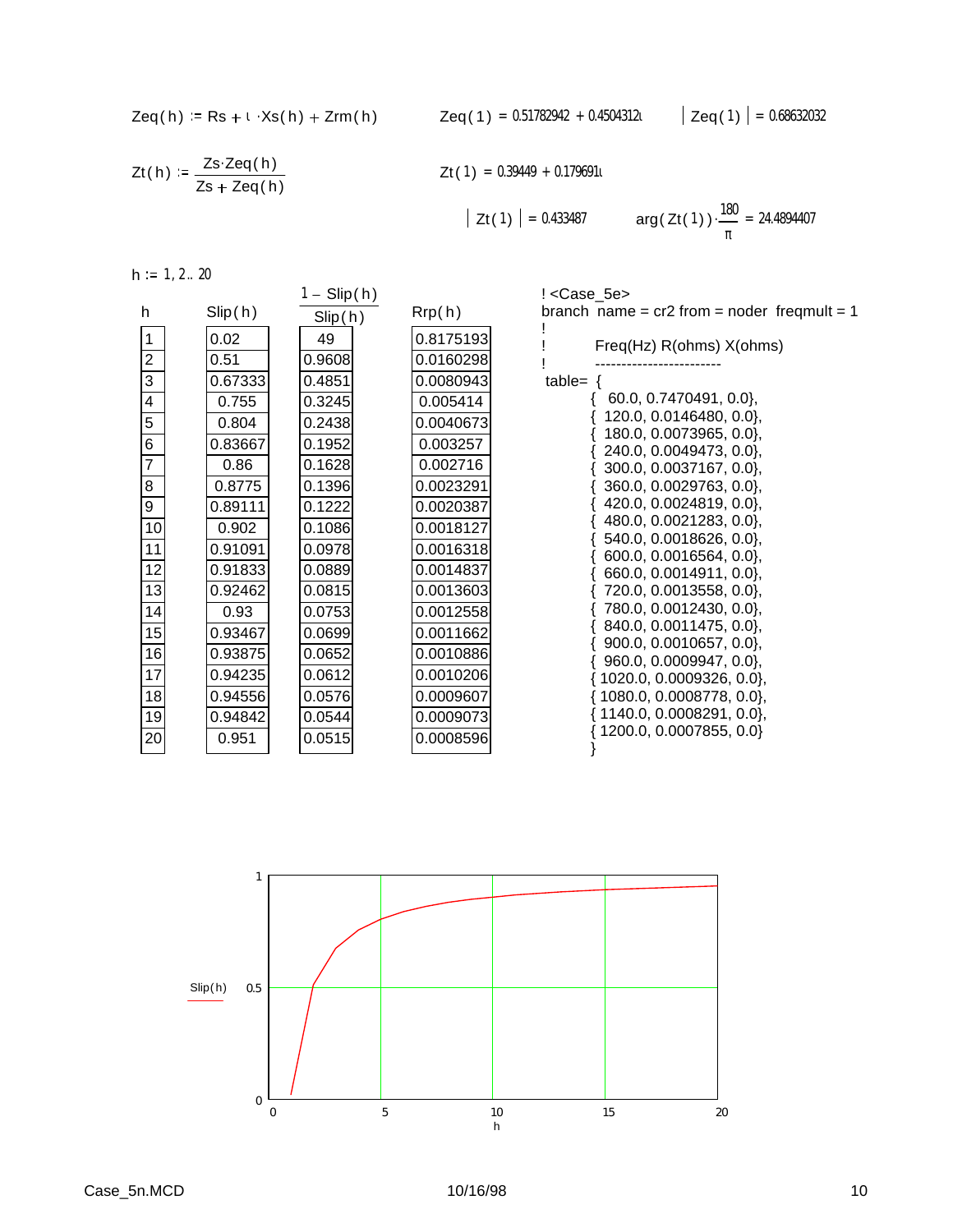$h := 1, 2 ... 20$ 

| h              |          |                     | Zt(h)    | $arg(Zt(h))\cdot \frac{180}{160}$ |
|----------------|----------|---------------------|----------|-----------------------------------|
|                | Zeq(h)   | Zt(h)               |          |                                   |
| 1              | 0.68632  | $0.3945 + 0.1797i$  | 0.433487 | 24.4894407                        |
| $\overline{2}$ | 0.217923 | $0.0688 + 0.1956$ i | 0.207356 | 70.61795562                       |
| 3              | 0.324679 | $0.1105 + 0.2821i$  | 0.302984 | 68.6134969                        |
| 4              | 0.432381 | $0.1683 + 0.3525$ i | 0.390591 | 64.48271846                       |
| 5              | 0.540253 | $0.2335 + 0.4064i$  | 0.46873  | 60.12524789                       |
| 6              | 0.648181 | $0.3009 + 0.445i$   | 0.537187 | 55.93946764                       |
| $\overline{7}$ | 0.756134 | $0.3668 + 0.4703i$  | 0.596408 | 52.04939941                       |
| 8              | 0.8641   | $0.4289 + 0.4847i$  | 0.647215 | 48.49034415                       |
| 9              | 0.972073 | $0.4861 + 0.4905i$  | 0.690598 | 45.26049516                       |
| 10             | 1.080051 | $0.5378 + 0.4901i$  | 0.727569 | 42.34122142                       |
| 11             | 1.188031 | $0.584 + 0.4849i$   | 0.75908  | 39.7067405                        |
| 12             | 1.296013 | $0.625 + 0.4766i$   | 0.785982 | 37.32913437                       |
| 13             | 1.403995 | $0.6612 + 0.4661i$  | 0.809011 | 35.1809756                        |
| 14             | 1.511978 | $0.6932 + 0.4543i$  | 0.828791 | 33.23663382                       |
| 15             | 1.61996  | $0.7214 + 0.4416i$  | 0.845848 | 31.47283811                       |
| 16             | 1.727942 | $0.7463 + 0.4286i$  | 0.860616 | 29.86882491                       |
| 17             | 1.835924 | $0.7683 + 0.4155i$  | 0.873458 | 28.40626449                       |
| 18             | 1.943904 | $0.7878 + 0.4026i$  | 0.884672 | 27.06907838                       |
| 19             | 2.051884 | $0.805 + 0.3899i$   | 0.894506 | 25.84321248                       |
| 20             | 2.159862 | $0.8204 + 0.3776i$  | 0.903165 | 24.71640164                       |

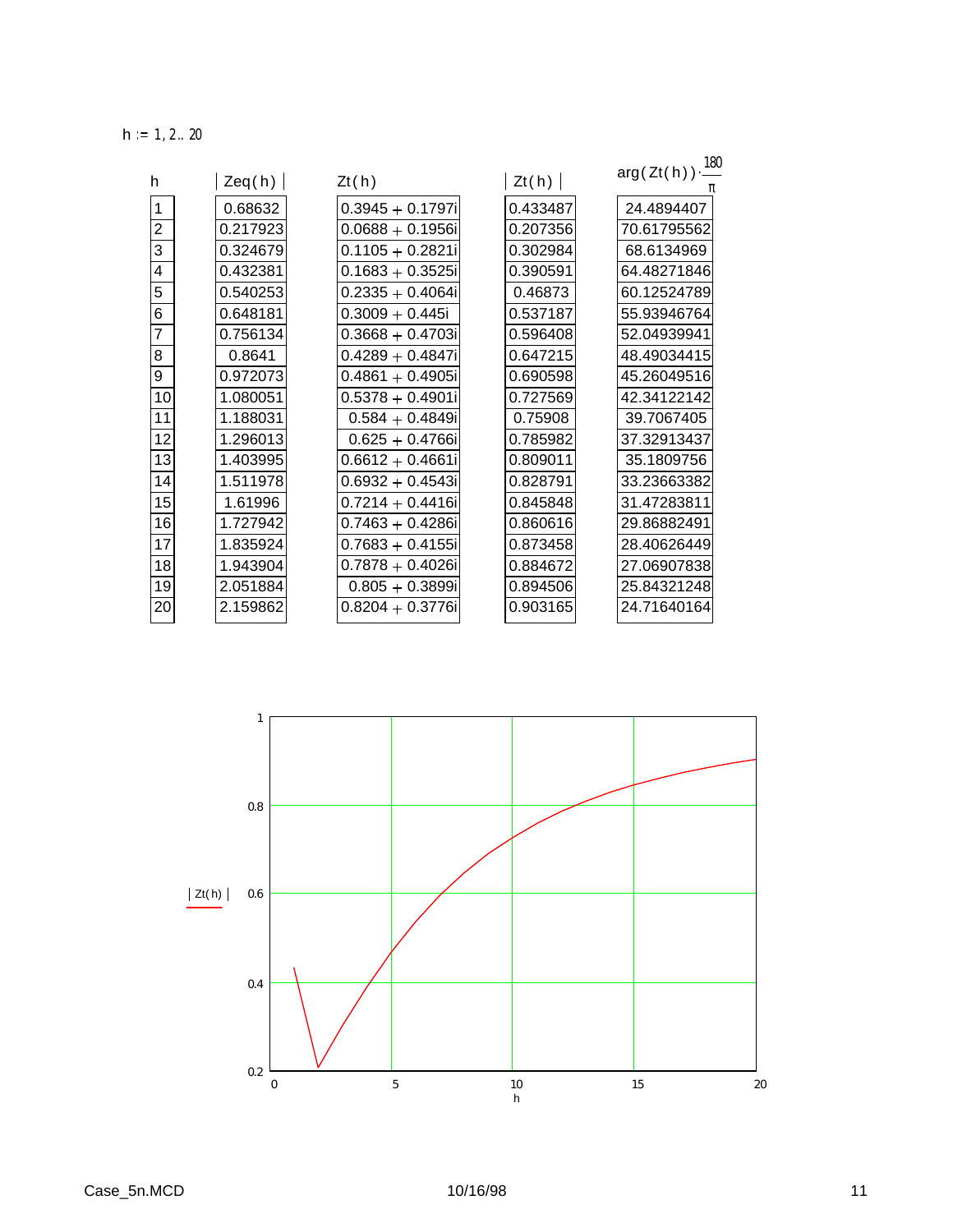#### <Case5r.inf>

**Vm** *Vm Vm*  ---[ Rs ]--[ Xs ]-----[ Rr ]--[ Xr ]--+ + | | | +--+--+ +++ +- -+ | | | | | |1 - S| Vt  $+++$   $+++$   $\qquad$  | Rr x  $---$  | Rm | | | | Xm +++ | S | | +++ +++ | +- -+ + | | | ----------------+-----+---------------+ Rs,Xs= 0.0138119, j 0.0552475 Rr,Xr= 0.0166853, j 0.0552475 Rm, Xm= 89.7985, j 1.13494 Vt = 0.480 kV L-L Pout = 223.680 kW Iin = 398.586 Amps HPout= 300.000 HP kVA = 331.378 kVA Slip = 0.020 PF = 0.750 RPM = 3528.000 RPM Pin = 248.533 kW Ploss= 24853.333 Watts Qin = 219.186 kVAr Eff = 90.000 Pstator = 6582.894 Watts Prot = 4794.273 Watts Pconv = 234.919 kW Pcore= 2236.800 Watts Pag = 239.714 kW Pfw = 11239.367 Watts

## Induction motor component info for LOAD

#### *Parameter Summary:*

| $\text{Rs} = 0.01382003$ | $Xs(1) = 0.05528011$ |
|--------------------------|----------------------|
| $\text{Rr} = 0.01668407$ | $Xr(1) = 0.05528011$ |
| $Rm = 89.79112948$       | $Xm = 1.13501234$    |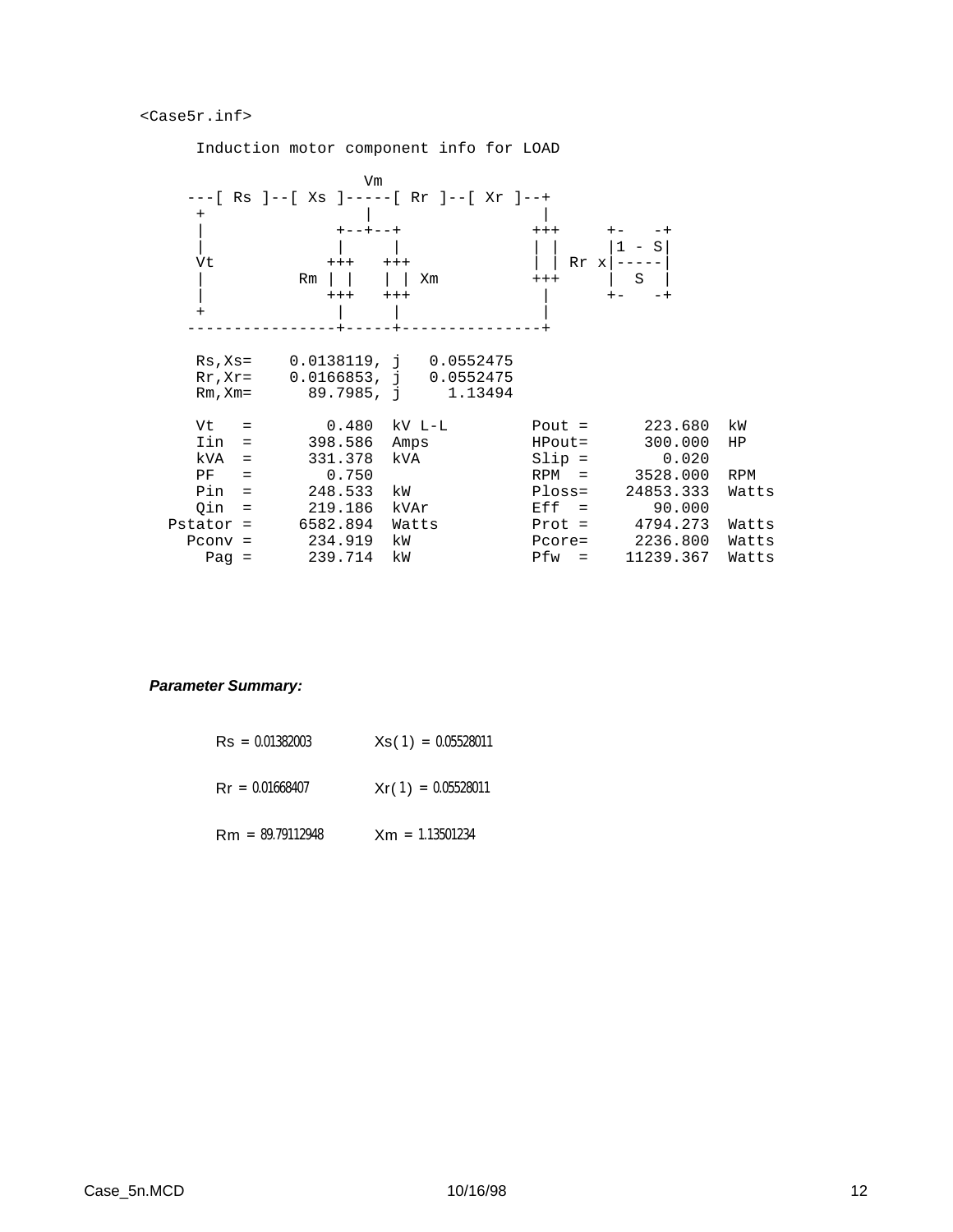# **SuperHarm Benchmarking - INDUCTIONMOTOR Modeling Equations**

Electrotek Concepts - 10/8/98, EWG/TEG

This document illustrates the equations that define the operation of the INDUCTIONMOTOR model.

## INDUCTIONMOTOR **(NEW MODEL)** Model Verification:

### **Cases 5m thru 5r:**

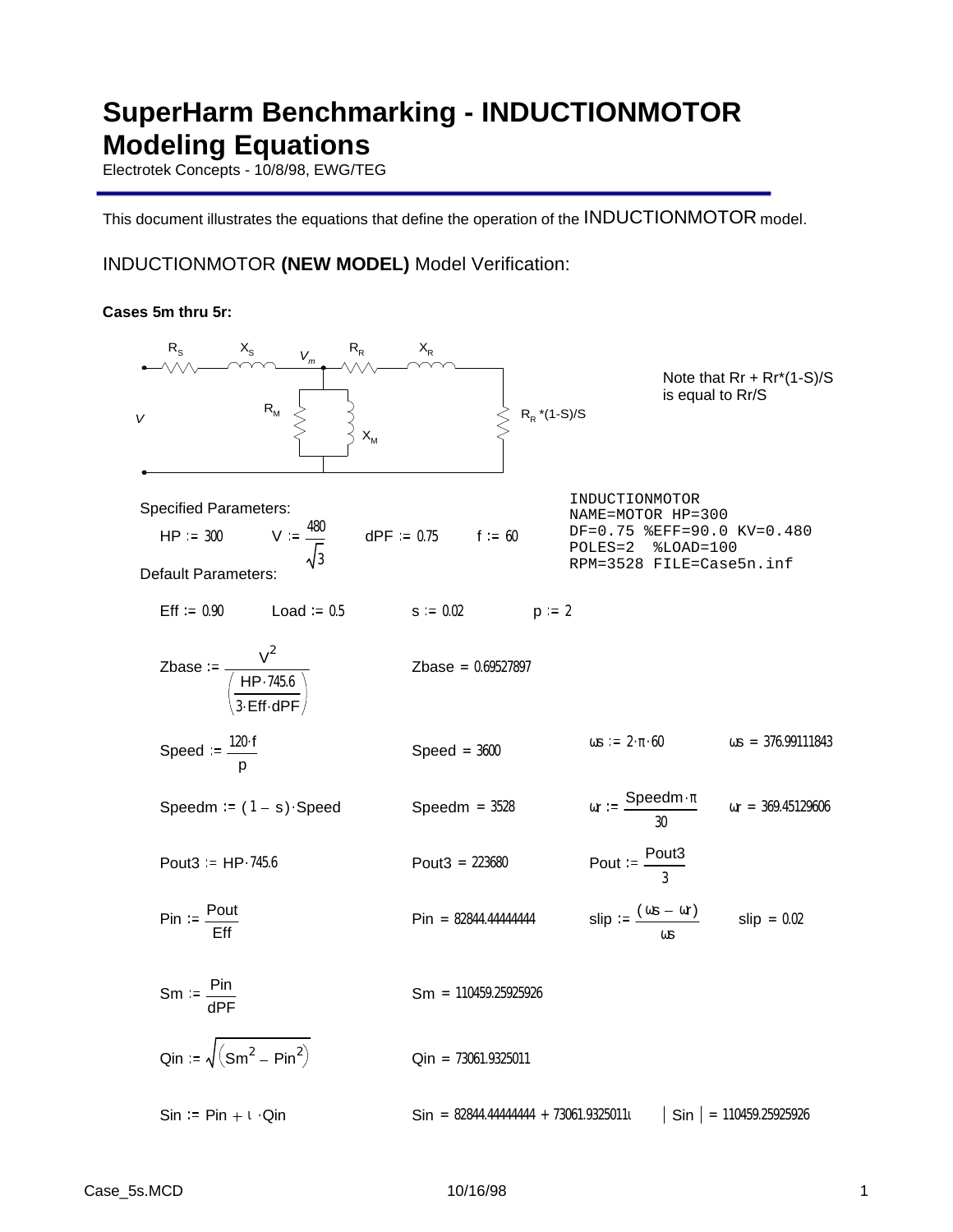$$
\lim_{v \to 0} \frac{\sin}{\frac{v}{v}}
$$
\n
$$
I := \frac{\sin}{\frac{v}{v}}
$$

 $I = 398.58551917$ 

### **Specify locked rotor kva/hp via NEMA code**

Code  $H = 6.7$  kva/HP - upper value in NEMA table used

kvaPerHp  $= 6.7$ 

Specify locked rotor power factor. A common default is 0.20. Specifying the efficiency, full load running power factor, and the locked rotor power factor actually over specifies the problem. These three parameters need to be specified, and then one needs to be selected to be allowed to change interatively until a constriaint is met that validates the model. The constraint is for the calculated rotor and stator resistances to add up to the locked rotor resistance. The locked rotor resistance is specified by the locked rotor code and the locked rotor power factor. In this example, the locked rotor power factor is manually adjusted to ensure that the constraint is met.

DF  $LR := 0.264$ 

kva 
$$
LR
$$
 := kvaPerHp HP  
\n
$$
I_{LR} = \frac{Kva_{LR} \cdot 1000}{3 \cdot V}
$$
\n
$$
I_{LR} = 2417.65425223
$$
\n
$$
Z_{LR} = \frac{V}{I_{LR}}
$$
\n
$$
Z_{LR} = 0.11462687
$$
\n
$$
KW_{LR} = kva_{LR} \cdot DF_{LR}
$$
\n
$$
KW_{LR} = 530.64
$$
\n
$$
R_{LR} = 0.03026149
$$
\n
$$
R_{LR} = 0.04352425
$$
\n
$$
X_{LR} = \sqrt{Z_{LR}^2 - R_{LR}^2}
$$
\n
$$
X_{LR} = 0.11056021
$$
\n
$$
X_{LR} = 0.15901561
$$

#### *Assumptions:*

Locked rotor impedance is equal to stator impedance plus rotor impedance Stator impedance is equal to rotor impedance  $(Xs = Xr)$ . Core loss of the motor is 3% of nameplate rating. Stator  $X/R$  ratio = 4

StatorXR  $:= 4$  CoreLoss  $= 0.01$ 

$$
Kr := \frac{X \, \text{LR}}{2}
$$
  $Xs := Xr$   
 $Kr = 0.05528011$   $Xs = 0.05528011$   $\frac{Xs}{}$ 

Zbase  $= 0.07950781$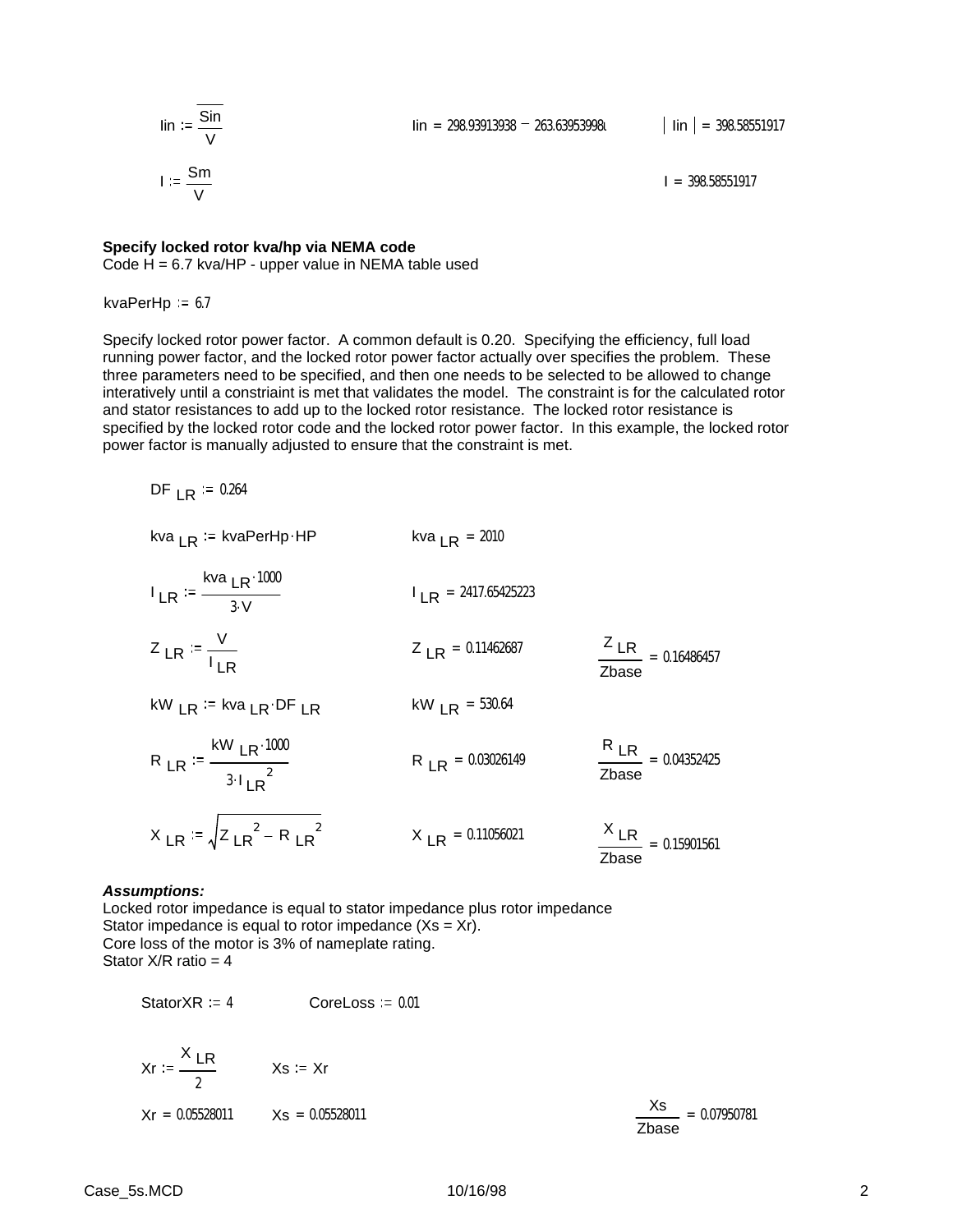| $Rs := \frac{Xs}{StatorXR}$                                | $Rs = 0.01382003$               | $\frac{Rs}{Zbase} = 0.01987695$   |
|------------------------------------------------------------|---------------------------------|-----------------------------------|
| $Zs := Rs + t \cdot Xs$                                    | $Zs = 0.01382003 + 0.05528011t$ | $\frac{ Zs }{Zbase} = 0.08195477$ |
| ulate the voltage across the magnitizing/core loss branch: |                                 |                                   |

Calculate the voltage across the magnitizing/core loss branch:

$$
Vm := V - lin \, \text{Zs}
$$
  $Vm = 258.42276072 - 12.881881841$   $|Vm| = 258.74363014$ 

Calculate the core loss resistance based on the output power and the core loss percentage assumption:

$$
Rm := \frac{(|Vm|)^2}{\text{CoreLoss} \cdot \text{Pour}} \qquad Rm = 89.79112948 \qquad \qquad \text{Pout3-CoreLoss} = 2236.8
$$

Here's the deal: We now know all of the parameters except for the total rotor side resistance. This resistance consists of two components, the rotor winding resistance Rr and a resistive component related to the slip. If we can calculate this total rotor side resistance, we can calculate Rr since we know the slip. We do this calculation for full rated load. If the system is operating at less than rated load, we re-calculate the rotor resistance which will give us a new slip.

Since we know the total input current, power factor and the terminal voltage, we can calculate the total admittance of the motor.

$$
Zin := \frac{V}{\text{lin}} \qquad Zin = 0.52145923 + 0.459883811 \qquad \frac{|Zin|}{Zbase} = 1
$$

Now calculate the admittance of only the magnetizing and rotor components of the motor. This is done simply by subtracting out the stator impedance.

$$
Zt := Zin - (Rs + t \cdot Xs) \quad Zt = 0.5076392 + 0.40460371t \qquad |Zt| = 0.6492 \qquad arg(Zt) \cdot \frac{180}{\pi} = 38.55589887
$$
\n
$$
Ytm := \frac{1}{Zt} \qquad Ytm = 1.204644 - 0.960138t \qquad |Ytm| = 1.54046505 \qquad arg(Ytm) \cdot \frac{180}{\pi} = -38.55589887
$$

We now know that this admittance is equal to the parallel combination of the magnitizing branch resistance (Rm), magnetizing branch reactance (jXm), and the total rotor impedance (Rr/S + jXr). The trick is to write this equation and solve for Rr.

$$
Ytm = \frac{1}{Rm} + \frac{1}{j \cdot Xm} + \frac{1}{\frac{Rr}{S} + j \cdot Xr}
$$
  

$$
Ytm = \frac{1}{Rm} + \frac{1}{j \cdot Xm} + \frac{\frac{Rr}{S} - j \cdot Xr}{\left(\frac{Rr}{S} + j \cdot Xr\right) \cdot \left(\frac{Rr}{S} - j \cdot Xr\right)}
$$
  

$$
Ytm = \frac{1}{Rm} + \frac{1}{j \cdot Xm} + \frac{\frac{Rr}{S} - j \cdot Xr}{\frac{Rr^{2}}{S^{2}} + Xr^{2}}
$$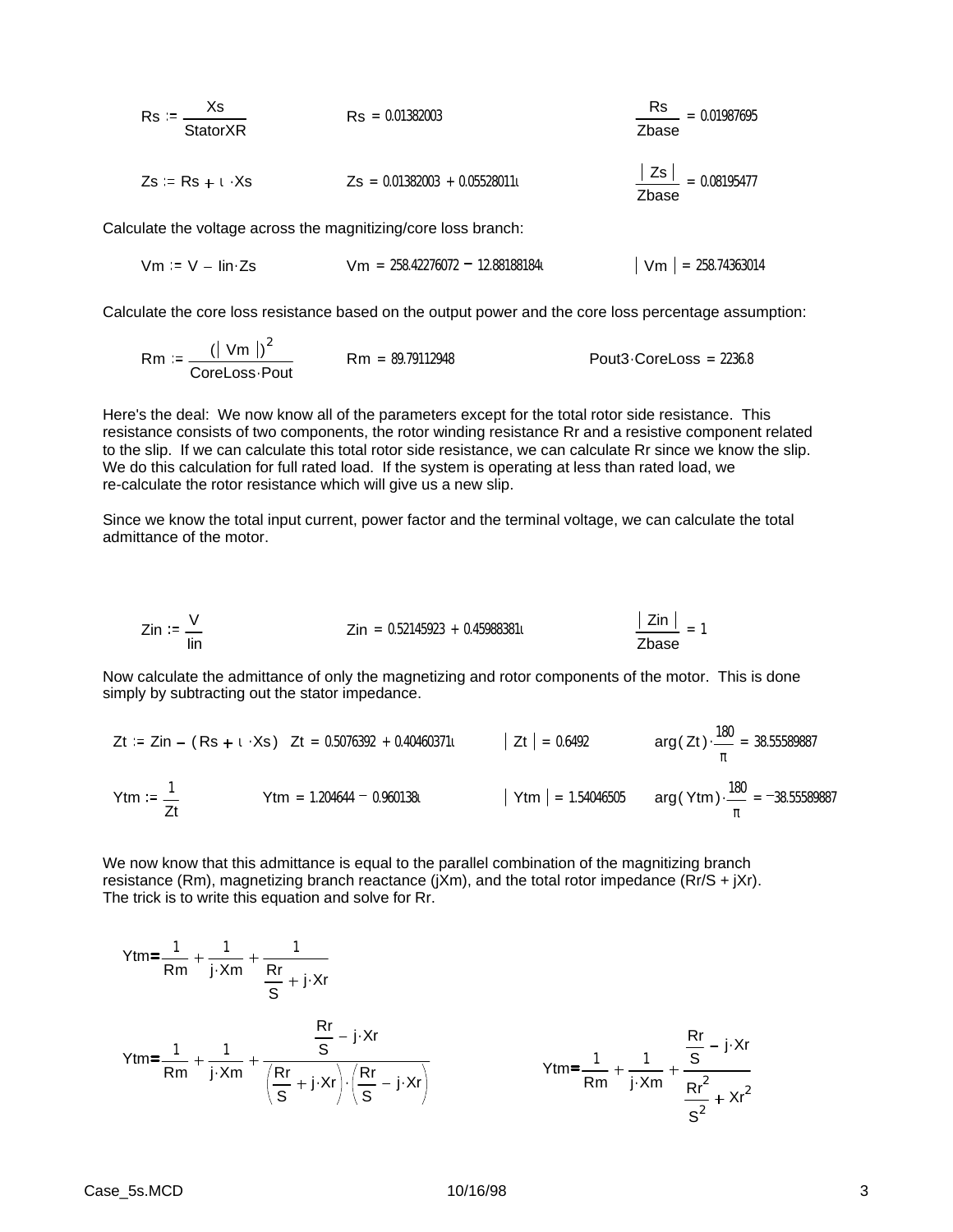Since we know the slip S, lets make this equation look simpler by substituting Rx for Rr/S:

$$
Ytm = \frac{1}{Rm} + \frac{1}{j \cdot Xm} + \frac{Rx - j \cdot Xr}{Rx^2 + Xr^2}
$$

Now separate out real and imaginary components:

$$
Re(Ytm) + j \cdot Im(Ytm) = \left(\frac{1}{Rm} + \frac{Rx}{Rx^2 + xr^2}\right) - \frac{j}{Xm} - \frac{j \cdot Xr}{Rx^2 + xr^2}
$$

We now solve the real and imaginary parts of the equation separately.

Re(Ytm) = 
$$
\frac{1}{Rm} + \frac{Rx}{Rx^2 + xr^2}
$$
 Im(Ytm) = -1 $\cdot \left(\frac{1}{Xm} + \frac{Xr}{Rx^2 + xr^2}\right)$ 

Ok, now we need to solve this equation for Rx, so we re-arrange again. For simplicity, lets substitute Re(Ytm)-1/Rm with K1 - we know all of these values, so it is a constant.

K1 := Re(Ytm) - 
$$
\frac{1}{Rm}
$$
  
K1 = 1.19351  
K1 =  $\frac{Rx}{Rx^2 + xr^2}$ 

This equation is easily solved using the classic quadratic equation which has two solutions (roots R1 and R2)

R1(A, B, C) := 
$$
\frac{-B + \sqrt{B^2 - 4 \cdot A \cdot C}}{2 \cdot A}
$$
  
\nR2(A, B, C) :=  $\frac{-B - \sqrt{B^2 - 4 \cdot A \cdot C}}{2 \cdot A}$   
\nr1 := R1(K1, -1, K1 \cdot xr^2)   
\nr1 = 0.83420337  
\nr2 := R2(K1, -1, K1 \cdot xr^2)   
\nr2 = -0.41527006  
\nRs = 0.01382003

We choose the positive root.

 $0 = K1 \cdot Rx^2 - Rx + K1 \cdot Xr^2$ 

$$
Rx := r1
$$
  
\n $Rr := Rx\text{-}slip$   $Rr = 0.01668$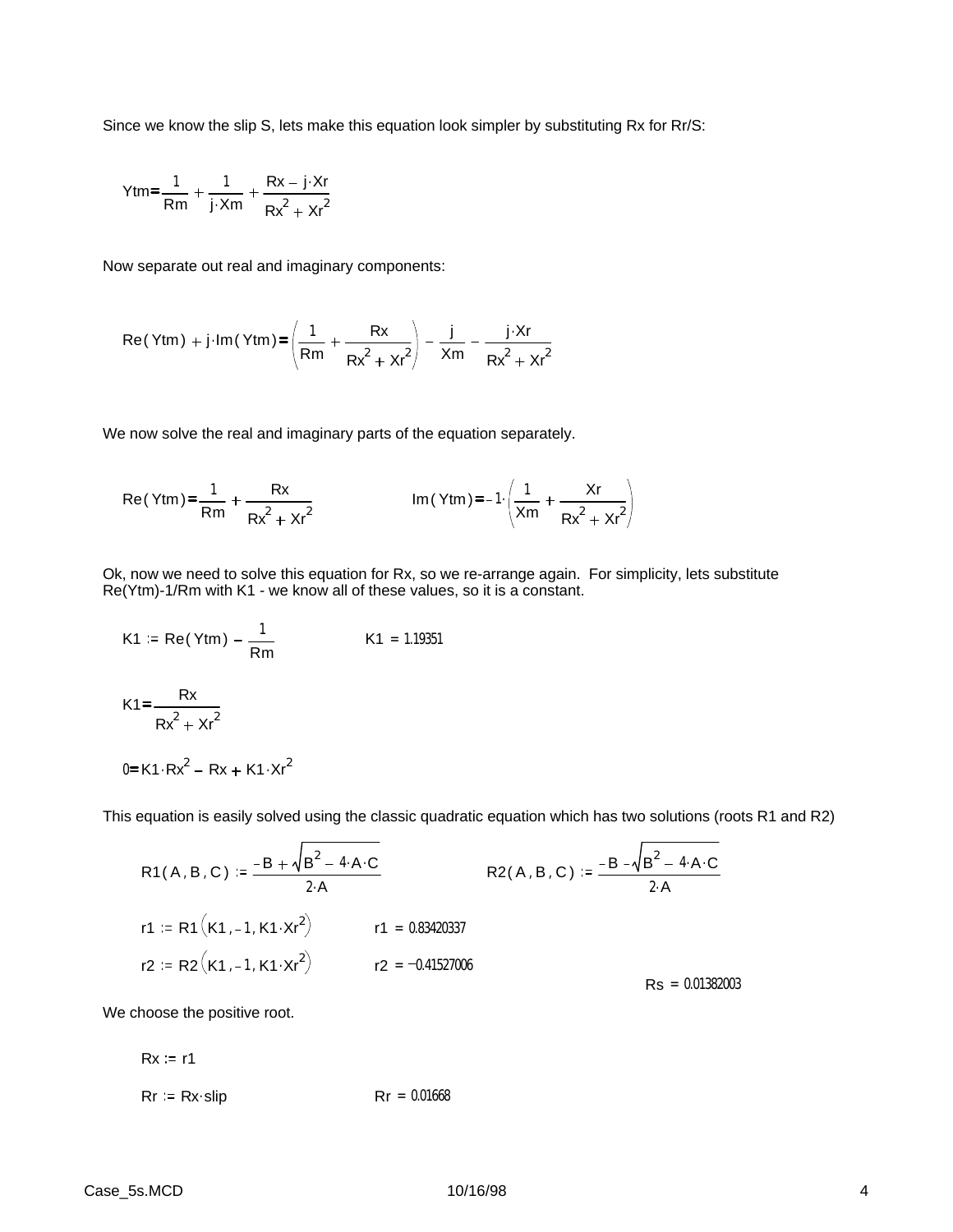Now we calculate the magnitizing reactance. We can find it by solving the imaginary portion of the equation used to find Rr.

Im (Ytm) = 
$$
-1 \cdot \left( \frac{1}{Xm} + \frac{Xr}{Rx^2 + xr^2} \right)
$$

$$
\frac{-1}{\text{Xm}} = \text{Im}(\text{Ytm}) + \frac{\text{Xr}}{\text{Rx}^2 + \text{Xr}^2}
$$

$$
Xm := \frac{-1}{\text{Im}(Y \text{tm}) + \frac{Xr}{Rx^{2} + Xr^{2}}}
$$
 
$$
Xm = 1.13501234
$$

Summarizing the key model components at full load:

| $\text{Rs} = 0.01382003$ | $Xs = 0.05528011$ | $\frac{2 \cdot Xs}{\cdot 15901561}$<br>Zhase |
|--------------------------|-------------------|----------------------------------------------|
| $\text{Rr} = 0.01668407$ | $Xr = 0.05528011$ |                                              |
| $Rm = 89.79112948$       | $Xm = 1.13501234$ | $\frac{Xm}{1}$ = 20.53202191<br>Xs           |

As mentioned above, the problem is over specified when we provide the efficiency, power factor and the locked rotor test power factor. This results in a calculation of Rr that may not be consistent with the locked rotor values. This can be checked by summing Rs and Rr and comparing with the total locked rotor resistance RXL. An iterative procedure can be used to vary the given running PF, efficiency, or locked rotor test PF to generate a value of Rr that meets the Rr  $+$  Rs  $=$  = RXL constraint.

$$
R_{LR} = 0.03026149
$$
\n
$$
R_{SR} = 0.03026149
$$
\n
$$
R_{SR} = 0.03050409
$$
\n
$$
R_{SR} = 0.03050409
$$
\n
$$
R_{SR} = 0.03050409
$$
\n
$$
R_{SR} = 0.03050409
$$
\n
$$
R_{SR} = 0.03050409
$$
\n
$$
R_{SR} = 0.03050409
$$
\n
$$
R_{SR} = 0.03050409
$$
\n
$$
R_{SR} = 0.03050409
$$
\n
$$
R_{SR} = 0.03050409
$$
\n
$$
R_{SR} = 0.03050409
$$
\n
$$
R_{SR} = 0.03050409
$$
\n
$$
R_{SR} = 0.03050409
$$
\n
$$
R_{SR} = 0.03050409
$$
\n
$$
R_{SR} = 0.03050409
$$
\n
$$
R_{SR} = 0.03050409
$$
\n
$$
R_{SR} = 0.03050409
$$
\n
$$
R_{SR} = 0.03050409
$$
\n
$$
R_{SR} = 0.03050409
$$
\n
$$
R_{SR} = 0.03050409
$$
\n
$$
R_{SR} = 0.03050409
$$
\n
$$
R_{SR} = 0.03050409
$$
\n
$$
R_{SR} = 0.03050409
$$
\n
$$
R_{SR} = 0.03050409
$$
\n
$$
R_{SR} = 0.03050409
$$
\n
$$
R_{SR} = 0.03050409
$$

Equivalent resistance representing the mechanical load:

$$
Req := Rr \cdot \frac{(1 - \text{slip})}{\text{slip}} \qquad \qquad Req = 0.8175193
$$

Power dissipated by the resistor representing the energy converted to mechanical work. It should match the alternate calculation shown below:

Pconv :=  $(|$  lout  $|)^2$  $Pconv = 234915.55820643$ 

Input power (3 phase):

 $Pin3 = Pin \cdot 3$  Pin $3 = 248533.33333333$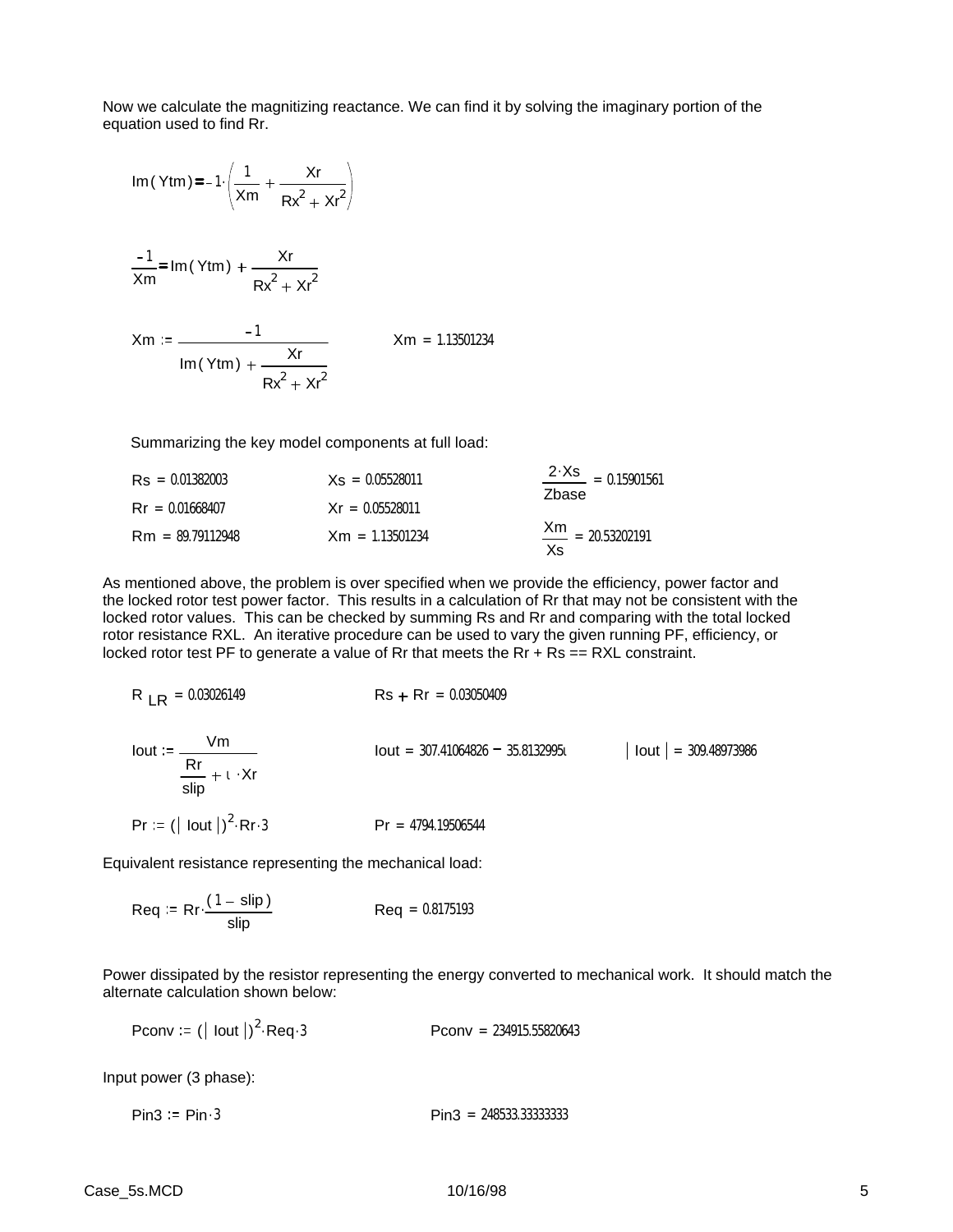Stator power loss:

| $Ps = ( \text{lin} )^2 \text{Rs } 3$     | $\text{Ps} = 6586.78006146$    | $\frac{\text{Ps}}{2}$ = 2.65026022 °%<br>Pin <sub>3</sub> |
|------------------------------------------|--------------------------------|-----------------------------------------------------------|
| Core loss:                               |                                |                                                           |
| Pm := $\frac{(  \text{ Vm } )^2}{Rm}$ .3 | $Pm = 2236.8$                  | $\frac{Pm}{Pin3} = 0.9 \cdot %$                           |
| Power transferred across the air gap:    |                                |                                                           |
| $Paq = Pin3 - Ps - Pm$                   | $\text{Pag} = 239709.75327187$ | $\frac{Pag}{Pin3}$ = 96.44973978 °%                       |
| Rotor power loss:                        |                                |                                                           |
| Prcu = $\text{Page-slip}$                | $Prou = 4794.19506544$         | $\frac{Prou}{Pin3} = 1.9289948 °\%$                       |
| Power converted to mechanical energy:    |                                |                                                           |
| Pconv := $Pag - Prcu$                    | Pconv = $234915.55820643$      | $\frac{Pconv}{P}$ = 94.52074499 °%<br>Pin3                |
| Power loss due to friction and windage:  |                                |                                                           |
| $Pfw := Pconv - Pout3$                   | $Pfw = 11235.55820643$         | $Pfw = 4.52074499°$<br>Pin <sub>3</sub>                   |
| Power at the shaft:                      |                                |                                                           |
| $HP = 300$                               | Pout $3 = 223680$              | $\frac{$ Pout3}{ } = 90 °<br>Pin <sub>3</sub>             |

The preceeding calculations were for full load. If we specified that our output mechanical load was less than full load, then all of the key model parameters will be the same except for the effective rotor resistance and hence the slip. We will now re-calculate the parameters for partial load. The approach entails calculating the Thevenin equivalent source as seen by the mechanical load equivalent R (Rr\*(1-s)/s). We then use the same approach as used previously to calculate the load equivalent.

The Thevenin impedance is the parallel combination of the magnitizing impedance and the stator impedance plus the rotor impedance.

$$
Zmag := \frac{1}{\frac{1}{Rm} + \frac{1}{\iota \cdot Xm}}
$$
  

$$
Zthev := \frac{1}{\frac{1}{Zmag} + \frac{1}{Rs + \iota \cdot Xs}} + Rr + \iota \cdot Xr
$$

 $Z$ thev = 0.02927788 + 0.108123941

The Thevenin voltage is the voltage present across the magnetizing branch when the rotor circuit is open. This is a voltage divider formed by the stator impedance and the magnetizing impedance. The voltage divider formula is used to calculate the equivalent.

When 
$$
z = V \cdot \frac{Z \cdot \text{mag}}{Z \cdot \text{mag} + \text{Rs} + 1 \cdot \text{Rs}}
$$

\nWhen  $z = 264.18674572 + 2.911849621$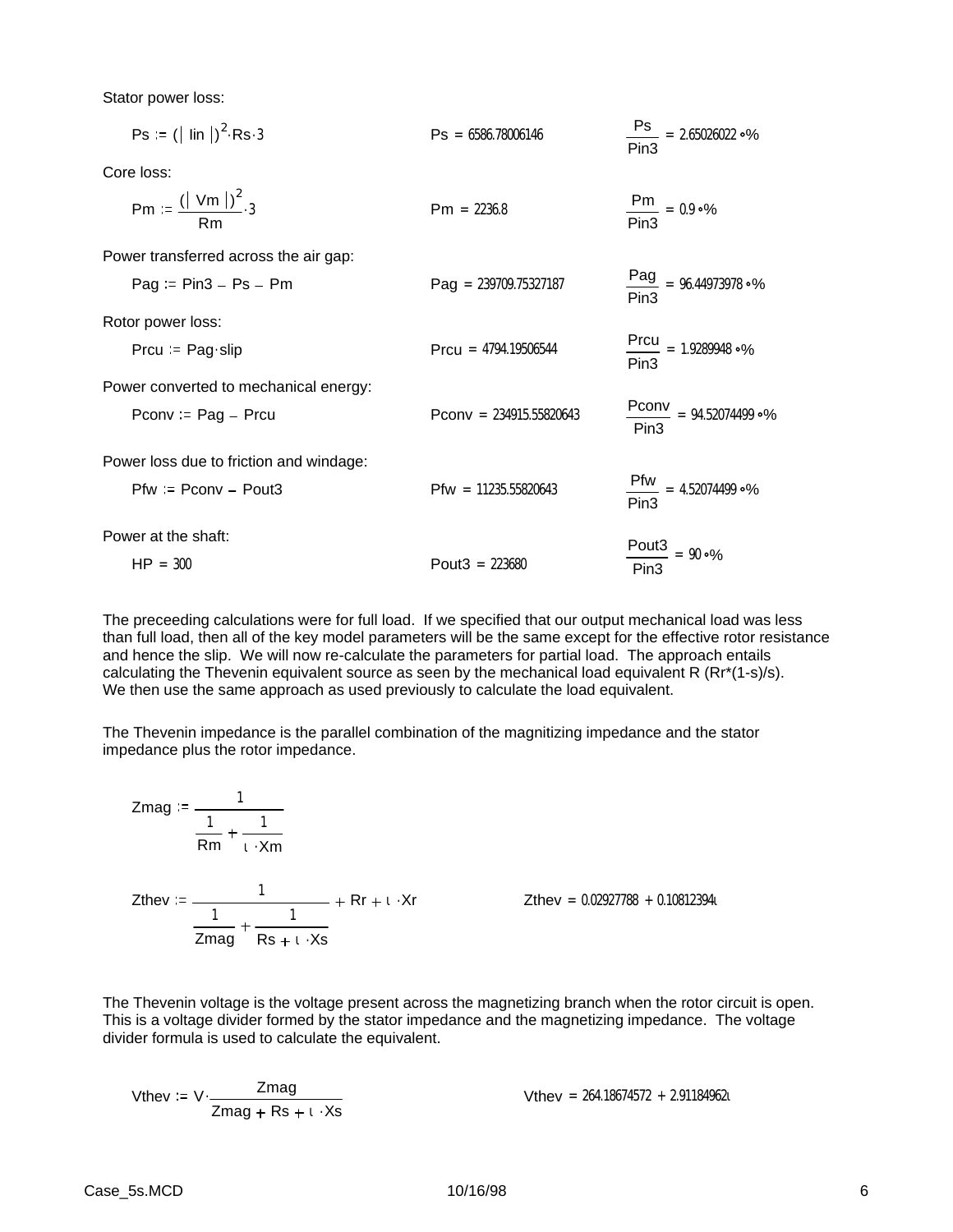Now, we have to write an equation in terms of the known quantities and the unknown mechanical load equivalent resistance. Our circuit now consists of the Thevenin voltage in series with the Thevenin equivalent impedance which then is in series with the mechanical load equivalent resistance Req to complete the circuit. We are given the output power, so we know that the equivalent resistance is related to this resistance by the square of the current through it. We use this to write our equation.

$$
Pconv = (|\text{lout}|)^{2} \cdot \text{Reg}
$$
\n
$$
(|\text{lout}|)^{2} = \frac{(|\text{Vthev}|)^{2}}{(|\text{Zthev} + \text{Reg}|)^{2}}
$$
\n
$$
(|\text{Zthev} + \text{Reg}|)^{2} = (\text{Zrthev} + \text{Reg})^{2} + \text{Zithev}^{2}
$$
\n
$$
(|\text{lout}|)^{2} = \frac{(|\text{Vthev}|)^{2}}{(|\text{Zrthev} + \text{Reg}|^{2} + \text{Zithev}^{2})}
$$
\n
$$
(|\text{lout}|)^{2} = \frac{(|\text{Vthev}|)^{2}}{|\text{Zrthev}^{2} + 2 \cdot \text{Zrthev} \cdot \text{Reg} + \text{Reg}^{2} + \text{Zithev}^{2}}
$$
\n
$$
(|\text{2thev}|)^{2} = \text{Zrthev}^{2} + \text{Zithev}^{2}
$$
\n
$$
(|\text{lout}|)^{2} = \frac{(|\text{Vthev}|)^{2}}{(|\text{Zthev}|)^{2} + 2 \cdot \text{Zrthev} \cdot \text{Reg} + \text{Reg}^{2}}
$$
\n
$$
Pconv = \frac{(|\text{Vthev}|)^{2} \cdot \text{Regv} \cdot \text{Reg} + \text{Reg}^{2}}{(|\text{Zthev}|)^{2} + 2 \cdot \text{Zrthev} \cdot \text{Reg} + \text{Reg}^{2}}
$$
\n
$$
Pconv = \frac{(|\text{Vthev}|)^{2} \cdot \text{Regv} \cdot \text{Regv} \cdot \text{Regv} \cdot \text{Regv} \cdot \text{Regv} \cdot \text{Regv} \cdot \text{Regv} \cdot \text{Regv} \cdot \text{Regv} \cdot \text{Regv} \cdot \text{Regv} \cdot \text{Regv} \cdot \text{Regv} \cdot \text{Regv} \cdot \text{Regv} \cdot \text{Regv} \cdot \text{Regv} \cdot \text{Regv} \cdot \text{Regv} \cdot \text{Regv} \cdot \text{Regv} \cdot \text{Regv} \cdot \text{Regv} \cdot \text{Regv} \cdot \text{Regv} \cdot \text{Regv} \cdot \text{Regv} \cdot \text{Regv} \cdot \text{Reg
$$

Pconv $\cdot$  ( Zthev  $|v|^2 + 2$  Pconv Zthev Req + Pconv Req<sup>2</sup> = ( Vthev  $|v|^2$  Req

$$
(|\text{ Zthev}|)^2 + 2. \text{Zthev-Req} + \text{Req}^2 = \frac{(|\text{ Vthev}|)^2 \text{·Req}}{\text{Pconv}}
$$

$$
0 = \text{Req}^2 + \left[ 2 \cdot \text{Zrthey} - \frac{(\mid \text{Vthey} \mid)^2}{\text{Pout}} \right] \cdot \text{Req} + (\mid \text{Zthey} \mid)^2
$$

Set the mechanical output power based on the requested per-unit mechanical load. Assume that the friction and windage loss component remains constant.

| Load = $0.5$                 |                                            |
|------------------------------|--------------------------------------------|
| HP $_{\text{new}}$ = HP Load | $HP_{new} = 150$                           |
| Pout3 new $:=$ HP new 745.6  | Pout <sub>3</sub> $_{\text{new}}$ = 111840 |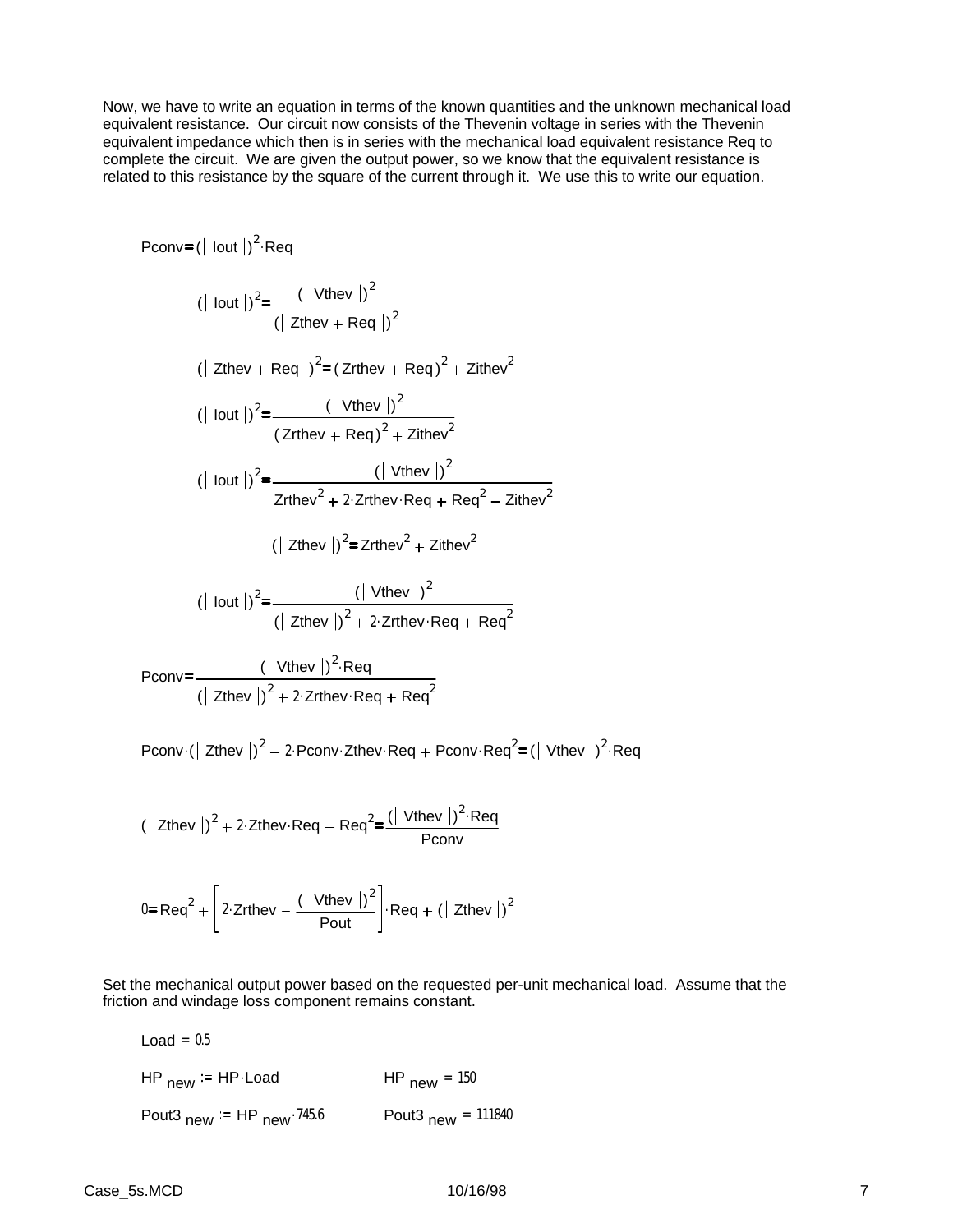$$
Pconv_{new} := Pout3_{new} + Pfw \qquad Pconv_{new} = 123075.55820643
$$

Solve for the positive root which is the load equivalent resistance.

r1 := R1
$$
\left[ 1, 2 \cdot \text{Re}(\text{Zthev}) - \frac{(\vert \text{ Vthev} \vert)^2}{\text{Pconv}} , (\vert \text{ Zthev} \vert)^2 \right]
$$

$$
Req := r1
$$
  $Req = 1.63524057$ 

Calculate the new slip for this operating point:

$$
\text{slip } \text{new} \coloneqq \frac{\text{Rr}}{\text{Rr} + \text{Req}} \qquad \qquad \text{slip } \text{new} = 0.01009978
$$

$$
Pout3_{new} := Pconv_{new} - Pfw \qquad Pout3_{new} = 111840
$$

HP<sub>new</sub> := 
$$
\frac{\text{Pout3}}{745.6}
$$
 HP<sub>new</sub> = 150

Re-calculate the impedance at fundamental frequency of the motor:

$$
Zm := Rs + t \cdot Xs + \frac{1}{\frac{1}{Rm} + \frac{1}{t \cdot Xm} + \frac{1}{\frac{8\pi}{\sinh n}} + \frac{1}{t \cdot Xr}}
$$
  
\n
$$
Ym := \frac{1}{Zm}
$$
  
\n
$$
Ym = 0.56426695 - 0.86311465t
$$
  
\n
$$
Ym = 0.56426695 - 0.86311465t
$$
  
\n
$$
Pin new := V^{2} \cdot Re(Ym)
$$
  
\n
$$
Qin new = 43335.70184717
$$
  
\n
$$
Qin new = 66287.20531057
$$
  
\n
$$
Pout new := \frac{Pout3 new}{3}
$$
  
\n
$$
Sm new := \sqrt{Pin new^{2} + Qin new^{2}}
$$
  
\n
$$
dDF new = 0.54719689
$$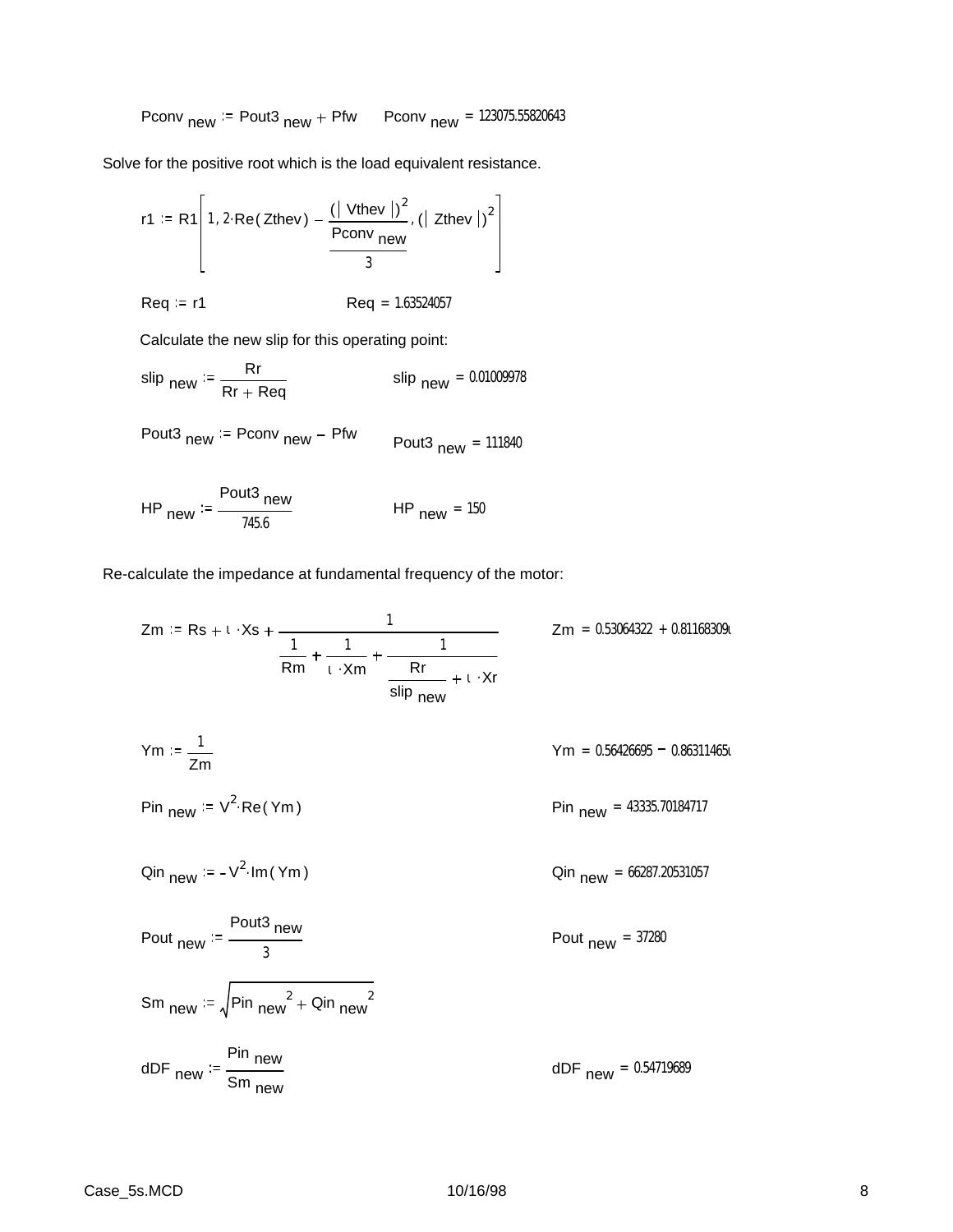$$
Eff := \frac{Pout new}{Pin new}
$$
\n
$$
Eff := 0.0020067
$$
\n
$$
Speedm new := (1 - slip new) \cdot Speedm
$$
\n
$$
Speedm new := (1 - slip new)
$$
\n
$$
Speedm = 3583.64080952
$$
\n
$$
Speedm = 3583.64080952
$$
\n
$$
BRANCH NAME=ZSRC FROM-VSRC TO=NODE r =
$$
\n
$$
1.0
$$
\n
$$
Zs := 1.0 + 1.0000001
$$
\n
$$
|Zs| = 1
$$
\n
$$
arg(Zs) \cdot \frac{180}{\pi} = 0.0000573
$$
\n
$$
cos = 376.99111843
$$
\n
$$
ar := \frac{Speedm \cdot x}{30}
$$
\n
$$
ar = 173.18359291
$$
\n
$$
slip := \frac{(w = or)}{ws}
$$
\n
$$
slip = 0.01009978
$$
\n
$$
as(h) := us - h
$$
\n
$$
h := 1
$$
\n
$$
log(1) = 376.99111843
$$
\n
$$
Rm m := Rm Lmm := \frac{Xm}{ws(1)}
$$
\n
$$
Lm m = 0.00301071
$$
\n
$$
Xm m(h) := 2 \cdot \pi \cdot f \cdot h \cdot Lm
$$
\n
$$
Xr(1) = 0.05528
$$
\n
$$
Rs = 0.01868407
$$
\n
$$
Lr := \frac{Xr}{ws(1)}
$$
\n
$$
Lr = 0.00014664
$$
\n
$$
Xr(h) := 2 \cdot \pi \cdot f \cdot h \cdot Lm
$$
\n
$$
Xr(1) = 0.05528
$$
\n
$$
Slip(h) := \frac{(ws(h) - \alpha r)}{ws(h)}
$$
\n
$$
Slip(1) = 0.01009978
$$
\n
$$
Rip(h) := Rr \cdot \frac{1 - Slip(h)}{slip(h)}
$$
\n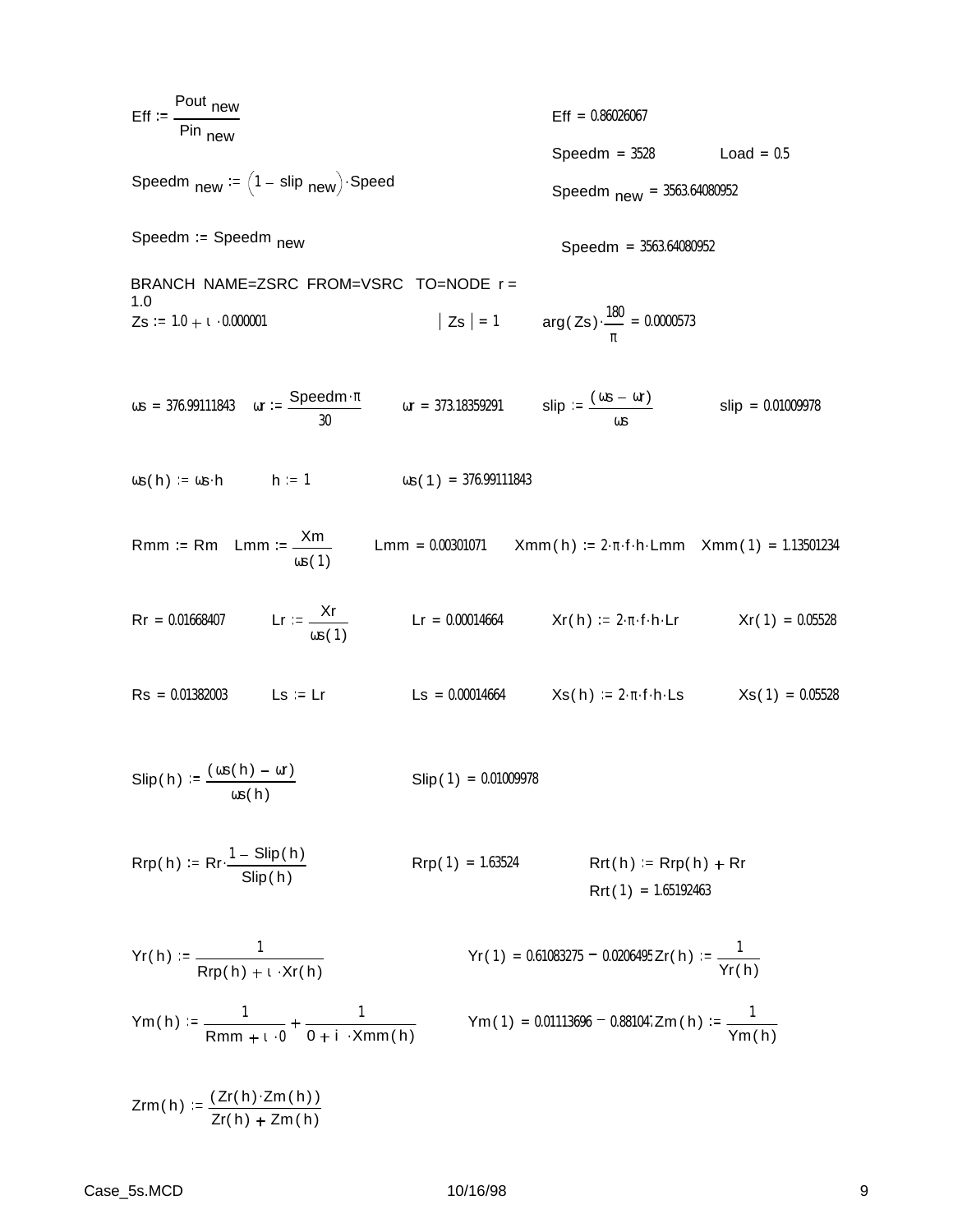$$
Zeq(h) := Rs + \iota \cdot Xs(h) + Zrm(h)
$$

$$
Zt(h) := \frac{Zs \cdot Zeq(h)}{Zs + Zeq(h)}
$$

$$
Zt(1) = 0.489003 + 0.269062t
$$

$$
|\mathsf{Zt}(1)| = 0.558139 \qquad \arg(\mathsf{Zt}(1)) \cdot \frac{180}{\pi} = 28.82071473
$$

 $h := 1, 2 ... 20$ 

|                         |         | $1 -$ Slip(h) |           | ! <case 5e=""></case>                              |
|-------------------------|---------|---------------|-----------|----------------------------------------------------|
| h                       | Slip(h) | Slip(h)       | Rrp(h)    | branch name = $cr2$ from = noder freqmult = 1      |
| 1                       | 0.0101  | 98.0121       | 1.6352406 | Freq(Hz) R(ohms) X(ohms)                           |
| $\boldsymbol{2}$        | 0.50505 | 0.98          | 0.0163504 |                                                    |
| $\overline{3}$          | 0.67003 | 0.4925        | 0.0082163 | table= $\{$                                        |
| $\overline{\mathbf{4}}$ | 0.75252 | 0.3289        | 0.0054867 | 60.0, 0.7470491, 0.0},                             |
| $\overline{5}$          | 0.80202 | 0.2469        | 0.0041185 | 120.0, 0.0146480, 0.0},                            |
| 6                       | 0.83502 | 0.1976        | 0.0032965 | 180.0, 0.0073965, 0.0},<br>240.0, 0.0049473, 0.0}, |
| $\overline{7}$          | 0.85859 | 0.1647        | 0.002748  | 300.0, 0.0037167, 0.0},                            |
| 8                       | 0.87626 | 0.1412        | 0.002356  | 360.0, 0.0029763, 0.0},                            |
| 9                       | 0.89001 | 0.1236        | 0.0020618 | 420.0, 0.0024819, 0.0},                            |
| 10                      | 0.90101 | 0.1099        | 0.001833  | 480.0, 0.0021283, 0.0},                            |
| 11                      | 0.91001 | 0.0989        | 0.0016499 | 540.0, 0.0018626, 0.0},<br>600.0, 0.0016564, 0.0}, |
| 12                      | 0.91751 | 0.0899        | 0.0015    | 660.0, 0.0014911, 0.0},                            |
| 13                      | 0.92385 | 0.0824        | 0.0013751 | 720.0, 0.0013558, 0.0},                            |
| 14                      | 0.92929 | 0.0761        | 0.0012694 | 780.0, 0.0012430, 0.0},                            |
| 15                      | 0.93401 | 0.0707        | 0.0011788 | 840.0, 0.0011475, 0.0},                            |
| 16                      | 0.93813 | 0.0659        | 0.0011003 | 900.0, 0.0010657, 0.0},<br>960.0, 0.0009947, 0.0}, |
| 17                      | 0.94177 | 0.0618        | 0.0010316 | 1020.0, 0.0009326, 0.0},                           |
| 18                      | 0.94501 | 0.0582        | 0.0009709 | 1080.0, 0.0008778, 0.0},                           |
| 19                      | 0.9479  | 0.055         | 0.000917  | 1140.0, 0.0008291, 0.0},                           |
| 20                      | 0.9505  | 0.0521        | 0.0008688 | 1200.0, 0.0007855, 0.0}                            |
|                         |         |               |           |                                                    |

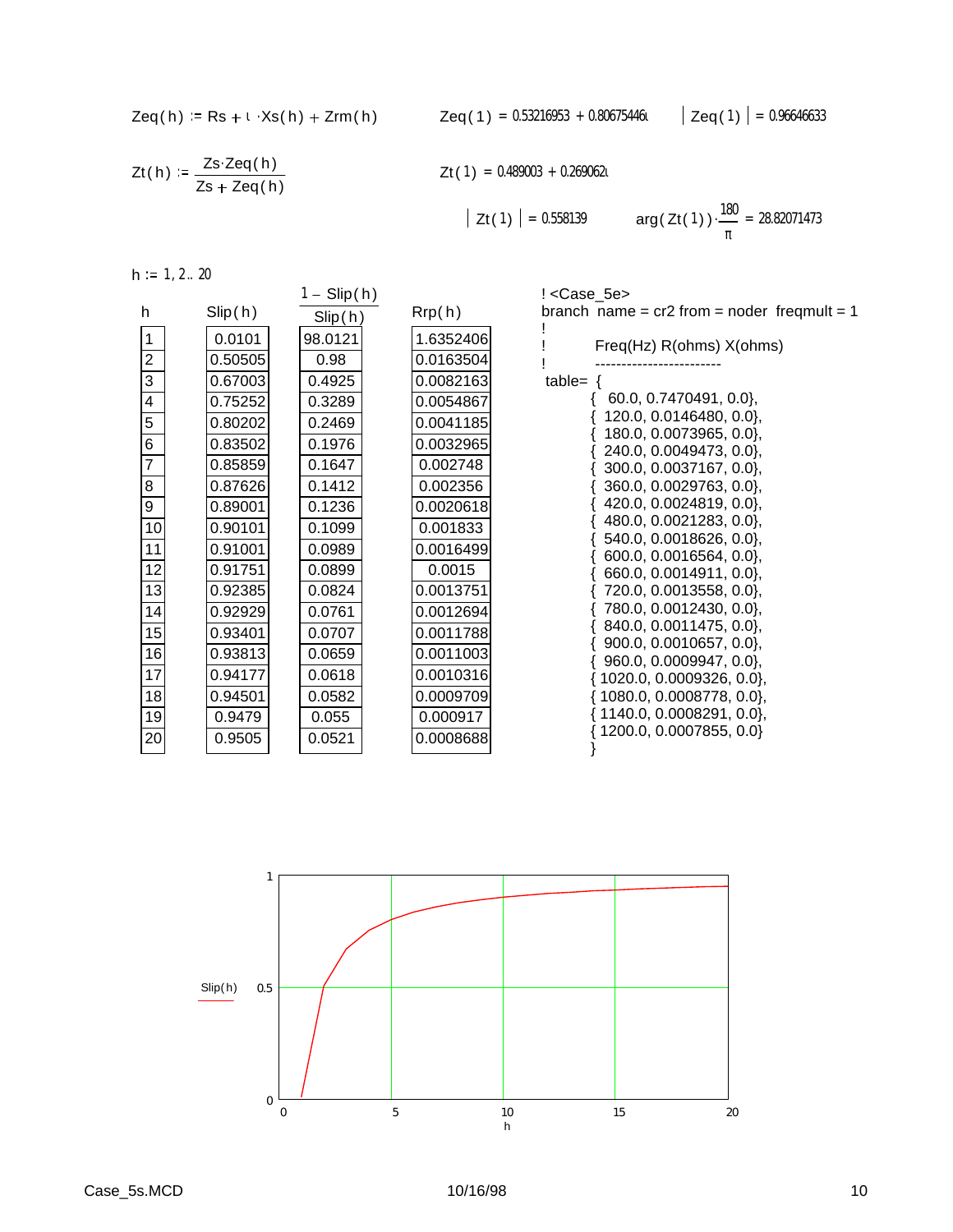$h := 1, 2 ... 20$ 

| h              | Zeq(h)   | Zt(h)               | Zt(h)    | $arg(Zt(h))\cdot \frac{180}{160}$ |
|----------------|----------|---------------------|----------|-----------------------------------|
|                |          |                     |          |                                   |
| $\mathbf{1}$   | 0.966466 | $0.489 + 0.2691i$   | 0.558139 | 28.82071473                       |
| $\overline{c}$ | 0.217965 | $0.0691 + 0.1955$ i | 0.207339 | 70.54521322                       |
| 3              | 0.324686 | $0.1106 + 0.2821i$  | 0.302961 | 68.59575                          |
| 4              | 0.432384 | $0.1683 + 0.3525i$  | 0.390572 | 64.47531207                       |
| 5              | 0.540254 | $0.2335 + 0.4064i$  | 0.468715 | 60.12140402                       |
| 6              | 0.648182 | $0.3009 + 0.445i$   | 0.537175 | 55.93722376                       |
| $\overline{7}$ | 0.756134 | $0.3668 + 0.4703i$  | 0.596397 | 52.04798887                       |
| 8              | 0.8641   | $0.4289 + 0.4846i$  | 0.647206 | 48.48941048                       |
| 9              | 0.972074 | $0.4861 + 0.4905i$  | 0.69059  | 45.2598527                        |
| 10             | 1.080051 | $0.5378 + 0.49i$    | 0.727563 | 42.34076555                       |
| 11             | 1.188031 | $0.584 + 0.4849i$   | 0.759075 | 39.70640875                       |
| 12             | 1.296013 | $0.625 + 0.4766i$   | 0.785978 | 37.32888772                       |
| 13             | 1.403995 | $0.6612 + 0.4661i$  | 0.809007 | 35.1807888                        |
| 14             | 1.511978 | $0.6932 + 0.4543i$  | 0.828788 | 33.23649003                       |
| 15             | 1.61996  | $0.7214 + 0.4416i$  | 0.845845 | 31.47272582                       |
| 16             | 1.727942 | $0.7463 + 0.4286i$  | 0.860614 | 29.86873609                       |
| 17             | 1.835924 | $0.7683 + 0.4155i$  | 0.873456 | 28.40619341                       |
| 18             | 1.943904 | $0.7878 + 0.4026i$  | 0.88467  | 27.06902089                       |
| 19             | 2.051884 | $0.805 + 0.3899i$   | 0.894504 | 25.84316555                       |
| 20             | 2.159862 | $0.8204 + 0.3776i$  | 0.903164 | 24.71636298                       |

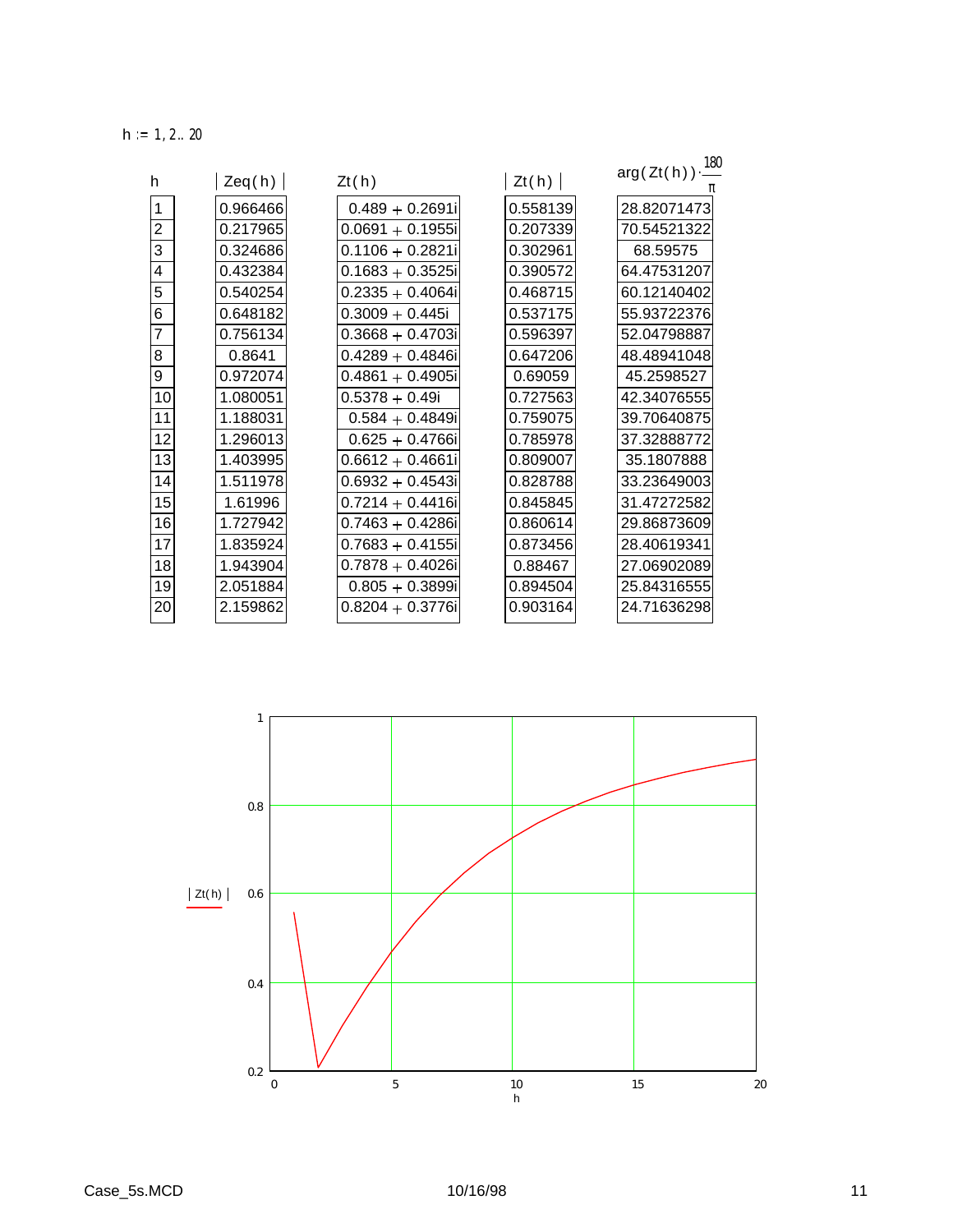#### <Case5r.inf>

**Vm** *Vm Vm*  ---[ Rs ]--[ Xs ]-----[ Rr ]--[ Xr ]--+ + | | | +--+--+ +++ +- -+ | | | | | |1 - S| Vt  $+++$   $+++$   $---$  | Rm | | | | Xm +++ | S | | +++ +++ | +- -+ + | | | ----------------+-----+---------------+ Rs,Xs= 0.0138119, j 0.0552475 Rr,Xr= 0.0166853, j 0.0552475 Rm, Xm= 89.7985, j 1.13494 Vt = 0.480 kV L-L Pout = 111.840 kW Iin = 285.788 Amps HPout= 150.000 HP kVA = 237.600 kVA Slip = 0.010 PF = 0.547 RPM = 3563.639 RPM Pin = 130.009 kW Ploss= 18169.319 Watts Qin = 198.875 kVAr Eff = 86.025 Pstator = 3384.256 Watts Prot = 1255.808 Watts Pconv = 123.079 kW Pcore= 2289.888 Watts Pag = 124.335 kW Pfw = 11239.367 Watts

# Induction motor component info for LOAD

### *Parameter Summary:*

| $\text{Rs} = 0.01382003$ | $Xs(1) = 0.05528011$ |
|--------------------------|----------------------|
| $\text{Rr} = 0.01668407$ | $Xr(1) = 0.05528011$ |
| $Rm = 89.79112948$       | $Xm = 1.13501234$    |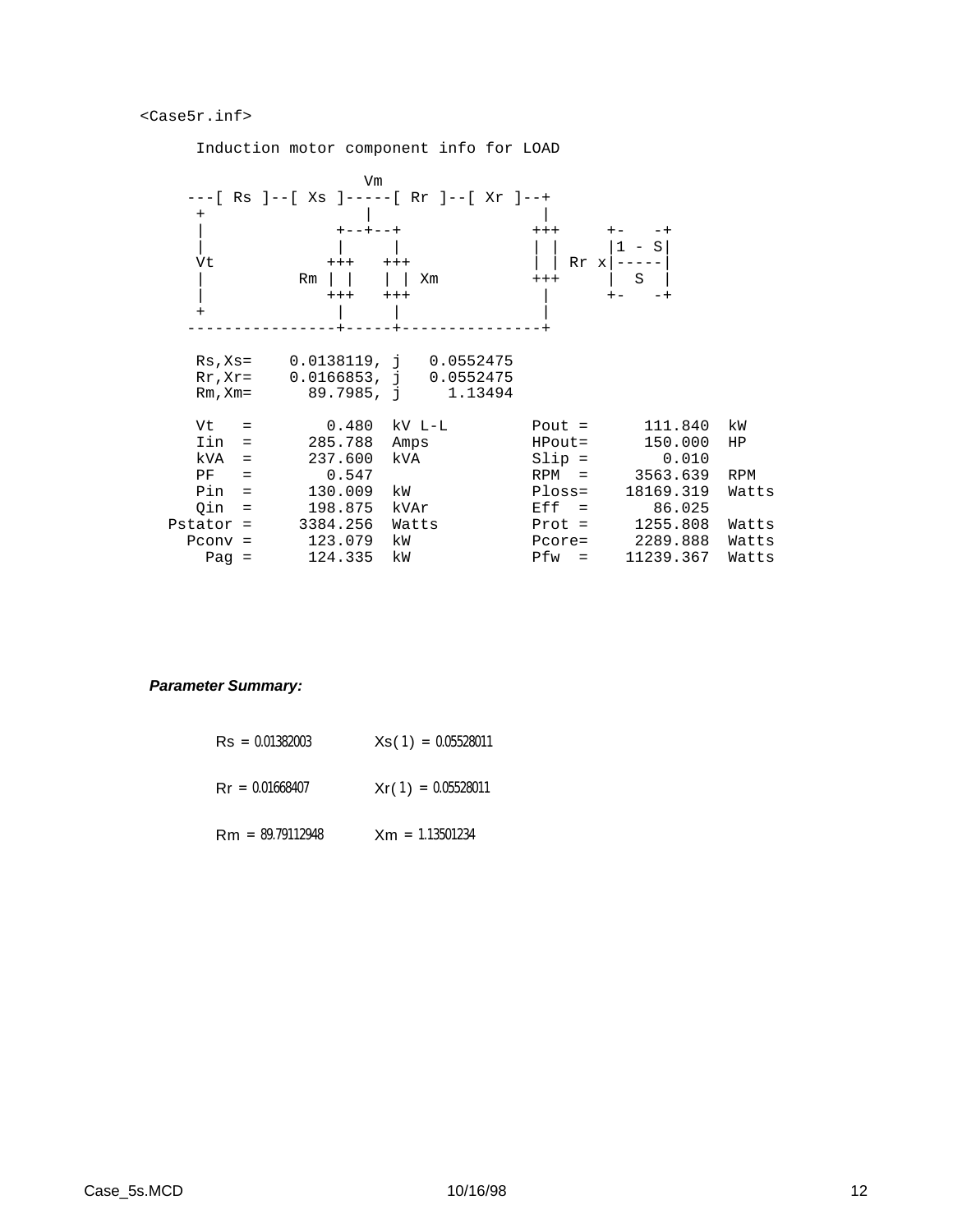# **SuperHarm Benchmarking - ISOURCE Modeling Equations**

Electrotek Concepts - 6/10/98, TEG

This document illustrates the equations that define the operation of the ISOURCE model.

# ISOURCE Model Verification:

### **Case 6c:**

| vsource name = vsource bus = src                |                                                                                |      |                                                              |                                                                                                               |                   |                                           | mag                  | $= 13800$                 |                                      | ang           |                | $= 60$                                  |  |  |
|-------------------------------------------------|--------------------------------------------------------------------------------|------|--------------------------------------------------------------|---------------------------------------------------------------------------------------------------------------|-------------------|-------------------------------------------|----------------------|---------------------------|--------------------------------------|---------------|----------------|-----------------------------------------|--|--|
| branch                                          | $name=zeros$ from = $src$                                                      |      |                                                              |                                                                                                               |                   |                                           | $to = node x = 0.01$ |                           |                                      |               |                |                                         |  |  |
| isource name = isource bus = node<br>$table={}$ | 1 <sub>1</sub><br>3,<br>5,<br>7,<br>9 <sub>1</sub><br>11,<br>13,<br>17,<br>19, | 5.0, | 0.115,<br>$3.94$ ,<br>3.045,<br>0.065,<br>1.425,<br>$0.68$ , | $-5$ },<br>79},<br>$143$ ,<br>$-54$ ,<br>$-24$ ,<br>$96$ ,<br>$-107$ ,<br>$0.29$ , $-106$ },<br>$0.355, -313$ |                   |                                           |                      | freqmult = $60$           |                                      |               |                |                                         |  |  |
| $Va = 13800$                                    |                                                                                |      | $Xs = 0.01$                                                  |                                                                                                               |                   | Ls := $\frac{Xs}{(2 \cdot \pi \cdot 60)}$ |                      |                           | $\text{Ls} = 2.652582 \cdot 10^{-5}$ |               |                |                                         |  |  |
| $h := 1, 3 19$                                  |                                                                                |      | $X(h) = 2 \cdot \pi \cdot 60 \cdot h \cdot \text{Ls}$        |                                                                                                               |                   |                                           |                      |                           |                                      |               |                |                                         |  |  |
| V3mag = $X(3) \cdot 0.115$                      |                                                                                |      | V3 $mag = 0.00345$                                           |                                                                                                               |                   |                                           | V3ang := $90 + 79$   |                           |                                      | $V3ang = 169$ |                |                                         |  |  |
| V5mag = $X(5) \cdot 3.94$                       |                                                                                |      |                                                              | $V5mag = 0.197$                                                                                               |                   |                                           |                      | V5ang $:= 90 + 143 - 360$ |                                      |               | $V5ang = -127$ |                                         |  |  |
| V7mag = $X(7) \cdot 3.045$                      |                                                                                |      |                                                              | $V7mag = 0.21315$                                                                                             |                   |                                           |                      | V7ang $= 90 - 54$         |                                      |               |                | $V7ang = 36$                            |  |  |
| V9mag = $X(9) \cdot 0.065$                      |                                                                                |      |                                                              | $V9mag = 0.00585$                                                                                             |                   |                                           |                      | V9ang $= 90 - 24$         |                                      |               |                | $V9ang = 66$                            |  |  |
| V11 mag = $X(11) \cdot 1.425$                   |                                                                                |      |                                                              | V11 mag = $0.15675$                                                                                           |                   |                                           |                      |                           | V11ang $:= 90 + 96 - 360$            |               |                | V11ang = $-174$                         |  |  |
| V13mag = $X(13) \cdot 0.680$                    |                                                                                |      |                                                              | $V13mag = 0.0884$                                                                                             |                   |                                           |                      | $V13ang := 90 - 107$      |                                      |               |                | V13ang = $-17$                          |  |  |
| V17mag = $X(17) \cdot 0.29$                     |                                                                                |      |                                                              | $V17mag = 0.0493$                                                                                             |                   |                                           |                      | V17ang $= 90 - 106$       |                                      |               |                | V17ang = $-16$                          |  |  |
| V19mag = $X(19) \cdot 0.355$                    |                                                                                |      |                                                              | $V19mag = 0.06745$                                                                                            |                   |                                           |                      |                           |                                      |               |                | V19ang := $90 - 313 + 360$ V19ang = 137 |  |  |
| SuperHarm Output Voltage<br>3<br>5<br>7<br>9    | 0.00345<br>0.197<br>0.21315<br>0.00585                                         |      |                                                              |                                                                                                               | 169.0<br>$-127.0$ | 36.0<br>66.0                              |                      |                           |                                      |               |                |                                         |  |  |

11 0.15675 -174.0 13 0.0884 -17.0 17 0.0493 -16.0 19 0.06745 137.0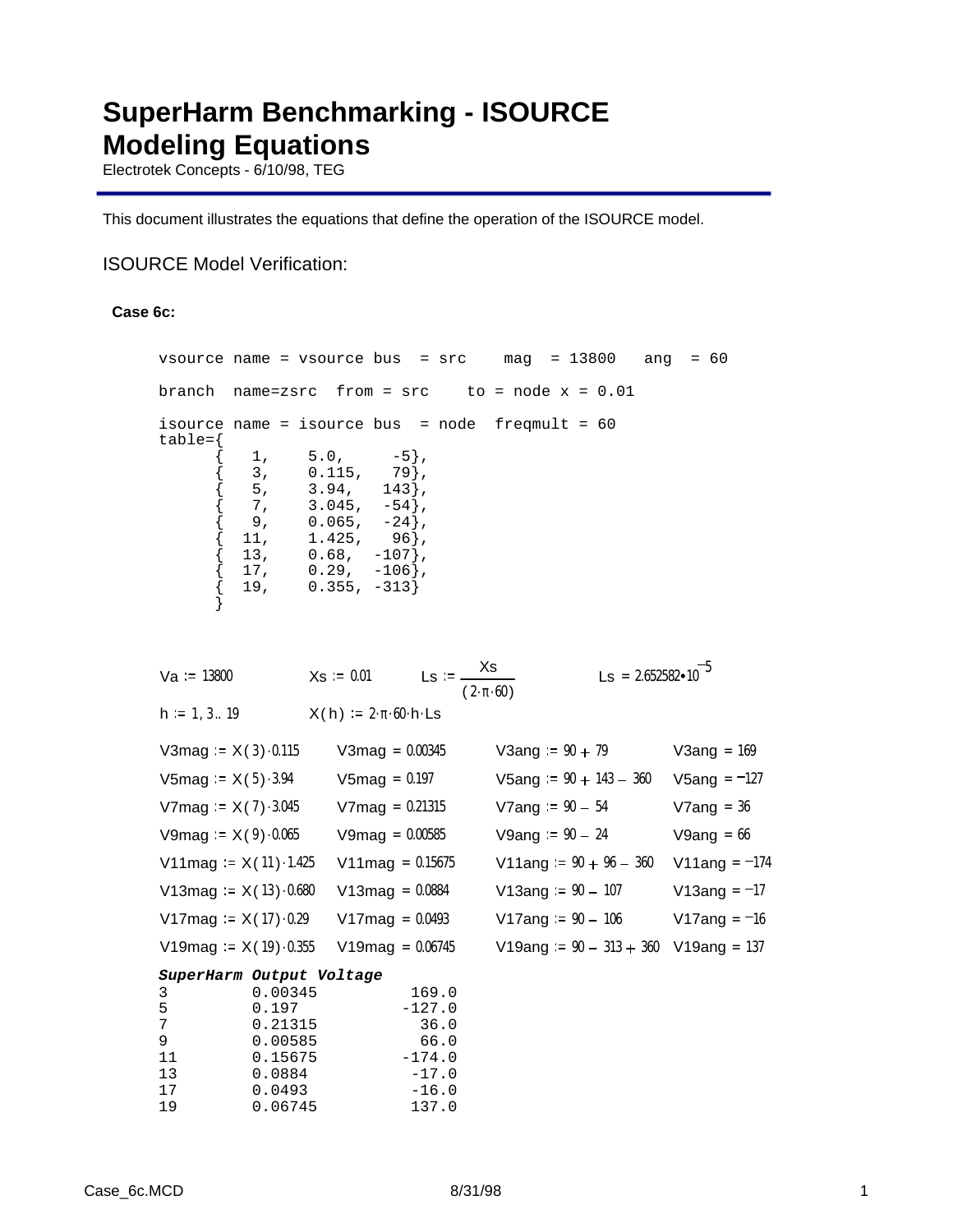# **SuperHarm Benchmarking - LINE Modeling Equations**

Electrotek Concepts - 6/19/98, EWG/TEG

This document illustrates the equations that define the operation of the LINE model.

### LINE Model Verification:

**Case 7a:**

# **The Calculation of Power Transmission Line Series Impedance and Shunt Capacitance Matrices from Line Geometry**

This document demonstrates the calculation of line constant information based on the geometry of a transmission line. Both series impedance and shunt admittance matrices are calculated.

Note that the vectors of line data start with an unused element at the 0th position. This is done to facilitate the use of external user defined DLL's which require 0 based arrays but still accept 1 based indices.

Input data for the Case 7a:

```
line name=L1 nphase=3 length=100.0
  file = C:\ETKPROG\SuperHarm32\benchmark\Line\const_a.dat
 from = { \text{bus1a, bus1b, bus1c} }to = \{ bus2a, bus2b, bus2c
xcoord = { -17.5, -13.5, -13.5 }
ycoord = { 96.0, 81.0, 113.0 }
 dcres = { 0.0863, 0.0863, 0.0863 }
  gmr = \{ 0.0404, 0.0404, 0.0404 \}diam = \{ 1.212, 1.212, 1.212 \}Number of Phase Conductors ...: 3
Number of Ground Conductors ...: 0
Phase Conductors Transposed ..: FALSE
Ground Conductors Segmented ..: FALSE
Frequency for Constants (Hz) ..: 60
Earth Restivity (ohm-meters) ..: 100
Units for Input Data ..........: Metric (SI)
```

| ID | DC Res.<br>ohms/km | GMR<br>cm | Diameter<br>cm | X Coord<br>meters | Y Coord<br>meters | <b>NB</b> | Spacing<br>cm |
|----|--------------------|-----------|----------------|-------------------|-------------------|-----------|---------------|
|    |                    |           |                |                   |                   |           |               |
| D  | 0.0863             | 0.0404    | 1.212          | $-17.5$           | 96                |           |               |
|    | 0.0863             | 0.0404    | 1.212          | $-13.5$           | 81                |           |               |
| D  | 0.0863             | 0.0404    | 1.212          | $-13.5$           | 113               |           |               |

dia := 
$$
\frac{1.212}{100}
$$
 rad :=  $\frac{dia}{2}$  rad = 6.06•10<sup>-3</sup>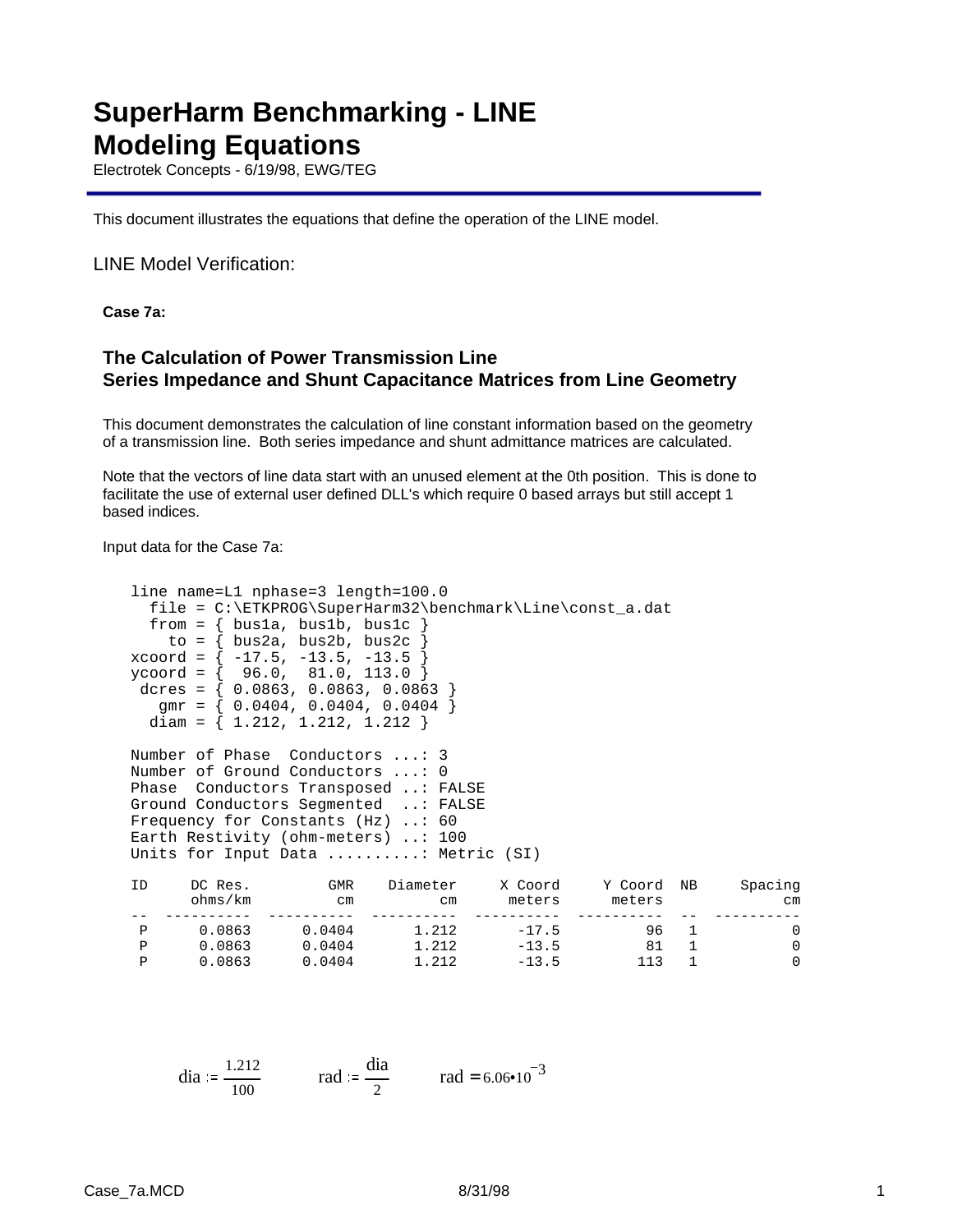$$
hval := \begin{bmatrix} 0 & 0 \\ 96.0 & 96.0 \\ 81.0 & 81.0 \\ 113.0 & 113.0 \end{bmatrix} xval := \begin{bmatrix} 0 & 0 \\ -17.5 & -17.5 \\ -13.5 & -13.5 \\ -13.5 & 13.5 \end{bmatrix} rval := \begin{bmatrix} 0 & 0 \\ rad & rad \\ rad & rad \\ rad & rad \end{bmatrix}
$$
  
\n
$$
h := hval^{\le 0>} \qquad x := xval^{\le 0>} \qquad r := rval^{\le 0>} \qquad r_{p} := r_{1}
$$
  
\n
$$
f := 60 \qquad GMR := \frac{0.0404}{100} \qquad \rho_{e} := 100 \qquad R_{dc} := 8.6300 \cdot 10^{-5} \qquad \mu_{0} := 4 \cdot \pi \cdot 10^{-7}
$$
  
\n
$$
\omega := 2 \cdot \pi \cdot f \qquad \mu_{r} := 1 \qquad \mu := \mu_{0} \cdot \mu_{r} \qquad \epsilon_{0} := \frac{10^{-9}}{36 \cdot \pi} \qquad \epsilon_{0} = 8.84194 \cdot 10^{-12}
$$
  
\n
$$
h = \begin{bmatrix} 0 \\ 96 \\ 81 \\ 81 \\ 113 \end{bmatrix} \qquad x = \begin{bmatrix} 0 \\ -17.5 \\ -13.5 \\ -13.5 \\ -13.5 \end{bmatrix} \qquad r = \begin{bmatrix} 0 \\ 6.06 \cdot 10^{-3} \\ 6.06 \cdot 10^{-3} \\ 6.06 \cdot 10^{-3} \\ 6.06 \cdot 10^{-3} \end{bmatrix} \qquad r_{1} = 6.06 \cdot 10^{-3} \qquad GMR = 4.04 \cdot 10^{-4}
$$

The formula for the internal inductance of a conductor neglecting skin effect is:

L internal.no.skin.effect = 
$$
\frac{\mu_0}{2 \cdot \pi} \cdot \ln \left( \frac{r_1}{GMR} \right)
$$
 L internal.no.skin.effect = 5.4161004•10<sup>-7</sup>

The internal resistance and inductance of a conductor can also be calculated by a function that takes skin effect into account. This involves modified Bessel functions which Mathcad cannot currently handle, so they utilize user defined DLL's (BERBEI.DLL, BESS.DLL, BESSP.DLL) in the \MATHCAD\USEREFI directory.

A := 
$$
\pi \cdot r \frac{2}{p^2}
$$
 L := 1  $\rho$  :=  $\frac{R}{L} \frac{dc \cdot A}{m}$  m :=  $\sqrt{\frac{\omega \cdot \mu}{\rho}}$  m = m \cdot r = m \cdot r<sub>p</sub>  
\nA = 1.15371•10<sup>-4</sup>  $\rho$  = 9.95648•10<sup>-9</sup> m = 218.13107 m = 1.32187  
\nber(f) := Re(bess(f))  
\nber(p) := Re(bessp(f))  
\nber(mr) = 0.95236  
\n $\rho$  = 9.95648•10<sup>-9</sup> m = 218.13107 m = 1.32187  
\n $\rho$  = 218.13107 m = 218.13107 m = 1.32187  
\n $\rho$  = 218.13107 m = 218.13107 m = 1.32187  
\n $\rho$  = 218.13107 m = 218.13107 m = 1.32187  
\n $\rho$  = 218.13107 m = 218.13107 m = 1.32187  
\n $\rho$  = 218.13107 m = 218.13107 m = 1.32187

The following equation from Stevenson (Second Edition) is used to calculate the internal resistance and reactance of a cylindrical conductor:

$$
Z_{\text{internal}} \coloneqq \frac{\rho \cdot m}{2 \cdot \pi \cdot r_{\text{p}}} \cdot \left( \frac{\text{ber}(mr) + j \cdot \text{bei}(mr)}{\text{beip}(mr) - j \cdot \text{berp}(mr)} \right) Z_{\text{internal}} = 8.7055 \cdot 10^{-5} + 1.86837 \cdot 10^{-5} j
$$
\n
$$
L_{\text{internal}} \coloneqq \frac{\text{Im}(Z_{\text{internal}})}{\omega} \qquad L_{\text{internal}} = 4.95601 \cdot 10^{-8}
$$
\n
$$
R_{\text{internal}} \coloneqq \text{Re}(Z_{\text{internal}}) \qquad R_{\text{internal}} = 8.7055 \cdot 10^{-5}
$$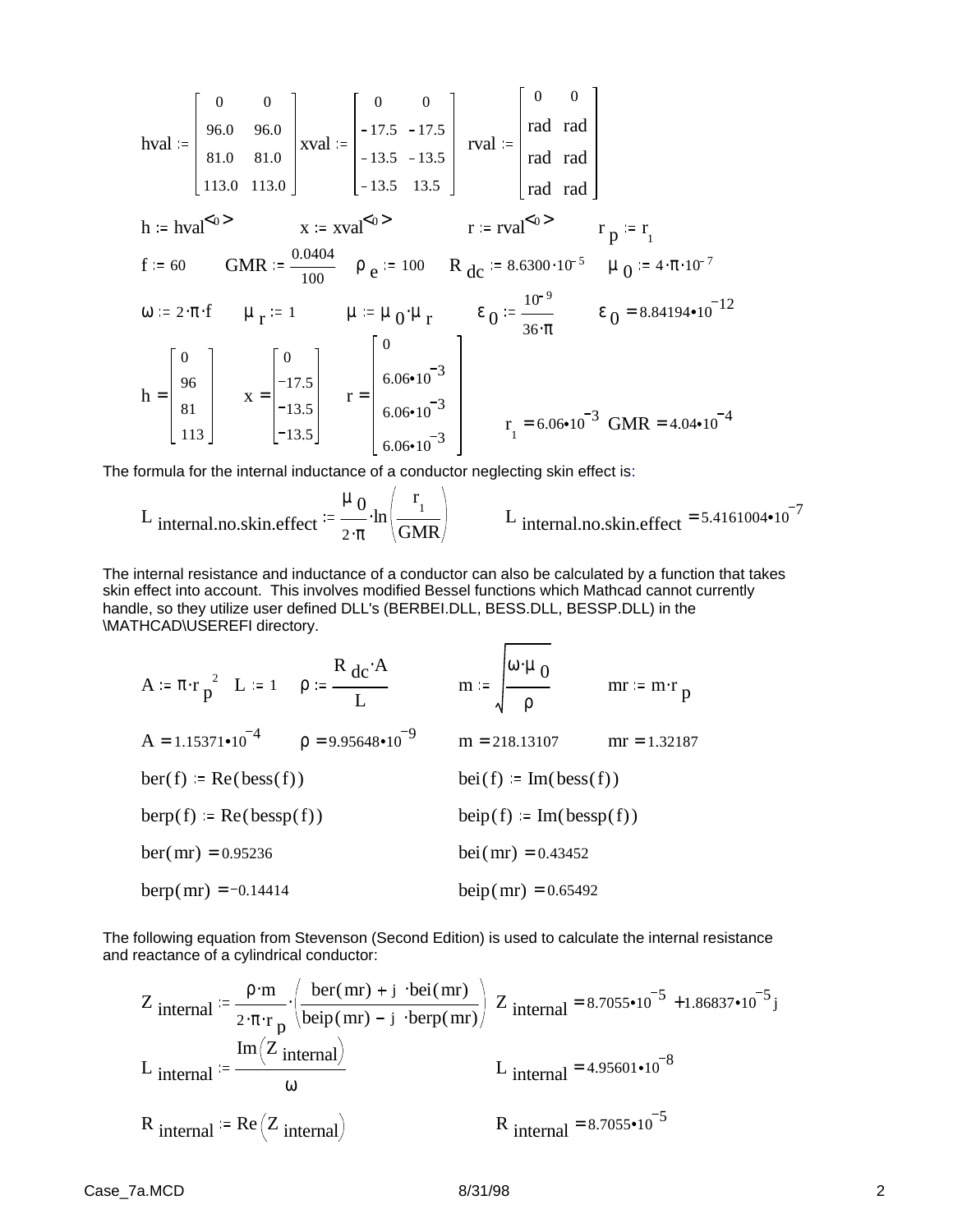Note that the internal inductance is only slightly lower than the uncorrected value. and the resistance is only slightly higher than the given DC value (6.2137E-5).

The external reactance calculations require information on the gemoetry of the conductors. The formula for calculating the distance between any two conductors i and k is:

$$
d(i,k) := \sqrt{(x_i - x_k)^2 + (h_i - h_k)^2}
$$

The formula for calculating the distance between any conductor i and image conductor k is:

$$
D(i,k) := \sqrt{(x_i - x_k)^2 + (h_i + h_k)^2}
$$

The external reactance due to the conductor itself (self impedance) for lossless earth is dependent on the geometry of the line and is given by the following expression:

ZSelf external(i) := j 
$$
\left\langle \omega \cdot \frac{\mu_0}{2 \cdot \pi} \cdot \ln \left( \frac{2 \cdot h_i}{r_i} \right) \right\rangle
$$

The external impedance due to neighboring conductors (mutual impedance) for lossless earth is also dependent on the geometry of the line and is given by the following expression:

ZMutual external
$$
(i,k) := j \cdot \left( \omega \cdot \frac{\mu_0}{2 \cdot \pi} \cdot \ln \left( \frac{D(i,k)}{d(i,k)} \right) \right)
$$

If the GMR is specified, then the internal and exernal self reactance calculations can be combined into a single expression. This is only useful if skin effect correction is not required for the internal inductance. This is usually not a problem since this value is very small compared to the external reactance and the change with frequency is also minor. Also, the skin effect calculation given above is only valid for cylindrical conductors. ACSR cables are better represented by a tubular geometry. In this case, the GMR from a table is more accurate.

$$
Z_{\text{Self}}(i) := j \cdot \left( \omega \cdot \frac{\mu_0}{2 \cdot \pi} \cdot \ln \left( \frac{2 \cdot h_i}{\text{GMR}} \right) \right)
$$

The earth contribution to the self and mutual reactances and resistances can be determined by using Carson's earth return correction formulas. These equations are quite lengthy and are almost impossible to implement in Mathcad. A custom DLL (CARSON.DLL in the \MATHCAD\USEREFI directory) has been developed to provide the function carsonZ. This function calculates the change in the impedance from the lossless case. The function requires the line geometry information as well as the frequency to evaluate the function at the given earth resistivity.

$$
DeltaZ(i,k) \coloneqq \text{carson}Z(i,k,x,h,f,\rho_e)
$$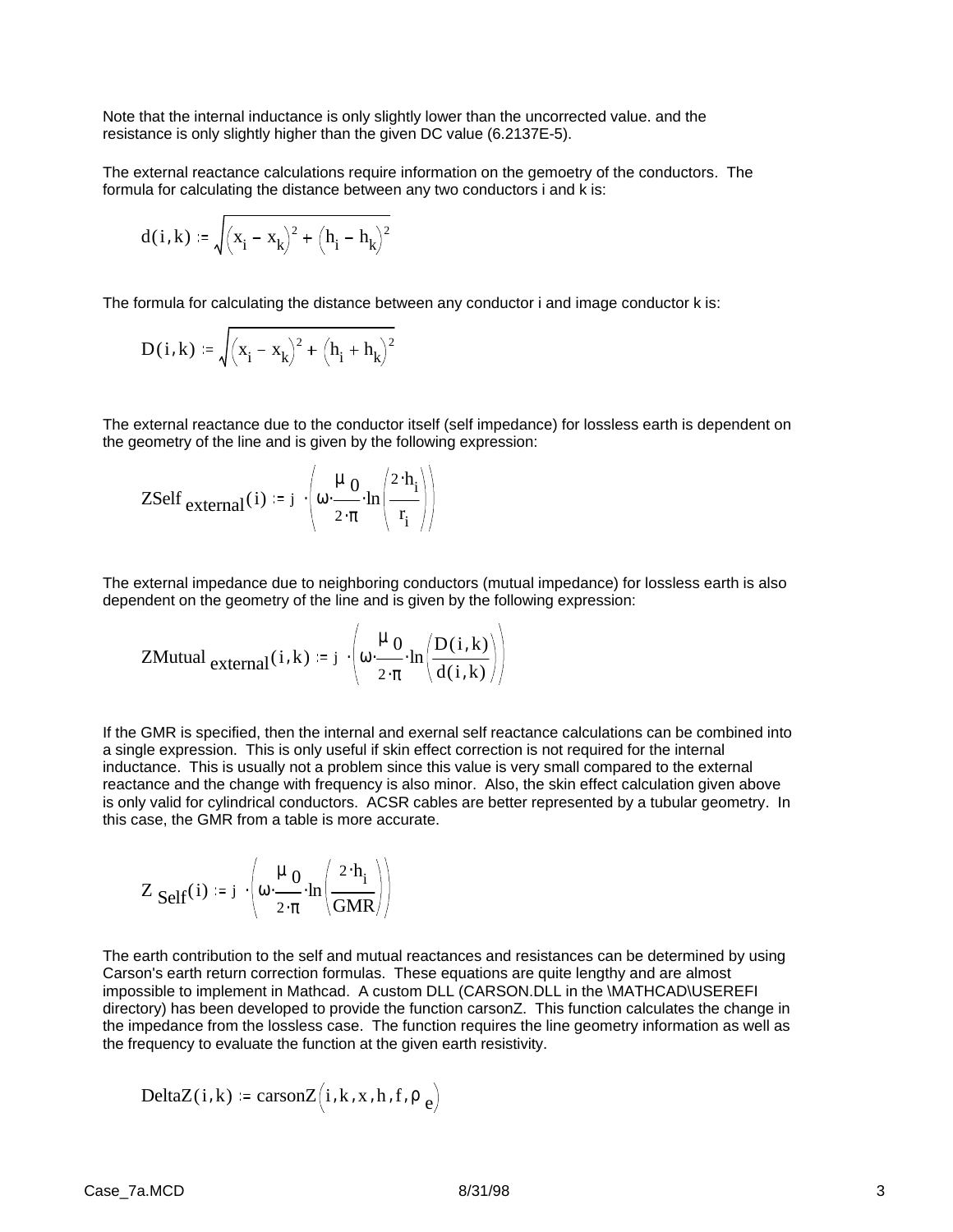The equations for calculating the self and mutual impedances of a line can now be defined:

$$
Z_{ii}(i) = Z_{internal} + ZSelf_{external}(i) + DeltaZ(i, i)
$$

or if GMR is specified:

$$
Z_{ii}(i) = R_{internal} + Z_{Self}(i) + DeltaZ(i, i)
$$

 $Z_{ik}(i, k) = ZMutual_{external}(i, k) + DeltaZ(i, k)$ 

$$
Z := \begin{bmatrix} Z_{ii}(1) & Z_{ik}(1,2) & Z_{ik}(1,3) \\ Z_{ik}(2,1) & Z_{ii}(2) & Z_{ik}(2,3) \\ Z_{ik}(3,1) & Z_{ik}(3,2) & Z_{ii}(3) \end{bmatrix}
$$
  
\n
$$
Z = \begin{bmatrix} 1.35295 \cdot 10^{-4} + 1.11147 \cdot 10^{-3}j & 4.89235 \cdot 10^{-5} + 3.14541 \cdot 10^{-4}j & 4.7489 \cdot 10^{-5} + 3.07768 \cdot 10^{-4}j \\ 4.89235 \cdot 10^{-5} + 3.14541 \cdot 10^{-4}j & 1.36685 \cdot 10^{-4} + 1.10948 \cdot 10^{-3}j & 4.81506 \cdot 10^{-5} + 2.61127 \cdot 10^{-4}j \\ 4.7489 \cdot 10^{-5} + 3.07768 \cdot 10^{-4}j & 4.81506 \cdot 10^{-5} + 2.61127 \cdot 10^{-4}j & 1.33819 \cdot 10^{-4} + 1.11369 \cdot 10^{-3}j \end{bmatrix}
$$

The shunt capacitance matrix can be found from the following relationships:

$$
K := \frac{1}{2 \cdot \pi \cdot \epsilon_0}
$$
\n
$$
P_{ii}(i) := K \cdot \ln \left( \frac{2 \cdot h_i}{r_i} \right)
$$
\n
$$
K = 1.8 \cdot 10^{10}
$$
\n
$$
E_0 = 8.84194 \cdot 10^{-12}
$$
\n
$$
P_{ik}(i,k) := K \cdot \ln \left( \frac{D(i,k)}{d(i,k)} \right)
$$

The constant in front of the natural log expression can also be represented as follows:

 $c = 299792500$  m/s (speed of light)

 $\overline{1}$ 

$$
K := c^{2} \cdot \frac{\mu}{2 \cdot \pi} \qquad \text{or} \qquad K := c^{2} \cdot 2 \cdot 10^{-7} \qquad K = 1.79751 \cdot 10^{10}
$$

The calculation using the permitivity of free space is identical to the calculation using the speed of light when the speed of light is set to 300000 km/s. Since the speed of light is slightly slower than that, the calculation using the correct value for c is more accurate. So we now redefine our functions for P:

$$
P_{ii}(i) = c^{2} \cdot 2 \cdot 10^{-7} \cdot \ln\left(\frac{2 \cdot h_{i}}{r_{i}}\right)
$$
\n
$$
P_{ik}(i,k) = c^{2} \cdot 2 \cdot 10^{-7} \cdot \ln\left(\frac{D(i,k)}{d(i,k)}\right) \cdot \frac{r_{i}}{r_{i}} = 6.06 \cdot 10^{-3} h_{i} = 96
$$
\n
$$
\frac{(c^{2} \cdot 2 \cdot 10^{-7})}{1000} = 1.79751 \cdot 10^{7}
$$
\n
$$
T_{3} = 6.06 \cdot 10^{-3} h_{3} = 113
$$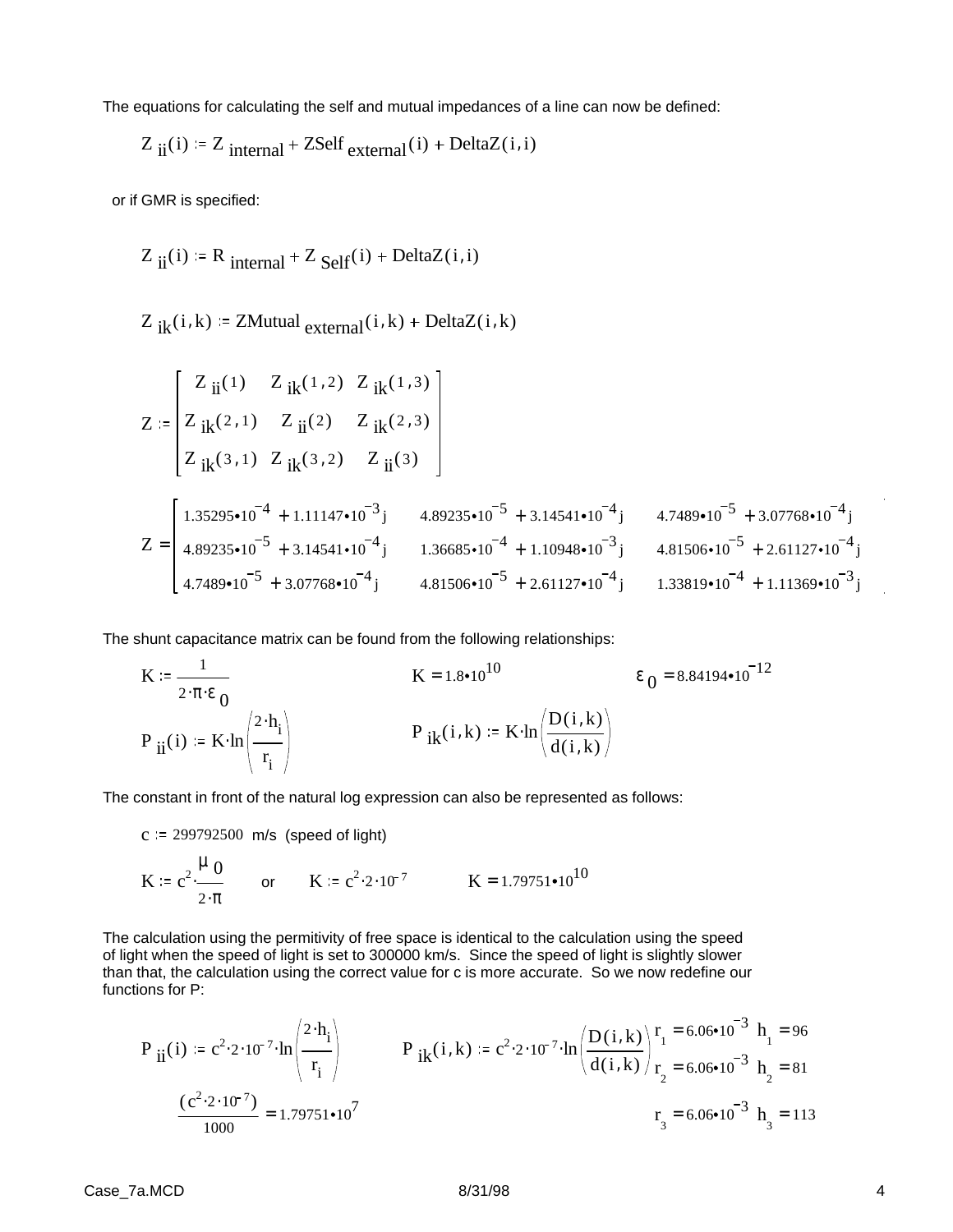$$
P = \begin{bmatrix} P_{ii}(1) & P_{ik}(1,2) & P_{ik}(1,3) \\ P_{ik}(2,1) & P_{ii}(2) & P_{ik}(2,3) \\ P_{ik}(3,1) & P_{ik}(3,2) & P_{ii}(3) \end{bmatrix}
$$

$$
P = \begin{bmatrix} 1.86286 \cdot 10^{11} & 4.37515 \cdot 10^{10} & 4.46207 \cdot 10^{10} \\ 4.37515 \cdot 10^{10} & 1.83232 \cdot 10^{11} & 3.23933 \cdot 10^{10} \\ 4.46207 \cdot 10^{10} & 3.23933 \cdot 10^{10} & 1.89216 \cdot 10^{11} \end{bmatrix}
$$
 C := P<sup>-1</sup>

$$
C = \begin{bmatrix} 5.9374 \cdot 10^{-12} & -1.20671 \cdot 10^{-12} & -1.19356 \cdot 10^{-12} \\ -1.20671 \cdot 10^{-12} & 5.87315 \cdot 10^{-12} & -7.20904 \cdot 10^{-13} \\ -1.19356 \cdot 10^{-12} & -7.20904 \cdot 10^{-13} & 5.68983 \cdot 10^{-12} \end{bmatrix} \qquad \omega C := j \cdot (\omega \cdot C)
$$

$$
\omega C = \begin{bmatrix} 2.23835 \cdot 10^{-9} & -4.54917 \cdot 10^{-10} & -4.49963 \cdot 10^{-10} & \\ -4.54917 \cdot 10^{-10} & 2.21412 \cdot 10^{-9} & -2.71774 \cdot 10^{-10} & \\ -4.49963 \cdot 10^{-10} & -2.71774 \cdot 10^{-10} & 2.14502 \cdot 10^{-9} & \end{bmatrix} \qquad \text{Cnfperkm} \coloneqq C \cdot 1000^4
$$

SuperHarm Model Verification:

$$
Cnfperkm = \begin{bmatrix} 5.9374 & -1.20671 & -1.19356 \\ -1.20671 & 5.87315 & -0.7209 \\ -1.19356 & -0.7209 & 5.68983 \end{bmatrix}
$$

C nF/km:

| 5.9374    | $-1.2067$  | $-1.1936$  |
|-----------|------------|------------|
| $-1.2067$ | 5.8731     | $-0.72090$ |
| $-1.1936$ | $-0.72090$ | 5.6898     |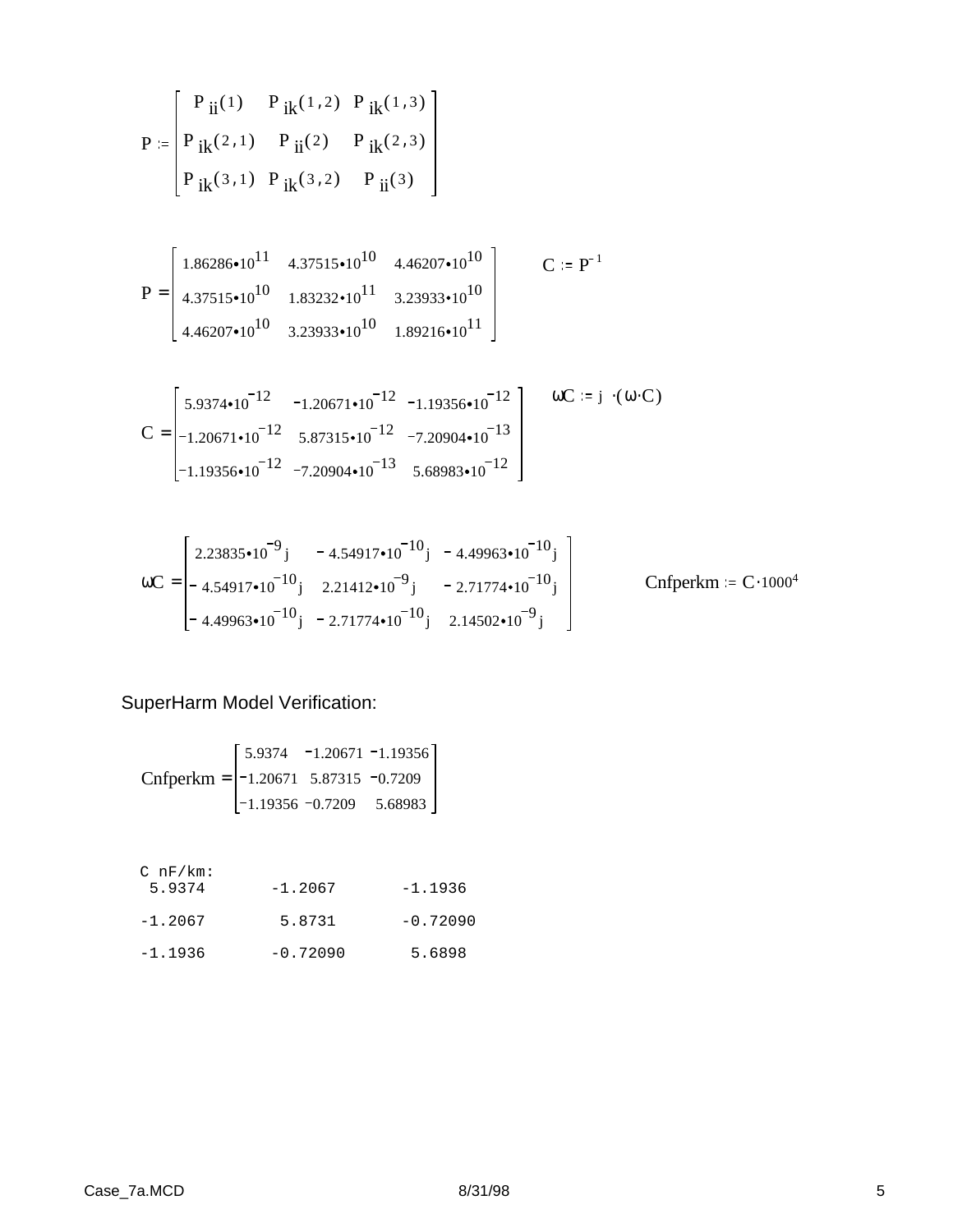$$
Z = \begin{bmatrix} 1.35295 \cdot 10^{-4} + 1.11147 \cdot 10^{-3} \, \text{j} & 4.89235 \cdot 10^{-5} + 3.14541 \cdot 10^{-4} \, \text{j} & 4.7489 \cdot 10^{-5} + 3.07768 \cdot 10^{-4} \, \text{j} \\ 4.89235 \cdot 10^{-5} + 3.14541 \cdot 10^{-4} \, \text{j} & 1.36685 \cdot 10^{-4} + 1.10948 \cdot 10^{-3} \, \text{j} & 4.81506 \cdot 10^{-5} + 2.61127 \cdot 10^{-4} \, \text{j} \\ 4.7489 \cdot 10^{-5} + 3.07768 \cdot 10^{-4} \, \text{j} & 4.81506 \cdot 10^{-5} + 2.61127 \cdot 10^{-4} \, \text{j} & 1.33819 \cdot 10^{-4} + 1.11369 \cdot 10^{-3} \, \text{j} \end{bmatrix}
$$

Zoperm =  $Z \cdot 1000$ 

SuperHarm Model Verification:

| $\left[0.1353 + 1.11147\right]$                                                                                                                       | $0.04892 + 0.31454j$ $0.04749 + 0.30777j$ |  |
|-------------------------------------------------------------------------------------------------------------------------------------------------------|-------------------------------------------|--|
| Zoperm = $\vert$ 0.04892 + 0.31454j 0.13668 + 1.10948j 0.04815 + 0.26113j                                                                             |                                           |  |
| $\begin{bmatrix} 0.04749 + 0.30777 \end{bmatrix}$ $\begin{bmatrix} 0.04815 + 0.26113 \end{bmatrix}$ $\begin{bmatrix} 0.13382 + 1.11369 \end{bmatrix}$ |                                           |  |

| 0.13530<br>1.1115 | Z Ohms/km - After ground wire reduction:<br>0.048923<br>0.31454 | 0.047489<br>0.30777 |
|-------------------|-----------------------------------------------------------------|---------------------|
| 0.048923          | 0.13668                                                         | 0.048151            |
| 0.31454           | 1.1095                                                          | 0.26113             |
| 0.047489          | 0.048151                                                        | 0.13382             |
| 0.30777           | 0.26113                                                         | 1.1137              |

 $\bar{\epsilon}$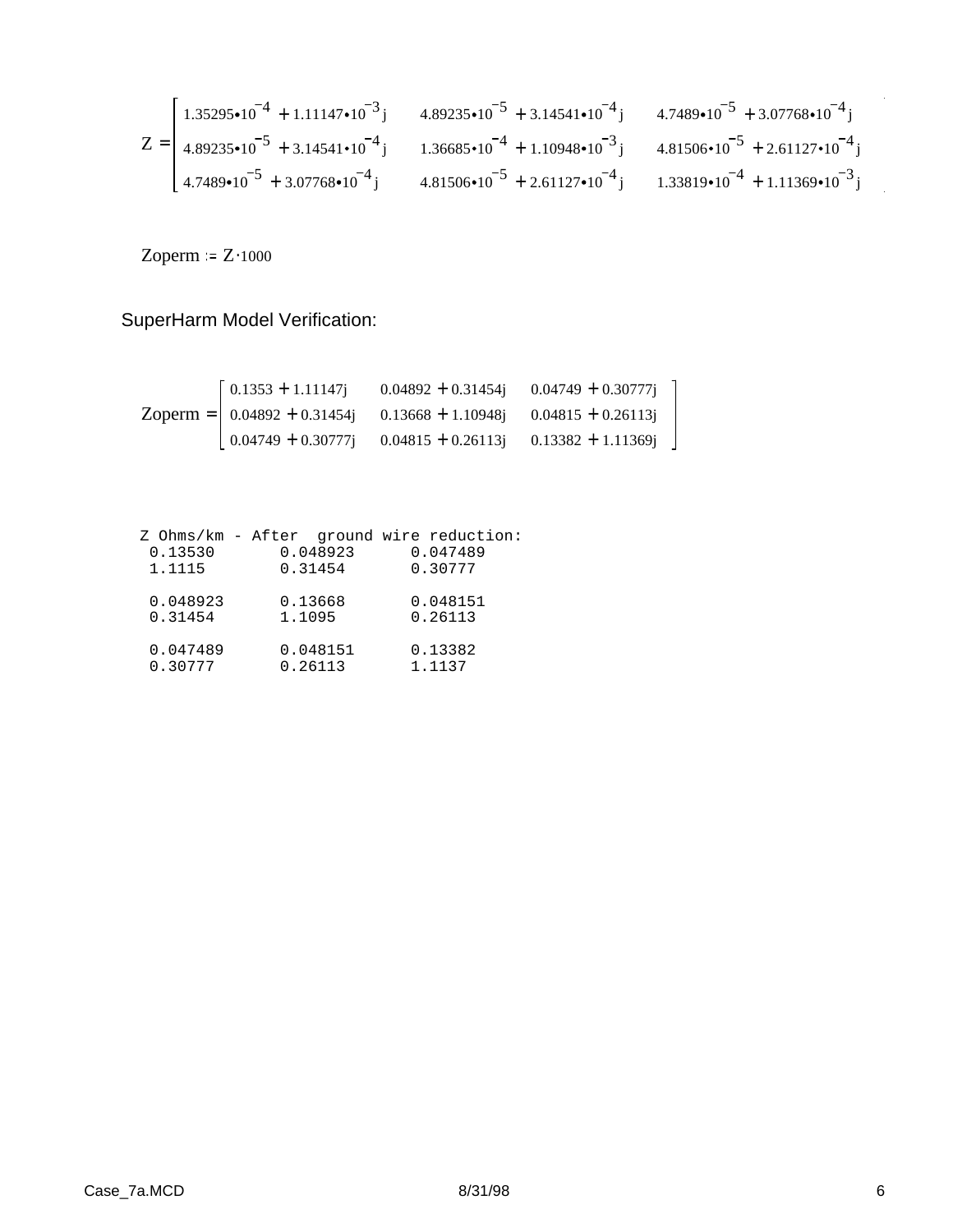# **SuperHarm Benchmarking - LINE Modeling Equations**

Electrotek Concepts - 6/19/98, EWG/TEG

This document illustrates the equations that define the operation of the LINE model.

## LINE Model Verification:

### **Case 7a:**

This document demonstrates the phase to modal domain transformation of the matrices representing the series impedance and shunt admittance of a transmission line. The matrices themselves are obtained from a line constants program such as the AUX program in the EMTP or LineCalc, or the line constants calculations built into a program such as SuperHarm. Skin effect was neglected for this calculation and only the first few geometry independent terms of Carson's earth return equations were used.

Given the series admittance matrix Zp and the shunt admittance matrix Yp: 0hms/m

$$
Z_{p} := \begin{bmatrix} 1.35295 \cdot 10^{-4} + 1.11147 \cdot 10^{-3} \cdot i & 4.89235 \cdot 10^{-5} + 3.14541 \cdot 10^{-4} \cdot i & 4.7489 \cdot 10^{-5} + 3.07768 \cdot 10^{-4} \cdot i \\ 4.89235 \cdot 10^{-5} + 3.14541 \cdot 10^{-4} \cdot i & 1.36685 \cdot 10^{-4} + 1.10948 \cdot 10^{-3} \cdot i & 4.81506 \cdot 10^{-5} + 2.61127 \cdot 10^{-4} \cdot i \\ 4.7489 \cdot 10^{-5} + 3.07768 \cdot 10^{-4} \cdot i & 4.81506 \cdot 10^{-5} + 2.61127 \cdot 10^{-4} \cdot i & 1.33819 \cdot 10^{-4} + 1.11369 \cdot 10^{-3} \cdot i \\ 2.23835 \cdot 10^{-9} \cdot i & -4.54917 \cdot 10^{-10} \cdot i & -4.49963 \cdot 10^{-10} \cdot i \\ -4.49963 \cdot 10^{-10} \cdot i & -2.71774 \cdot 10^{-10} \cdot i & 2.14502 \cdot 10^{-9} \cdot i \end{bmatrix} \qquad \text{Siemens/m}
$$

Calculate the product of Zp and Yp:

$$
ZY = Z_p \cdot Y_p
$$
\n
$$
ZY = \begin{bmatrix}\n-2.206 \cdot 10^{-12} + 2.592 \cdot 10^{-13}i & -1.072 \cdot 10^{-13} + 3.387 \cdot 10^{-14}i & -7.456 \cdot 10^{-14} + 2.769 \cdot 10^{-14}i \\
-8.183 \cdot 10^{-14} + 2.566 \cdot 10^{-14}i & -2.242 \cdot 10^{-12} + 2.673 \cdot 10^{-13}i & -1.171 \cdot 10^{-13} + 4.412 \cdot 10^{-14}i \\
-6.898 \cdot 10^{-14} + 2.418 \cdot 10^{-14}i & -1.355 \cdot 10^{-13} + 4.864 \cdot 10^{-14}i & -2.179 \cdot 10^{-12} + 2.526 \cdot 10^{-13}i\n\end{bmatrix}
$$

The next step is to find the transformation matrices which are used to convert the matrices from the phase domain into the modal domain. A complete discussion of the theory behind these operations can be found in the EMTP Theory Book by Herman W. Dommel, August 1986, BPA contract No. DE-AC79-81BP31364, section 4.1.5, pages 4-50 - 4-55.

The matrix Tv that diagonalizes the Zp\*Yp matrix product is found by computing the eigenvectors of that matrix. Mathcad does not inherently support eigenvector/eigenvalue calculations on complex numbers so an extension DLL (CXEIGEN.DLL in the \MATHCAD\USEREFI directory) is used which contains the cxeigenvec and cxeigenval functions.

 $ZY_{\text{ev}}$  = cxeigenvec(ZY)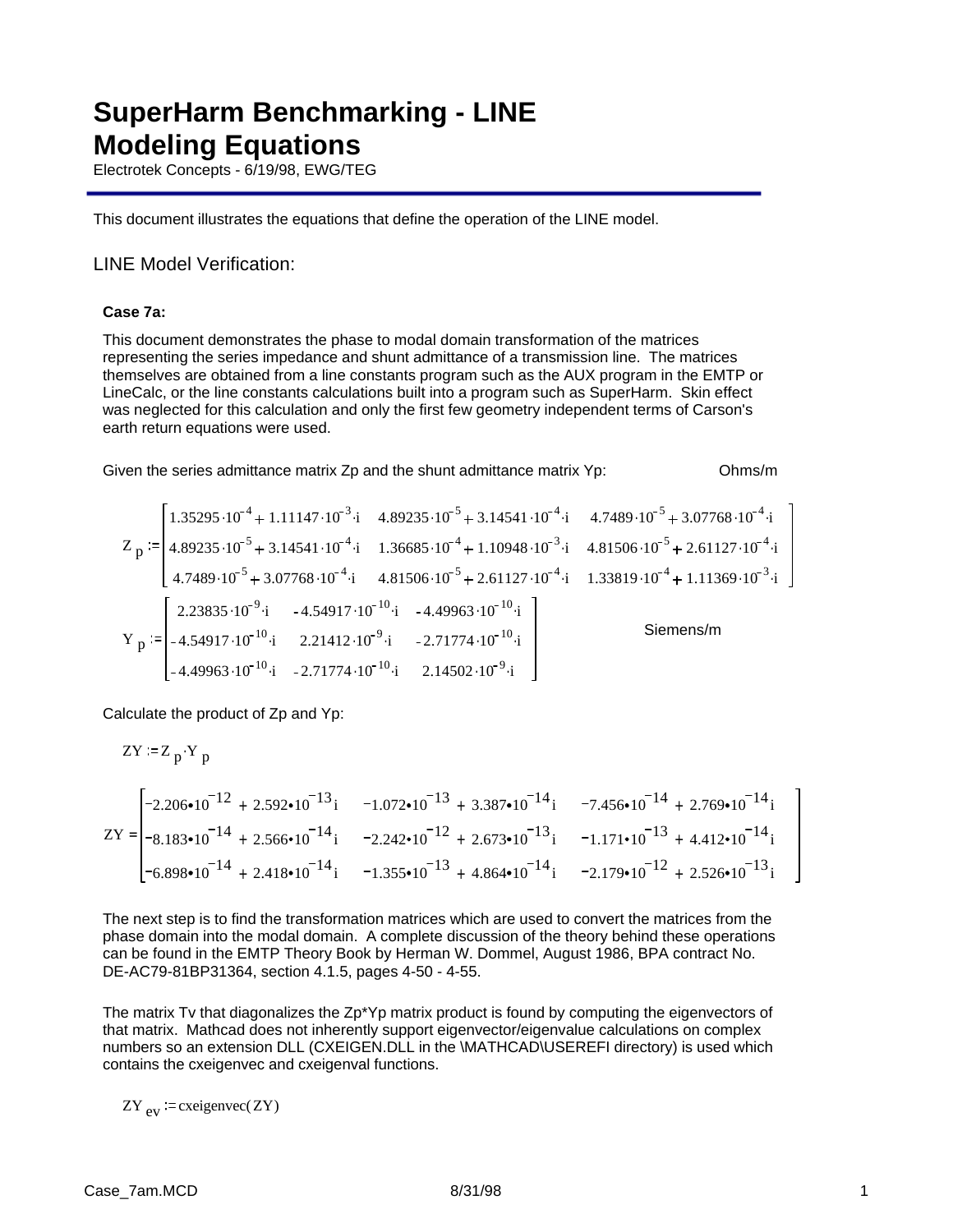As a check to ensure that the eigenvectors were correctly computed, we retrieve the eigenvalues and determine that the eigenvalue/eigenvector equation  $(A - \lambda^*I)x = 0$  is satisfied.

$$
ZY_{\text{eval}} = \text{cxeigenval}(ZY)
$$

Define equations that evaluate  $A^*x$  and  $\lambda^*x$ :

$$
fck1(i) := ZY \cdot (ZY_{ev})^{< i>} \qquad \qquad fck2(i) := ZY_{eval_{i,0}} \cdot (ZY_{ev})^{< i>}
$$

For each eigenvector, check the identity of both equations:

$$
fck1(0) = \begin{bmatrix} -1.298 \cdot 10^{-12} + 1.711 \cdot 10^{-13} i \\ -1.551 \cdot 10^{-12} + 1.99 \cdot 10^{-13} i \\ -1.31 \cdot 10^{-12} + 1.995 \cdot 10^{-13} i \\ -7.668 \cdot 10^{-13} + 8.315 \cdot 10^{-14} i \\ -6.322 \cdot 10^{-13} + 5.552 \cdot 10^{-14} i \\ 1.252 \cdot 10^{-12} - 1.489 \cdot 10^{-13} i \\ -1.662 \cdot 10^{-12} - 1.456 \cdot 10^{-13} i \\ -1.662 \cdot 10^{-12} + 1.556 \cdot 10^{-13} i \\ -1.662 \cdot 10^{-12} + 1.556 \cdot 10^{-13} i \\ -1.662 \cdot 10^{-12} + 1.556 \cdot 10^{-13} i \\ -1.662 \cdot 10^{-12} + 1.556 \cdot 10^{-13} i \\ -1.662 \cdot 10^{-12} + 1.556 \cdot 10^{-13} i \\ -1.662 \cdot 10^{-12} + 1.556 \cdot 10^{-13} i \\ -1.662 \cdot 10^{-12} + 1.556 \cdot 10^{-13} i \\ -1.662 \cdot 10^{-12} + 1.556 \cdot 10^{-13} i \\ -1.662 \cdot 10^{-12} + 1.556 \cdot 10^{-13} i \\ -1.662 \cdot 10^{-12} + 1.556 \cdot 10^{-13} i \\ -1.662 \cdot 10^{-12} + 1.556 \cdot 10^{-13} i \\ -1.662 \cdot 10^{-12} + 1.556 \cdot 10^{-13} i \\ -1.662 \cdot 10^{-12} + 1.556 \cdot 10^{-13} i \\ -1.662 \cdot 10^{-12} + 1.562 \cdot 10^{-13} i \\ -1.662 \cdot 10^{-12} + 1.562 \cdot 10^{-13} i \\ -1.662 \cdot 10^{-12} + 1.662
$$

The resultant eigenvector system is:

$$
ZY_{ev} = \begin{bmatrix} 0.538 + 2.439 \cdot 10^{-3} i & -0.886 + 2.609 \cdot 10^{-3} i & 0.032 + 0.013i \\ 0.643 + 5.119 \cdot 10^{-3} i & 0.359 + 8.862 \cdot 10^{-4} i & -0.602 + 9.858 \cdot 10^{-3} i \\ 0.545 - 8.452 \cdot 10^{-3} i & 0.295 + 6.757 \cdot 10^{-3} i & 0.798 + 6.945 \cdot 10^{-3} i \end{bmatrix}
$$

If the eigenvector routine used did not return a normailzed set of vectors, the vectors can be normalized with the following equations:

$$
N(i) := \sqrt{(ZY_{ev_{0,i}})^{2} + (ZY_{ev_{1,i}})^{2} + (ZY_{ev_{2,i}})^{2}}
$$
  
\n
$$
N(0) = 1
$$
  
\n
$$
\frac{ZY_{ev_{0,0}}}{N(0)} = \frac{ZY_{ev_{0,1}}}{N(1)} = \frac{ZY_{ev_{0,2}}}{N(2)}
$$
  
\n
$$
ZY_{ev_{1,0}} = \frac{ZY_{ev_{1,0}}}{N(0)} = \frac{ZY_{ev_{1,1}}}{N(1)} = \frac{ZY_{ev_{1,2}}}{N(2)}
$$
  
\n
$$
ZY_{ev_{2,0}} = \frac{ZY_{ev_{2,1}}}{N(0)} = \frac{ZY_{ev_{2,2}}}{N(1)} = \frac{ZY_{ev_{2,2}}}{N(2)}
$$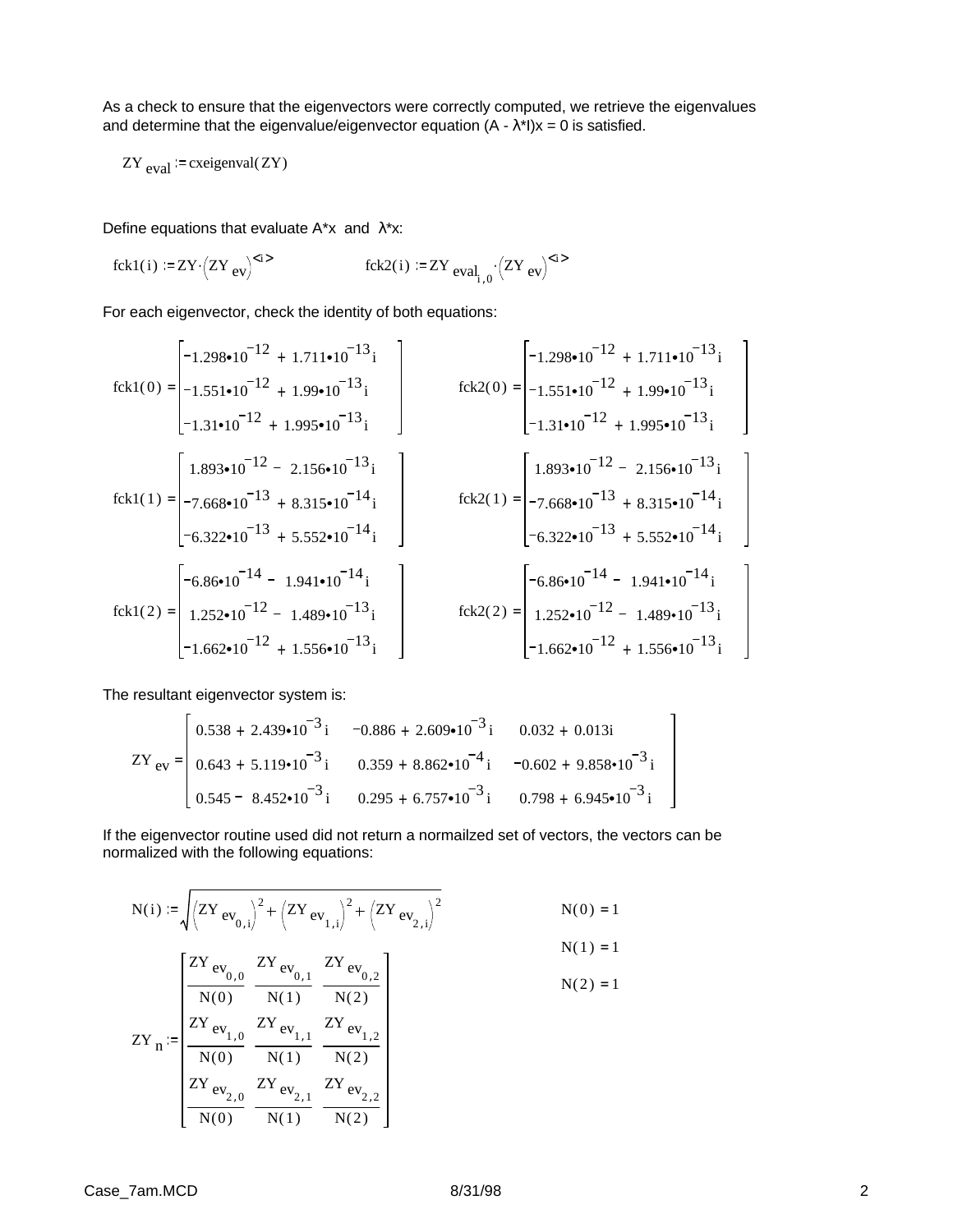$$
ZY_{n} = \begin{bmatrix} 0.538 + 2.439 \cdot 10^{-3} i & -0.886 + 2.609 \cdot 10^{-3} i & 0.032 + 0.013i \\ 0.643 + 5.119 \cdot 10^{-3} i & 0.359 + 8.862 \cdot 10^{-4} i & -0.602 + 9.858 \cdot 10^{-3} i \\ 0.545 - 8.452 \cdot 10^{-3} i & 0.295 + 6.757 \cdot 10^{-3} i & 0.798 + 6.945 \cdot 10^{-3} i \end{bmatrix}
$$

The transformation matrix Tv is defined as equal to the normalized eigenvectors. This transformation matrix is used to transform the phase voltage vector into modal quantities.

$$
T_v := ZY_n
$$

 $\mathbf{r}$ 

The transformation matrix Ti is defined as the transpose of the inverse of Tv. Ti is used to transform the phase voltage vector into modal quantities. This matrix is output by the EMTP AUX LINE CONSTANTS routine and can be checked with this calculation.

$$
T_{i} := (T_{v}^{-1})^{T}
$$
  
\n
$$
T_{i} =\begin{bmatrix} 0.467 + 4.486 \cdot 10^{-3} i & -0.846 + 1.74 \cdot 10^{-3} i & -5.802 \cdot 10^{-3} + 8.449 \cdot 10^{-3} i \\ 0.72 + 8.194 \cdot 10^{-3} i & 0.415 - 8.108 \cdot 10^{-4} i & -0.645 + 4.435 \cdot 10^{-3} i \\ 0.525 - 0.015i & 0.347 + 4.506 \cdot 10^{-3} i & 0.767 + 4.4 \cdot 10^{-3} i \end{bmatrix}
$$

The following relationships are defined to convert the impedance and admittance matrices from the phase domain to the modal domain:

$$
Z_m := T_i^T Z_p \cdot T_i \qquad \qquad Y_m := T_v^T \cdot Y_p \cdot T_v
$$

As a check, the resultant matrices should now be fully decoupled (by definition):

$$
Z_{m} = \begin{bmatrix} 2.31 \cdot 10^{-4} + 1.683 \cdot 10^{-3} i & 0 & 0 \\ 0 & 8.884 \cdot 10^{-5} + 7.935 \cdot 10^{-4} i & 0 \\ 0 & 0 & 8.598 \cdot 10^{-5} + 8.58 \cdot 10^{-4} i \end{bmatrix}
$$

$$
Y_{m} = \begin{bmatrix} -1.102 \cdot 10^{-12} + 1.431 \cdot 10^{-9} i & 0 & 0 \\ 0 & -2.709 \cdot 10^{-12} + 2.694 \cdot 10^{-9} i & 0 \\ 0 & 0 & 5.365 \cdot 10^{-12} + 2.426 \cdot 10^{-9} i \end{bmatrix}
$$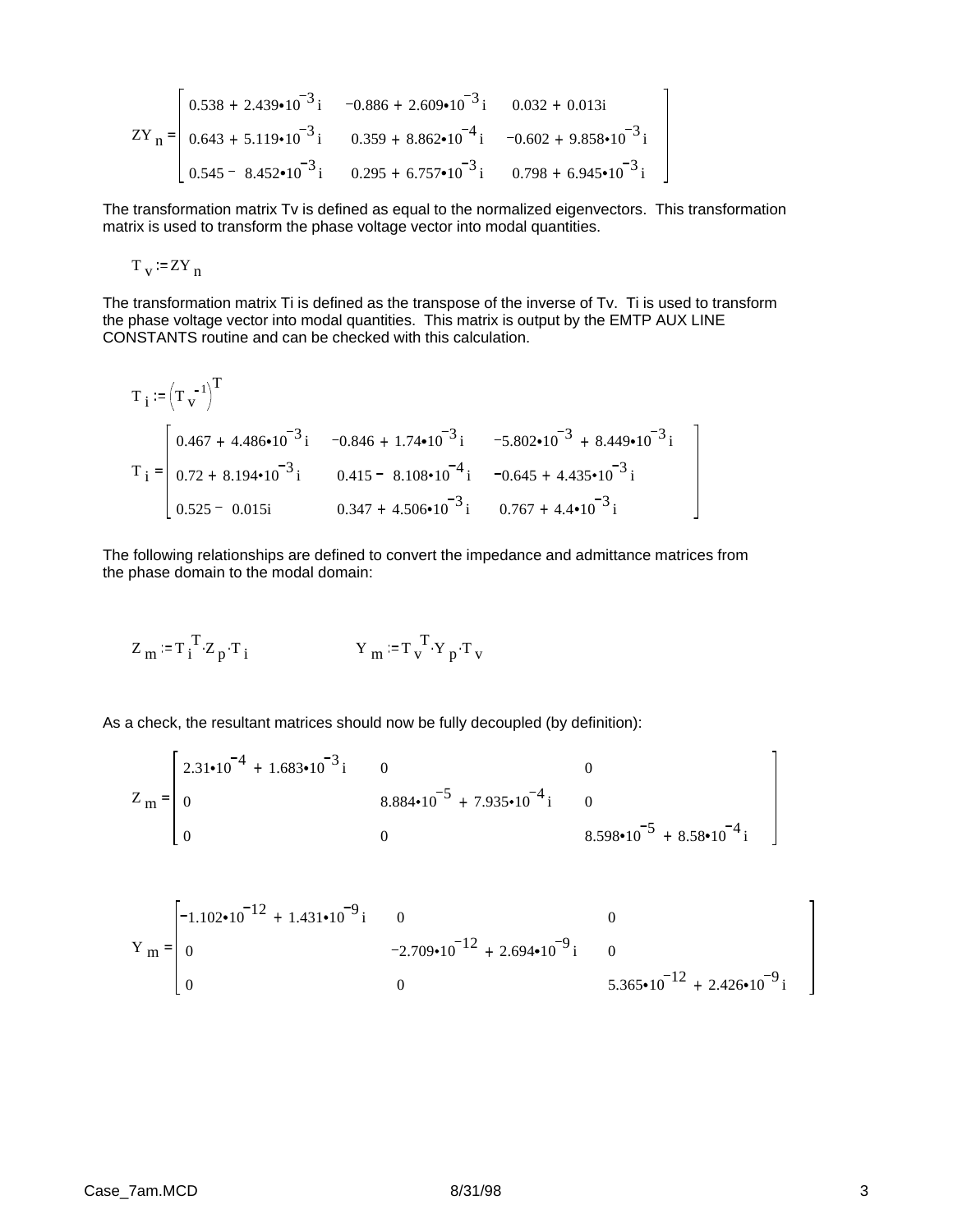We can now calculate the characteristic impedance of each mode:

$$
Z_{c0} := \sqrt{\frac{Z_{m_{0,0}}}{Y_{m_{0,0}}}}
$$
  
\n
$$
Z_{c1} = \sqrt{\frac{Z_{m_{1,1}}}{Y_{m_{1,1}}}}
$$
  
\n
$$
Z_{c1} = 543.579 - 30.607i
$$
 Ohms  
\n
$$
Z_{c1} = 544.44
$$
  
\n
$$
Z_{c2} := \sqrt{\frac{Z_{m_{2,2}}}{Y_{m_{2,2}}}}
$$
  
\n
$$
Z_{c1} = 543.579 - 30.607i
$$
 Ohms  
\n
$$
Z_{c1} = 544.44
$$
  
\n
$$
Z_{c2} = 595.444 - 29.1i
$$
 Ohms  
\n
$$
Z_{c2} = 596.154
$$
  
\n
$$
Z_{c1} = 596.154
$$
  
\n
$$
Z_{c2} = 596.154
$$
  
\n
$$
Z_{c1} = 544.44
$$
  
\n
$$
Z_{c2} = 595.444 - 29.1i
$$
 Ohms  
\n
$$
Z_{c2} = 596.154
$$
  
\n
$$
Z_{c1} = 596.154
$$
  
\n
$$
Z_{c2} = 597.444 - 29.1i
$$

The propagation constant  $\gamma$  (gamma) can also be calculated. The real part is the attenuation constant in units of Nepers/m. The imaginary part represents the velocity and is in units of radians per unit length.

$$
G_0 := \sqrt{Z_{m_{0,0}} \cdot Y_{m_{0,0}}} \qquad G_0 = 1.057 \cdot 10^{-7} + 1.556 \cdot 10^{-6} \text{ i}
$$
\n
$$
G_1 := \sqrt{Z_{m_{1,1}} \cdot Y_{m_{1,1}}} \qquad G_1 = 8.098 \cdot 10^{-8} + 1.464 \cdot 10^{-6} \text{ i}
$$
\n
$$
G_2 := \sqrt{Z_{m_{2,2}} \cdot Y_{m_{2,2}}} \qquad G_2 = 7.38 \cdot 10^{-8} + 1.445 \cdot 10^{-6} \text{ i}
$$
\n
$$
|G_2| = 1.446 \cdot 10^{-6}
$$

γ can also be found by taking the square root of the eigenvalues:

$$
\frac{1.057 \cdot 10^{-7} + 1.556 \cdot 10^{-6} \text{ i}}{8.098 \cdot 10^{-8} + 1.464 \cdot 10^{-6} \text{ i}}
$$
  
7.38 \cdot 10^{-8} + 1.445 \cdot 10^{-6} \text{ i}

Calculate the velocity of each mode:

$$
V_0 := \frac{2 \cdot \pi \cdot 60}{Im(G_0)}
$$
  $V_0 = 2.423 \cdot 10^8$  m/s

$$
V_1 := \frac{2 \cdot \pi \cdot 60}{Im(G_1)}
$$
  $V_1 = 2.574 \cdot 10^8$  m/s

$$
V_2 := \frac{2 \cdot \pi \cdot 60}{Im(G_2)}
$$
  $V_2 = 2.61 \cdot 10^8$  m/s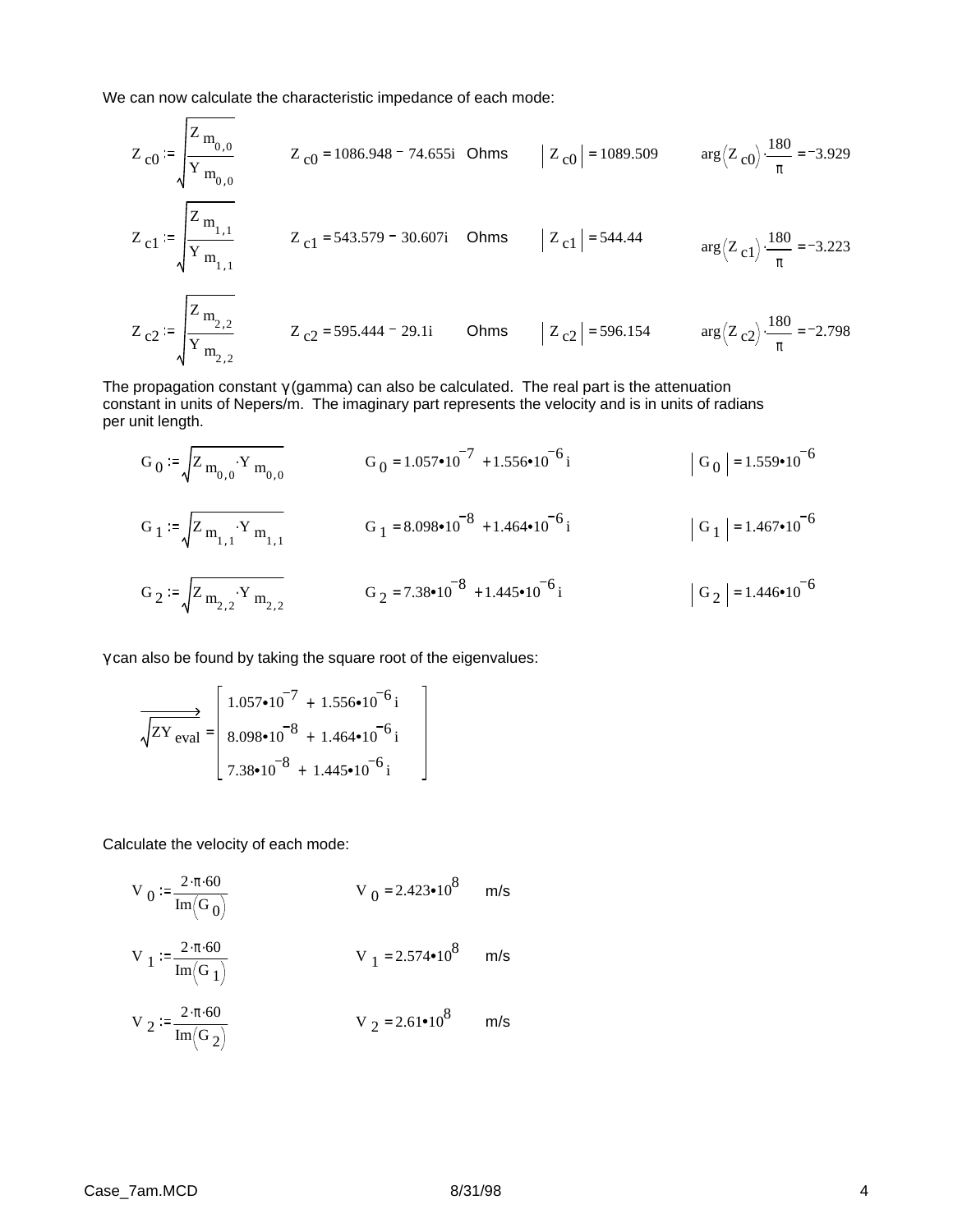| DONE READING DISK FILE INTO EMTP CACHE. NUMCRD = 64 CARDS.<br>SUPPORTING AUXILIARY ROUTINES FOR EMTP - DCG/EPRI VERSION 2.0 DEC VAX TRANSLATION<br>DISTRIBUTED BY EPRI SOFTWARE CENTRE. RUN DATE (MM/DD/YY) AND TIME (HH.MM.SS.)= 06/19/98 09.26.02<br>FOR INFORMATION, CONSULT THE EMTP RULE BOOK. $\hfill$ PROGRAM VERSION="V2.0"<br>LENGTH OF /LABEL/ EQUALS 281040 INTEGER WORDS, LENGTH OF INPUT DATA FILE EQUALS 2000 CARDS. |                |                                           |                                            |  |                                       |                                                             |                     |
|------------------------------------------------------------------------------------------------------------------------------------------------------------------------------------------------------------------------------------------------------------------------------------------------------------------------------------------------------------------------------------------------------------------------------------|----------------|-------------------------------------------|--------------------------------------------|--|---------------------------------------|-------------------------------------------------------------|---------------------|
|                                                                                                                                                                                                                                                                                                                                                                                                                                    |                |                                           |                                            |  |                                       |                                                             |                     |
| DESCRIPTIVE INTERPRETATION OF NEW-CASE INPUT DATA 1 INPUT DATA CARD IMAGES PRINTED BELOW, ALL 80 COLUMNS,                                                                                                                                                                                                                                                                                                                          |                |                                           |                                            |  |                                       |                                                             |                     |
| CHARACTER BY CHARACTER.                                                                                                                                                                                                                                                                                                                                                                                                            | $\Omega$       | $1 \t 2 \t 3$                             |                                            |  |                                       | $4\overline{ }$                                             | 5 <sup>1</sup><br>6 |
|                                                                                                                                                                                                                                                                                                                                                                                                                                    | 7              | 8                                         |                                            |  |                                       |                                                             |                     |
|                                                                                                                                                                                                                                                                                                                                                                                                                                    | $\Omega$       |                                           | $\begin{array}{ccc} 0 & 0 & 0 \end{array}$ |  | $\Omega$                              | $\Omega$                                                    | $\Omega$            |
|                                                                                                                                                                                                                                                                                                                                                                                                                                    | $\Omega$       | $\overline{0}$                            |                                            |  |                                       |                                                             |                     |
| . _ _ _ _ _ _ _ _ _ _ _ _ _ _ _ _ _                                                                                                                                                                                                                                                                                                                                                                                                |                |                                           |                                            |  |                                       |                                                             |                     |
| COMMENT CARD.                                                                                                                                                                                                                                                                                                                                                                                                                      |                |                                           |                                            |  |                                       | 1C SUPERHARM LINE MODEL TEST - CP-LINE EMTP SETUP - CASE 7A |                     |
| COMMENT CARD.                                                                                                                                                                                                                                                                                                                                                                                                                      | 1 <sup>C</sup> |                                           |                                            |  |                                       |                                                             |                     |
| COMMENT CARD.                                                                                                                                                                                                                                                                                                                                                                                                                      |                | 1C LINE NAME=L1 NPHASE=3 LENGTH=100.0     |                                            |  |                                       |                                                             |                     |
| COMMENT CARD.                                                                                                                                                                                                                                                                                                                                                                                                                      |                |                                           |                                            |  |                                       | 1C FILE = C:\ETKPROG\SUPERHARM32\BENCHMARK\LINE\CONST A.DAT |                     |
| COMMENT CARD.                                                                                                                                                                                                                                                                                                                                                                                                                      |                | $1C$ FROM = { BUS1A, BUS1B, BUS1C }       |                                            |  |                                       |                                                             |                     |
| COMMENT CARD.                                                                                                                                                                                                                                                                                                                                                                                                                      | 1C             |                                           | $TO = \{ BUS2A, BUS2B, BUS2C$              |  |                                       |                                                             |                     |
| COMMENT CARD.                                                                                                                                                                                                                                                                                                                                                                                                                      |                | 1C XCOORD = $\{-17.5, -13.5, -13.5\}$     |                                            |  |                                       |                                                             |                     |
| COMMENT CARD.                                                                                                                                                                                                                                                                                                                                                                                                                      |                | 1C YCOORD = { $96.0, 81.0, 113.0$ }       |                                            |  |                                       |                                                             |                     |
| COMMENT CARD.                                                                                                                                                                                                                                                                                                                                                                                                                      |                | 1C DCRES = $\{ 0.0863, 0.0863, 0.0863 \}$ |                                            |  |                                       |                                                             |                     |
| COMMENT CARD.                                                                                                                                                                                                                                                                                                                                                                                                                      | 1C             |                                           | $GMR = \{ 0.0404, 0.0404, 0.0404 \}$       |  |                                       |                                                             |                     |
| COMMENT CARD.                                                                                                                                                                                                                                                                                                                                                                                                                      |                | 1C DIAM = $\{ 1.212, 1.212, 1.212 \}$     |                                            |  |                                       |                                                             |                     |
| COMMENT CARD.                                                                                                                                                                                                                                                                                                                                                                                                                      | 1 <sup>C</sup> |                                           |                                            |  |                                       |                                                             |                     |
| COMMENT CARD.                                                                                                                                                                                                                                                                                                                                                                                                                      |                | 1C NUMBER OF PHASE CONDUCTORS : 3         |                                            |  |                                       |                                                             |                     |
| COMMENT CARD.                                                                                                                                                                                                                                                                                                                                                                                                                      |                | 1C NUMBER OF GROUND CONDUCTORS : 0        |                                            |  |                                       |                                                             |                     |
| COMMENT CARD.                                                                                                                                                                                                                                                                                                                                                                                                                      |                | 1C PHASE CONDUCTORS TRANSPOSED : FALSE    |                                            |  |                                       |                                                             |                     |
| COMMENT CARD.                                                                                                                                                                                                                                                                                                                                                                                                                      |                | 1C GROUND CONDUCTORS SEGMENTED : FALSE    |                                            |  |                                       |                                                             |                     |
| COMMENT CARD.                                                                                                                                                                                                                                                                                                                                                                                                                      |                | 1C FREQUENCY FOR CONSTANTS (HZ) : 60      |                                            |  |                                       |                                                             |                     |
| COMMENT CARD.                                                                                                                                                                                                                                                                                                                                                                                                                      |                | 1C EARTH RESTIVITY (OHM-METERS) : 100     |                                            |  |                                       |                                                             |                     |
| COMMENT CARD.<br>COMMENT CARD.                                                                                                                                                                                                                                                                                                                                                                                                     | 1 <sup>C</sup> |                                           |                                            |  | 1C UNITS FOR INPUT DATA : METRIC (SI) |                                                             |                     |
| COMMENT CARD.                                                                                                                                                                                                                                                                                                                                                                                                                      |                |                                           |                                            |  | 1C ID DC RES. GMR DIAMETER            | X COORD                                                     | Υ                   |
| COORD NB<br>SPACING                                                                                                                                                                                                                                                                                                                                                                                                                |                |                                           |                                            |  |                                       |                                                             |                     |
| COMMENT CARD.                                                                                                                                                                                                                                                                                                                                                                                                                      |                | 1 <sup>C</sup>                            |                                            |  | OHMS/KM CM CM CM                      | METERS                                                      |                     |
| METERS<br>CM                                                                                                                                                                                                                                                                                                                                                                                                                       |                |                                           |                                            |  |                                       |                                                             |                     |
| COMMENT CARD.                                                                                                                                                                                                                                                                                                                                                                                                                      |                |                                           |                                            |  |                                       |                                                             |                     |
|                                                                                                                                                                                                                                                                                                                                                                                                                                    |                |                                           |                                            |  |                                       |                                                             |                     |
| COMMENT CARD.                                                                                                                                                                                                                                                                                                                                                                                                                      |                |                                           |                                            |  |                                       | 1C P 0.0863 0.0404 1.212 -17.5                              |                     |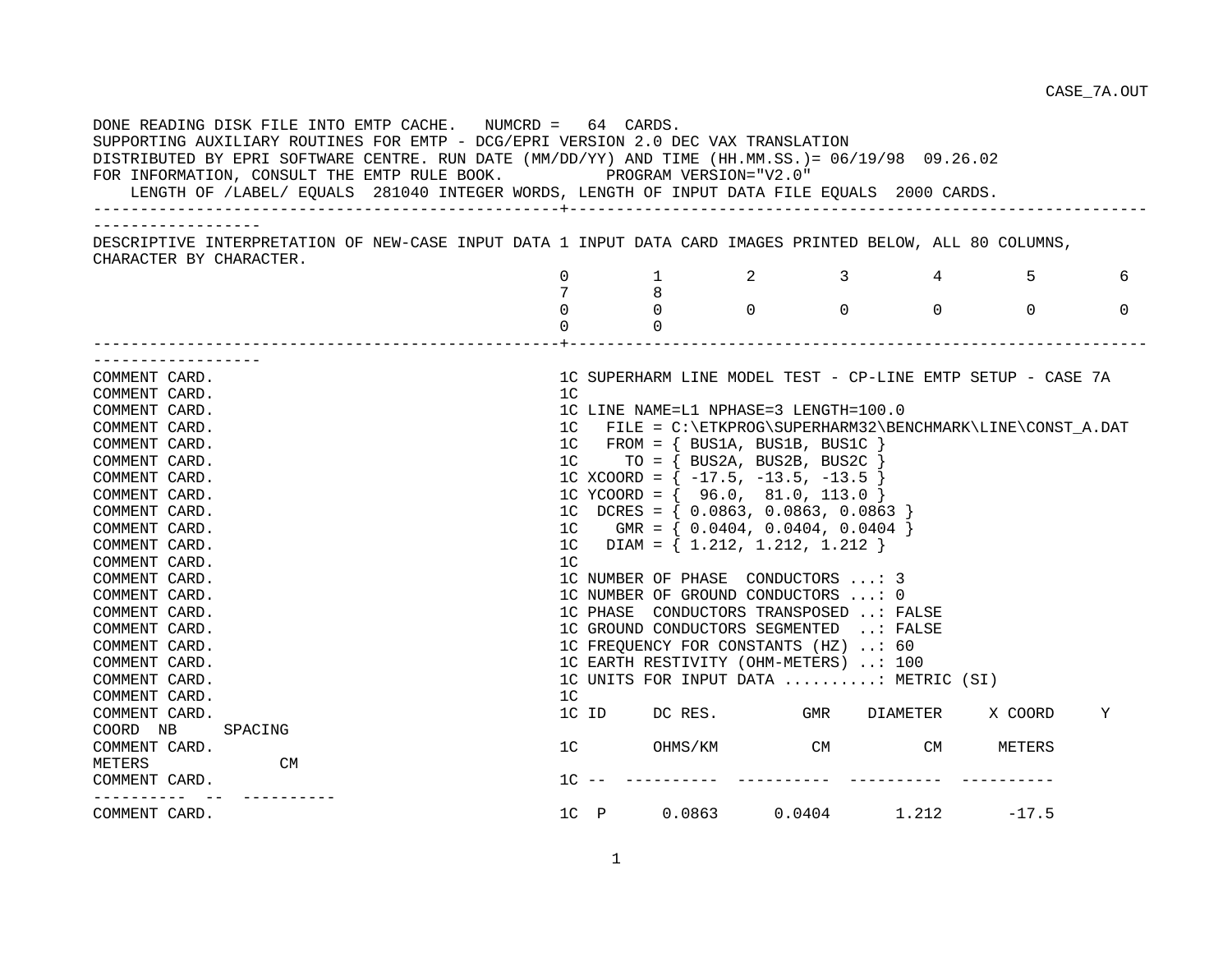| COMMENT CARD.                                 | $1C$ $P$               |              | 0.0863               |     | 0.0404 |    |              | 1.212       |         |    | $-13.5$ |     |        |
|-----------------------------------------------|------------------------|--------------|----------------------|-----|--------|----|--------------|-------------|---------|----|---------|-----|--------|
| 113<br>$\Omega$<br>$\overline{\phantom{0}}$   |                        |              |                      |     |        |    |              |             |         |    |         |     |        |
| COMMENT CARD.                                 | 1 <sup>C</sup>         |              |                      |     |        |    |              |             |         |    |         |     |        |
| COMMENT CARD.                                 | 1 <sup>C</sup>         |              |                      |     |        |    |              |             |         |    |         |     |        |
|                                               |                        |              | 1BEGIN NEW DATA CASE |     |        |    |              |             |         |    |         |     |        |
| +MARKER CARD PRECEDING NEW DATA CASE.         |                        |              |                      |     |        |    |              |             |         |    |         |     |        |
|                                               | <b>1LINE CONSTANTS</b> |              |                      |     |        |    |              |             |         |    |         |     |        |
| +REQUEST FOR LINE CONSTANTS                   |                        |              |                      |     |        |    |              |             |         |    |         |     |        |
|                                               | 1LINE-PARAMETERS       |              |                      |     |        |    |              |             |         |    |         |     |        |
| COMMENT CARD.                                 | 1C                     |              |                      |     |        |    |              |             |         |    |         |     |        |
| COMMENT CARD.                                 |                        |              |                      |     |        |    |              |             |         |    |         |     |        |
|                                               | <b>1METRIC</b>         |              |                      |     |        |    |              |             | 2       |    |         |     |        |
| UNITS AND P.B.A.'S FORMAT ARE USED<br>+METRIC |                        |              |                      |     |        |    |              |             |         |    |         |     |        |
| COMMENT CARD.                                 |                        |              |                      |     |        |    |              |             |         |    |         |     |        |
| COMMENT CARD.                                 | 1 <sup>c</sup>         |              |                      |     |        |    |              |             |         |    |         |     |        |
| COMMENT CARD.                                 | 1C                     |              | х                    |     | R      |    |              |             |         |    |         |     |        |
| COMMENT CARD.                                 | 1C P                   | S            | R T                  | G E |        |    | D            |             | Н       |    | V       |     | V      |
| A NN<br>$S$ and $S$                           |                        |              |                      |     |        |    |              |             |         |    |         |     |        |
| COMMENT CARD.                                 | 1C H                   | K            | E Y                  |     | M A    | CM | $\mathbb{I}$ | M           | $\circ$ |    | M T     | M M |        |
| CM E DEG L<br>A B                             |                        |              |                      |     |        |    |              |             |         |    |         |     |        |
| COMMENT CARD.                                 | 1C A                   | $\mathbf{I}$ | S P                  |     | R C    | ΙN | A            | $_{\rm FT}$ | R       | FT | $\circ$ | FT  | $\top$ |
| IN P<br>$\mathbf{P}$<br>M U                   |                        |              |                      |     |        |    |              |             |         |    |         |     |        |
| COMMENT CARD.                                 | 1 <sup>C</sup>         |              |                      |     |        |    |              |             |         |    |         |     |        |
|                                               |                        |              |                      |     |        |    |              |             |         |    |         |     |        |

96 1 0

81 1 0 COMMENT CARD.

COMMENT CARD. 10

COMMENT CARD. 1C

COMMENT CARD. COMMENT CARD. COMMENT CARD. 1C P S R T G E D H V V S A N N COMMENT CARD. CM E DEG L A B COMMENT CARD. IN P P M U COMMENT CARD. S<---N<------I-E<------T-------M<------I<------W<------D<------A<----H<----E-N COMMENT CARD. 1C 1 2 3 4 5 6 7 8 COMMENT CARD. 1C 345678901234567890123456789012345678901234567890123456789012345678901234567890 1 1 0.0863 2 0.0404 1.212 -17.5 96.0 96.0 COMMENT CARD. 10 ^....^.......^.^.......^.......^.......^.......^.......^.......^.....^.....^.^ 1 2 0.0863 2 0.0404 1.212 -13.5 81.0 81.0 COMMENT CARD. ^....^.......^.^.......^.......^.......^.......^.......^.......^.....^.....^.^ 1 3 0.0863 2 0.0404 1.212 -13.5 113.0 113.0

^....^.......^.^.......^.......^.......^.......^.......^.......^.....^.....^.^

COMMENT CARD. 1C P 0.0863 0.0404 1.212 -13.5

CASE\_7A.OUT

2

1BLANK END OF CONDUCTOR DATA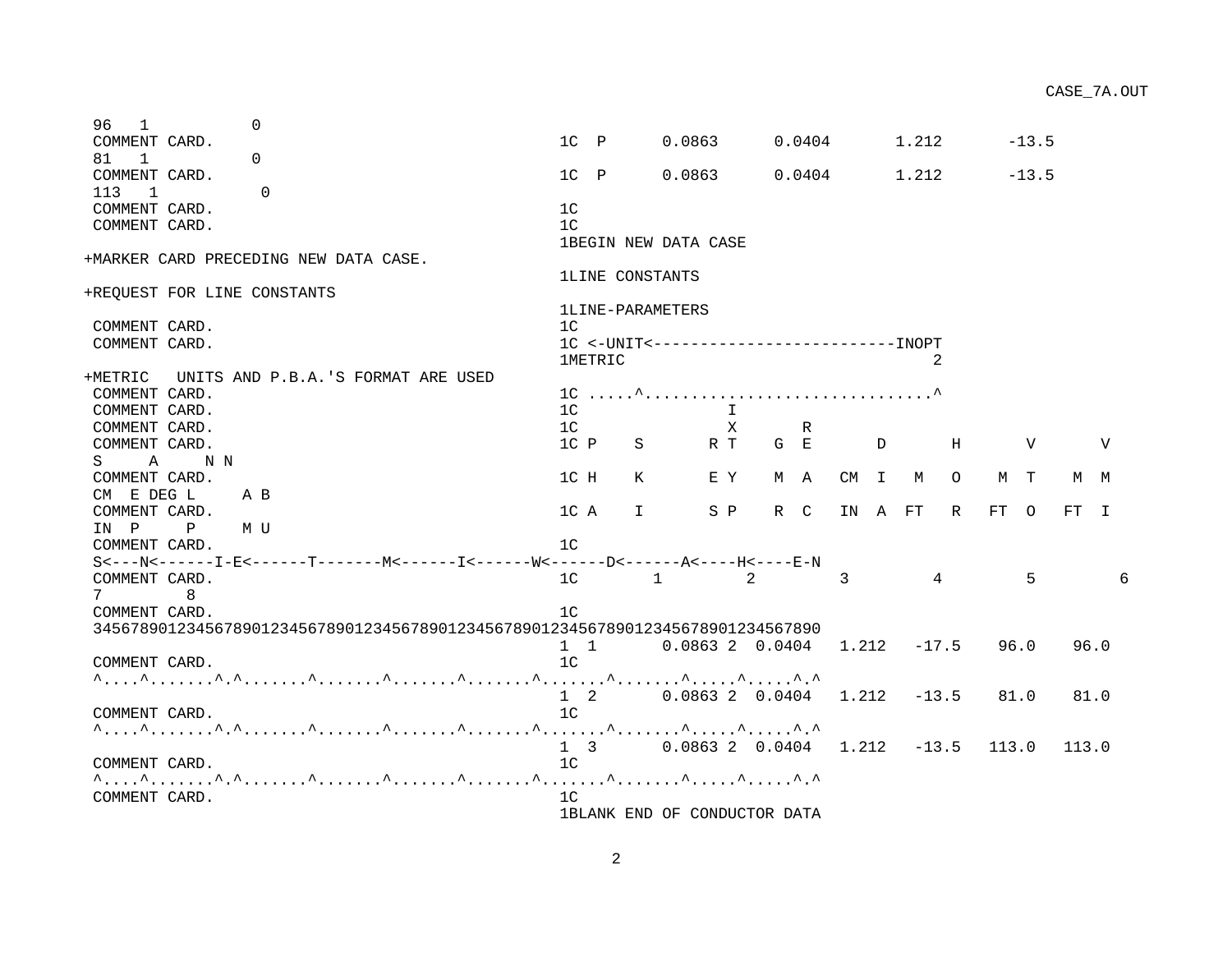+BLANK CARD TERMINATING LINE DATA COMMENT CARD. 1C COMMENT CARD. 1C ---RHO<-----FREQ<--------->ICPRNT-IZPRNT-C<----LEN <-PISM<-------> M F 1 100.00 60.0 111111 111111 1 100.0 00 1 1 +FREQUENCY CARD COMMENT CARD. 1C .....^.........^XXXXXXXXXXX^^^^^^X^^^^^^X^.......^X^^^^^^XXXXXXXXX.^.^ COMMENT CARD. 10 1.NODES SEN A RECA SEN B REC\_B SEN C REC C +OPTIONAL NODE NAMES COMMENT CARD. 10 XXXXXXXXXXXXXXXXX.....^XXXX.....^XXXX.....^XXXX.....^XXXX.....^XXXX.....^ 1BLANK CARD ENDIND FREQUENCY DATA

+BLANK CARD TERMINATING LINE PARAMETERS

////////////////////////////////////////////////////////////////////////////////

========================== LINE-PARAMETERS =============================

////////////////////////////////////////////////////////////////////////////////

 METRIC S.I. UNITS ARE USED. (CM ASSUMED FOR COND. DIAMETER AND BUNDLE SPACING)

> RECORD OF SORTED INPUT DATA (UNITS ARE THE SAME AS FOR INPUT)

| PHASE | NUMBER | SKIN  | DC RESIST TYPE PARAMETER DIAMETER X-COORD Y-COORD |  |                        |        | VREAL | VIMAGINARY |
|-------|--------|-------|---------------------------------------------------|--|------------------------|--------|-------|------------|
|       |        | .0000 | .08630                                            |  | .04040 1.21200 -17.500 | 96.000 | . 000 | 000        |
|       |        | 0000  | .08630                                            |  | .04040 1.21200 -13.500 | 81.000 | .000  | 000        |
|       |        | 0000  | .08630                                            |  |                        |        | 000   | 000        |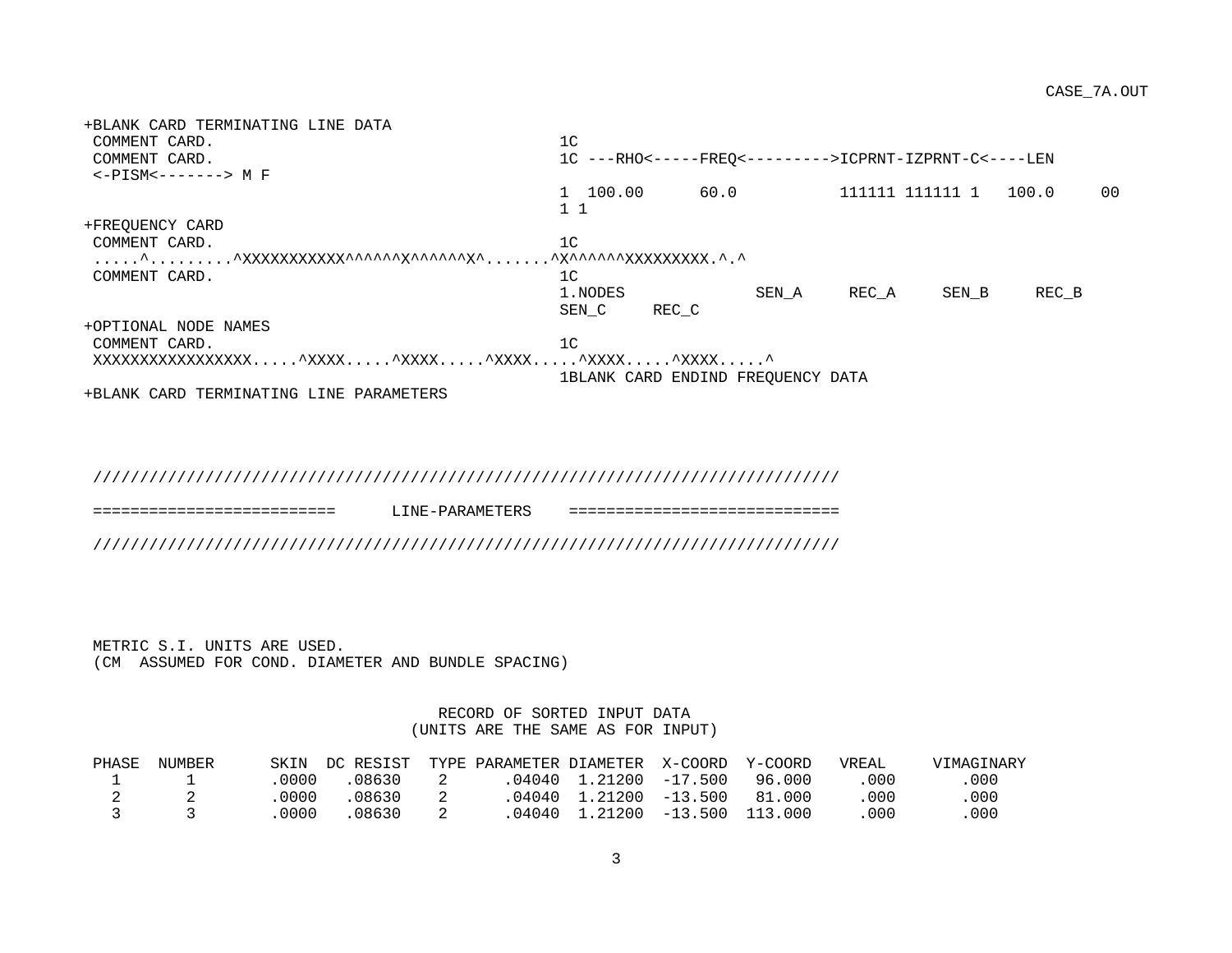================================================================================

 FOLLOWING MATRICES ARE FOR EARTH RESISTIVITY= 100.00 OHM-M AND FREQUENCY= 60.00 HZ. CORRECTION FACTOR= .000001

 ---> P INVERTED CAPACITANCE MATRIX (KM/F) + FOR THE SYSTEM OF PHYSICAL CONDUCTORS ROWS AND COLUMNS PROCEED IN SAME ORDER AS SORTED INPUT

- 1 1.86285E+08
- 2 4.37514E+07 1.83231E+08
- 3 4.46206E+07 3.23933E+07 1.89216E+08
- ---> C CAPACITANCE MATRIX (F/KM)

#### + FOR THE SYSTEM OF PHYSICAL CONDUCTORS ROWS AND COLUMNS PROCEED IN SAME ORDER AS SORTED INPUT

- 1 5.93741E-09
- 2 -1.20671E-09 5.87316E-09
- 3 -1.19357E-09 -7.20905E-10 5.68985E-09
- ---> P INVERTED CAPACITANCE MATRIX (KM/F)<br>+ E FOR THE SYSTEM OF EQUIVALENT PHASE CONDUCTORS ROWS AND COLUMNS PROCEED IN SAME ORDER AS SORTED INPUT
	- 1 1.86285E+08
	- 2 4.37514E+07 1.83231E+08
	- 3 4.46206E+07 3.23933E+07 1.89216E+08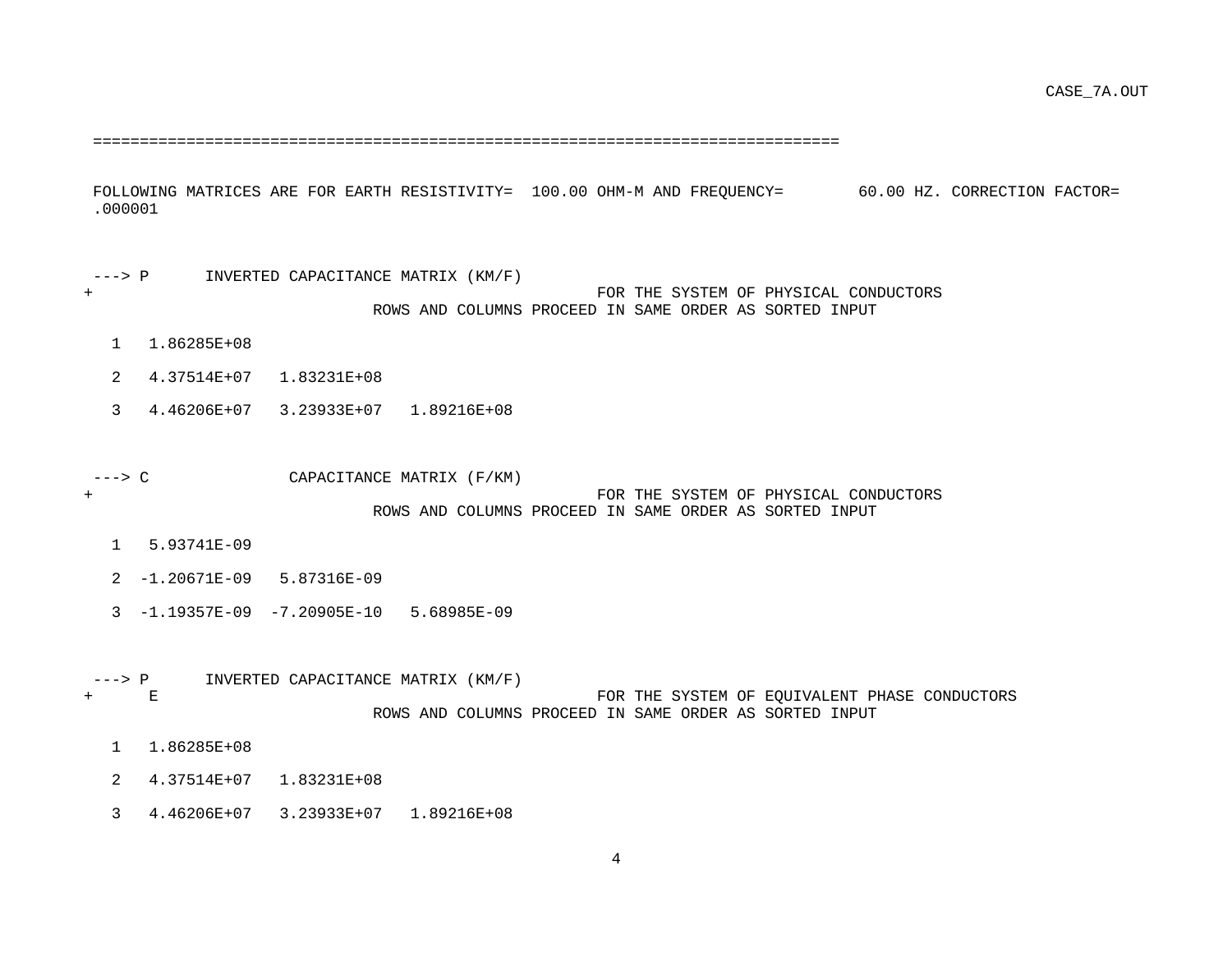| $---> P$       |                                | INVERTED CAPACITANCE MATRIX (KM/F)                                                              |
|----------------|--------------------------------|-------------------------------------------------------------------------------------------------|
|                | S                              | FOR THE SYMMETRICAL COMPONENTS OF THE EQUIVALENT PHASE                                          |
| CONDUCTORS     |                                |                                                                                                 |
|                |                                | ROWS PROCEED IN SEQUENCE 0,1,2, 0,1,2 ETC. AND COLUMNS PROCEED IN SEQUENCE 0,2,1, 0,2,1<br>ETC. |
|                |                                |                                                                                                 |
| $\Omega$       | 2.66755E+08<br>$0.00000E + 00$ |                                                                                                 |
| $\mathbf{1}$   |                                | $3.95147E+06 -7.84129E+06$                                                                      |
|                | $-1.97852E+06$                 | 1.22578E+06                                                                                     |
| $\overline{a}$ |                                | $3.95147E+06$ 1.45989E+08 -7.84129E+06                                                          |
|                |                                | $1.97852E+06$ 4.26856E-10 -1.22578E+06                                                          |
|                |                                |                                                                                                 |
| ---> C         |                                | CAPACITANCE MATRIX (F/KM)                                                                       |
|                | E                              | FOR THE SYSTEM OF EQUIVALENT PHASE CONDUCTORS                                                   |
|                |                                | ROWS AND COLUMNS PROCEED IN SAME ORDER AS SORTED INPUT                                          |
| $\mathbf{1}$   | 5.93741E-09                    |                                                                                                 |
|                | $2 - 1.20671E - 09$            | 5.87316E-09                                                                                     |
|                |                                | $-1.19357E-09$ $-7.20905E-10$ 5.68985E-09                                                       |
|                |                                |                                                                                                 |
|                |                                |                                                                                                 |
| $---> C$       |                                | CAPACITANCE MATRIX (F/KM)                                                                       |
| CONDUCTORS     | S                              | FOR THE SYMMETRICAL COMPONENTS OF THE EQUIVALENT PHASE                                          |
|                |                                | ROWS PROCEED IN SEQUENCE 0,1,2, 0,1,2 ETC. AND COLUMNS PROCEED IN SEQUENCE 0,2,1, 0,2,1         |
|                |                                | ETC.                                                                                            |
| $\Omega$       | 3.75269E-09                    |                                                                                                 |
|                | $0.00000E + 00$                |                                                                                                 |

1 -1.07775E-10 3.71457E-10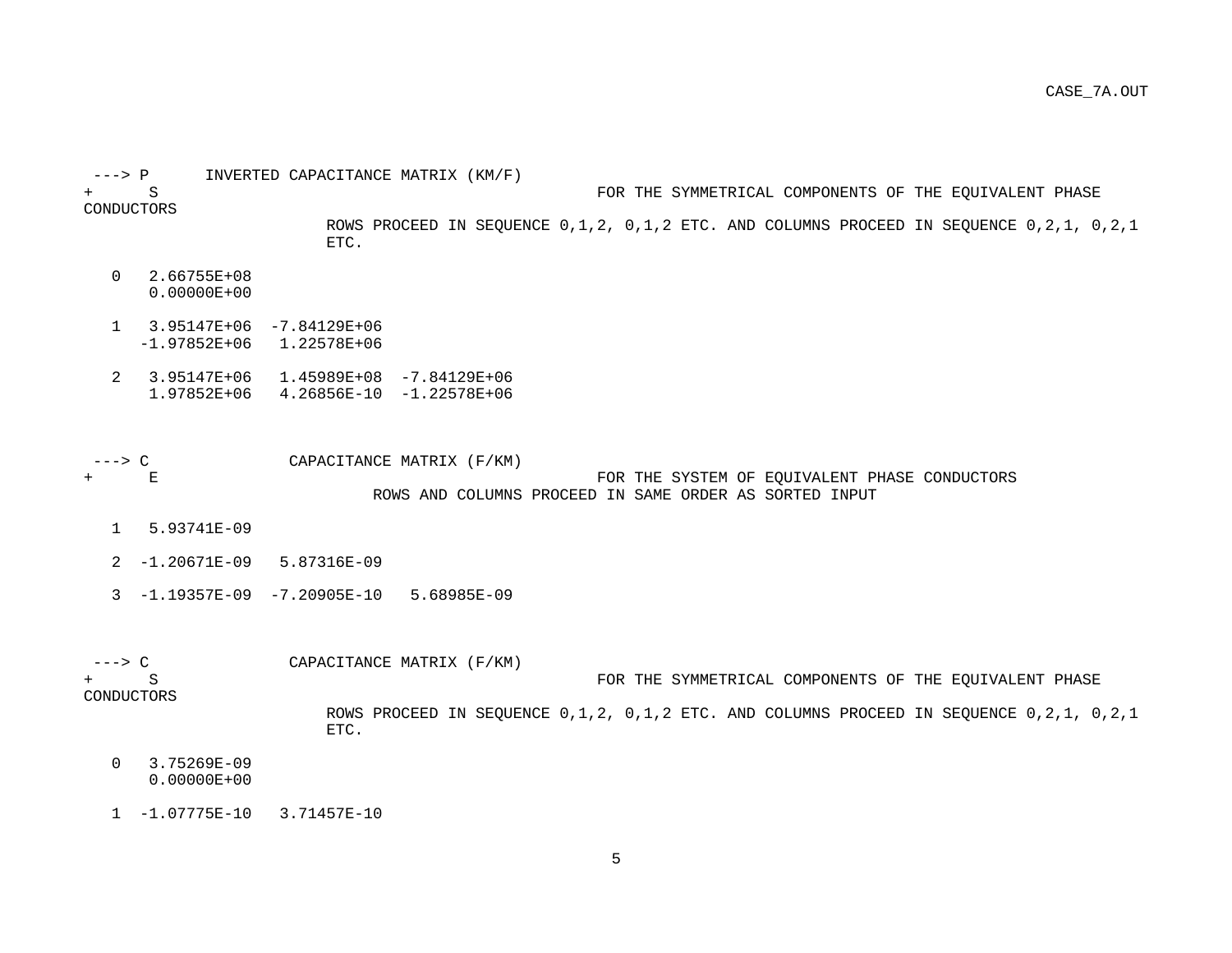- 4.91246E-11 -6.05059E-11
- 2 -1.07775E-10 6.87386E-09 3.71457E-10 -4.91246E-11 1.40018E-26 6.05059E-11

---> Z IMPEDANCE MATRIX (OHM/KM)

#### + FOR THE SYSTEM OF PHYSICAL CONDUCTORS ROWS AND COLUMNS PROCEED IN SAME ORDER AS SORTED INPUT

- 1 1.34513E-01 1.11150E+00
- 2 4.88980E-02 1.35907E-01 3.14566E-01 1.10950E+00
- 3 4.74596E-02 4.81230E-02 1.33032E-01 3.07797E-01 2.61155E-01 1.11372E+00

---> Y INVERTED IMPEDANCE MATRIX (S-KM)

+ FOR THE SYSTEM OF PHYSICAL CONDUCTORS ROWS AND COLUMNS PROCEED IN SAME ORDER AS SORTED INPUT

- 1 1.14889E-01 -1.01747E+00
- 2 -2.16917E-02 1.12165E-01 2.36499E-01 -9.96219E-01
- 3 -2.06688E-02 -7.79223E-03 1.08604E-01 2.27232E-01 1.71233E-01 -9.89092E-01

 ---> Z IMPEDANCE MATRIX (OHM/KM) FOR THE SYSTEM OF EQUIVALENT PHASE CONDUCTORS ROWS AND COLUMNS PROCEED IN SAME ORDER AS SORTED INPUT

1 1.34513E-01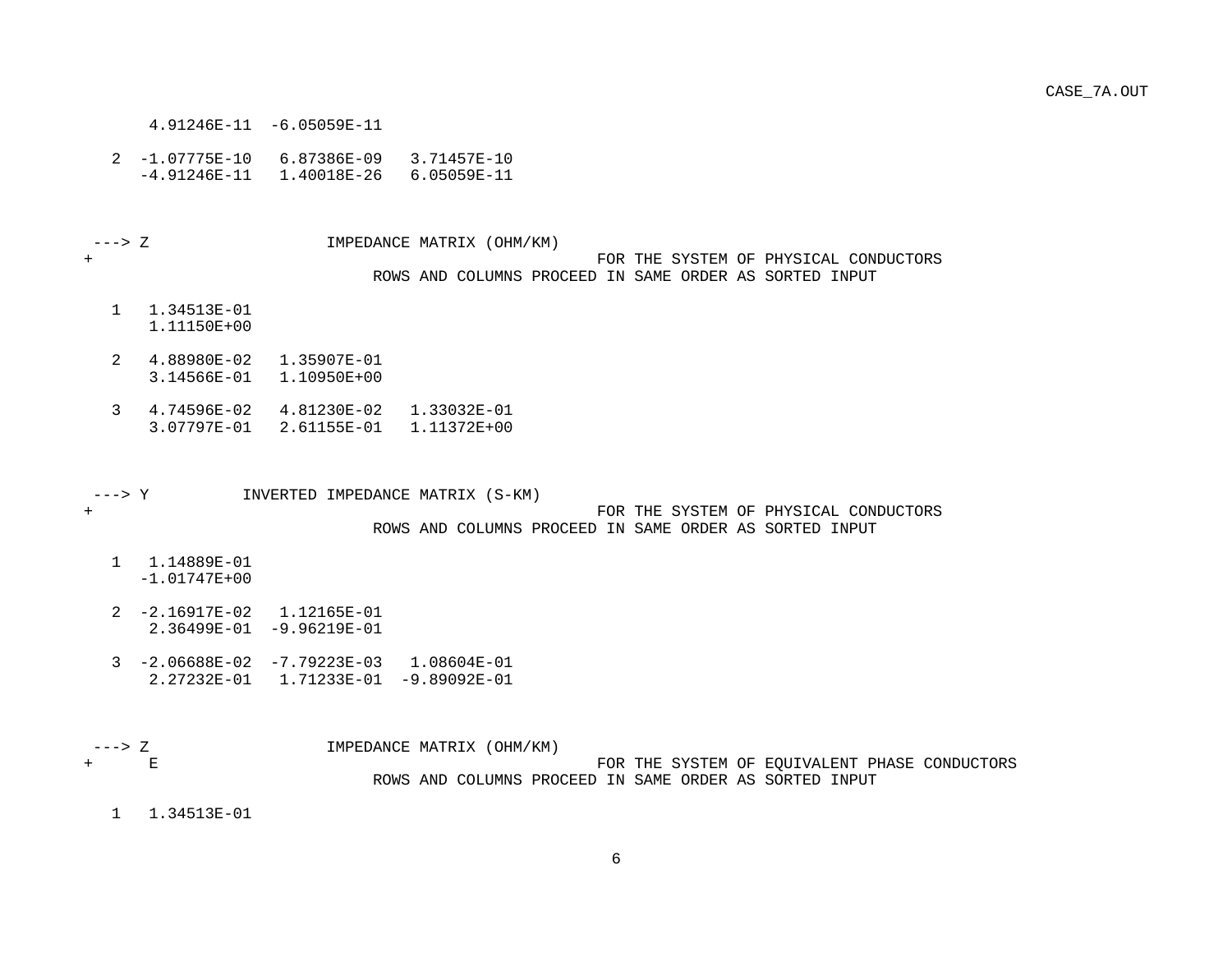CASE\_7A.OUT

1.11150E+00

- 2 4.88980E-02 1.35907E-01 3.14566E-01 1.10950E+00
- 3 4.74596E-02 4.81230E-02 1.33032E-01 3.07797E-01 2.61155E-01 1.11372E+00

 -------------------------------------------------------------------------------- MODAL PARAMETERS AT FREQ = 6.00000E+01 HZ --------------------------------------------------------------------------------

#### ##### MODAL WAVE QUANTITIES FROM Q COMPLEX ##### (Q ROTATED FOR GMODE = 0)

| MODE | RESISTANCE |          | REACTANCE SUSCEPTANCE |                                                                                                 | SURGE IMPEDANCE (OHM) |          | VELOCITY | ATTENUATION |
|------|------------|----------|-----------------------|-------------------------------------------------------------------------------------------------|-----------------------|----------|----------|-------------|
|      | OHM/KM     | OHM / KM | S/KM                  | REAL.                                                                                           | TMAG                  | LOSSLESS | KM/SEC   | NEPER/KM    |
|      |            |          |                       | 2.26129E-01 1.66343E+00 1.44842E-06 1.07412E+03-7.26742E+01 1.07165E+03 2.42317E+05 1.05263E-04 |                       |          |          |             |
|      |            |          |                       | 8.66331E-02 7.87732E-01 2.71381E-06 5.39577E+02-2.95815E+01 5.38765E+02 2.57453E+05 8.02787E-05 |                       |          |          |             |
|      |            |          |                       | 8.67382E-02 8.54060E-01 2.43683E-06 5.92775E+02-3.00238E+01 5.92014E+02 2.60986E+05 7.31629E-05 |                       |          |          |             |

 EIGENVECTOR MATRIX Q FOR CURRENT TRANSFORMATION I(PHASE)=Q\*I(MODE)  $(0$  ROTATED FOR GMODE =  $0$ )

REAL COMPONENTS, ROW BY ROW

 4.63934E-01-8.42597E-01-5.90902E-03 7.15471E-01 4.13183E-01-6.43656E-01 5.22074E-01 3.45380E-01 7.65219E-01

IMAGINARY COMPONENTS, ROW BY ROW

 4.19539E-03 1.17909E-03 8.54374E-03 8.77845E-03-8.33922E-04 5.20382E-03 -1.45036E-02 4.55314E-03 3.59291E-03

Z-SURGE LOSSLESS IN PHASE COMPONENTS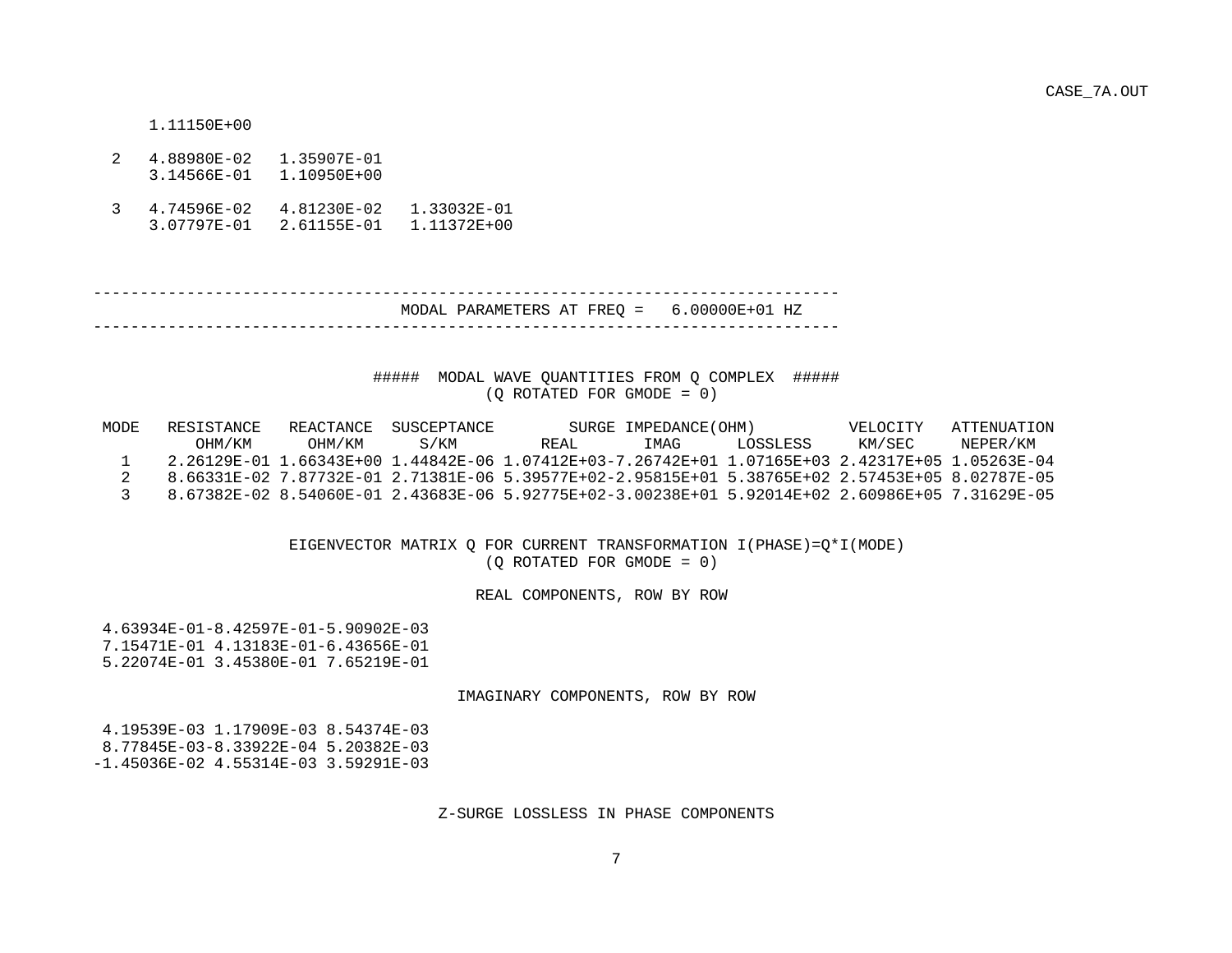(FROM Z-SURGE MODAL LOSSLESS AND WITH Q REAL)

 7.40620E+02 1.91540E+02 7.33651E+02 1.91266E+02 1.51529E+02 7.47289E+02

--------------------------------------------------------------------------------

---> Z IMPEDANCE MATRIX (OHM/KM)

+ S FOR THE SYMMETRICAL COMPONENTS OF THE EQUIVALENT PHASE

CONDUCTORS

 ROWS PROCEED IN SEQUENCE 0,1,2, 0,1,2 ETC. AND COLUMNS PROCEED IN SEQUENCE 0,2,1, 0,2,1 ETC.

- 0 2.30804E-01 1.70058E+00
- 1 -7.03690E-04 -5.14815E-03 1.78852E-02 -3.33859E-02
- 2 7.69796E-04 8.63238E-02 5.10261E-03 1.53954E-02 8.17067E-01 -3.33875E-02

| ##### | SYMMETRICAL COMPONENTS WAVE OUANTITIES |  |  |  | ##### |
|-------|----------------------------------------|--|--|--|-------|
|-------|----------------------------------------|--|--|--|-------|

| SEOUENCE | SURGE IMPEDANCE                                                                                  | ATTENUATION | VELOCITY | WAVELENGTH | RESISTANCE |          | REACTANCE SUSCEPTANCE |
|----------|--------------------------------------------------------------------------------------------------|-------------|----------|------------|------------|----------|-----------------------|
|          | MAGNITUDE (OHM) ANGLE (DEGR.)                                                                    | DB/KM       | KM/S     | KМ         | OHM/KM     | OHM / KM | S/KM                  |
| ZERO     | 1.10140E+03 -3.86449E+00 9.12163E-04 2.42495E+05 4.04158E+03 2.30804E-01 1.70058E+00 1.41473E-06 |             |          |            |            |          |                       |
| POSTTIVE | 5.63077E+02 -3.01549E+00 6.66728E-04 2.58722E+05 4.31203E+03 8.63238E-02 8.17067E-01             |             |          |            |            |          | 2 59139 R-06          |

- 
- ---> Y INVERTED IMPEDANCE MATRIX (S-KM) FOR THE SYSTEM OF EQUIVALENT PHASE CONDUCTORS ROWS AND COLUMNS PROCEED IN SAME ORDER AS SORTED INPUT
	- 1 1.14889E-01 -1.01747E+00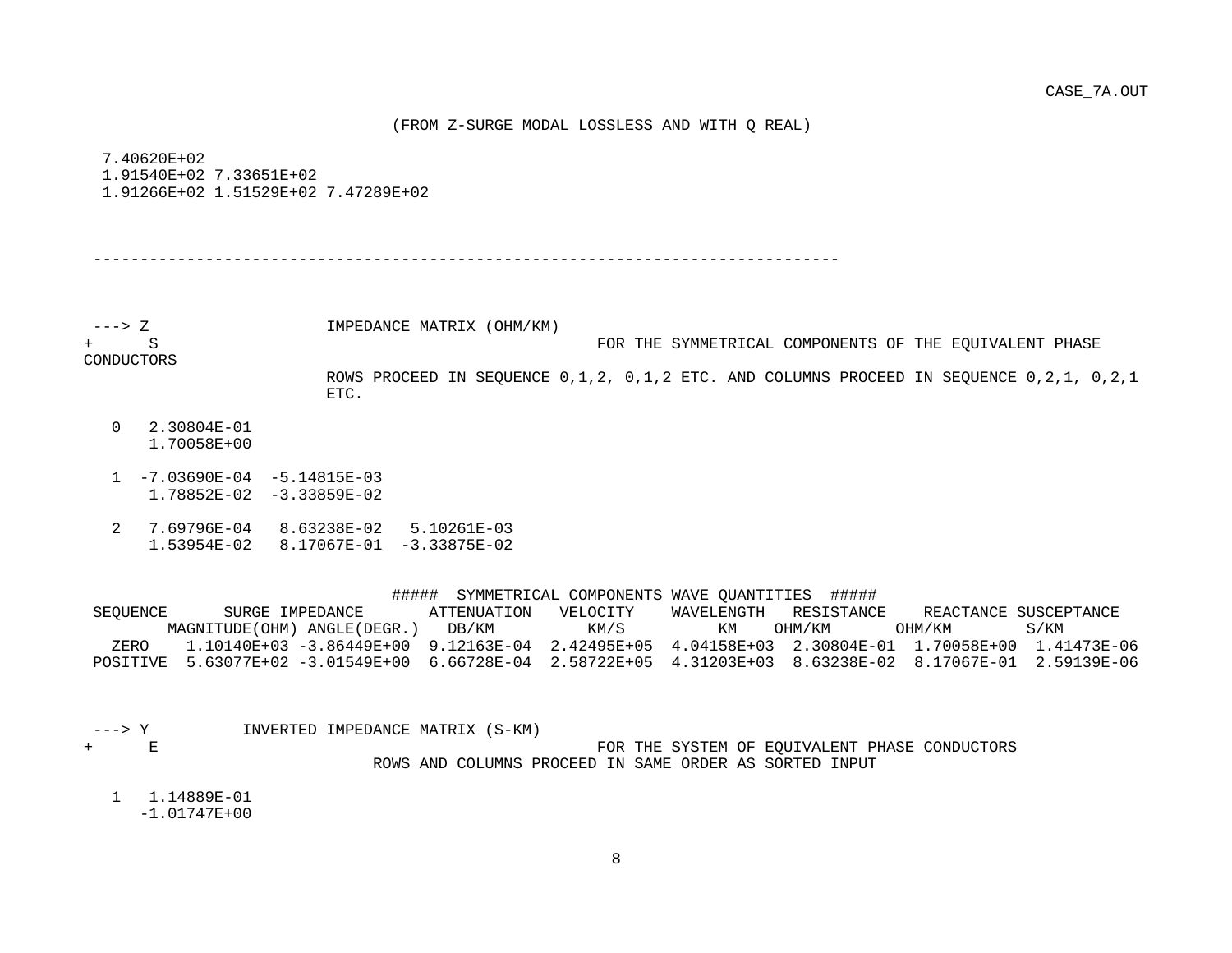CASE\_7A.OUT

- 2 -2.16917E-02 1.12165E-01
- 2.36499E-01 -9.96219E-01
- 3 -2.06688E-02 -7.79223E-03 1.08604E-01 2.27232E-01 1.71233E-01 -9.89092E-01

---> Y  $INVERTED INPENDANCE MATRIX (S-KM) + S$ FOR THE SYMMETRICAL COMPONENTS OF THE EOUIVALENT PHASE CONDUCTORS ROWS PROCEED IN SEQUENCE 0,1,2, 0,1,2 ETC. AND COLUMNS PROCEED IN SEQUENCE 0,2,1, 0,2,1 ETC.

- 0 7.84507E-02 -5.77619E-01
- 1 -3.57854E-03 3.01942E-03 1.26708E-02 -5.03125E-02
- 2 -2.34321E-03 1.28603E-01 1.78348E-02 1.12054E-02 -1.21258E+00 -4.70753E-02

================================================================================

::::: PI-NOMINAL (APPROXIMATION) USING LUMPED LINE PARAMETERS :::::

MATRICES FOR LINE LENGTH =  $1.000000E+02$  KM THIS IS NOT AN EXACT EQUIVALENT PI-CIRCUIT, BUT AN APPROXIMATE PI-CIRCUIT

~~~~~~~~~~~~~~~~~~~~~~~~~~~~~~~~~~~~~~~~~~~~~~~~~~~~~~~~~~~~~~~~~~~~~~~~~~~~~~~~

PI-NOMINAL CIRCUIT FOR THE TOTAL LINE LENGTH WILL BE PUNCHED IN LU7

~~~~~~~~~~~~~~~~~~~~~~~~~~~~~~~~~~~~~~~~~~~~~~~~~~~~~~~~~~~~~~~~~~~~~~~~~~~~~~~~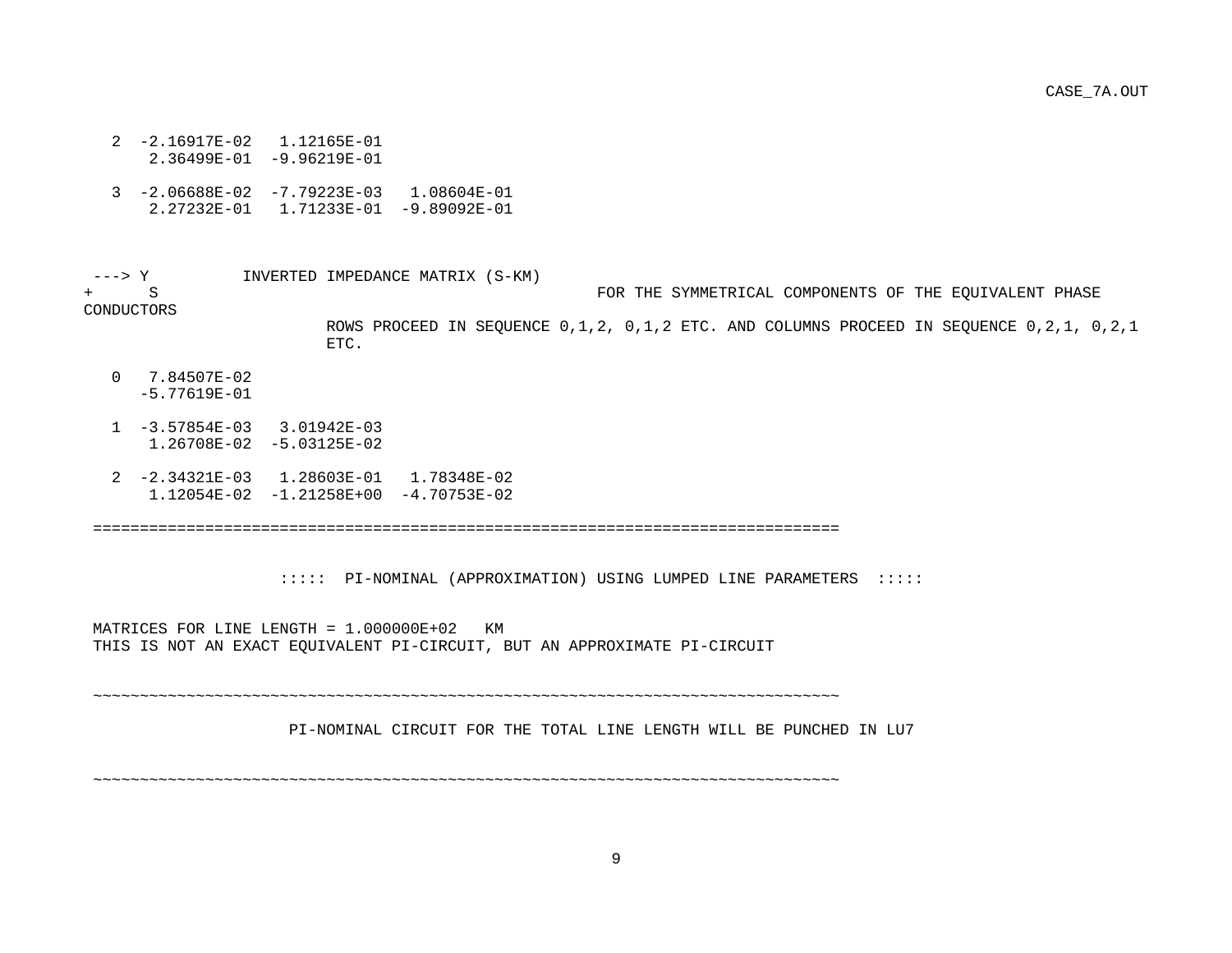### 1BLANK CARD ENDING LINE CONSTANTS CASE

+BLANK CARD TERMINATING 'LINE CONSTANTS' CASES.

| PROGRAM                                                                                                                                                                                                                                                                                                                                                     |          |                         |          |          |                                                     |          |  |  |  |
|-------------------------------------------------------------------------------------------------------------------------------------------------------------------------------------------------------------------------------------------------------------------------------------------------------------------------------------------------------------|----------|-------------------------|----------|----------|-----------------------------------------------------|----------|--|--|--|
| A VALUE OF -9999 INDICATES DEFAULT WITH NO FIGURE AVAILABLE.                                                                                                                                                                                                                                                                                                |          |                         |          |          |                                                     | FIGURE   |  |  |  |
| LIMIT (NAME)                                                                                                                                                                                                                                                                                                                                                |          |                         |          |          |                                                     |          |  |  |  |
| SIZE LIST 1. TOTAL STORAGE SPACE ALLOCATED FOR THE EMTP AUXILIARY PROGRAMS<br>281040(LTLABL)                                                                                                                                                                                                                                                                |          |                         |          |          |                                                     |          |  |  |  |
| I/O SEC SUM SEC                                                                                                                                                                                                                                                                                                                                             |          |                         |          |          |                                                     | CP SEC   |  |  |  |
|                                                                                                                                                                                                                                                                                                                                                             |          |                         |          |          | TOTALS 110                                          |          |  |  |  |
|                                                                                                                                                                                                                                                                                                                                                             |          |                         |          |          | $.000$ . 110                                        |          |  |  |  |
|                                                                                                                                                                                                                                                                                                                                                             |          |                         |          |          |                                                     |          |  |  |  |
| SUPPORTING AUXILIARY ROUTINES FOR EMTP - DCG/EPRI VERSION 2.0 DEC VAX TRANSLATION<br>DISTRIBUTED BY EPRI SOFTWARE CENTRE. RUN DATE (MM/DD/YY) AND TIME (HH.MM.SS.)= 06/19/98 09.26.02<br>FOR INFORMATION, CONSULT THE EMTP RULE BOOK. PROGRAM VERSION="V2.0"<br>LENGTH OF /LABEL/ EQUALS 281040 INTEGER WORDS, LENGTH OF INPUT DATA FILE EQUALS 2000 CARDS. |          |                         |          |          |                                                     |          |  |  |  |
| DESCRIPTIVE INTERPRETATION OF NEW-CASE INPUT DATA 1 INPUT DATA CARD IMAGES PRINTED BELOW, ALL 80 COLUMNS,<br>CHARACTER BY CHARACTER.                                                                                                                                                                                                                        |          |                         |          |          |                                                     |          |  |  |  |
|                                                                                                                                                                                                                                                                                                                                                             | $\Omega$ |                         |          |          | $1 \qquad \qquad 2 \qquad \qquad 3 \qquad \qquad 4$ | 6        |  |  |  |
|                                                                                                                                                                                                                                                                                                                                                             |          | 8                       |          |          |                                                     |          |  |  |  |
|                                                                                                                                                                                                                                                                                                                                                             |          | $\Omega$                | $\Omega$ | $\Omega$ | $\Omega$<br>$\Omega$                                | $\Omega$ |  |  |  |
|                                                                                                                                                                                                                                                                                                                                                             |          | $\Omega$                |          |          |                                                     |          |  |  |  |
|                                                                                                                                                                                                                                                                                                                                                             |          |                         |          |          |                                                     |          |  |  |  |
|                                                                                                                                                                                                                                                                                                                                                             |          |                         |          |          |                                                     |          |  |  |  |
|                                                                                                                                                                                                                                                                                                                                                             |          | 1BLANK END OF EMTP DATA |          |          |                                                     |          |  |  |  |

+BLANK TERMINATION-OF-RUN CARD.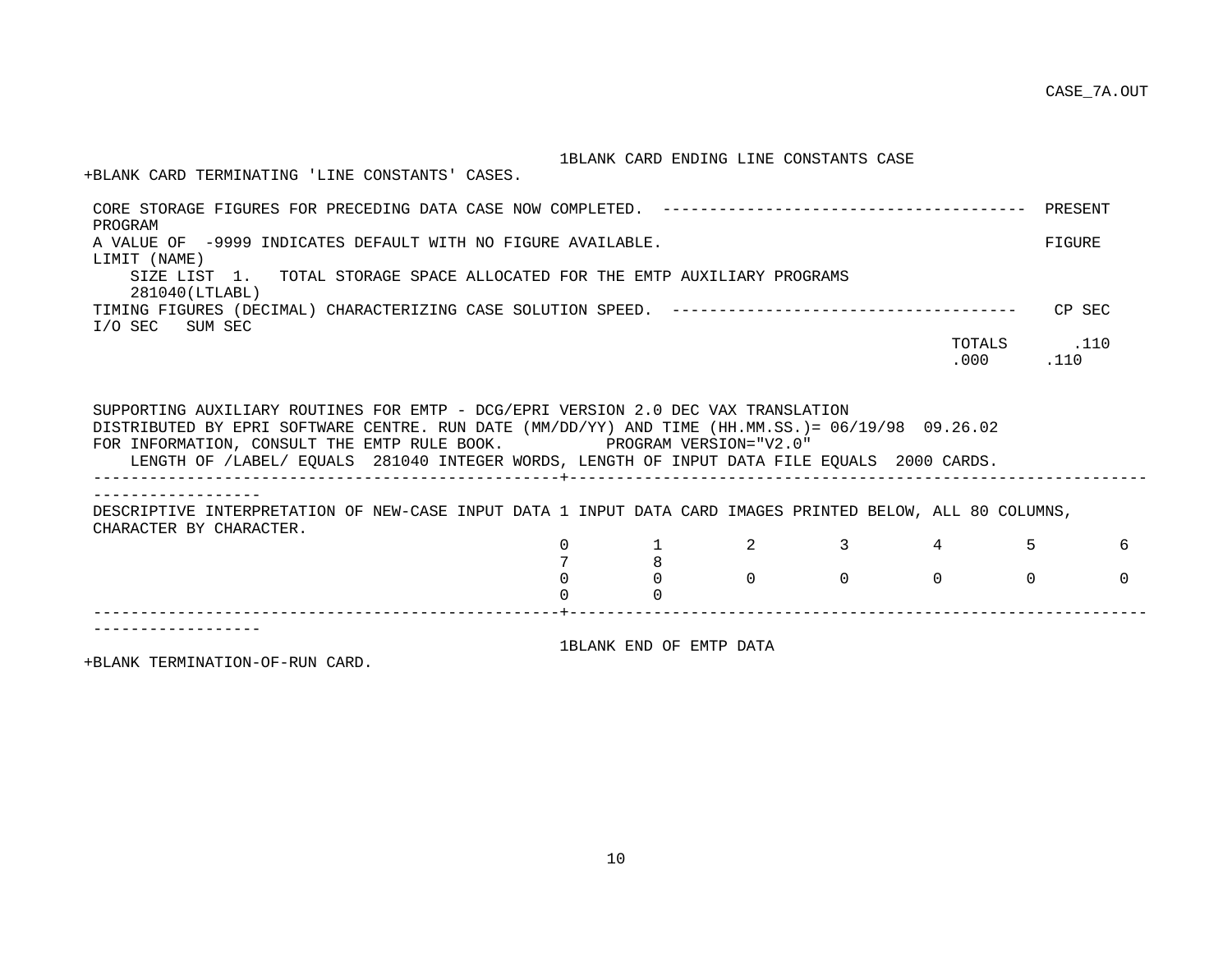| DONE READING DISK FILE INTO EMTP CACHE. NUMCRD = 71 CARDS.<br>SUPPORTING AUXILIARY ROUTINES FOR EMTP - DCG/EPRI VERSION 2.0 DEC VAX TRANSLATION<br>DISTRIBUTED BY EPRI SOFTWARE CENTRE. RUN DATE (MM/DD/YY) AND TIME (HH.MM.SS.) = 06/19/98 09.26.08<br>FOR INFORMATION, CONSULT THE EMTP RULE BOOK. PROGRAM VERSION="V2.0"<br>LENGTH OF /LABEL/ EQUALS 281040 INTEGER WORDS, LENGTH OF INPUT DATA FILE EQUALS 2000 CARDS. |                |                |                                                             |       |                                              |            |          |
|----------------------------------------------------------------------------------------------------------------------------------------------------------------------------------------------------------------------------------------------------------------------------------------------------------------------------------------------------------------------------------------------------------------------------|----------------|----------------|-------------------------------------------------------------|-------|----------------------------------------------|------------|----------|
| __________________<br>DESCRIPTIVE INTERPRETATION OF NEW-CASE INPUT DATA 1 INPUT DATA CARD IMAGES PRINTED BELOW, ALL 80 COLUMNS,                                                                                                                                                                                                                                                                                            |                |                |                                                             |       |                                              |            |          |
| CHARACTER BY CHARACTER.                                                                                                                                                                                                                                                                                                                                                                                                    |                |                |                                                             |       |                                              |            |          |
|                                                                                                                                                                                                                                                                                                                                                                                                                            | $\Omega$       | 1              | $\overline{2}$                                              |       | $3 \left( \frac{1}{2} \right)$<br>$4\degree$ | $5 \sim 5$ | 6        |
|                                                                                                                                                                                                                                                                                                                                                                                                                            |                | 8              |                                                             |       |                                              |            |          |
|                                                                                                                                                                                                                                                                                                                                                                                                                            | $\Omega$       | $\Omega$       | $\overline{0}$ 0                                            |       | $\Omega$                                     | $\Omega$   | $\Omega$ |
|                                                                                                                                                                                                                                                                                                                                                                                                                            | $\Omega$       | $\Omega$       |                                                             |       |                                              |            |          |
| . _ _ _ _ _ _ _ _ _ _ _ _ _ _ _ _ _ _                                                                                                                                                                                                                                                                                                                                                                                      |                |                |                                                             |       |                                              |            |          |
| COMMENT CARD.                                                                                                                                                                                                                                                                                                                                                                                                              |                |                | 1C SUPERHARM LINE MODEL TEST - CP-LINE EMTP SETUP - CASE 7B |       |                                              |            |          |
| COMMENT CARD.                                                                                                                                                                                                                                                                                                                                                                                                              | 1 <sup>C</sup> |                |                                                             |       |                                              |            |          |
| COMMENT CARD.                                                                                                                                                                                                                                                                                                                                                                                                              |                |                | 1C LINE NAME=L1 NPHASE=3 LENGTH=100.0 FREQ = 60             |       |                                              |            |          |
| COMMENT CARD.                                                                                                                                                                                                                                                                                                                                                                                                              |                |                | 1C TRANSPOSED = NO SEGMENTED = NO METRIC = YES              |       |                                              |            |          |
| COMMENT CARD.                                                                                                                                                                                                                                                                                                                                                                                                              |                |                | 1C FILE = C:\ETKPROG\SUPERHARM32\BENCHMARK\LINE\CONST_B.DAT |       |                                              |            |          |
| COMMENT CARD.                                                                                                                                                                                                                                                                                                                                                                                                              |                |                | $1C$ FROM = { BUS1A, BUS1B, BUS1C, G1 }                     |       |                                              |            |          |
| COMMENT CARD.                                                                                                                                                                                                                                                                                                                                                                                                              | 1 <sup>C</sup> |                | TO = $\{$ BUS2A, BUS2B, BUS2C, G2 $\}$                      |       |                                              |            |          |
| COMMENT CARD.                                                                                                                                                                                                                                                                                                                                                                                                              |                |                | 1C XCOORD = $\{-17.5, -13.5, -13.5, -8.0, 8.0\}$            |       |                                              |            |          |
| COMMENT CARD.                                                                                                                                                                                                                                                                                                                                                                                                              |                |                | 1C YCOORD = { $96.0, 81.0, 113.0, 131.0, 131.0$ }           |       |                                              |            |          |
| COMMENT CARD.                                                                                                                                                                                                                                                                                                                                                                                                              |                |                | 1C DCRES = $\{ 0.0863, 0.0863, 0.0863, 3.4468, 3.4468 \}$   |       |                                              |            |          |
| COMMENT CARD.                                                                                                                                                                                                                                                                                                                                                                                                              |                |                | 1C GMR = { $0.0404, 0.0404, 0.0404, 0.0145, 0.0145$ }       |       |                                              |            |          |
| COMMENT CARD.                                                                                                                                                                                                                                                                                                                                                                                                              |                |                | 1C DIAM = $\{ 1.212, 1.212, 1.212, 0.349, 0.349 \}$         |       |                                              |            |          |
| COMMENT CARD.                                                                                                                                                                                                                                                                                                                                                                                                              | 1 <sup>C</sup> |                |                                                             |       |                                              |            |          |
| COMMENT CARD.                                                                                                                                                                                                                                                                                                                                                                                                              |                |                | 1C NUMBER OF PHASE CONDUCTORS : 3                           |       |                                              |            |          |
| COMMENT CARD.                                                                                                                                                                                                                                                                                                                                                                                                              |                |                | 1C NUMBER OF GROUND CONDUCTORS : 2                          |       |                                              |            |          |
| COMMENT CARD.                                                                                                                                                                                                                                                                                                                                                                                                              |                |                | 1C PHASE CONDUCTORS TRANSPOSED : FALSE                      |       |                                              |            |          |
| COMMENT CARD.                                                                                                                                                                                                                                                                                                                                                                                                              |                |                | 1C GROUND CONDUCTORS SEGMENTED : FALSE                      |       |                                              |            |          |
| COMMENT CARD.                                                                                                                                                                                                                                                                                                                                                                                                              |                |                | 1C FREQUENCY FOR CONSTANTS (HZ) : 60                        |       |                                              |            |          |
| COMMENT CARD.                                                                                                                                                                                                                                                                                                                                                                                                              |                |                | 1C EARTH RESTIVITY (OHM-METERS) : 100                       |       |                                              |            |          |
| COMMENT CARD.                                                                                                                                                                                                                                                                                                                                                                                                              |                |                | 1C UNITS FOR INPUT DATA : METRIC (SI)                       |       |                                              |            |          |
| COMMENT CARD.                                                                                                                                                                                                                                                                                                                                                                                                              | 1 <sup>C</sup> |                |                                                             |       |                                              |            |          |
| COMMENT CARD.                                                                                                                                                                                                                                                                                                                                                                                                              |                |                | 1C ID DC RES. GMR DIAMETER                                  |       |                                              | X COORD    | Υ        |
| COORD NB<br>SPACING                                                                                                                                                                                                                                                                                                                                                                                                        |                |                |                                                             |       |                                              |            |          |
| COMMENT CARD.                                                                                                                                                                                                                                                                                                                                                                                                              |                | 1 <sup>C</sup> | OHMS/KM                                                     | CM CM |                                              | METERS     |          |
| METERS<br>CM                                                                                                                                                                                                                                                                                                                                                                                                               |                |                |                                                             |       |                                              |            |          |
| COMMENT CARD.<br>___________   ___   ____________                                                                                                                                                                                                                                                                                                                                                                          |                | $1C$ --        |                                                             |       |                                              |            |          |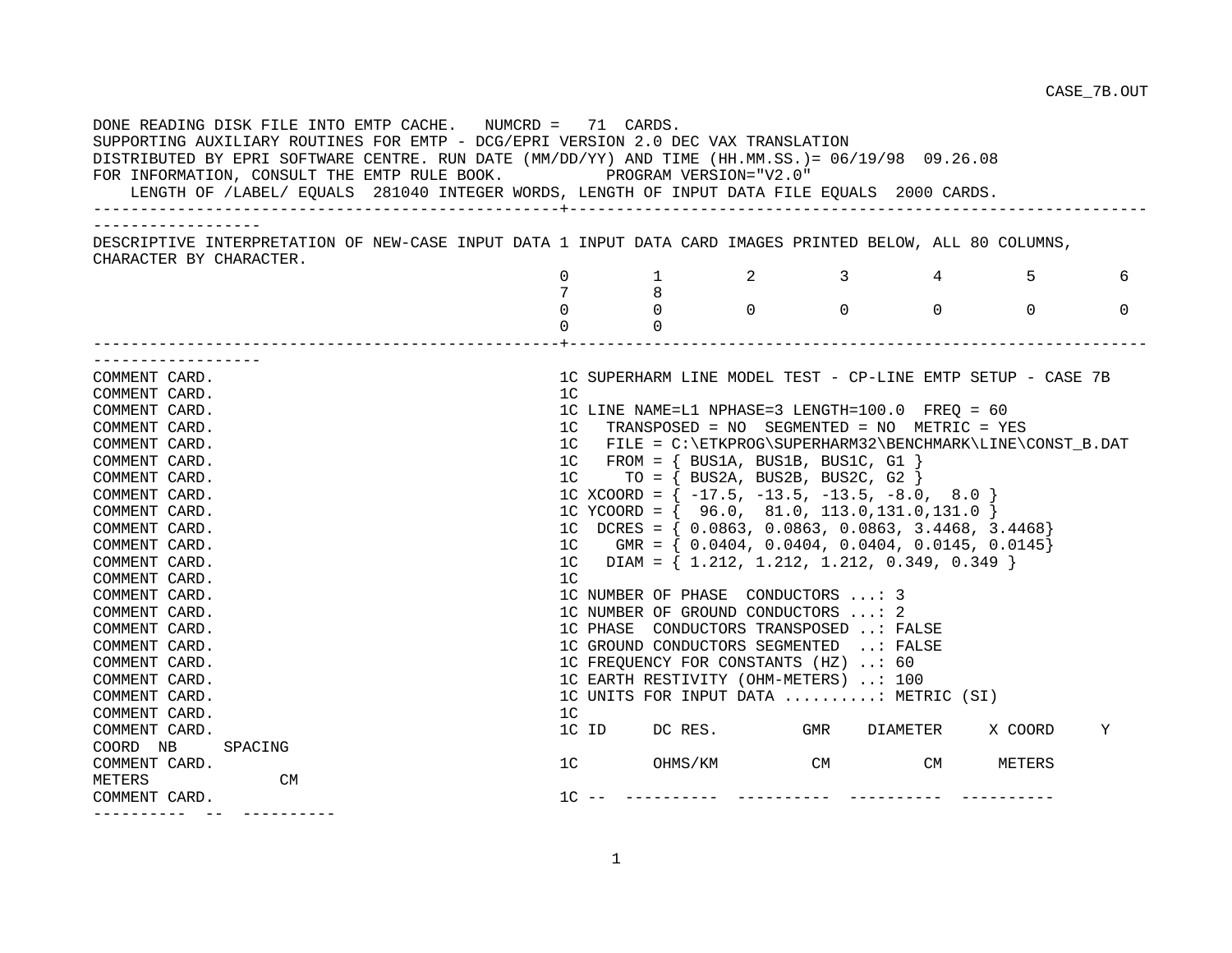| COMMENT CARD.                         |              |                                                                                | $1C$ $P$       |                        | 0.0863                        |              |     | 0.0404 |                |              | 1.212  |                |       | $-17.5$ |       |     |    |
|---------------------------------------|--------------|--------------------------------------------------------------------------------|----------------|------------------------|-------------------------------|--------------|-----|--------|----------------|--------------|--------|----------------|-------|---------|-------|-----|----|
| 96<br>$\overline{1}$<br>COMMENT CARD. |              | $\Omega$                                                                       | $1C$ $P$       |                        | 0.0863                        |              |     | 0.0404 |                |              | 1.212  |                |       | $-13.5$ |       |     |    |
| 81 1                                  |              | $\Omega$                                                                       |                |                        |                               |              |     |        |                |              |        |                |       |         |       |     |    |
| COMMENT CARD.                         |              |                                                                                | $1C$ P         |                        | 0.0863                        |              |     | 0.0404 |                |              | 1.212  |                |       | $-13.5$ |       |     |    |
| 113<br>$\overline{1}$                 |              | $\Omega$                                                                       |                |                        |                               |              |     |        |                |              |        |                |       |         |       |     |    |
| COMMENT CARD.                         |              |                                                                                | 1C G           |                        | 3.4468                        |              |     | 0.0145 |                |              | 0.349  |                |       | -8      |       |     |    |
| 131<br>$\overline{1}$                 |              | $\Omega$                                                                       |                |                        |                               |              |     |        |                |              |        |                |       |         |       |     |    |
| COMMENT CARD.                         |              |                                                                                | 1C G           |                        | 3.4468                        |              |     | 0.0145 |                |              | 0.349  |                |       | 8       |       |     |    |
| 131<br>$\overline{1}$                 |              | $\Omega$                                                                       |                |                        |                               |              |     |        |                |              |        |                |       |         |       |     |    |
| COMMENT CARD.                         |              |                                                                                | 1 <sup>c</sup> |                        |                               |              |     |        |                |              |        |                |       |         |       |     |    |
| COMMENT CARD.                         |              |                                                                                | 1 <sup>c</sup> |                        |                               |              |     |        |                |              |        |                |       |         |       |     |    |
|                                       |              |                                                                                |                |                        | 1BEGIN NEW DATA CASE          |              |     |        |                |              |        |                |       |         |       |     |    |
|                                       |              | +MARKER CARD PRECEDING NEW DATA CASE.                                          |                |                        |                               |              |     |        |                |              |        |                |       |         |       |     |    |
|                                       |              |                                                                                |                | <b>1LINE CONSTANTS</b> |                               |              |     |        |                |              |        |                |       |         |       |     |    |
|                                       |              | +REQUEST FOR LINE CONSTANTS                                                    |                |                        |                               |              |     |        |                |              |        |                |       |         |       |     |    |
| COMMENT CARD.                         |              |                                                                                | 1 <sup>C</sup> | 1LINE-PARAMETERS       |                               |              |     |        |                |              |        |                |       |         |       |     |    |
| COMMENT CARD.                         |              |                                                                                |                |                        |                               |              |     |        |                |              |        |                |       |         |       |     |    |
|                                       |              |                                                                                |                | <b>1METRIC</b>         |                               |              |     |        |                |              |        | 2              |       |         |       |     |    |
|                                       |              | +METRIC UNITS AND P.B.A.'S FORMAT ARE USED                                     |                |                        |                               |              |     |        |                |              |        |                |       |         |       |     |    |
| COMMENT CARD.                         |              |                                                                                |                |                        |                               |              |     |        |                |              |        |                |       |         |       |     |    |
| COMMENT CARD.                         |              |                                                                                | 1 <sup>C</sup> |                        |                               | $\mathbf{I}$ |     |        |                |              |        |                |       |         |       |     |    |
| COMMENT CARD.                         |              |                                                                                | 1 <sup>C</sup> |                        |                               | $\mathbf{X}$ |     | R      |                |              |        |                |       |         |       |     |    |
| COMMENT CARD.                         |              |                                                                                | $1C$ $P$       | S                      |                               | R T          | G E |        |                | $\mathbf{D}$ |        | Н              |       | V       |       | V   |    |
|                                       | S A NN       |                                                                                |                |                        |                               |              |     |        |                |              |        |                |       |         |       |     |    |
| COMMENT CARD.                         |              |                                                                                | 1C H           | К                      |                               | E Y          |     | M A    |                |              | CM I M | $\circ$        | M T   |         |       | M M |    |
| CM E DEG L                            | A B          |                                                                                |                |                        |                               |              |     |        |                |              |        |                |       |         |       |     |    |
| COMMENT CARD.                         |              |                                                                                | 1C A           |                        | $\mathbf{I}$ and $\mathbf{I}$ | S P          |     | R C    | IN A FT        |              |        | R              | FT O  |         | FT I  |     |    |
| IN P                                  | $\mathbf{P}$ | M U                                                                            |                |                        |                               |              |     |        |                |              |        |                |       |         |       |     |    |
| COMMENT CARD.                         |              |                                                                                | 1 <sup>C</sup> |                        |                               |              |     |        |                |              |        |                |       |         |       |     |    |
|                                       |              |                                                                                |                |                        |                               |              |     |        |                |              |        |                |       |         |       |     |    |
| COMMENT CARD.                         |              |                                                                                | 1 <sup>C</sup> |                        | $1 \qquad \qquad 2$           |              |     |        | $\overline{3}$ |              |        | $\overline{4}$ |       | 5       |       |     | б. |
| 7                                     | 8            |                                                                                |                |                        |                               |              |     |        |                |              |        |                |       |         |       |     |    |
| COMMENT CARD.                         |              |                                                                                | 1 <sup>C</sup> |                        |                               |              |     |        |                |              |        |                |       |         |       |     |    |
|                                       |              | 345678901234567890123456789012345678901234567890123456789012345678901234567890 |                |                        |                               |              |     |        |                |              |        |                |       |         |       |     |    |
|                                       |              |                                                                                | $1 \quad 0$    |                        | 3.4468 2 0.0145               |              |     |        | 0.349          |              |        | $-8.0$ 131.0   |       |         | 131.0 |     |    |
| COMMENT CARD.                         |              |                                                                                | 1 <sup>C</sup> |                        |                               |              |     |        |                |              |        |                |       |         |       |     |    |
|                                       |              |                                                                                |                |                        |                               |              |     |        |                |              |        | 8.0            |       |         |       |     |    |
| COMMENT CARD.                         |              |                                                                                | 1 <sup>C</sup> |                        | 1 0 3.4468 2 0.0145 0.349     |              |     |        |                |              |        |                | 131.0 |         | 131.0 |     |    |
|                                       |              |                                                                                |                |                        |                               |              |     |        |                |              |        |                |       |         |       |     |    |
|                                       |              |                                                                                |                |                        |                               |              |     |        |                |              |        |                |       |         |       |     |    |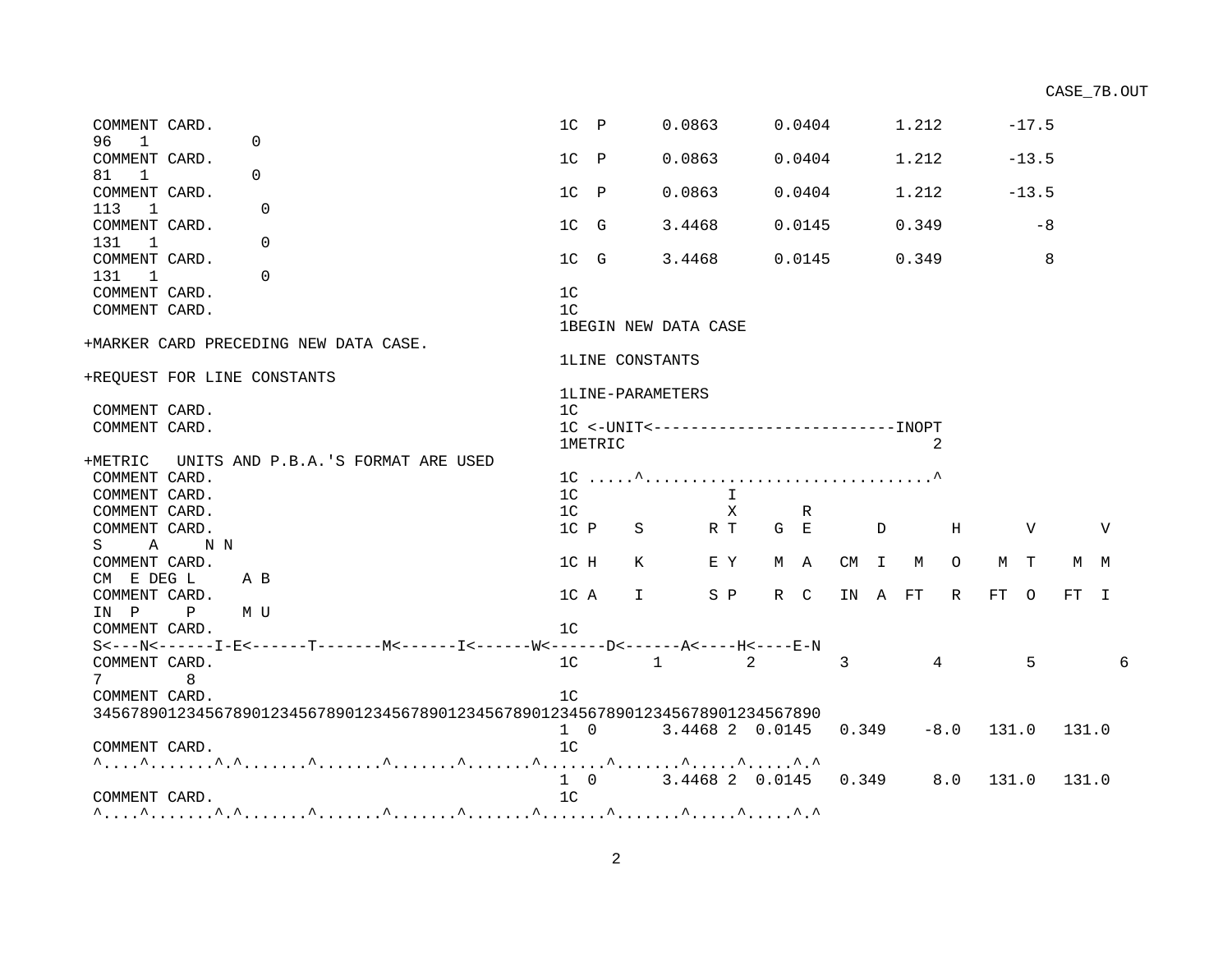1 1 0.0863 2 0.0404 1.212 -17.5 96.0 96.0 COMMENT CARD. 1C ^....^.......^.^.......^.......^.......^.......^.......^.......^.....^.....^.^ 1 2 0.0863 2 0.0404 1.212 -13.5 81.0 81.0 COMMENT CARD. 1C ^....^.......^.^.......^.......^.......^.......^.......^.......^.....^.....^.^ 1 3 0.0863 2 0.0404 1.212 -13.5 113.0 113.0 COMMENT CARD. 1C ^....^.......^.^.......^.......^.......^.......^.......^.......^.....^.....^.^ COMMENT CARD. 1C 1BLANK END OF CONDUCTOR DATA +BLANK CARD TERMINATING LINE DATA COMMENT CARD. 1C COMMENT CARD. 1C ---RHO<-----FREQ<--------->ICPRNT-IZPRNT-C<----LEN <-PISM<-------> M F 1 100.00 60.0 111111 111111 1 100.0 00 1 1 +FREQUENCY CARD COMMENT CARD. 10 .....^.........^XXXXXXXXXXX^^^^^^X^^^^^^X^.......^X^^^^^^XXXXXXXXX.^.^ COMMENT CARD. 1 1.NODES SEN\_A REC\_A SEN\_B REC\_B SEN C REC C +OPTIONAL NODE NAMES COMMENT CARD. 1C XXXXXXXXXXXXXXXXX.....^XXXX.....^XXXX.....^XXXX.....^XXXX.....^XXXX.....^ 1BLANK CARD ENDIND FREQUENCY DATA +BLANK CARD TERMINATING LINE PARAMETERS

#### ////////////////////////////////////////////////////////////////////////////////

========================== LINE-PARAMETERS =============================

////////////////////////////////////////////////////////////////////////////////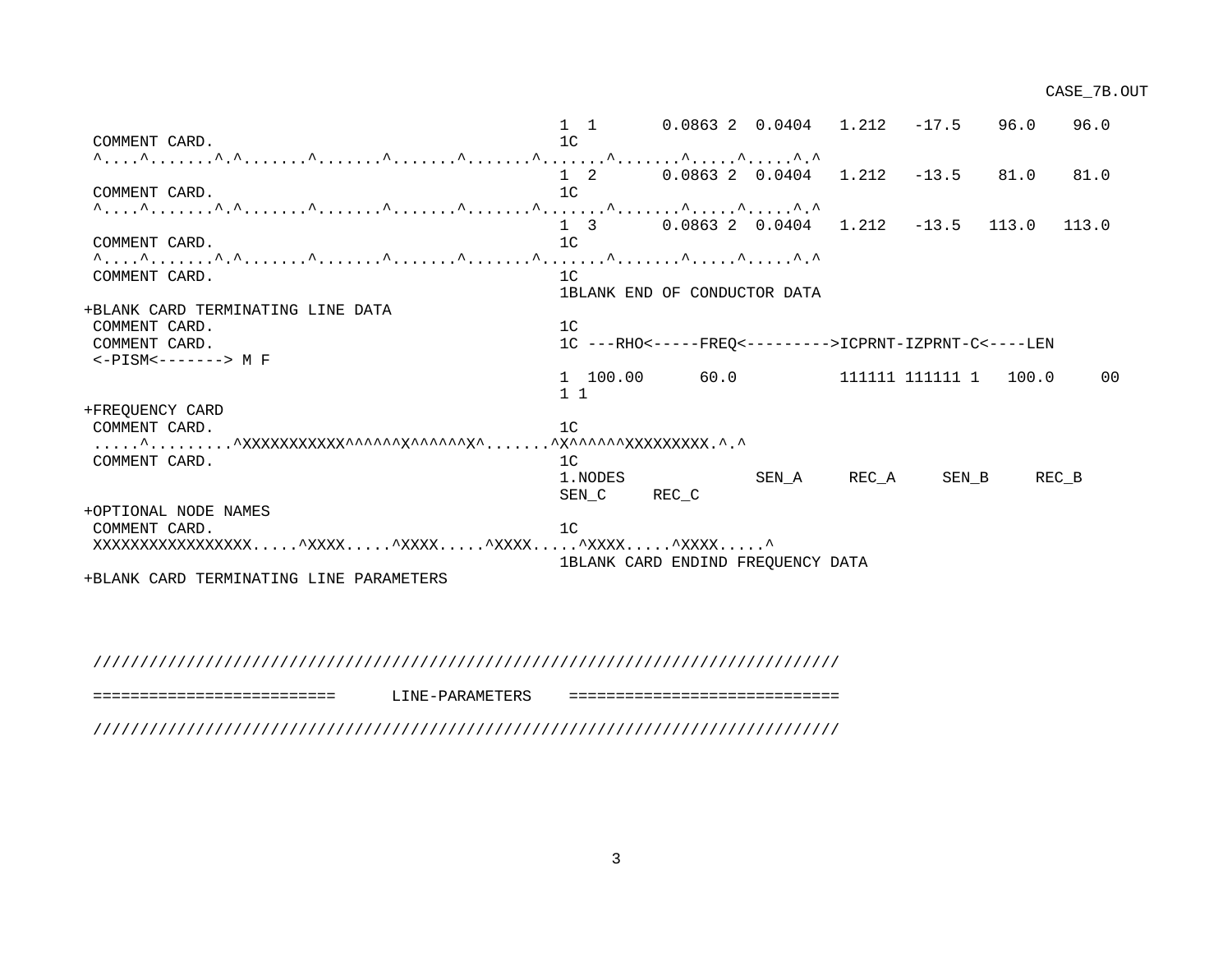METRIC S.I. UNITS ARE USED. (CM ASSUMED FOR COND. DIAMETER AND BUNDLE SPACING)

#### RECORD OF SORTED INPUT DATA (UNITS ARE THE SAME AS FOR INPUT)

| PHASE | NUMBER | SKIN   | DC RESIST | TYPE PARAMETER DIAMETER X-COORD |                        |           | Y-COORD | VREAL | <b>VIMAGINARY</b> |
|-------|--------|--------|-----------|---------------------------------|------------------------|-----------|---------|-------|-------------------|
|       |        | .0000  | .08630    |                                 | .04040 1.21200         | $-17.500$ | 96.000  | .000  | .000              |
| ▵     |        | .0000  | 08630     |                                 | .04040 1.21200 -13.500 |           | 81.000  | .000  | .000              |
|       |        | .0000  | .08630    |                                 | .04040 1.21200         | $-13.500$ | 113.000 | .000  | .000              |
|       |        | . 0000 | 3.44680   | 01450                           | .34900                 | $-8.000$  | 131.000 | .000  | .000              |
|       |        | .0000. | 3.44680   | 01450                           | 34900                  | 8.000     | 131.000 | .000  | .000              |

================================================================================

| FOLLOWING MATRICES ARE FOR EARTH RESISTIVITY= 100.00 OHM-M AND FREOUENCY= | 60.00 HZ. CORRECTION FACTOR= |
|---------------------------------------------------------------------------|------------------------------|
| .000001                                                                   |                              |

---> P INVERTED CAPACITANCE MATRIX (KM/F)

+ FOR THE SYSTEM OF PHYSICAL CONDUCTORS ROWS AND COLUMNS PROCEED IN SAME ORDER AS SORTED INPUT

- 1 1.86285E+08
- 2 4.37514E+07 1.83231E+08
- 3 4.46206E+07 3.23933E+07 1.89216E+08
- 4 3.29831E+07 2.58641E+07 4.60597E+07 2.14251E+08
- 5 2.98920E+07 2.45333E+07 3.89591E+07 5.02874E+07 2.14251E+08

 ---> C CAPACITANCE MATRIX (F/KM) + FOR THE SYSTEM OF PHYSICAL CONDUCTORS ROWS AND COLUMNS PROCEED IN SAME ORDER AS SORTED INPUT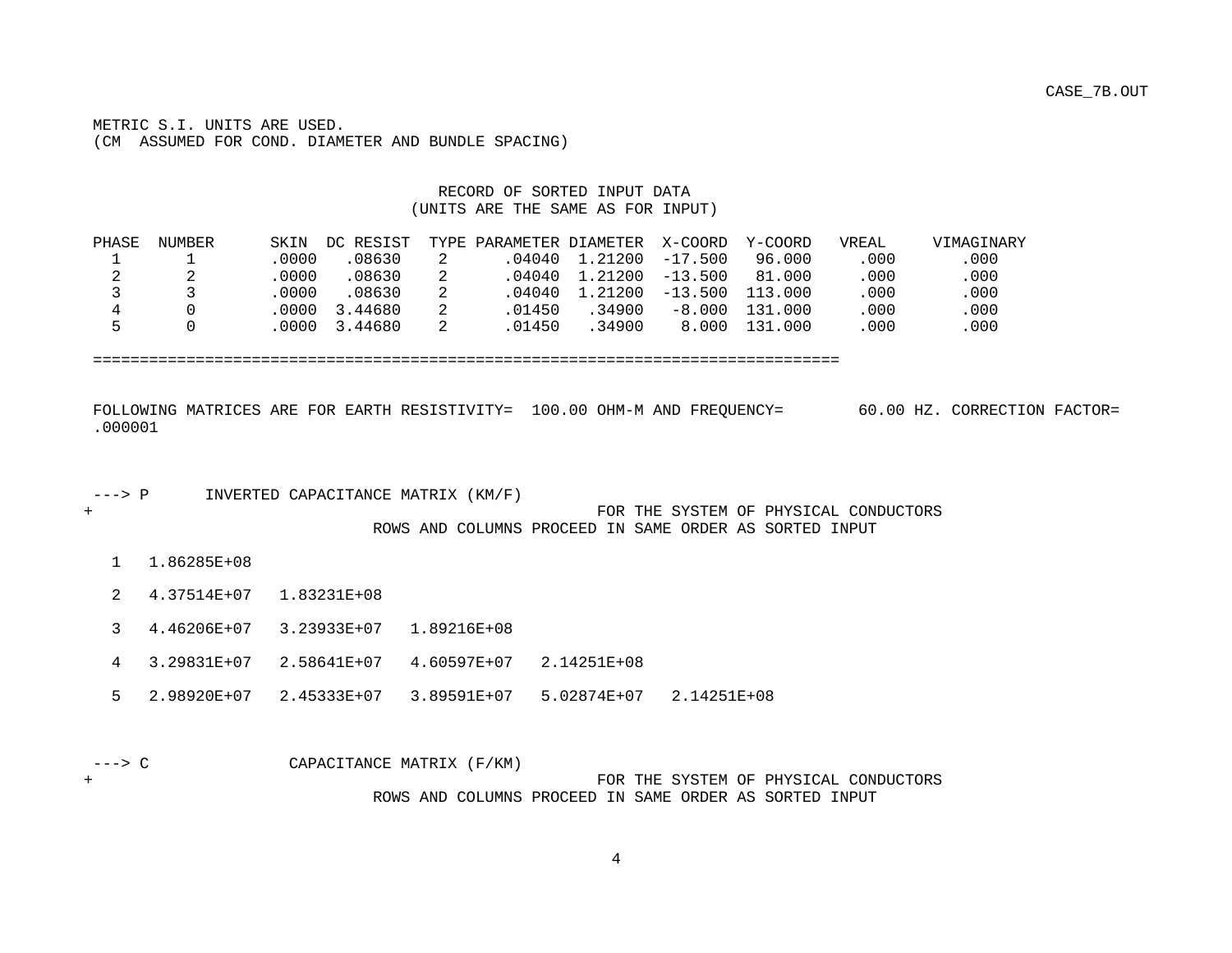- 1 6.03123E-09
- 2 -1.13631E-09 5.92614E-09
- 3 -1.02738E-09 -5.96678E-10 5.98558E-09
- 4 -4.73408E-10 -3.33995E-10 -9.00408E-10 5.19762E-09
- 5 -4.13421E-10 -3.33157E-10 -6.65410E-10 -9.51922E-10 5.10767E-09
- ---> P INVERTED CAPACITANCE MATRIX (KM/F) + E FOR THE SYSTEM OF EQUIVALENT PHASE CONDUCTORS ROWS AND COLUMNS PROCEED IN SAME ORDER AS SORTED INPUT
	- 1 1.78784E+08
	- 2 3.77497E+07 1.78425E+08
	- 3 3.44501E+07 2.42660E+07 1.75400E+08
- ---> P INVERTED CAPACITANCE MATRIX  $(KM/F)$  + S FOR THE SYMMETRICAL COMPONENTS OF THE EQUIVALENT PHASE CONDUCTORS ROWS PROCEED IN SEQUENCE 0,1,2, 0,1,2 ETC. AND COLUMNS PROCEED IN SEQUENCE 0,2,1, 0,2,1 ETC.
	- 0 2.41847E+08 0.00000E+00
	- 1 4.56842E+06 -7.26553E+06 1.82577E+06 1.03176E+06
	- 2 4.56842E+06 1.45381E+08 -7.26553E+06  $-1.82577E+06 -4.65661E-10 -1.03176E+06$

---> C CAPACITANCE MATRIX (F/KM)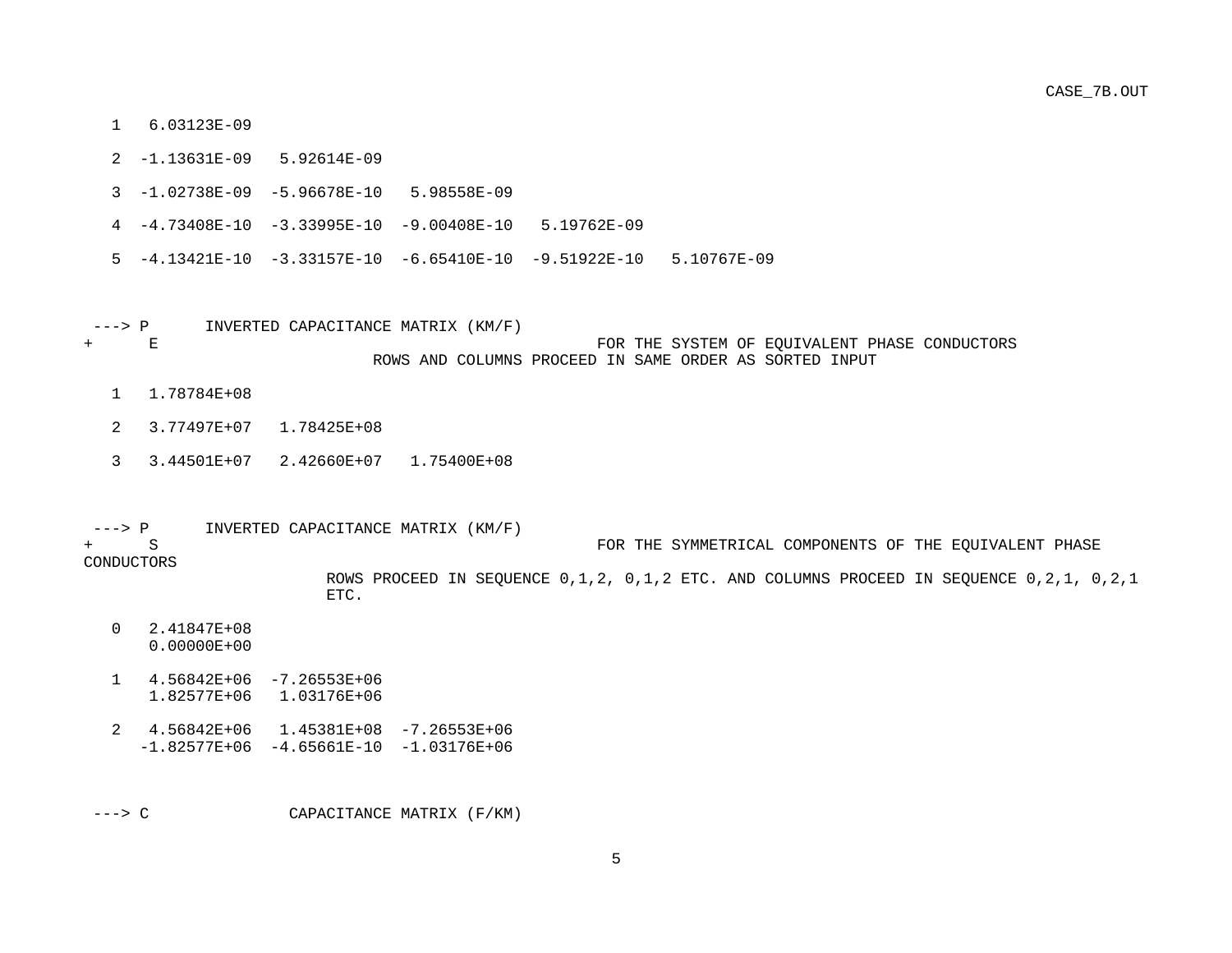+ E FOR THE SYSTEM OF EQUIVALENT PHASE CONDUCTORS ROWS AND COLUMNS PROCEED IN SAME ORDER AS SORTED INPUT

- 1 6.03123E-09
- 2 -1.13631E-09 5.92614E-09
- 3 -1.02738E-09 -5.96678E-10 5.98558E-09

 ---> C CAPACITANCE MATRIX (F/KM) FOR THE SYMMETRICAL COMPONENTS OF THE EOUIVALENT PHASE

CONDUCTORS

 ROWS PROCEED IN SEQUENCE 0,1,2, 0,1,2 ETC. AND COLUMNS PROCEED IN SEQUENCE 0,2,1, 0,2,1 ETC.

- 0 4.14074E-09 0.00000E+00
- 1 -1.36599E-10 3.48569E-10  $-4.86029E-11 -4.57340E-11$
- 2 -1.36599E-10 6.90111E-09 3.48569E-10 4.86029E-11 0.00000E+00 4.57340E-11

 ---> Z IMPEDANCE MATRIX (OHM/KM) + FOR THE SYSTEM OF PHYSICAL CONDUCTORS ROWS AND COLUMNS PROCEED IN SAME ORDER AS SORTED INPUT

- 1 1.34513E-01 1.11150E+00
- 2 4.88980E-02 1.35907E-01 3.14566E-01 1.10950E+00
- 3 4.74596E-02 4.81230E-02 1.33032E-01 3.07797E-01 2.61155E-01 1.11372E+00
- 4 4.66868E-02 4.73288E-02 4.59862E-02 3.49207E+00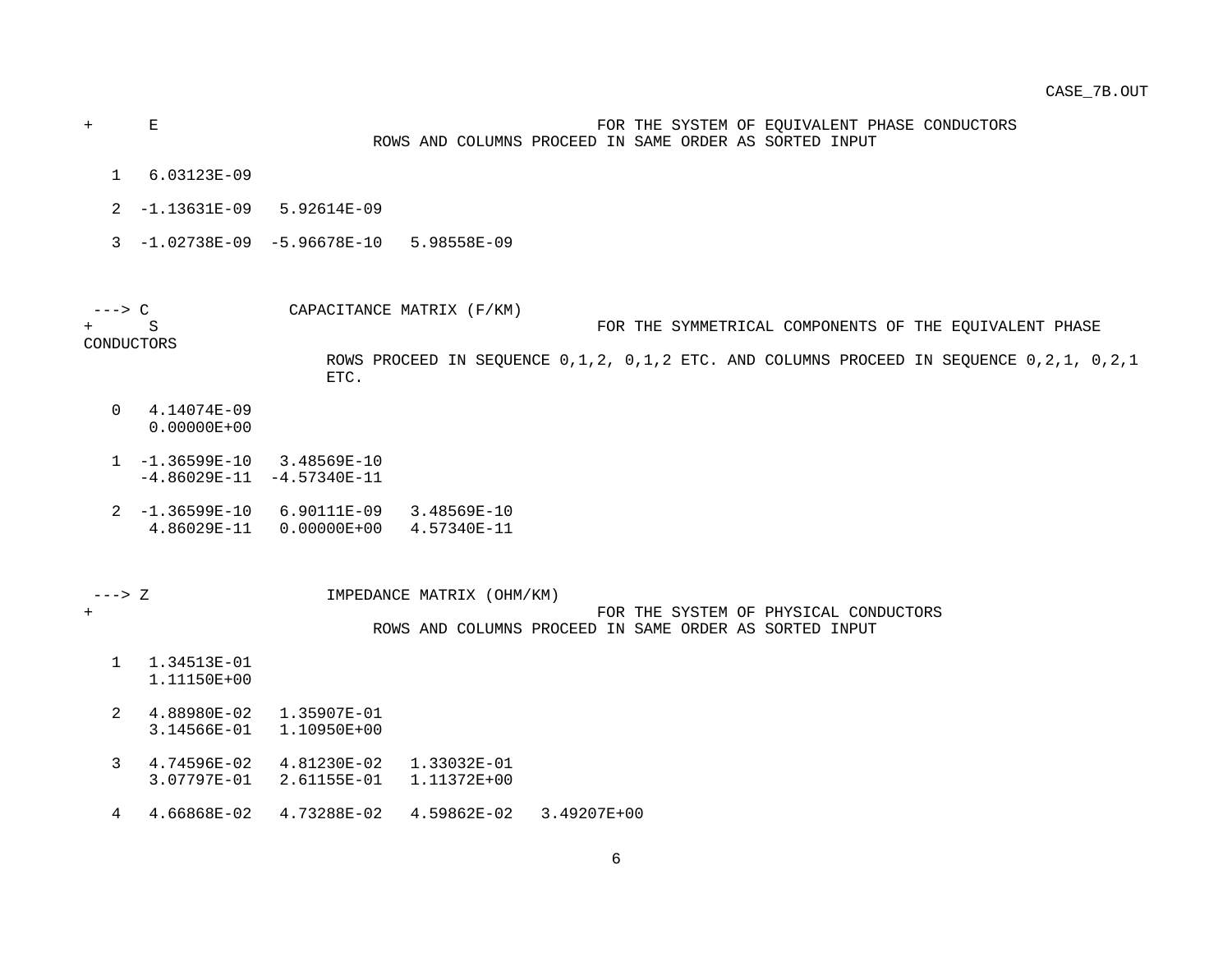- 2.53867E-01 2.28230E-01 3.04404E-01 1.19326E+00
- 5 4.66642E-02 4.73104E-02 4.59698E-02 4.52577E-02 3.49207E+00 2.40508E-01 2.22298E-01 2.74358E-01 3.17789E-01 1.19326E+00

---> Y INVERTED IMPEDANCE MATRIX (S-KM)

#### + FOR THE SYSTEM OF PHYSICAL CONDUCTORS ROWS AND COLUMNS PROCEED IN SAME ORDER AS SORTED INPUT

1 1.23775E-01

-1.02203E+00

- 2 -1.39214E-02 1.18960E-01 2.32248E-01 -1.00017E+00
- 3 -7.60440E-03 3.63323E-03 1.27799E-01 2.21345E-01 1.65704E-01 -9.96589E-01
- 4 -3.43992E-02 -2.91789E-02 -5.28224E-02 2.63095E-01 1.47223E-02 1.36828E-02 1.90452E-02 -8.04741E-02
- 5 -3.27737E-02 -2.97211E-02 -4.54750E-02 -9.83223E-03 2.62345E-01 1.46945E-02 1.40000E-02 1.82675E-02 -1.17959E-02 -8.15018E-02

---> Z IMPEDANCE MATRIX (OHM/KM)

+ E FOR THE SYSTEM OF EQUIVALENT PHASE CONDUCTORS

ROWS AND COLUMNS PROCEED IN SAME ORDER AS SORTED INPUT

- 1 1.57998E-01 1.08843E+00
- 2 6.99406E-02 1.54749E-01 2.93021E-01 1.08940E+00
- 3 7.56105E-02 7.33637E-02 1.66750E-01 2.81719E-01 2.36778E-01 1.08429E+00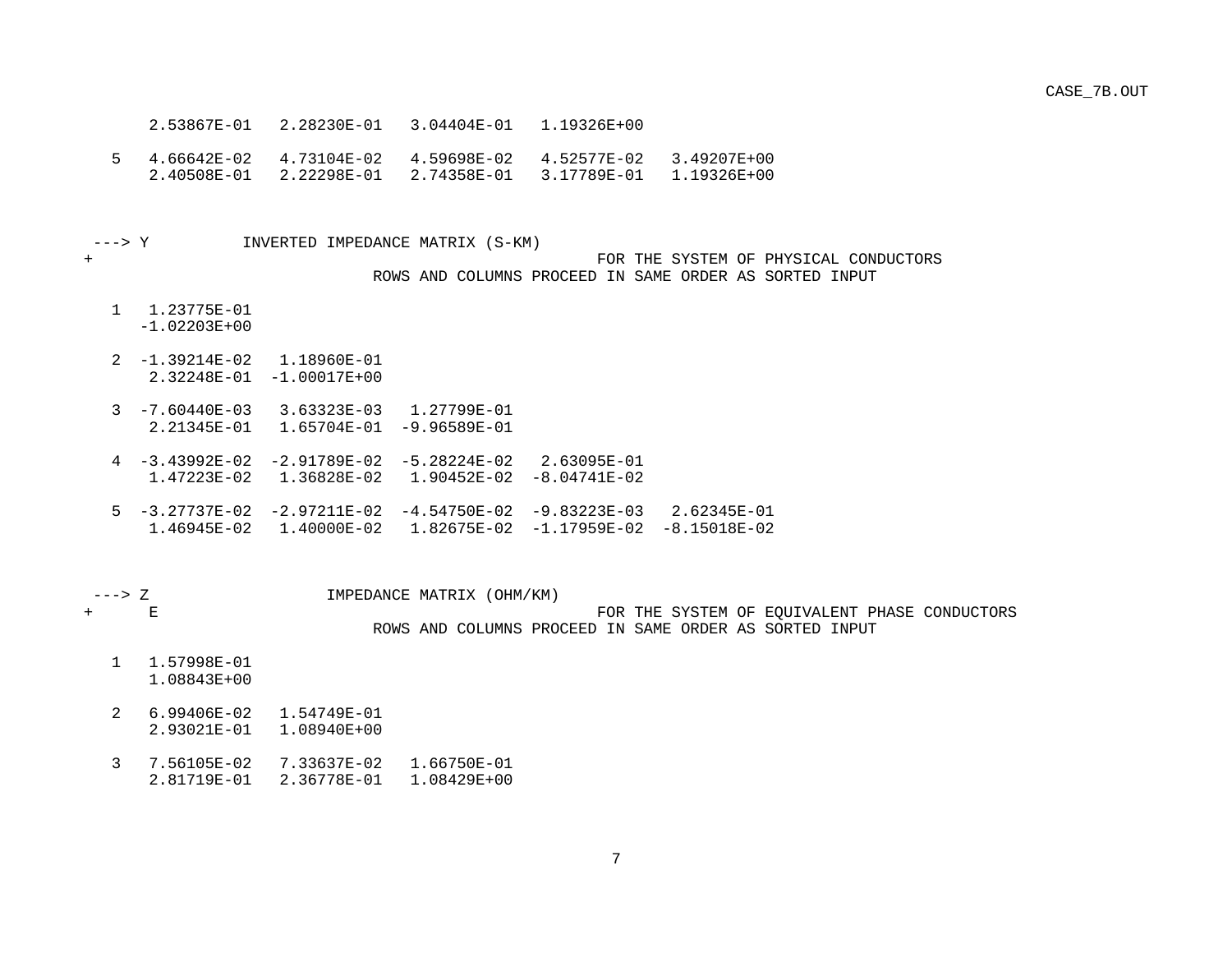#### -------------------------------------------------------------------------------- MODAL PARAMETERS AT FREQ = 6.00000E+01 HZ

--------------------------------------------------------------------------------

#### ##### MODAL WAVE QUANTITIES FROM Q COMPLEX ##### (Q ROTATED FOR GMODE = 0)

| MODE | RESISTANCE | REACTANCE | SUSCEPTANCE |                                                                                                   | SURGE IMPEDANCE (OHM) |           | VELOCITY | ATTENUATION |
|------|------------|-----------|-------------|---------------------------------------------------------------------------------------------------|-----------------------|-----------|----------|-------------|
|      | OHM/KM     | OHM/KM    | S/KM        | REAL.                                                                                             | TMAG                  | LOSSLESS. | KM/SEC   | NEPER/KM    |
|      |            |           |             | 3.02685E-01 1.60468E+00 1.58470E-06 1.01071E+03-9.44903E+01 1.00628E+03 2.35373E+05 1.49739E-04   |                       |           |          |             |
|      |            |           |             | 8.65804E-02 7.86469E-01 2.71818E-06 5.38712E+02-2.95635E+01 5.37901E+02 2.57452E+05 8.03587E-05 . |                       |           |          |             |
|      |            |           |             | 8.71463E-02 8.51751E-01 2.46412E-06 5.88697E+02-3.00376E+01 5.87930E+02 2.59883E+05 7.40163E-05   |                       |           |          |             |

 EIGENVECTOR MATRIX Q FOR CURRENT TRANSFORMATION I(PHASE)=Q\*I(MODE) (Q ROTATED FOR GMODE = 0)

#### REAL COMPONENTS, ROW BY ROW

 4.72695E-01 8.36776E-01 8.28641E-02 5.73193E-01-4.39487E-01 6.94660E-01 6.69068E-01-3.26418E-01-7.14415E-01

#### IMAGINARY COMPONENTS, ROW BY ROW

 -6.77731E-03 3.41949E-03-1.32275E-02 1.54888E-02 9.49887E-03-1.59005E-03 -8.37905E-03-2.65195E-03-3.71000E-03

#### Z-SURGE LOSSLESS IN PHASE COMPONENTS (FROM Z-SURGE MODAL LOSSLESS AND WITH Q REAL)

 7.17779E+02 1.71944E+02 7.16481E+02 1.62082E+02 1.26554E+02 7.09787E+02

--------------------------------------------------------------------------------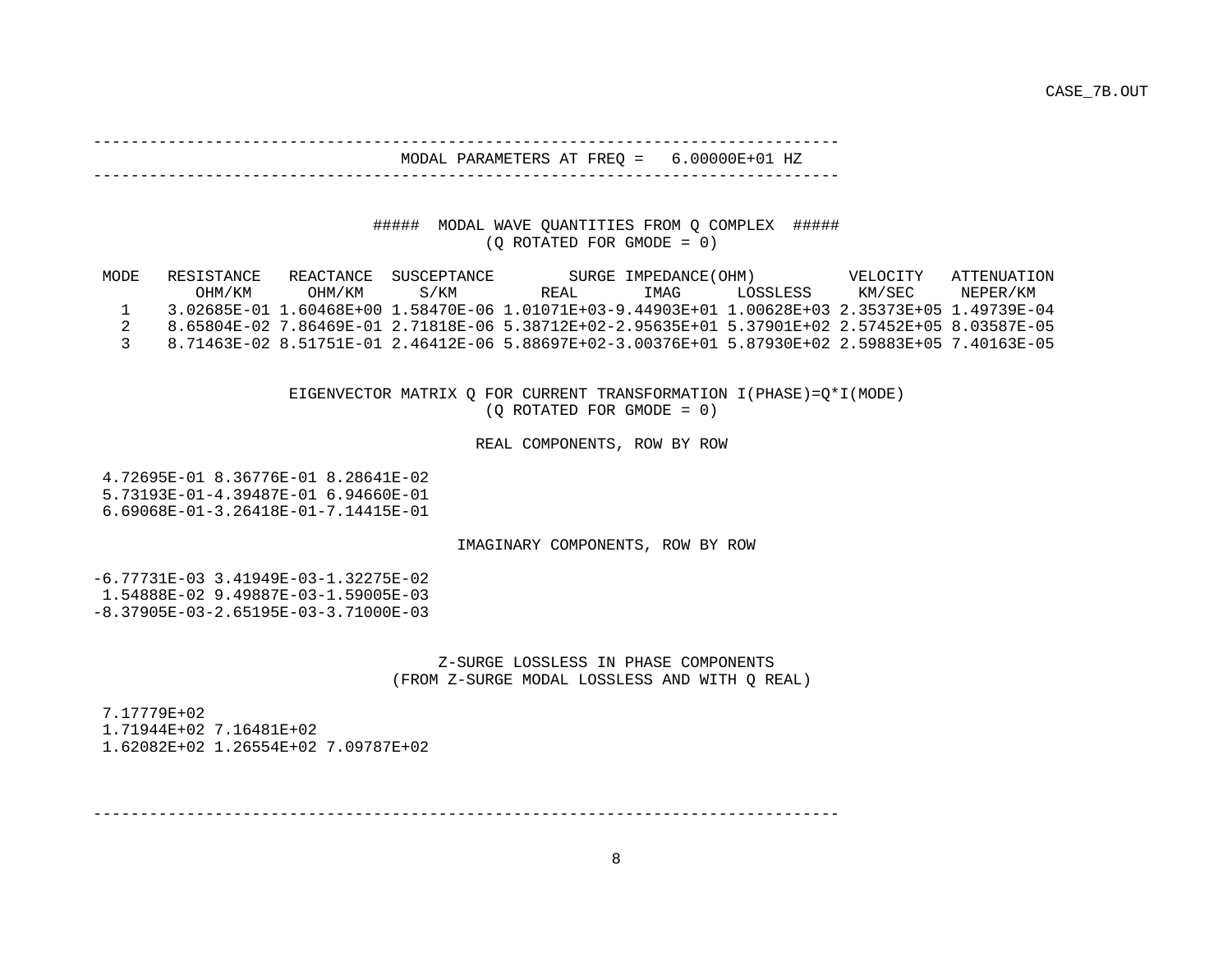---> Z IMPEDANCE MATRIX (OHM/KM)

+ S FOR THE SYMMETRICAL COMPONENTS OF THE EQUIVALENT PHASE

CONDUCTORS

 ROWS PROCEED IN SEQUENCE 0,1,2, 0,1,2 ETC. AND COLUMNS PROCEED IN SEQUENCE 0,2,1, 0,2,1 ETC.

- 0 3.05776E-01 1.62838E+00
- $1 5.85086E 03 5.57594E 03$ 1.22907E-02 -3.30088E-02
- 2 3.62419E-03 8.68609E-02 4.52558E-03 2.24929E-02 8.16865E-01 -3.33904E-02

##### SYMMETRICAL COMPONENTS WAVE QUANTITIES ######<br>SEOUENCE SURGE IMPEDANCE ATTENUATION VELOCITY WAVELENGTH RESISTANCE SURGE IMPEDANCE ATTENUATION VELOCITY WAVELENGTH RESISTANCE REACTANCE SUSCEPTANCE MAGNITUDE(OHM) ANGLE(DEGR.) DB/KM KM/S KM OHM/KM OHM/KM S/KM ZERO 1.03024E+03 -5.31754E+00 1.29457E-03 2.35429E+05 3.92381E+03 3.05776E-01 1.62838E+00 1.56102E-06 POSITIVE 5.61916E+02 -3.03485E+00 6.72276E-04 2.58238E+05 4.30396E+03 8.68609E-02 8.16865E-01 2.60166E-06

---> Y  $INVERTED INPENDANCE MATRIX (S-KM) + E$ 

FOR THE SYSTEM OF EQUIVALENT PHASE CONDUCTORS ROWS AND COLUMNS PROCEED IN SAME ORDER AS SORTED INPUT

- 1 1.23775E-01 -1.02203E+00
- 2 -1.39214E-02 1.18960E-01 2.32248E-01 -1.00017E+00
- 3 -7.60440E-03 3.63323E-03 1.27799E-01 2.21345E-01 1.65704E-01 -9.96589E-01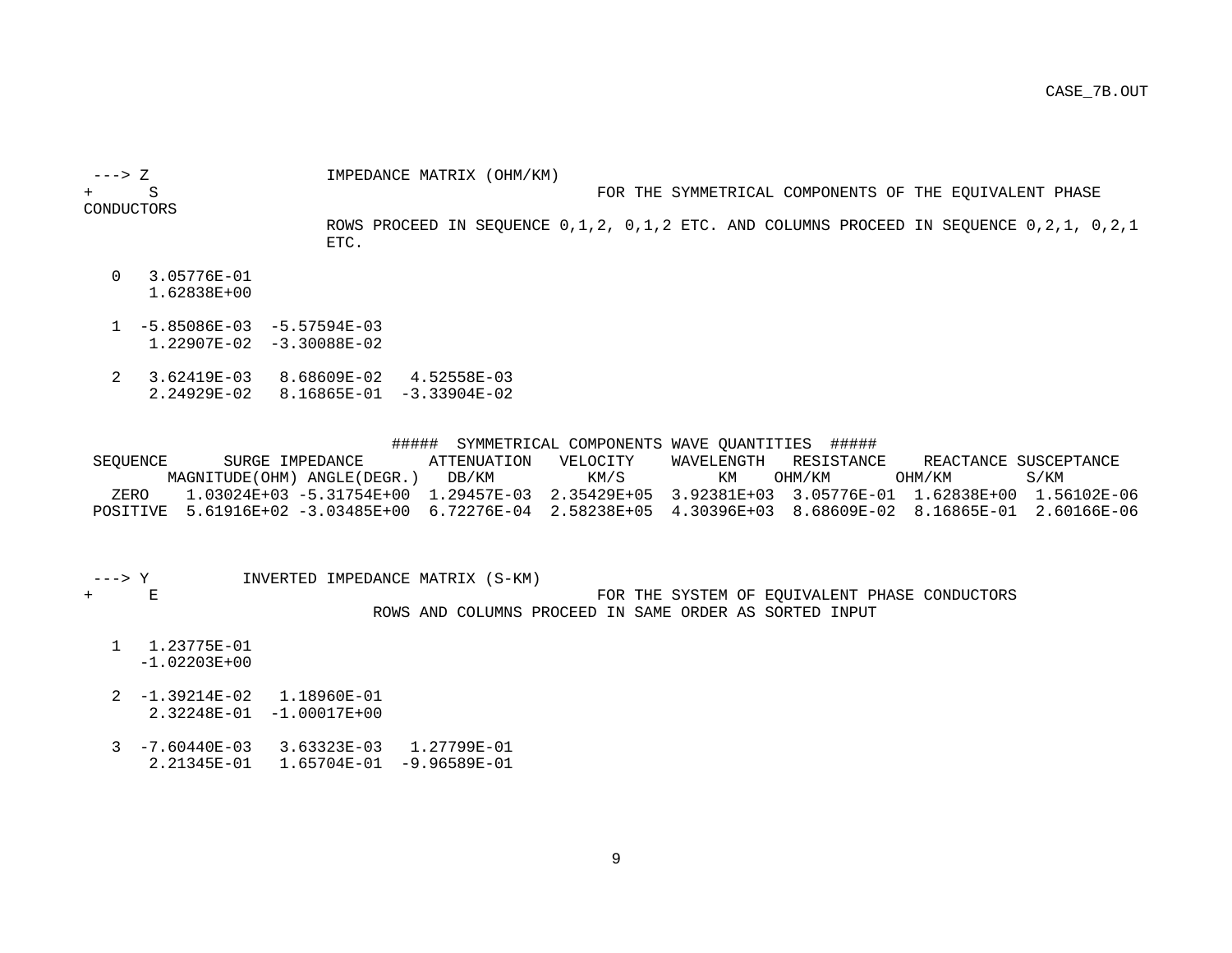---> Y INVERTED IMPEDANCE MATRIX (S-KM) + S FOR THE SYMMETRICAL COMPONENTS OF THE EQUIVALENT PHASE CONDUCTORS ROWS PROCEED IN SEQUENCE 0,1,2, 0,1,2 ETC. AND COLUMNS PROCEED IN SEQUENCE 0,2,1, 0,2,1 ETC. 0 1.11583E-01 -5.93398E-01 1 -6.77934E-03 2.39964E-03 8.10685E-03 -4.97060E-02 2 -2.55427E-03 1.29476E-01 1.70590E-02 1.68568E-02 -1.21270E+00 -4.75147E-02 ================================================================================ ::::: PI-NOMINAL (APPROXIMATION) USING LUMPED LINE PARAMETERS ::::: MATRICES FOR LINE LENGTH = 1.000000E+02 KM THIS IS NOT AN EXACT EQUIVALENT PI-CIRCUIT, BUT AN APPROXIMATE PI-CIRCUIT ~~~~~~~~~~~~~~~~~~~~~~~~~~~~~~~~~~~~~~~~~~~~~~~~~~~~~~~~~~~~~~~~~~~~~~~~~~~~~~~~ PI-NOMINAL CIRCUIT FOR THE TOTAL LINE LENGTH WILL BE PUNCHED IN LU7 ~~~~~~~~~~~~~~~~~~~~~~~~~~~~~~~~~~~~~~~~~~~~~~~~~~~~~~~~~~~~~~~~~~~~~~~~~~~~~~~~ 1BLANK CARD ENDING LINE CONSTANTS CASE +BLANK CARD TERMINATING 'LINE CONSTANTS' CASES. CORE STORAGE FIGURES FOR PRECEDING DATA CASE NOW COMPLETED. --------------------------------------- PRESENT PROGRAM

A VALUE OF -9999 INDICATES DEFAULT WITH NO FIGURE AVAILABLE. LIMIT (NAME)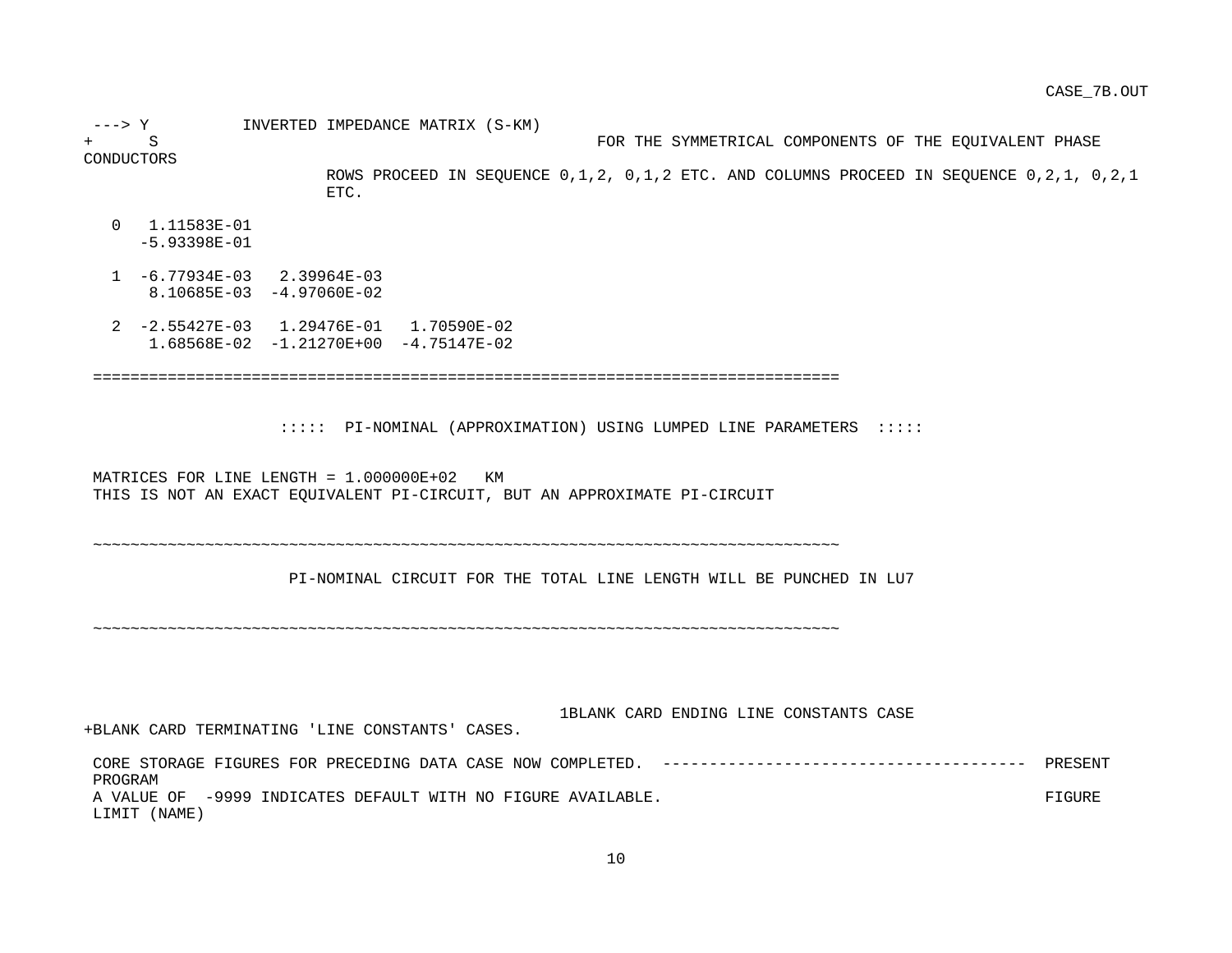SIZE LIST 1. TOTAL STORAGE SPACE ALLOCATED FOR THE EMTP AUXILIARY PROGRAMS 281040(LTLABL) TIMING FIGURES (DECIMAL) CHARACTERIZING CASE SOLUTION SPEED. ------------------------------------- CP SEC I/O SEC SUM SEC TOTALS .000 .000 .000 SUPPORTING AUXILIARY ROUTINES FOR EMTP - DCG/EPRI VERSION 2.0 DEC VAX TRANSLATION DISTRIBUTED BY EPRI SOFTWARE CENTRE. RUN DATE (MM/DD/YY) AND TIME (HH.MM.SS.)= 06/19/98 09.26.09 FOR INFORMATION, CONSULT THE EMTP RULE BOOK. PROGRAM VERSION="V2.0" LENGTH OF /LABEL/ EQUALS 281040 INTEGER WORDS, LENGTH OF INPUT DATA FILE EQUALS 2000 CARDS. --------------------------------------------------+-------------------------------------------------------------- ------------------ DESCRIPTIVE INTERPRETATION OF NEW-CASE INPUT DATA 1 INPUT DATA CARD IMAGES PRINTED BELOW, ALL 80 COLUMNS, CHARACTER BY CHARACTER. 0 1 2 3 4 5 6 7 8 0 0 0 0 0 0 0 0 0 --------------------------------------------------+-------------------------------------------------------------- ------------------ 1BLANK END OF EMTP DATA

+BLANK TERMINATION-OF-RUN CARD.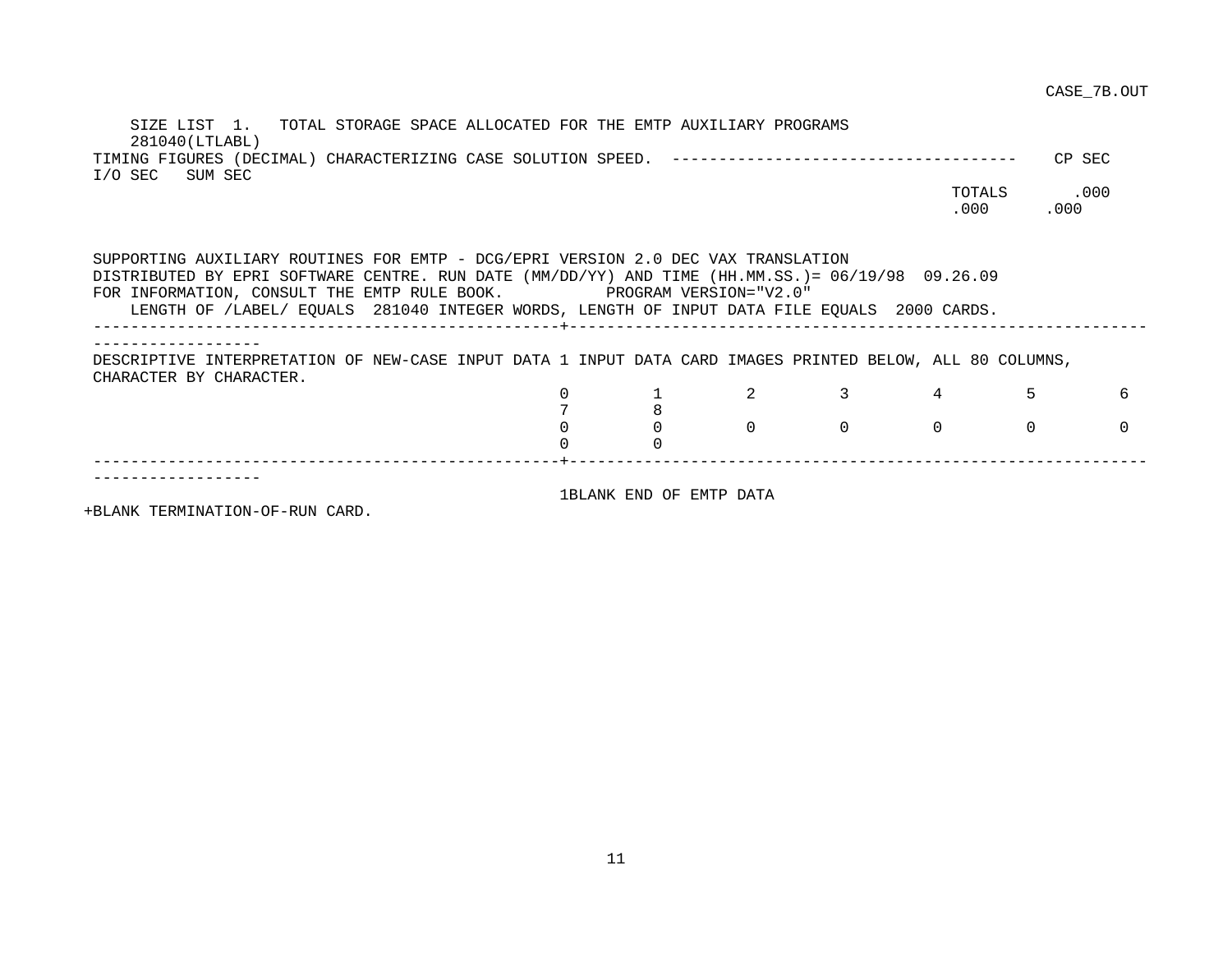| DONE READING DISK FILE INTO EMTP CACHE. NUMCRD = 71 CARDS.<br>SUPPORTING AUXILIARY ROUTINES FOR EMTP - DCG/EPRI VERSION 2.0 DEC VAX TRANSLATION<br>DISTRIBUTED BY EPRI SOFTWARE CENTRE. RUN DATE (MM/DD/YY) AND TIME (HH.MM.SS.)= 06/19/98 09.26.12<br>FOR INFORMATION, CONSULT THE EMTP RULE BOOK. PROGRAM VERSION="V2.0"<br>LENGTH OF /LABEL/ EQUALS 281040 INTEGER WORDS, LENGTH OF INPUT DATA FILE EQUALS 2000 CARDS. |                |                |                                                             |                                |            |            |          |
|---------------------------------------------------------------------------------------------------------------------------------------------------------------------------------------------------------------------------------------------------------------------------------------------------------------------------------------------------------------------------------------------------------------------------|----------------|----------------|-------------------------------------------------------------|--------------------------------|------------|------------|----------|
| ____________________<br>DESCRIPTIVE INTERPRETATION OF NEW-CASE INPUT DATA 1 INPUT DATA CARD IMAGES PRINTED BELOW, ALL 80 COLUMNS,                                                                                                                                                                                                                                                                                         |                |                |                                                             |                                |            |            |          |
| CHARACTER BY CHARACTER.                                                                                                                                                                                                                                                                                                                                                                                                   |                |                |                                                             |                                |            |            |          |
|                                                                                                                                                                                                                                                                                                                                                                                                                           | $\Omega$       | 1              | $\overline{\mathbf{a}}$                                     | $3 \left( \frac{1}{2} \right)$ | $4\degree$ | $5 \sim 5$ | 6        |
|                                                                                                                                                                                                                                                                                                                                                                                                                           |                | 8              |                                                             |                                |            |            |          |
|                                                                                                                                                                                                                                                                                                                                                                                                                           | $\Omega$       | $\Omega$       | $\begin{matrix}0&0\end{matrix}$                             |                                | $\Omega$   | $\Omega$   | $\Omega$ |
|                                                                                                                                                                                                                                                                                                                                                                                                                           | $\Omega$       | $\Omega$       |                                                             |                                |            |            |          |
|                                                                                                                                                                                                                                                                                                                                                                                                                           |                |                |                                                             |                                |            |            |          |
| COMMENT CARD.                                                                                                                                                                                                                                                                                                                                                                                                             |                |                | 1C SUPERHARM LINE MODEL TEST - CP-LINE EMTP SETUP - CASE 7C |                                |            |            |          |
| COMMENT CARD.                                                                                                                                                                                                                                                                                                                                                                                                             | 1 <sup>C</sup> |                |                                                             |                                |            |            |          |
| COMMENT CARD.                                                                                                                                                                                                                                                                                                                                                                                                             |                |                | 1C LINE NAME=L1 NPHASE=3 EARTH=90 LENGTH=100.0 FREQ = 50    |                                |            |            |          |
| COMMENT CARD.                                                                                                                                                                                                                                                                                                                                                                                                             | 1C             |                | TRANSPOSED = NO SEGMENTED = YES METRIC = NO                 |                                |            |            |          |
| COMMENT CARD.                                                                                                                                                                                                                                                                                                                                                                                                             |                |                | 1C FILE = C:\ETKPROG\SUPERHARM32\BENCHMARK\LINE\CONST C.DAT |                                |            |            |          |
| COMMENT CARD.                                                                                                                                                                                                                                                                                                                                                                                                             |                |                | $1C$ FROM = { BUS1A, BUS1B, BUS1C, G1 }                     |                                |            |            |          |
| COMMENT CARD.                                                                                                                                                                                                                                                                                                                                                                                                             | 1 <sup>C</sup> |                | $TO = \{ BUS2A, BUS2B, BUS2C, G2 \}$                        |                                |            |            |          |
| COMMENT CARD.                                                                                                                                                                                                                                                                                                                                                                                                             |                |                | 1C XCOORD = $\{-17.5, -13.5, -13.5, -8.0, 8.0\}$            |                                |            |            |          |
| COMMENT CARD.                                                                                                                                                                                                                                                                                                                                                                                                             |                |                | 1C YCOORD = { $96.0, 81.0, 113.0, 131.0, 131.0$ }           |                                |            |            |          |
| COMMENT CARD.                                                                                                                                                                                                                                                                                                                                                                                                             |                |                | 1C DCRES = $\{ 0.0863, 0.0863, 0.0863, 3.4468, 3.4468 \}$   |                                |            |            |          |
| COMMENT CARD.                                                                                                                                                                                                                                                                                                                                                                                                             |                |                | 1C GMR = $\{ 0.0404, 0.0404, 0.0404, 0.0145, 0.0145 \}$     |                                |            |            |          |
| COMMENT CARD.                                                                                                                                                                                                                                                                                                                                                                                                             |                |                | 1C DIAM = $\{ 1.212, 1.212, 1.212, 0.349, 0.349 \}$         |                                |            |            |          |
| COMMENT CARD.                                                                                                                                                                                                                                                                                                                                                                                                             | 1 <sup>C</sup> |                |                                                             |                                |            |            |          |
| COMMENT CARD.                                                                                                                                                                                                                                                                                                                                                                                                             |                |                | 1C NUMBER OF PHASE CONDUCTORS : 3                           |                                |            |            |          |
| COMMENT CARD.                                                                                                                                                                                                                                                                                                                                                                                                             |                |                | 1C NUMBER OF GROUND CONDUCTORS : 2                          |                                |            |            |          |
| COMMENT CARD.                                                                                                                                                                                                                                                                                                                                                                                                             |                |                | 1C PHASE CONDUCTORS TRANSPOSED : TRUE                       |                                |            |            |          |
| COMMENT CARD.                                                                                                                                                                                                                                                                                                                                                                                                             |                |                | 1C GROUND CONDUCTORS SEGMENTED : TRUE                       |                                |            |            |          |
| COMMENT CARD.                                                                                                                                                                                                                                                                                                                                                                                                             |                |                | 1C FREQUENCY FOR CONSTANTS (HZ) : 50                        |                                |            |            |          |
| COMMENT CARD.                                                                                                                                                                                                                                                                                                                                                                                                             |                |                | 1C EARTH RESTIVITY (OHM-METERS) : 90                        |                                |            |            |          |
| COMMENT CARD.                                                                                                                                                                                                                                                                                                                                                                                                             |                |                | 1C UNITS FOR INPUT DATA : ENGLISH                           |                                |            |            |          |
| COMMENT CARD.                                                                                                                                                                                                                                                                                                                                                                                                             | 1 <sup>C</sup> |                |                                                             |                                |            |            |          |
| COMMENT CARD.                                                                                                                                                                                                                                                                                                                                                                                                             |                |                | 1C ID DC RES. GMR DIAMETER                                  |                                |            | X COORD    | Υ        |
| COORD NB<br>SPACING                                                                                                                                                                                                                                                                                                                                                                                                       |                |                | OHMS/MI FEET INCHES                                         |                                |            |            |          |
| COMMENT CARD.                                                                                                                                                                                                                                                                                                                                                                                                             |                | 1 <sup>C</sup> |                                                             |                                |            | FEET       |          |
| FEET<br>INCHES                                                                                                                                                                                                                                                                                                                                                                                                            |                |                |                                                             |                                |            |            |          |
| COMMENT CARD.                                                                                                                                                                                                                                                                                                                                                                                                             |                |                |                                                             |                                |            |            |          |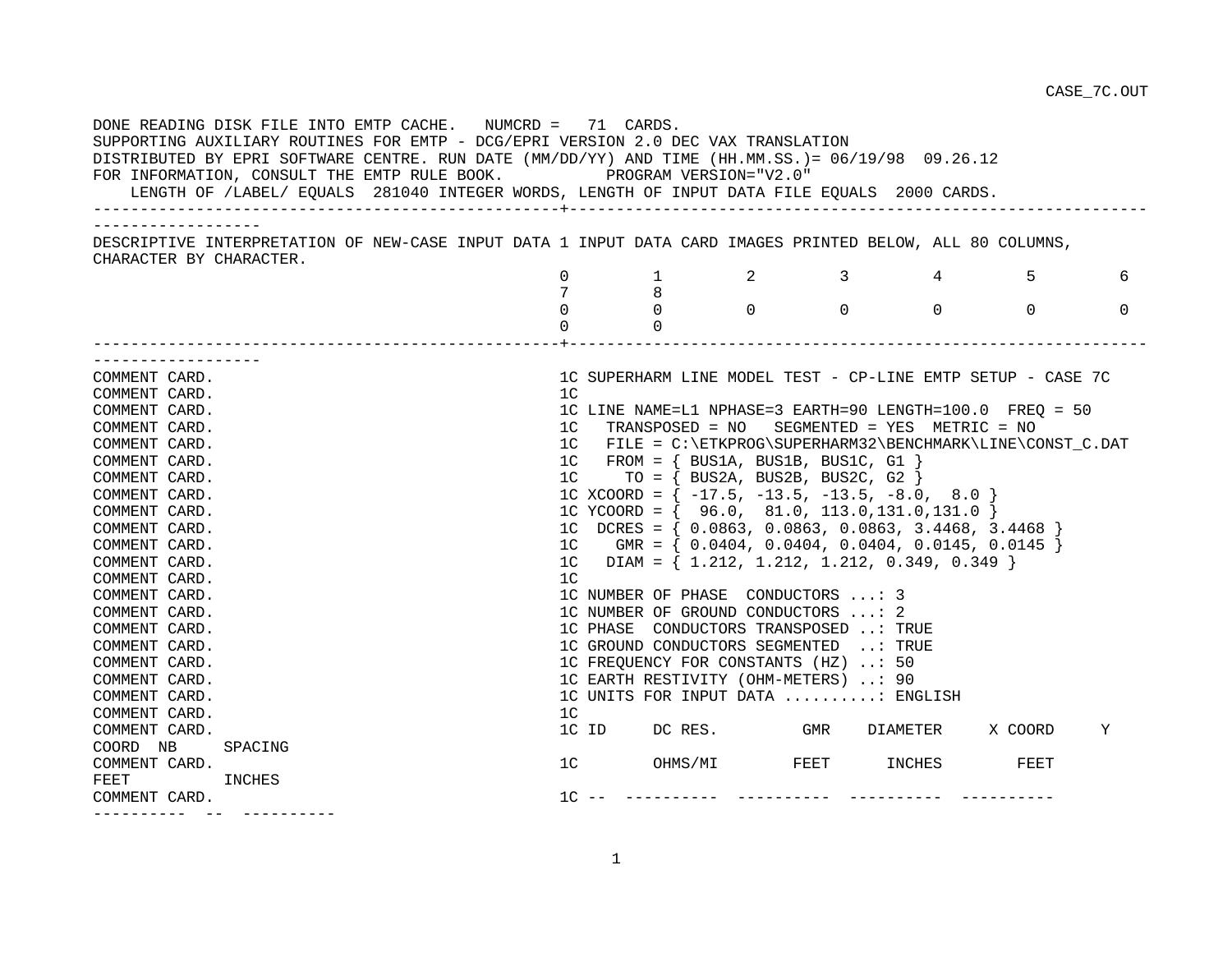| COMMENT CARD.                          |              |                                                                                | $1C$ $P$                      |                  | 0.0863                    |              |       | 0.0404 |                |              | 1.212  |              |       | $-17.5$ |       |     |   |
|----------------------------------------|--------------|--------------------------------------------------------------------------------|-------------------------------|------------------|---------------------------|--------------|-------|--------|----------------|--------------|--------|--------------|-------|---------|-------|-----|---|
| 96<br>$\overline{1}$                   |              | $\Omega$                                                                       |                               |                  |                           |              |       |        |                |              |        |              |       |         |       |     |   |
| COMMENT CARD.                          |              |                                                                                | $1C$ $P$                      |                  | 0.0863                    |              |       | 0.0404 |                |              | 1.212  |              |       | $-13.5$ |       |     |   |
| 81 1                                   |              | $\Omega$                                                                       |                               |                  |                           |              |       |        |                |              |        |              |       |         |       |     |   |
| COMMENT CARD.                          |              |                                                                                | $1C$ $P$                      |                  | 0.0863                    |              |       | 0.0404 |                |              | 1.212  |              |       | $-13.5$ |       |     |   |
| 113 1                                  |              | $\Omega$                                                                       |                               |                  |                           |              |       |        |                |              |        |              |       |         |       |     |   |
| COMMENT CARD.<br>131<br>$\overline{1}$ |              | $\Omega$                                                                       | 1C G                          |                  | 3.4468                    |              |       | 0.0145 |                |              | 0.349  |              |       | -8      |       |     |   |
| COMMENT CARD.                          |              |                                                                                | 1C G                          |                  | 3.4468                    |              |       | 0.0145 |                |              | 0.349  |              |       | 8       |       |     |   |
| 131<br>$\mathbf{1}$                    |              | $\Omega$                                                                       |                               |                  |                           |              |       |        |                |              |        |              |       |         |       |     |   |
| COMMENT CARD.                          |              |                                                                                | 1 <sup>c</sup>                |                  |                           |              |       |        |                |              |        |              |       |         |       |     |   |
| COMMENT CARD.                          |              |                                                                                | 1 <sup>C</sup>                |                  |                           |              |       |        |                |              |        |              |       |         |       |     |   |
|                                        |              |                                                                                |                               |                  | 1BEGIN NEW DATA CASE      |              |       |        |                |              |        |              |       |         |       |     |   |
|                                        |              | +MARKER CARD PRECEDING NEW DATA CASE.                                          |                               |                  |                           |              |       |        |                |              |        |              |       |         |       |     |   |
|                                        |              |                                                                                |                               | 1LINE CONSTANTS  |                           |              |       |        |                |              |        |              |       |         |       |     |   |
|                                        |              | +REOUEST FOR LINE CONSTANTS                                                    |                               |                  |                           |              |       |        |                |              |        |              |       |         |       |     |   |
|                                        |              |                                                                                |                               | 1LINE-PARAMETERS |                           |              |       |        |                |              |        |              |       |         |       |     |   |
| COMMENT CARD.                          |              |                                                                                | 1 <sup>C</sup>                |                  |                           |              |       |        |                |              |        |              |       |         |       |     |   |
| COMMENT CARD.                          |              |                                                                                |                               |                  |                           |              |       |        |                |              |        |              |       |         |       |     |   |
|                                        |              |                                                                                |                               | <b>1ENGLISH</b>  |                           |              |       |        |                |              |        |              |       |         |       |     |   |
|                                        |              | +ENGLISH UNITS AND P.B.A.'S FORMAT ARE USED                                    |                               |                  |                           |              |       |        |                |              |        |              |       |         |       |     |   |
| COMMENT CARD.                          |              |                                                                                |                               |                  |                           |              |       |        |                |              |        |              |       |         |       |     |   |
| COMMENT CARD.                          |              |                                                                                | 1 <sup>C</sup>                |                  |                           | $\mathsf{T}$ |       |        |                |              |        |              |       |         |       |     |   |
| COMMENT CARD.                          |              |                                                                                | 1 <sup>C</sup>                |                  |                           | $\mathbf{X}$ |       | R      |                |              |        |              |       |         |       |     |   |
| COMMENT CARD.                          |              |                                                                                | 1C P                          | S                |                           | R T          | $G$ E |        |                | $\mathbb{D}$ |        | H            |       | V       |       | V   |   |
|                                        | S A NN       |                                                                                |                               |                  |                           |              |       |        |                |              |        |              |       |         |       |     |   |
| COMMENT CARD.                          |              |                                                                                | 1C H                          | K                |                           | E Y          |       | M A    |                |              | CM I M | $\circ$      | M T   |         |       | M M |   |
| CM E DEG L                             | A B          |                                                                                |                               |                  |                           |              |       |        |                |              |        |              |       |         |       |     |   |
| COMMENT CARD.                          |              |                                                                                | 1C A                          | $\mathbf{I}$     |                           | S P          |       | R C    | IN A FT        |              |        | R            | FT 0  |         | FT I  |     |   |
| IN P                                   | $\mathbf{P}$ | M U                                                                            |                               |                  |                           |              |       |        |                |              |        |              |       |         |       |     |   |
| COMMENT CARD.                          |              |                                                                                | 1 <sup>c</sup>                |                  |                           |              |       |        |                |              |        |              |       |         |       |     |   |
|                                        |              |                                                                                |                               |                  |                           |              |       |        |                |              |        |              |       |         |       |     |   |
| COMMENT CARD.                          |              |                                                                                | 1 <sup>C</sup>                |                  | $1 \qquad \qquad 2$       |              |       |        | $\overline{3}$ |              |        | 4            |       | 5       |       |     | 6 |
| 7                                      | 8            |                                                                                |                               |                  |                           |              |       |        |                |              |        |              |       |         |       |     |   |
| COMMENT CARD.                          |              |                                                                                | 1 <sup>C</sup>                |                  |                           |              |       |        |                |              |        |              |       |         |       |     |   |
|                                        |              | 345678901234567890123456789012345678901234567890123456789012345678901234567890 |                               |                  |                           |              |       |        |                |              |        |              |       |         |       |     |   |
| COMMENT CARD.                          |              |                                                                                | $1 \quad 0$<br>1 <sup>C</sup> |                  | 3.4468 2 0.1740           |              |       |        | 0.349          |              |        | $-8.0$ 131.0 |       |         | 131.0 |     |   |
|                                        |              |                                                                                |                               |                  |                           |              |       |        |                |              |        |              |       |         |       |     |   |
|                                        |              |                                                                                |                               |                  | 1 0 3.4468 2 0.1740 0.349 |              |       |        |                |              |        | 8.0          | 131.0 |         | 131.0 |     |   |
| COMMENT CARD.                          |              |                                                                                | 1 <sup>C</sup>                |                  |                           |              |       |        |                |              |        |              |       |         |       |     |   |
|                                        |              |                                                                                |                               |                  |                           |              |       |        |                |              |        |              |       |         |       |     |   |
|                                        |              |                                                                                |                               |                  |                           |              |       |        |                |              |        |              |       |         |       |     |   |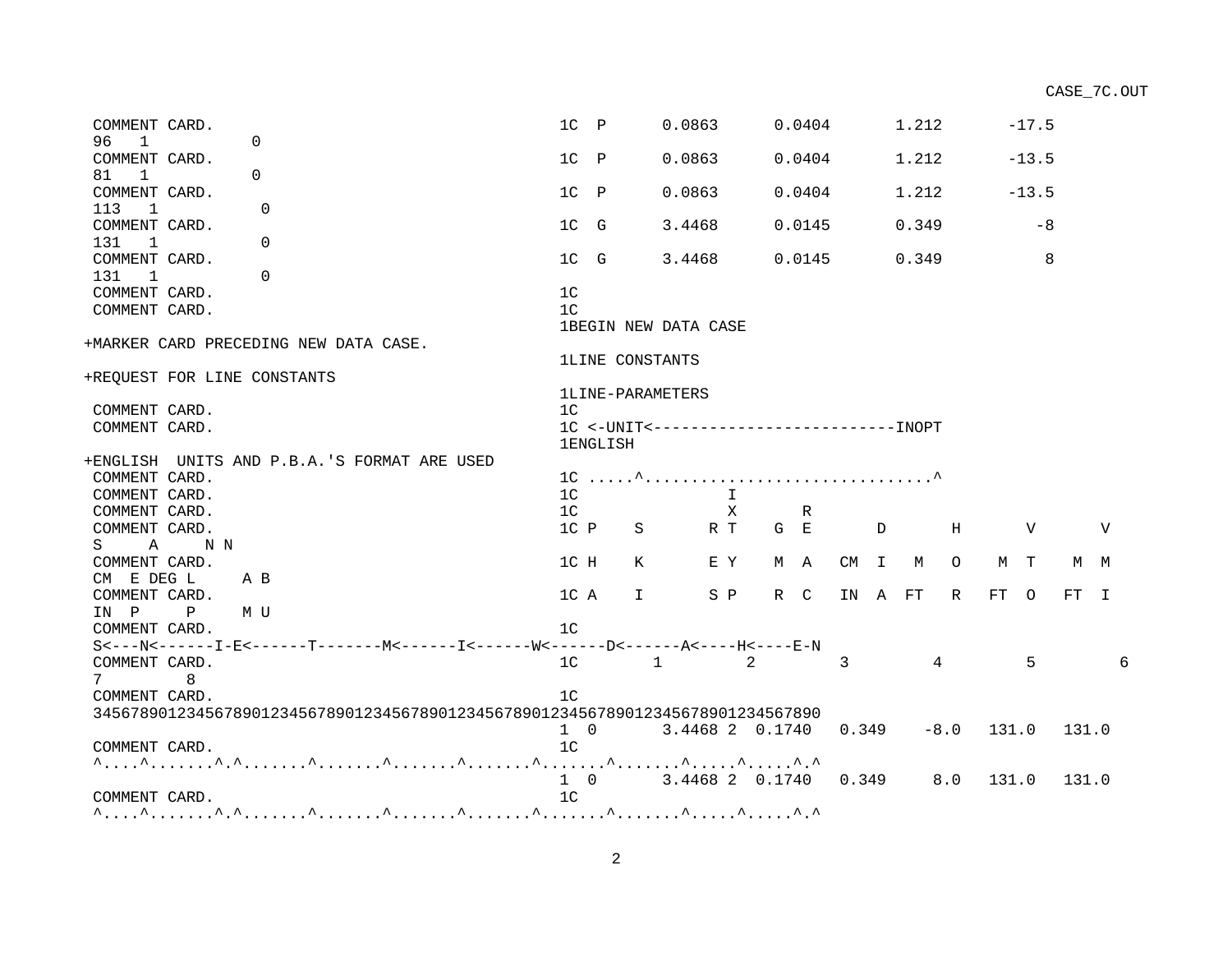1 1 0.0863 2 0.4848 1.212 -17.5 96.0 96.0 COMMENT CARD. 1C ^....^.......^.^.......^.......^.......^.......^.......^.......^.....^.....^.^ 1 2 0.0863 2 0.4848 1.212 -13.5 81.0 81.0 COMMENT CARD. 1C ^....^.......^.^.......^.......^.......^.......^.......^.......^.....^.....^.^ 1 3 0.0863 2 0.4848 1.212 -13.5 113.0 113.0 COMMENT CARD. 1C ^....^.......^.^.......^.......^.......^.......^.......^.......^.....^.....^.^ COMMENT CARD. 1C 1BLANK END OF CONDUCTOR DATA +BLANK CARD TERMINATING LINE DATA COMMENT CARD. 1C COMMENT CARD. 1C ---RHO<-----FREQ<--------->ICPRNT-IZPRNT-C<----LEN <-PISM<-------> M F 1 90.00 50.0 111111 111111 1 100.0 10 1 1 +FREQUENCY CARD COMMENT CARD. 10 .....^.........^XXXXXXXXXXX^^^^^^X^^^^^^X^.......^X^^^^^^XXXXXXXXX.^.^ COMMENT CARD. 1 1.NODES SEN\_A REC\_A SEN\_B REC\_B SEN C REC C +OPTIONAL NODE NAMES COMMENT CARD. 1C XXXXXXXXXXXXXXXXX.....^XXXX.....^XXXX.....^XXXX.....^XXXX.....^XXXX.....^ 1BLANK CARD ENDIND FREQUENCY DATA +BLANK CARD TERMINATING LINE PARAMETERS

////////////////////////////////////////////////////////////////////////////////

========================== LINE-PARAMETERS =============================

////////////////////////////////////////////////////////////////////////////////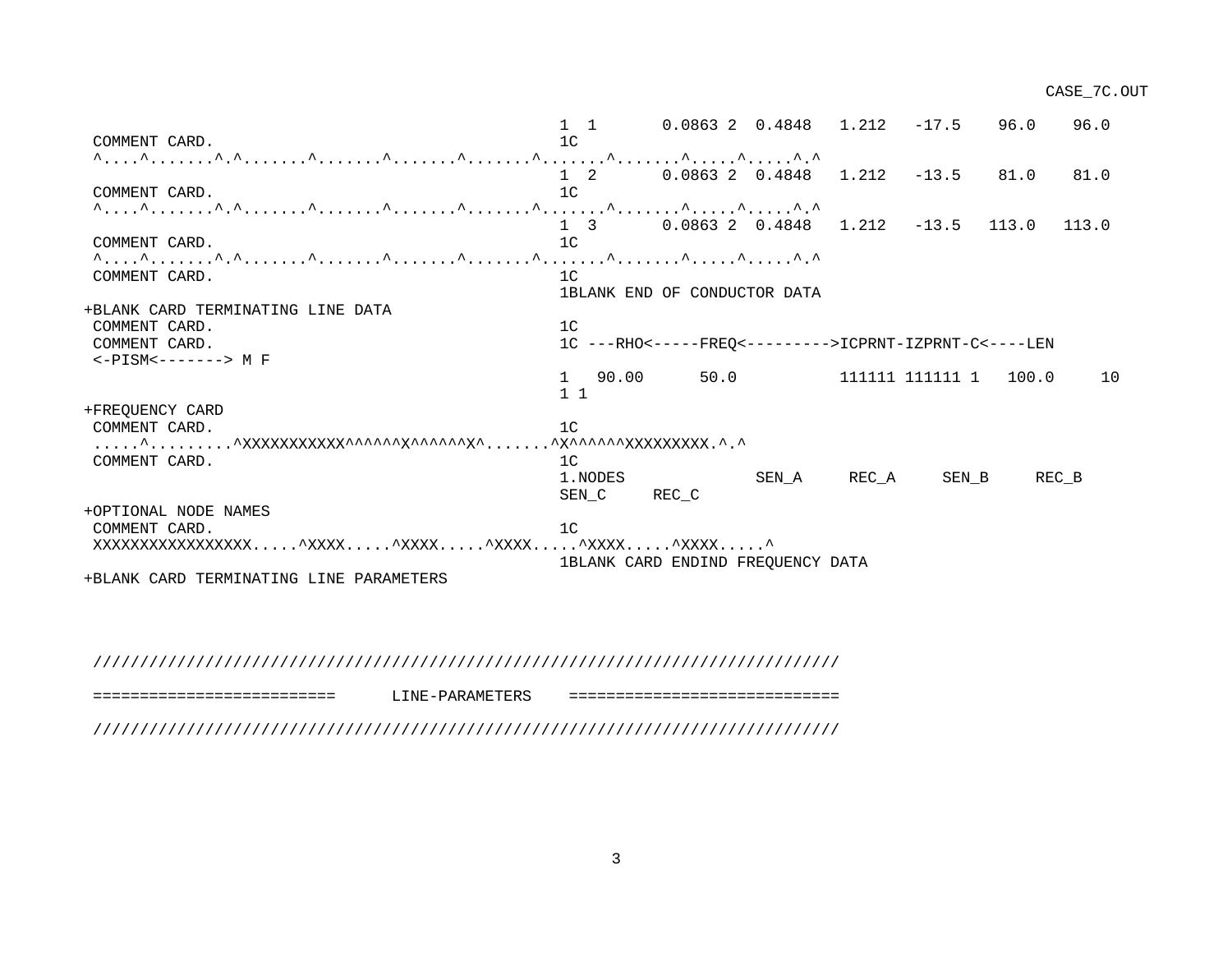BRITISH UNITS ARE USED.

### RECORD OF SORTED INPUT DATA (UNITS ARE THE SAME AS FOR INPUT)

| PHASE | NUMBER | SKIN   | DC RESIST             | TYPE PARAMETER DIAMETER X-COORD |                            |           | Y-COORD | VREAL | VIMAGINARY |
|-------|--------|--------|-----------------------|---------------------------------|----------------------------|-----------|---------|-------|------------|
|       |        | .0000  | .08630                |                                 | $.48480$ 1.21200 $-17.500$ |           | 96.000  | .000  | .000       |
|       |        | 0000   | 08630                 |                                 | $.48480$ 1.21200 $-13.500$ |           | 81.000  | .000  | .000       |
|       |        | .0000  | .08630                |                                 | .48480 1.21200             | $-13.500$ | 113.000 | .000  | .000       |
|       |        |        | $.0000 \quad 3.44680$ | .17400                          | .34900                     | $-8.000$  | 131.000 | .000  | .000       |
| ᄃ     |        | . 0000 | 3.44680               | .17400                          | .34900                     | 8.000     | 131.000 | .000  | .000       |

================================================================================

 FOLLOWING MATRICES ARE FOR EARTH RESISTIVITY= 90.00 OHM-M AND FREQUENCY= 50.00 HZ. CORRECTION FACTOR= .000001 EARTH WIRES WILL BE SEGMENTED

---> P INVERTED CAPACITANCE MATRIX (MILE/F)

+ FOR THE SYSTEM OF PHYSICAL CONDUCTORS ROWS AND COLUMNS PROCEED IN SAME ORDER AS SORTED INPUT

1 9.20708E+07

2 2.71859E+07 9.01731E+07

3 2.77260E+07 2.01283E+07 9.38918E+07

4 2.04947E+07 1.60712E+07 2.86202E+07 1.09448E+08

5 1.85740E+07 1.52443E+07 2.42081E+07 3.12471E+07 1.09448E+08

---> C CAPACITANCE MATRIX (F/MILE)

+ FOR THE SYSTEM OF PHYSICAL CONDUCTORS ROWS AND COLUMNS PROCEED IN SAME ORDER AS SORTED INPUT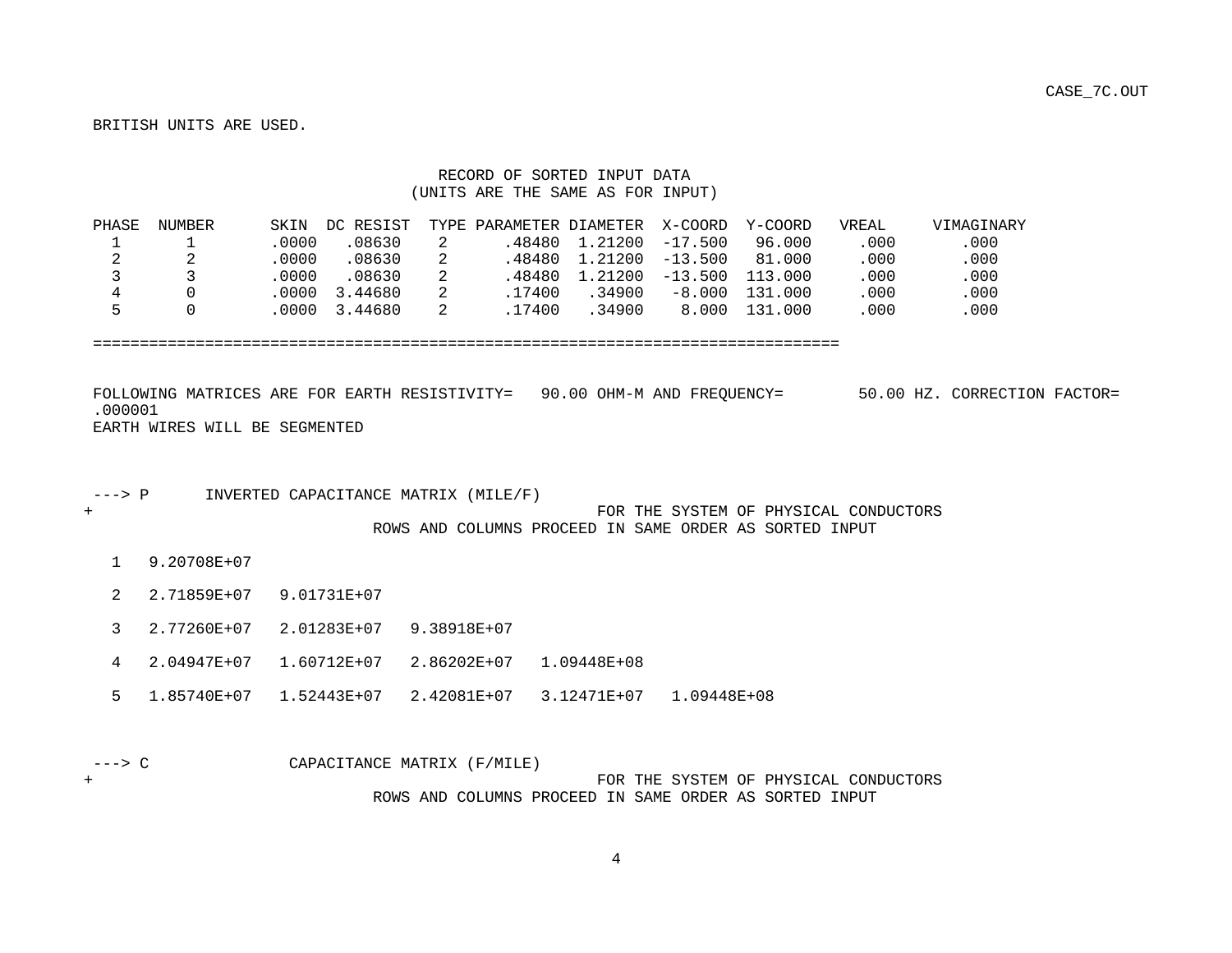- 1 1.29476E-08
- 2 -2.97723E-09 1.25512E-08
- 3 -2.63523E-09 -1.40731E-09 1.28041E-08
- 4 -1.04052E-09 -7.09328E-10 -2.20274E-09 1.06632E-08
- 5 -9.02680E-10 -7.29132E-10 -1.55994E-09 -2.28173E-09 1.03880E-08
- ---> P INVERTED CAPACITANCE MATRIX (MILE/F) + E FOR THE SYSTEM OF EQUIVALENT PHASE CONDUCTORS ROWS AND COLUMNS PROCEED IN SAME ORDER AS SORTED INPUT
	- 1 8.66228E+07
	- 2 2.28278E+07 8.66837E+07
	- 3 2.03370E+07 1.42257E+07 8.38493E+07
- ---> P INVERTED CAPACITANCE MATRIX (MILE/F)  $\overline{S}$ FOR THE SYMMETRICAL COMPONENTS OF THE EQUIVALENT PHASE CONDUCTORS ROWS PROCEED IN SEQUENCE 0,1,2, 0,1,2 ETC. AND COLUMNS PROCEED IN SEQUENCE 0,2,1, 0,2,1 ETC.
	- 0 1.23979E+08 0.00000E+00
	- 1 2.90431E+06 -4.45236E+06 1.53725E+06 6.19862E+05
	- 2 2.90431E+06 6.65884E+07 -4.45236E+06 -1.53725E+06 3.10441E-10 -6.19862E+05

---> C CAPACITANCE MATRIX (F/MILE)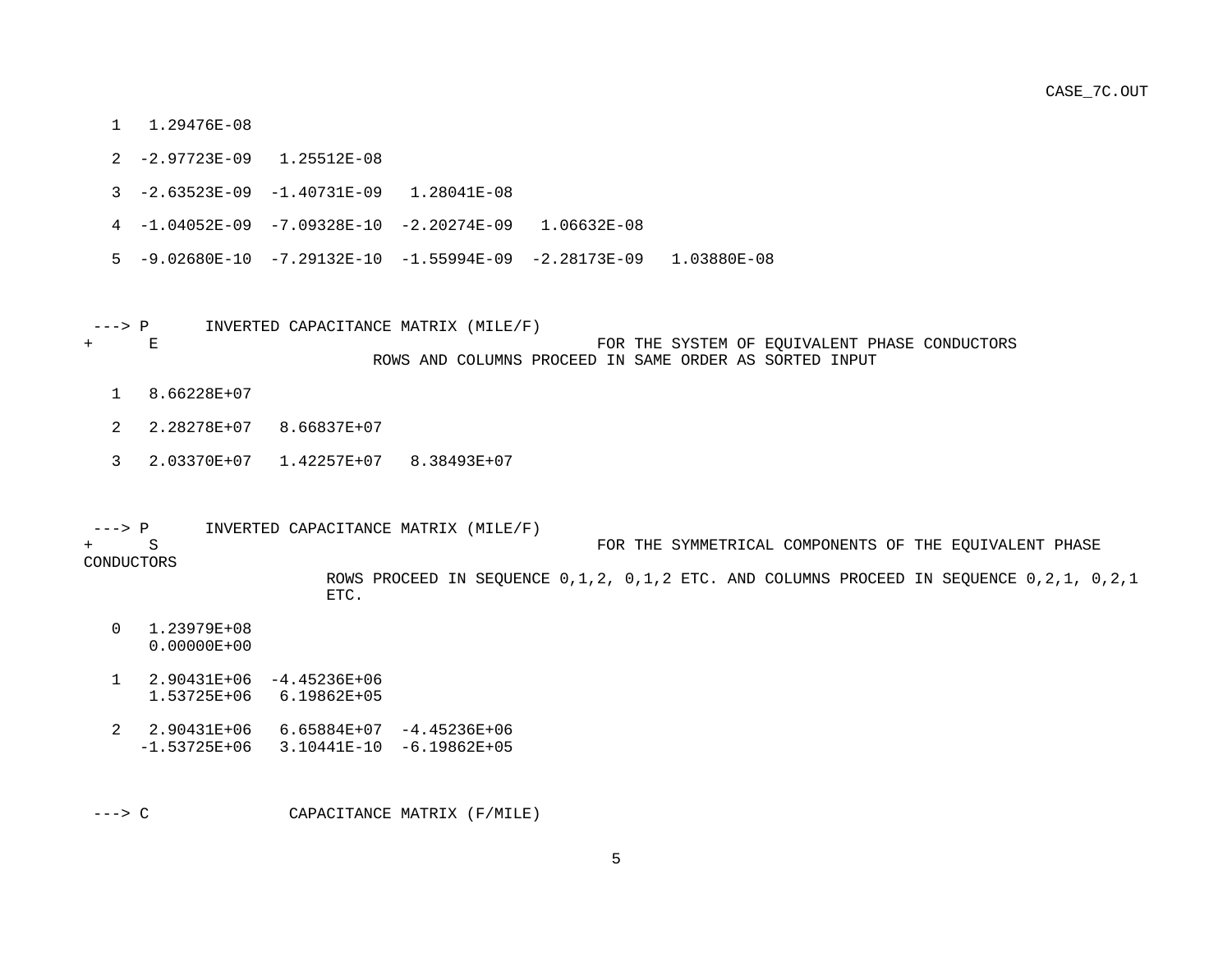+ E FOR THE SYSTEM OF EQUIVALENT PHASE CONDUCTORS ROWS AND COLUMNS PROCEED IN SAME ORDER AS SORTED INPUT

- 1 1.29476E-08
- 2 -2.97723E-09 1.25512E-08
- 3 -2.63523E-09 -1.40731E-09 1.28041E-08

 ---> C CAPACITANCE MATRIX (F/MILE) FOR THE SYMMETRICAL COMPONENTS OF THE EOUIVALENT PHASE

CONDUCTORS

 ROWS PROCEED IN SEQUENCE 0,1,2, 0,1,2 ETC. AND COLUMNS PROCEED IN SEQUENCE 0,2,1, 0,2,1 ETC.

- 0 8.08777E-09 0.00000E+00
- 1 -3.76319E-10 1.02260E-09
- -1.71728E-10 -1.24456E-10
- 2 -3.76319E-10 1.51075E-08 1.02260E-09 1.71728E-10 -3.10193E-25 1.24456E-10

 ---> Z IMPEDANCE MATRIX (OHM/MILE) + FOR THE SYSTEM OF PHYSICAL CONDUCTORS ROWS AND COLUMNS PROCEED IN SAME ORDER AS SORTED INPUT

- 1 1.60539E-01 1.13635E+00
- 2 7.46087E-02 1.61283E-01 5.34125E-01 1.13548E+00
- 3 7.38261E-02 7.41904E-02 1.59719E-01 5.23144E-01 4.61475E-01 1.13733E+00
- 4 0.00000E+00 0.00000E+00 0.00000E+00 3.51938E+00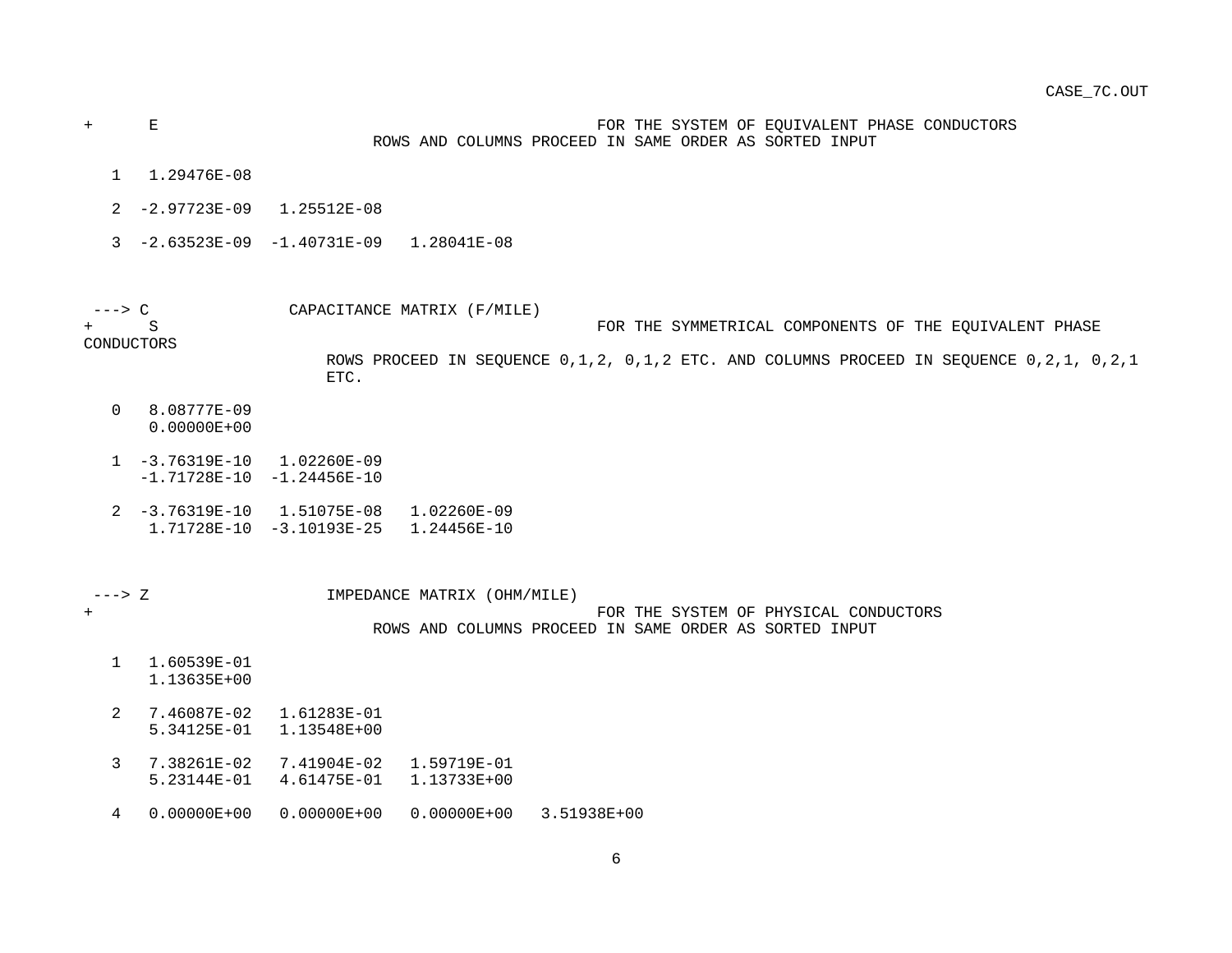0.00000E+00 0.00000E+00 0.00000E+00 1.24197E+00

 5 0.00000E+00 0.00000E+00 0.00000E+00 0.00000E+00 3.51938E+00 0.00000E+00 0.00000E+00 0.00000E+00 0.00000E+00 1.24197E+00

---> Y INVERTED IMPEDANCE MATRIX (S-MILE)

### + FOR THE SYSTEM OF PHYSICAL CONDUCTORS ROWS AND COLUMNS PROCEED IN SAME ORDER AS SORTED INPUT

1 1.80061E-01

-1.24545E+00

- 2 -6.47704E-02 1.62337E-01 4.21673E-01 -1.17858E+00
- 3 -5.95033E-02 -2.68520E-02 1.56942E-01 4.00890E-01 2.86869E-01 -1.16363E+00
- 4 0.00000E+00 0.00000E+00 0.00000E+00 2.52675E-01
- 0.00000E+00 0.00000E+00 0.00000E+00 -8.91676E-02
- 5 0.00000E+00 0.00000E+00 0.00000E+00 0.00000E+00 2.52675E-01 0.00000E+00 0.00000E+00 0.00000E+00 0.00000E+00 -8.91676E-02

---> Z IMPEDANCE MATRIX (OHM/MILE)

+ E FOR THE SYSTEM OF EQUIVALENT PHASE CONDUCTORS

ROWS AND COLUMNS PROCEED IN SAME ORDER AS SORTED INPUT

- 1 1.60539E-01 1.13635E+00
- 2 7.46087E-02 1.61283E-01 5.34125E-01 1.13548E+00
- 3 7.38261E-02 7.41904E-02 1.59719E-01 5.23144E-01 4.61475E-01 1.13733E+00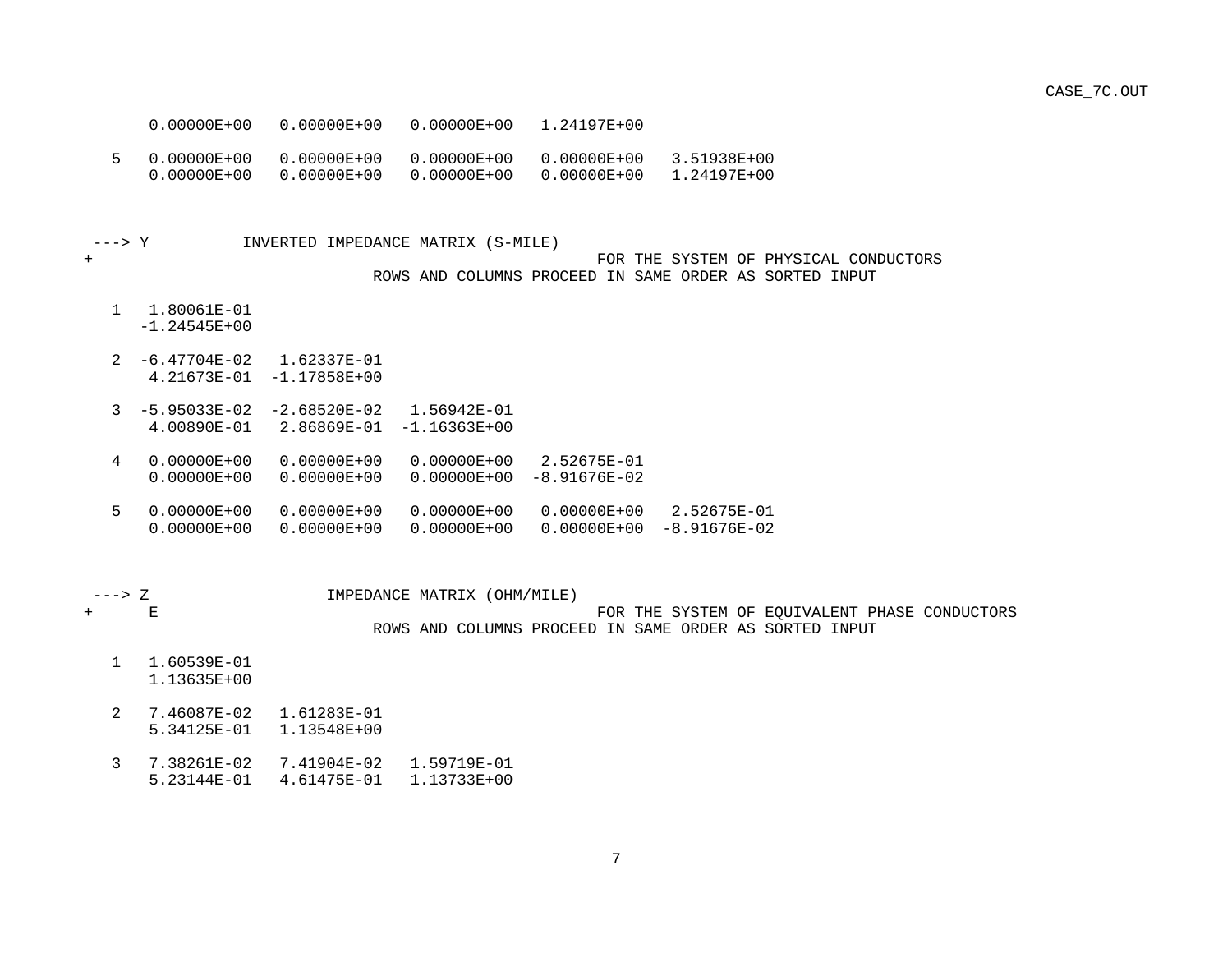#### -------------------------------------------------------------------------------- MODAL PARAMETERS AT FREQ = 5.00000E+01 HZ

# ##### MODAL WAVE QUANTITIES FROM Q COMPLEX #####

--------------------------------------------------------------------------------

(Q ROTATED FOR GMODE = 0)

| MODE | RESISTANCE | REACTANCE | SUSCEPTANCE |                                                                                                 | SURGE IMPEDANCE (OHM) |          | VELOCITY | ATTENUATION |
|------|------------|-----------|-------------|-------------------------------------------------------------------------------------------------|-----------------------|----------|----------|-------------|
|      | OHM/MILE   | OHM/MTLE  | S/MTLE      | REAL                                                                                            | IMAG                  | LOSSLESS | MILE/SEC | NEPER/MTLE  |
|      |            |           |             | 3.06519E-01 2.12764E+00 2.56544E-06 9.13032E+02-6.54305E+01 9.10684E+02 1.34123E+05 1.67858E-04 |                       |          |          |             |
|      |            |           |             | 8.61022E-02.5.83990E-01.5.06647E-06.3.40424E+02-2.49608E+01.3.39508E+02.1.82148E+05.1.26463E-04 |                       |          |          |             |
|      |            |           |             | 8.62127E-02 6.74420E-01 4.42436E-06 3.91221E+02-2.49040E+01 3.90427E+02 1.81500E+05 1.10184E-04 |                       |          |          |             |

 EIGENVECTOR MATRIX Q FOR CURRENT TRANSFORMATION I(PHASE)=Q\*I(MODE) (Q ROTATED FOR GMODE = 0)

#### REAL COMPONENTS, ROW BY ROW

 5.08449E-01 8.16221E-01 8.63913E-02 5.65186E-01-4.67469E-01 6.75639E-01 6.49582E-01-3.37931E-01-7.31235E-01

### IMAGINARY COMPONENTS, ROW BY ROW

 7.48755E-03 3.68049E-04-2.95342E-02 -5.18184E-03 1.89490E-02 1.75269E-02 -2.24298E-03-2.64502E-02 1.28423E-02

> Z-SURGE LOSSLESS IN PHASE COMPONENTS (FROM Z-SURGE MODAL LOSSLESS AND WITH Q REAL)

 5.52854E+02 2.03778E+02 5.53356E+02 1.93154E+02 1.58714E+02 5.44491E+02

--------------------------------------------------------------------------------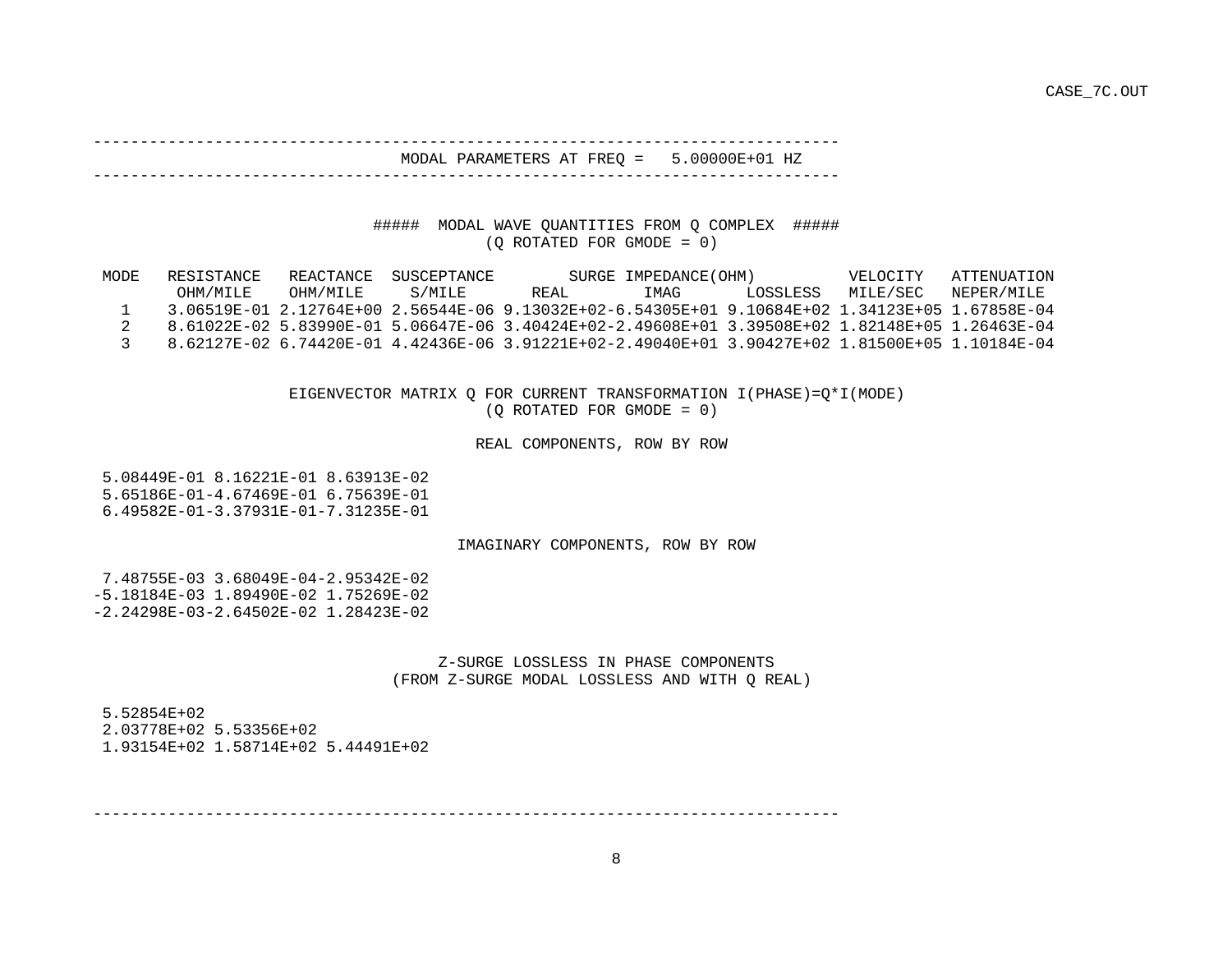---> Z IMPEDANCE MATRIX (OHM/MILE)

+ S FOR THE SYMMETRICAL COMPONENTS OF THE EQUIVALENT PHASE

CONDUCTORS

 ROWS PROCEED IN SEQUENCE 0,1,2, 0,1,2 ETC. AND COLUMNS PROCEED IN SEQUENCE 0,2,1, 0,2,1 ETC.

- 0 3.08931E-01 2.14888E+00
- 1 -2.61348E-03 -6.87991E-03 2.30458E-02 -4.47905E-02
- 2 2.65687E-03 8.63055E-02 6.86935E-03 2.16908E-02 6.30136E-01 -4.47911E-02

 ##### SYMMETRICAL COMPONENTS WAVE QUANTITIES ##### SEQUENCE SURGE IMPEDANCE ATTENUATION VELOCITY WAVELENGTH RESISTANCE REACTANCE SUSCEPTANCE MAGNITUDE(OHM) ANGLE(DEGR.) DB/MILE MILES/SEC MILES OHM/MILE OHM/MILE S/MILE ZERO 9.24353E+02 -4.09050E+00 1.45518E-03 1.34104E+05 2.68208E+03 3.08931E-01 2.14888E+00 2.54085E-06 POSITIVE 3.66069E+02 -3.89945E+00 1.02628E-03 1.81238E+05 3.62476E+03 8.63055E-02 6.30136E-01 4.74617E-06

---> Y INVERTED IMPEDANCE MATRIX (S-MILE)

### + E FOR THE SYSTEM OF EQUIVALENT PHASE CONDUCTORS ROWS AND COLUMNS PROCEED IN SAME ORDER AS SORTED INPUT

1 1.80061E-01

-1.24545E+00

- 2 -6.47704E-02 1.62337E-01 4.21673E-01 -1.17858E+00
- 3 -5.95033E-02 -2.68520E-02 1.56942E-01 4.00890E-01 2.86869E-01 -1.16363E+00

---> Y INVERTED IMPEDANCE MATRIX (S-MILE)

9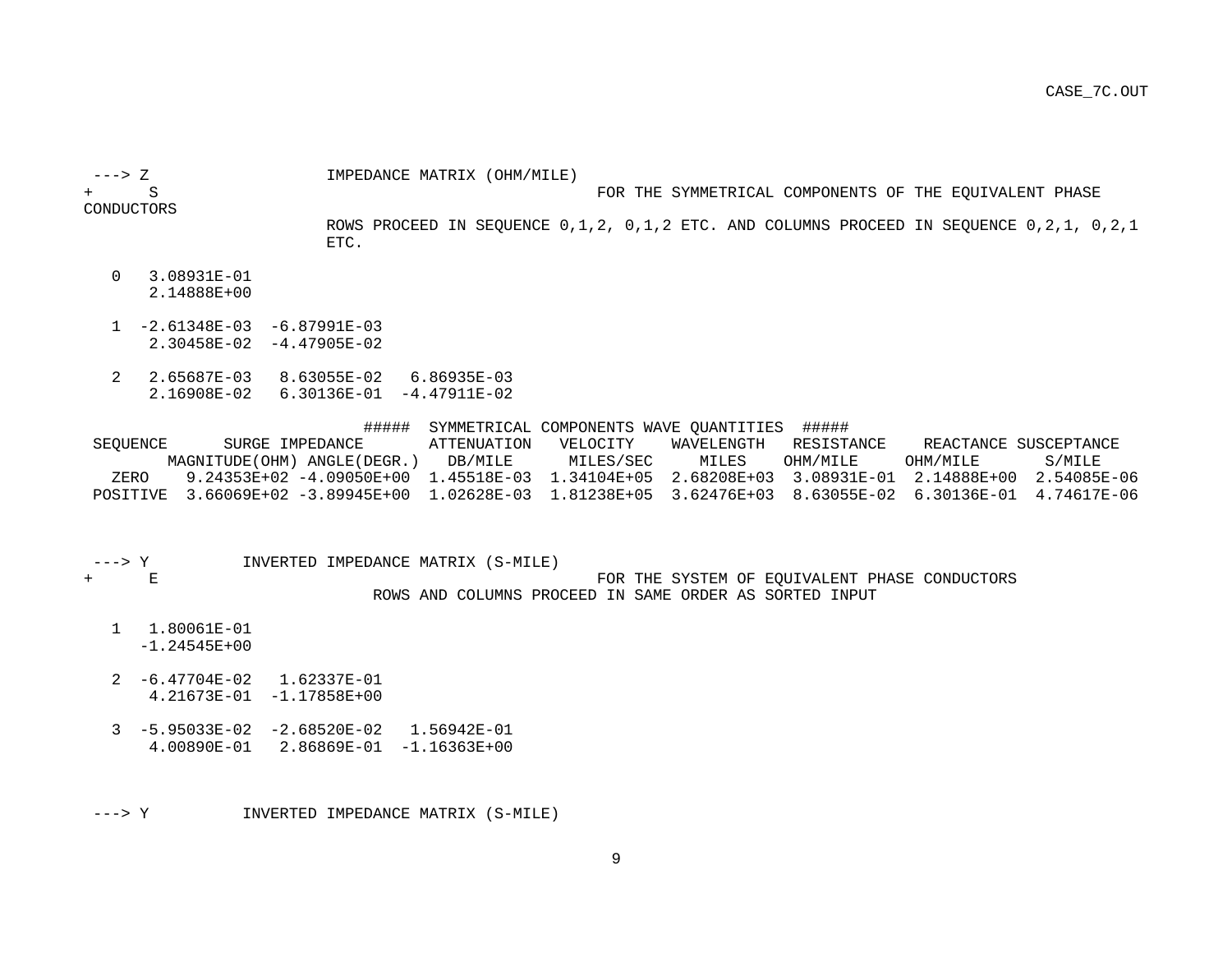+ S FOR THE SYMMETRICAL COMPONENTS OF THE EQUIVALENT PHASE CONDUCTORS ROWS PROCEED IN SEQUENCE 0,1,2, 0,1,2 ETC. AND COLUMNS PROCEED IN SEQUENCE 0,2,1, 0,2,1 ETC. 0 6.56961E-02 -4.56266E-01 1 -6.63652E-03 1.40136E-02 1.67248E-02 -1.12323E-01 2 -3.27229E-03 2.16822E-01 4.66473E-02 1.66511E-02 -1.56570E+00 -1.03127E-01 ================================================================================ ::::: PI-NOMINAL (APPROXIMATION) USING LUMPED LINE PARAMETERS ::::: MATRICES FOR LINE LENGTH = 1.000000E+02 MILES. THIS IS NOT AN EXACT EQUIVALENT PI-CIRCUIT, BUT AN APPROXIMATE PI-CIRCUIT ~~~~~~~~~~~~~~~~~~~~~~~~~~~~~~~~~~~~~~~~~~~~~~~~~~~~~~~~~~~~~~~~~~~~~~~~~~~~~~~~ PI-NOMINAL CIRCUIT FOR THE TOTAL LINE LENGTH WILL BE PUNCHED IN LU7 ~~~~~~~~~~~~~~~~~~~~~~~~~~~~~~~~~~~~~~~~~~~~~~~~~~~~~~~~~~~~~~~~~~~~~~~~~~~~~~~~ 1BLANK CARD ENDING LINE CONSTANTS CASE +BLANK CARD TERMINATING 'LINE CONSTANTS' CASES. CORE STORAGE FIGURES FOR PRECEDING DATA CASE NOW COMPLETED. --------------------------------------- PRESENT PROGRAM A VALUE OF -9999 INDICATES DEFAULT WITH NO FIGURE AVAILABLE. LIMIT (NAME) SIZE LIST 1. TOTAL STORAGE SPACE ALLOCATED FOR THE EMTP AUXILIARY PROGRAMS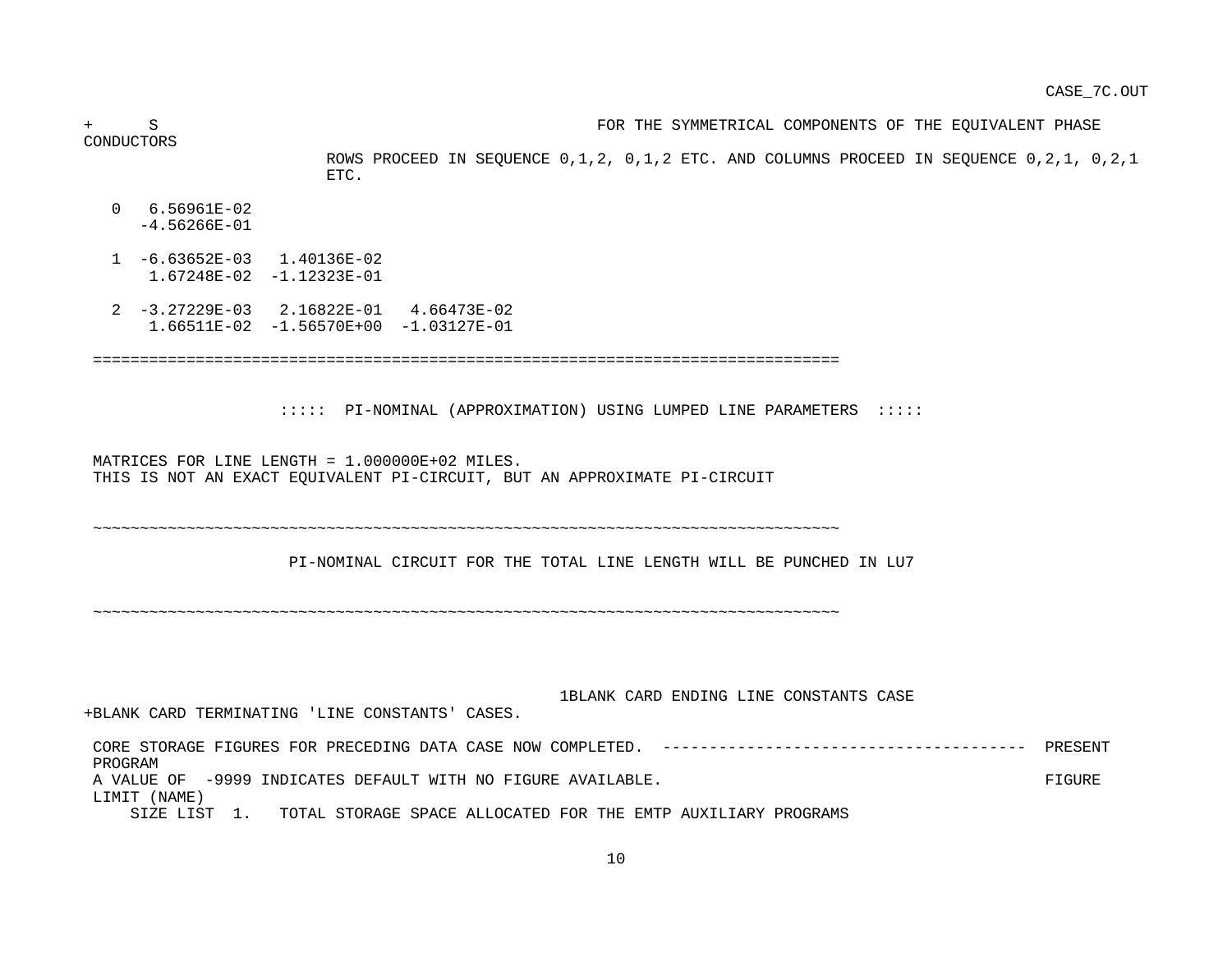281040(LTLABL)

|                 |  |             | CP SEC |
|-----------------|--|-------------|--------|
| I/O SEC SUM SEC |  |             |        |
|                 |  | TOTALS .060 |        |
|                 |  | 000         | .060   |

 SUPPORTING AUXILIARY ROUTINES FOR EMTP - DCG/EPRI VERSION 2.0 DEC VAX TRANSLATION DISTRIBUTED BY EPRI SOFTWARE CENTRE. RUN DATE (MM/DD/YY) AND TIME (HH.MM.SS.)= 06/19/98 09.26.12 FOR INFORMATION, CONSULT THE EMTP RULE BOOK. PROGRAM VERSION="V2.0" LENGTH OF /LABEL/ EQUALS 281040 INTEGER WORDS, LENGTH OF INPUT DATA FILE EQUALS 2000 CARDS. --------------------------------------------------+-------------------------------------------------------------- ------------------ DESCRIPTIVE INTERPRETATION OF NEW-CASE INPUT DATA 1 INPUT DATA CARD IMAGES PRINTED BELOW, ALL 80 COLUMNS, CHARACTER BY CHARACTER. 0 1 2 3 4 5 6 7 8 0 0 0 0 0 0 0 0 0 --------------------------------------------------+-------------------------------------------------------------- ------------------ 1BLANK END OF EMTP DATA

+BLANK TERMINATION-OF-RUN CARD.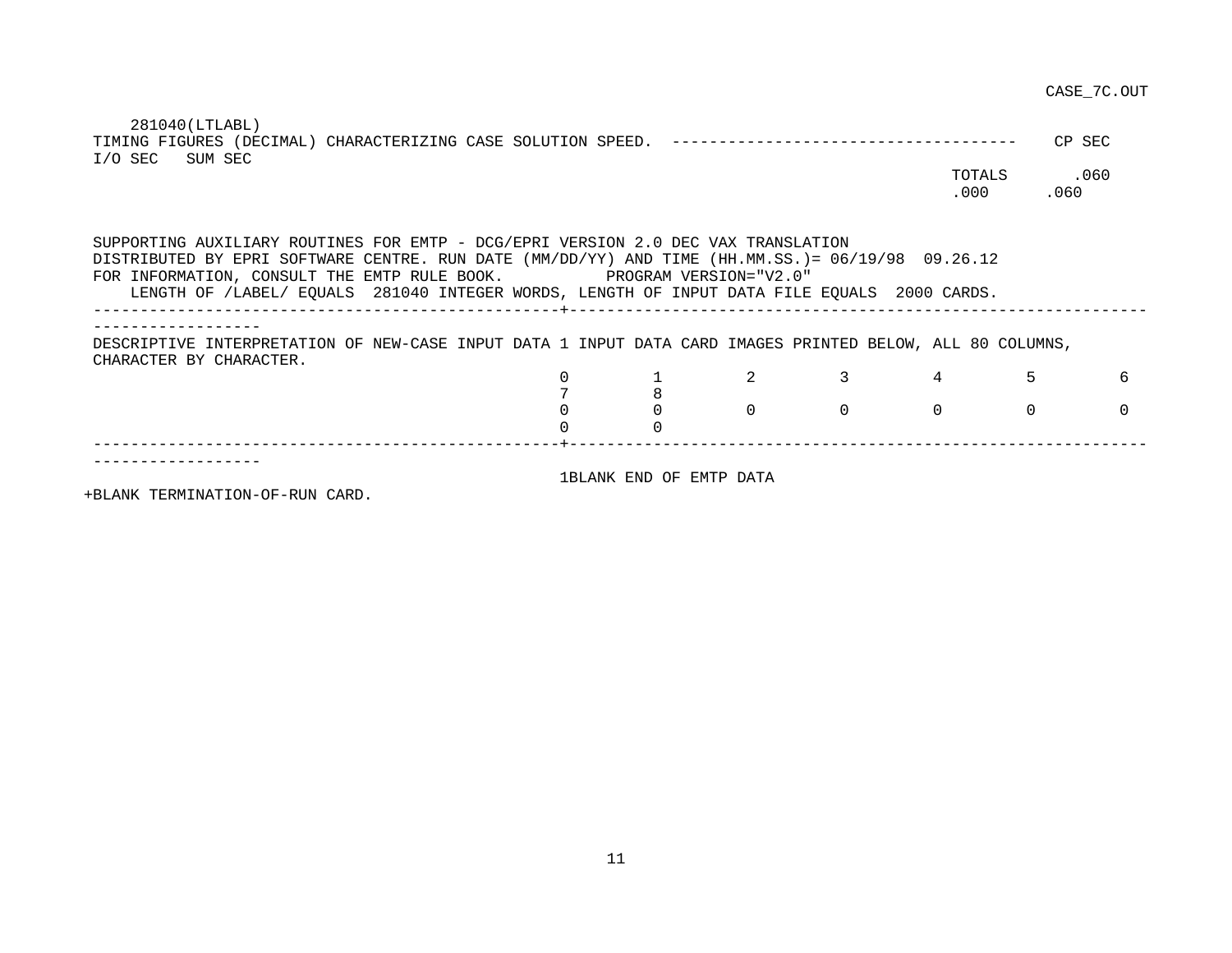DONE READING DISK FILE INTO EMTP CACHE. NUMCRD = 54 CARDS. SUPPORTING AUXILIARY ROUTINES FOR EMTP - DCG/EPRI VERSION 2.0 DEC VAX TRANSLATION DISTRIBUTED BY EPRI SOFTWARE CENTRE. RUN DATE (MM/DD/YY) AND TIME (HH.MM.SS.)= 06/19/98 09.26.16 FOR INFORMATION, CONSULT THE EMTP RULE BOOK. PROGRAM VERSION="V2.0" LENGTH OF /LABEL/ EQUALS 281040 INTEGER WORDS, LENGTH OF INPUT DATA FILE EQUALS 2000 CARDS. --------------------------------------------------+-------------------------------------------------------------- ------------------ DESCRIPTIVE INTERPRETATION OF NEW-CASE INPUT DATA 1 INPUT DATA CARD IMAGES PRINTED BELOW, ALL 80 COLUMNS, CHARACTER BY CHARACTER. 0 1 2 3 4 5 6  $\begin{array}{ccc} 7 & & 8 \\ 0 & & 0 \end{array}$  $\begin{matrix} 0 & 0 & 0 & 0 & 0 & 0 & 0 \end{matrix}$ 0 0 --------------------------------------------------+-------------------------------------------------------------- ------------------ COMMENT CARD. 1C SUPERHARM LINE MODEL TEST - CP-LINE EMTP SETUP - CASE 7D COMMENT CARD. 12 COMMENT CARD. 1C NUMBER OF PHASE CONDUCTORS ...: 3 COMMENT CARD. 1C NUMBER OF GROUND CONDUCTORS ...: 0 COMMENT CARD. 1C PHASE CONDUCTORS TRANSPOSED ..: FALSE COMMENT CARD. 1C GROUND CONDUCTORS SEGMENTED ..: FALSE COMMENT CARD. 1C FREQUENCY FOR CONSTANTS (HZ) ..: 60 COMMENT CARD. 1C EARTH RESTIVITY (OHM-METERS) ..: 100 COMMENT CARD. 1C UNITS FOR INPUT DATA ..........: METRIC (SI) COMMENT CARD. 1C COMMENT CARD. 1C ID DC RES. GMR DIAMETER X COORD Y COORD NB SPACING COMMENT CARD. THE COMMENT CARD COMMENT CARD. THE COMMENT CARD COMMENT CARD. METERS CM COMMENT CARD. 1C -- ---------- ---------- ---------- ---------- ---------- -- ---------- COMMENT CARD. 1C P 0.022145 0.799479 3.5103 -8 25 2 45 COMMENT CARD. 1C P 0.022145 0.799459 3.5103 0 25 2 45<br>COMMENT CARD. 1C P 0.022145 0.799479 3.5103 8 25 2 45 COMMENT CARD. 1C COMMENT CARD. 1C 1BEGIN NEW DATA CASE +MARKER CARD PRECEDING NEW DATA CASE. 1LINE CONSTANTS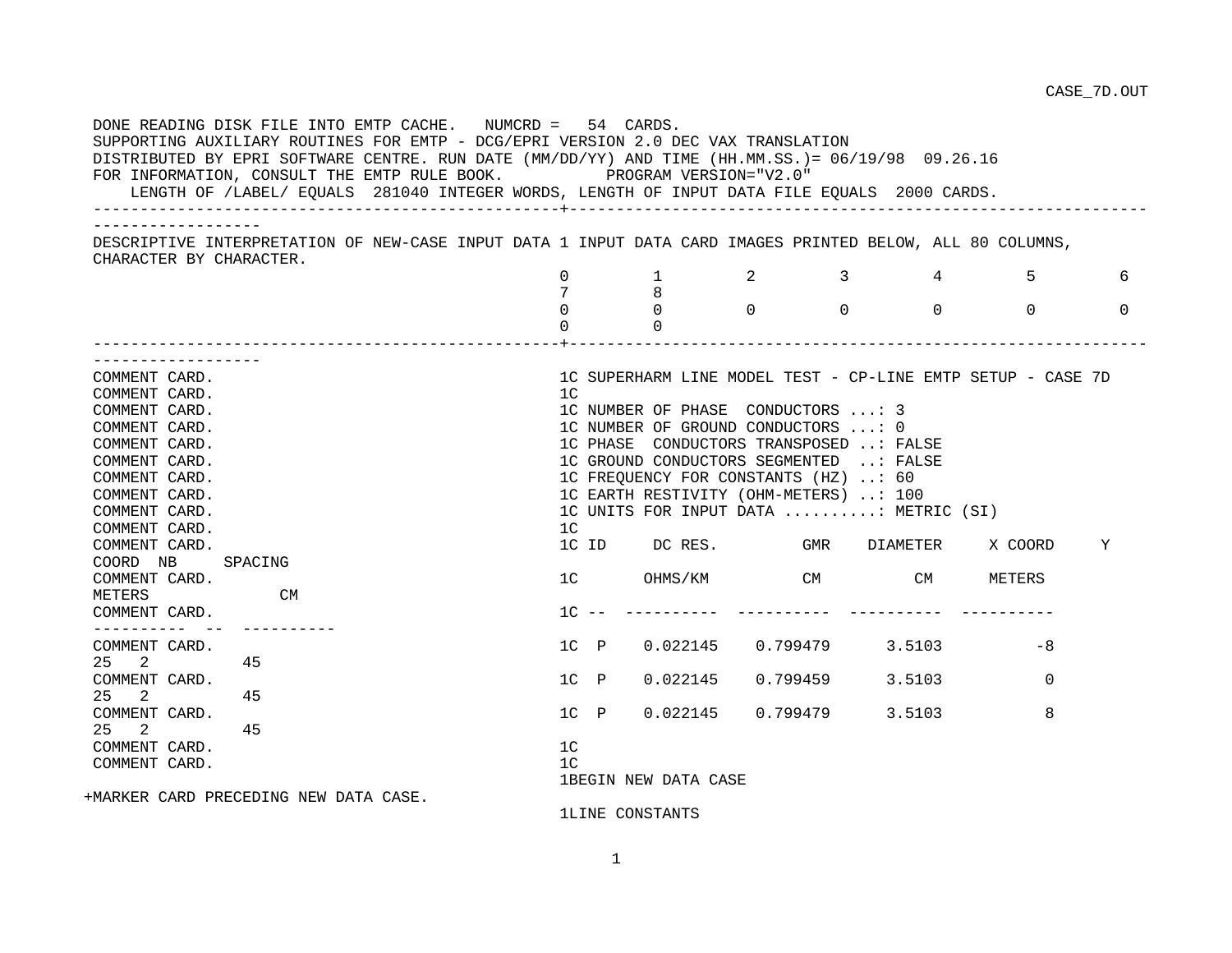+REQUEST FOR LINE CONSTANTS

|                                             |     |  |                                                                                |                | 1LINE-PARAMETERS             |      |     |              |     |                                                                         |         |                 |      |               |        |          |   |
|---------------------------------------------|-----|--|--------------------------------------------------------------------------------|----------------|------------------------------|------|-----|--------------|-----|-------------------------------------------------------------------------|---------|-----------------|------|---------------|--------|----------|---|
| COMMENT CARD.                               |     |  |                                                                                | 1 <sup>C</sup> |                              |      |     |              |     |                                                                         |         |                 |      |               |        |          |   |
| COMMENT CARD.                               |     |  |                                                                                |                |                              |      |     |              |     |                                                                         |         |                 |      |               |        |          |   |
|                                             |     |  |                                                                                | <b>1METRIC</b> |                              |      |     |              |     |                                                                         |         | 2               |      |               |        |          |   |
| +METRIC UNITS AND P.B.A.'S FORMAT ARE USED  |     |  |                                                                                |                |                              |      |     |              |     |                                                                         |         |                 |      |               |        |          |   |
| COMMENT CARD.                               |     |  |                                                                                |                |                              |      |     |              |     |                                                                         |         |                 |      |               |        |          |   |
| COMMENT CARD.                               |     |  |                                                                                | 1 <sup>C</sup> |                              |      |     | $\mathsf{T}$ |     |                                                                         |         |                 |      |               |        |          |   |
| COMMENT CARD.                               |     |  |                                                                                | 1 <sup>C</sup> |                              |      |     | $\mathbf{X}$ | R.  |                                                                         |         |                 |      |               |        |          |   |
| COMMENT CARD.                               |     |  |                                                                                | $1C$ P         |                              | S RT |     |              | G E | $\overline{D}$                                                          |         | H               |      | $\mathbf {V}$ |        | <b>V</b> |   |
| $\mathbf{A}$<br>S                           | N N |  |                                                                                |                |                              |      |     |              |     |                                                                         |         |                 |      |               |        |          |   |
| COMMENT CARD.                               |     |  |                                                                                | 1C H           | K                            |      | E Y |              | M A |                                                                         | CM I M  | $\circ$         |      | M T           |        | M M      |   |
| CM E DEG L A B                              |     |  |                                                                                |                |                              |      |     |              |     |                                                                         |         |                 |      |               |        |          |   |
| COMMENT CARD.                               |     |  |                                                                                | 1C A           | $\mathsf{T}$                 |      |     | S P          | R C |                                                                         | IN A FT | R               | FT O |               | $FT$ I |          |   |
| IN P P MU                                   |     |  |                                                                                |                |                              |      |     |              |     |                                                                         |         |                 |      |               |        |          |   |
| COMMENT CARD.                               |     |  |                                                                                | 1 <sup>C</sup> |                              |      |     |              |     |                                                                         |         |                 |      |               |        |          |   |
|                                             |     |  |                                                                                |                |                              |      |     |              |     |                                                                         |         |                 |      |               |        |          |   |
| COMMENT CARD.                               |     |  |                                                                                | 1 <sup>C</sup> | $\sim$ 1                     |      |     | 2            |     | 3                                                                       |         | $\overline{4}$  |      | 5             |        |          | 6 |
| 7                                           | 8   |  |                                                                                |                |                              |      |     |              |     |                                                                         |         |                 |      |               |        |          |   |
| COMMENT CARD.                               |     |  |                                                                                | 1 <sup>C</sup> |                              |      |     |              |     |                                                                         |         |                 |      |               |        |          |   |
|                                             |     |  | 345678901234567890123456789012345678901234567890123456789012345678901234567890 |                |                              |      |     |              |     |                                                                         |         |                 |      |               |        |          |   |
|                                             |     |  |                                                                                | $1 \quad 1$    |                              |      |     |              |     | 0.022145 2 .799479 3.5103                                               |         | $-8.0$          |      | 25.0          | 25.0   |          |   |
|                                             |     |  |                                                                                | 45.0           | 0.0                          |      | 2   |              |     |                                                                         |         |                 |      |               |        |          |   |
| COMMENT CARD.                               |     |  |                                                                                | 1 <sup>C</sup> |                              |      |     |              |     |                                                                         |         |                 |      |               |        |          |   |
|                                             |     |  |                                                                                |                |                              |      |     |              |     |                                                                         |         |                 |      |               |        |          |   |
|                                             |     |  |                                                                                |                |                              |      |     |              |     | 1 2 0.022145 2.799479 3.5103                                            |         | 0.0             |      | 25.0          | 25.0   |          |   |
|                                             |     |  |                                                                                |                | $45.0\qquad0.0$              |      | 2   |              |     |                                                                         |         |                 |      |               |        |          |   |
| COMMENT CARD.                               |     |  |                                                                                | 1 <sup>C</sup> |                              |      |     |              |     |                                                                         |         |                 |      |               |        |          |   |
|                                             |     |  |                                                                                |                |                              |      |     |              |     |                                                                         |         |                 |      |               |        |          |   |
|                                             |     |  |                                                                                |                |                              |      |     |              |     | $1 \quad 3 \quad 0.022145 \quad 2 \quad .799479 \quad 3.5103 \quad 8.0$ |         |                 |      | 25.0          |        | 25.0     |   |
|                                             |     |  |                                                                                | 45.0           | $0.0$ 2                      |      |     |              |     |                                                                         |         |                 |      |               |        |          |   |
| COMMENT CARD.                               |     |  |                                                                                | 1 <sup>C</sup> |                              |      |     |              |     |                                                                         |         |                 |      |               |        |          |   |
|                                             |     |  |                                                                                |                |                              |      |     |              |     |                                                                         |         |                 |      |               |        |          |   |
|                                             |     |  |                                                                                |                |                              |      |     |              |     |                                                                         |         |                 |      |               |        |          |   |
| COMMENT CARD.                               |     |  |                                                                                | 1 <sup>C</sup> |                              |      |     |              |     |                                                                         |         |                 |      |               |        |          |   |
|                                             |     |  |                                                                                |                | 1BLANK END OF CONDUCTOR DATA |      |     |              |     |                                                                         |         |                 |      |               |        |          |   |
| +BLANK CARD TERMINATING LINE DATA           |     |  |                                                                                |                |                              |      |     |              |     |                                                                         |         |                 |      |               |        |          |   |
| COMMENT CARD.                               |     |  |                                                                                | 1 <sup>C</sup> |                              |      |     |              |     |                                                                         |         |                 |      |               |        |          |   |
| COMMENT CARD.                               |     |  |                                                                                |                |                              |      |     |              |     | 1C ---RHO <-----FREQ <--------->ICPRNT-IZPRNT-C <----LEN                |         |                 |      |               |        |          |   |
| $\leftarrow$ PISM $\leftarrow$ -------> M F |     |  |                                                                                |                |                              |      |     |              |     |                                                                         |         |                 |      |               |        |          |   |
|                                             |     |  |                                                                                |                | 1 100.00                     |      |     | 60.0         |     |                                                                         |         | 111111 111111 1 |      | 100.0         |        | $00 \,$  |   |
|                                             |     |  |                                                                                | $1\quad1$      |                              |      |     |              |     |                                                                         |         |                 |      |               |        |          |   |
| +FREOUENCY CARD                             |     |  |                                                                                |                |                              |      |     |              |     |                                                                         |         |                 |      |               |        |          |   |

2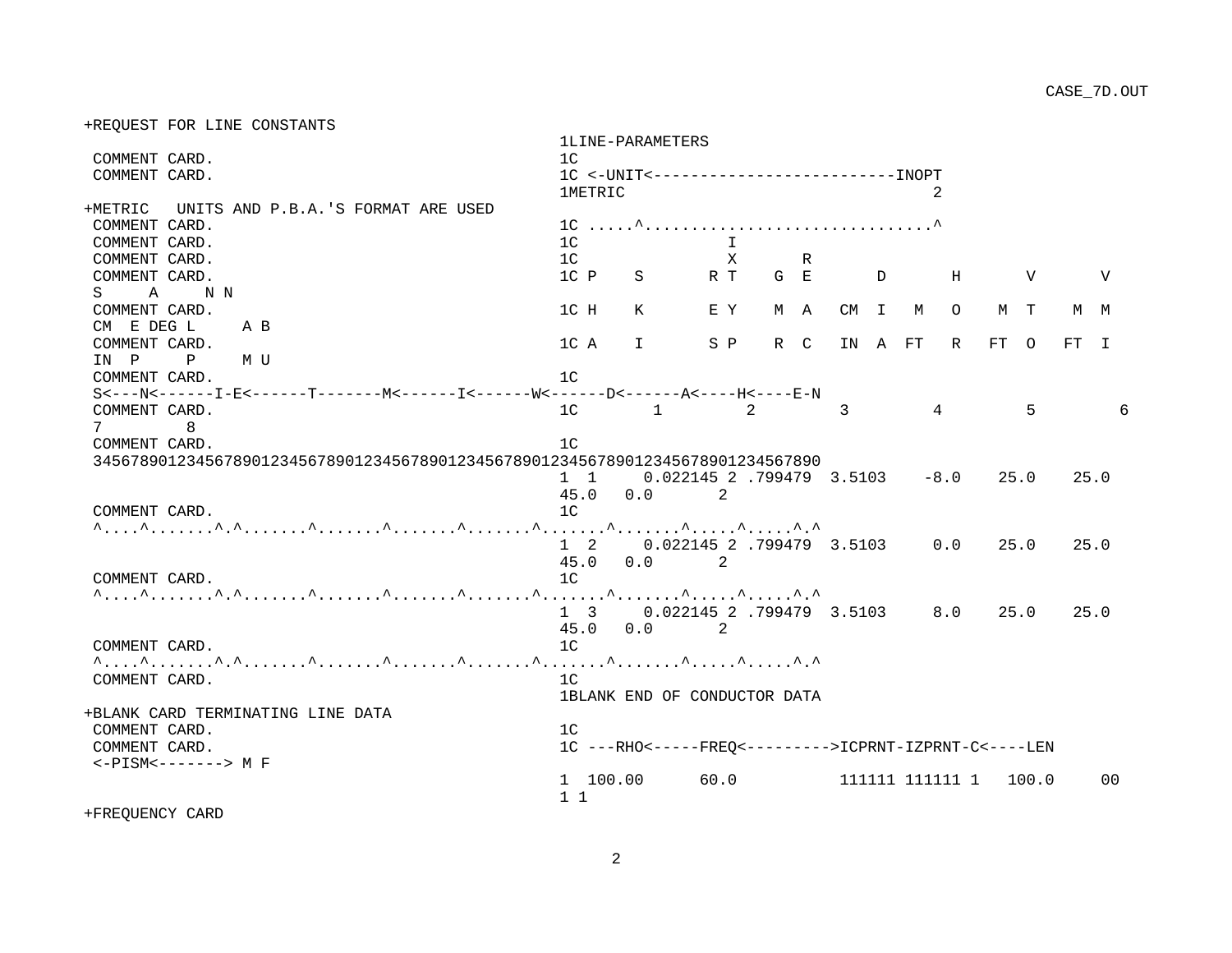COMMENT CARD. 1 .....^.........^XXXXXXXXXXX^^^^^^X^^^^^^X^.......^X^^^^^^XXXXXXXXX.^.^ COMMENT CARD. 10 1.NODES SEN\_A REC\_A SEN\_B REC\_B SEN C REC C +OPTIONAL NODE NAMES COMMENT CARD. 12 XXXXXXXXXXXXXXXXX.....^XXXX.....^XXXX.....^XXXX.....^XXXX.....^XXXX.....^ 1BLANK CARD ENDIND FREQUENCY DATA

+BLANK CARD TERMINATING LINE PARAMETERS

## ////////////////////////////////////////////////////////////////////////////////

| ------------------------ | LINE-PARAMETERS | ------------------------- |
|--------------------------|-----------------|---------------------------|
|                          |                 |                           |

 METRIC S.I. UNITS ARE USED. (CM ASSUMED FOR COND. DIAMETER AND BUNDLE SPACING)

### RECORD OF SORTED INPUT DATA (UNITS ARE THE SAME AS FOR INPUT)

| PHASE | NUMBER | SKIN  | DC RESIST |   | TYPE PARAMETER DIAMETER |         | X-COORD  | Y-COORD | VREAL | VIMAGINARY |
|-------|--------|-------|-----------|---|-------------------------|---------|----------|---------|-------|------------|
|       |        | .0000 | 02215     |   | .79948                  | 3.51030 | $-8.225$ | 25,000  | .000  | .000       |
| ∠     | 2      | .0000 | 02215     | 2 | .79948                  | 3.51030 | $-.225$  | 25.000  | .000  | .000       |
|       |        | .0000 | 02215     |   | .79948                  | 3.51030 | 7.775    | 25.000  | .000  | .000       |
| 4     |        | .0000 | 02215     |   | .79948                  | 3.51030 | $-7.775$ | 25.000  | .000  | .000       |
|       |        | 0000  | 02215     | 2 | .79948                  | 3.51030 | .225     | 25.000  | .000  | .000       |
|       |        | 0000  | 02215     | 2 | .79948                  | 3.51030 | 8.225    | 25,000  | .000  | .000       |

================================================================================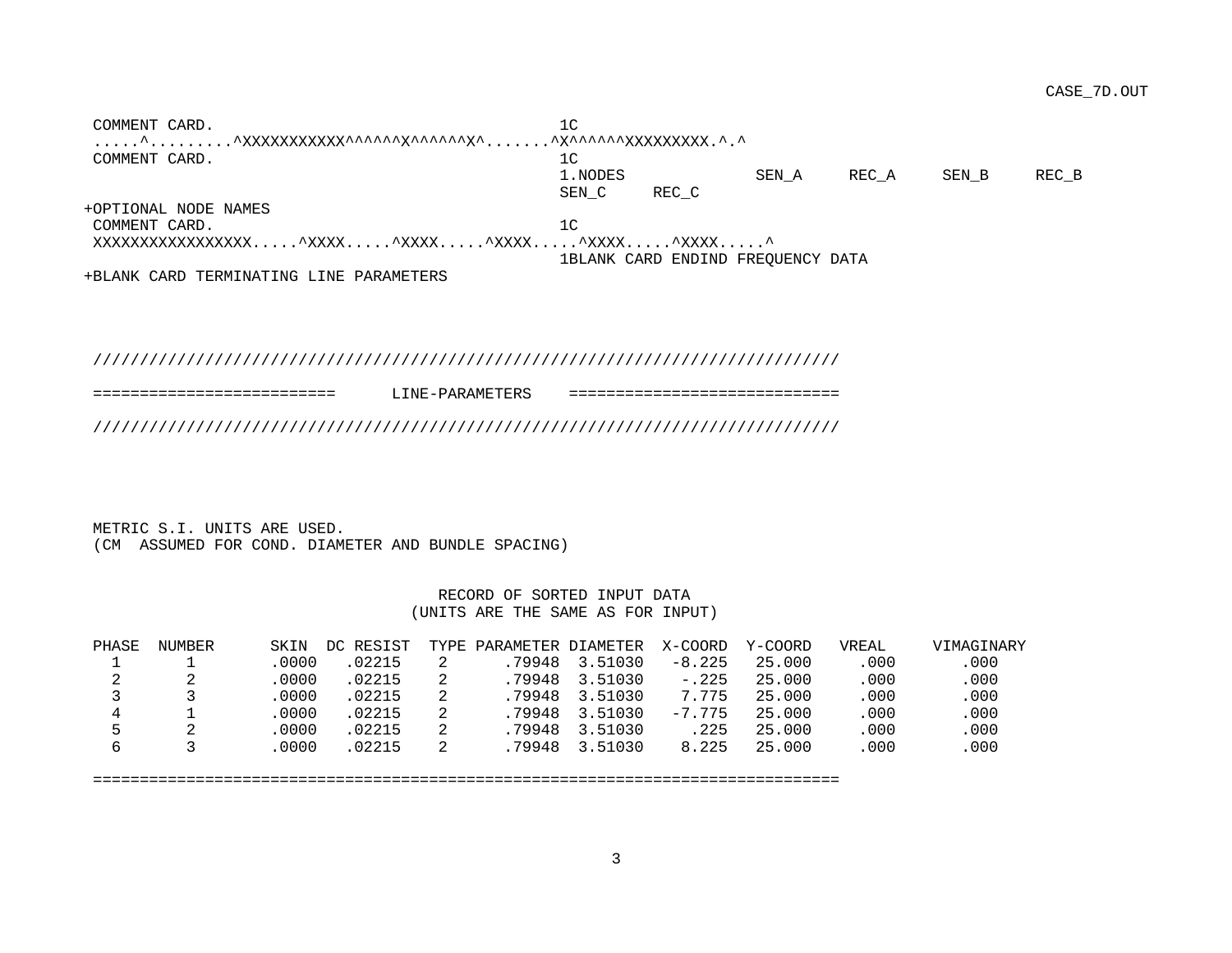FOLLOWING MATRICES ARE FOR EARTH RESISTIVITY= 100.00 OHM-M AND FREQUENCY= 60.00 HZ. CORRECTION FACTOR= .000001

---> P INVERTED CAPACITANCE MATRIX (KM/F)

#### + FOR THE SYSTEM OF PHYSICAL CONDUCTORS ROWS AND COLUMNS PROCEED IN SAME ORDER AS SORTED INPUT

- 1 1.42985E+08
- 2 3.31680E+07 1.42985E+08
- 3 2.13576E+07 3.31680E+07 1.42985E+08
- 4 8.46729E+07 3.41841E+07 2.18240E+07 1.42985E+08
- 5 3.22102E+07 8.46729E+07 3.41841E+07 3.31680E+07 1.42985E+08
- 6 2.09065E+07 3.22102E+07 8.46729E+07 2.13576E+07 3.31680E+07 1.42985E+08
- ---> C CAPACITANCE MATRIX (F/KM)

+ FOR THE SYSTEM OF PHYSICAL CONDUCTORS ROWS AND COLUMNS PROCEED IN SAME ORDER AS SORTED INPUT

- 1 1.09807E-08
- 2 -6.31822E-10 1.11395E-08
- 3 -2.72482E-10 -6.17127E-10 1.10320E-08
- 4 -6.14410E-09 -7.17982E-10 -2.90640E-10 1.10320E-08
- 5 -5.49562E-10 -6.01266E-09 -7.17982E-10 -6.17127E-10 1.11395E-08
- 6 -2.56634E-10 -5.49562E-10 -6.14410E-09 -2.72482E-10 -6.31822E-10 1.09807E-08

---> P INVERTED CAPACITANCE MATRIX (KM/F)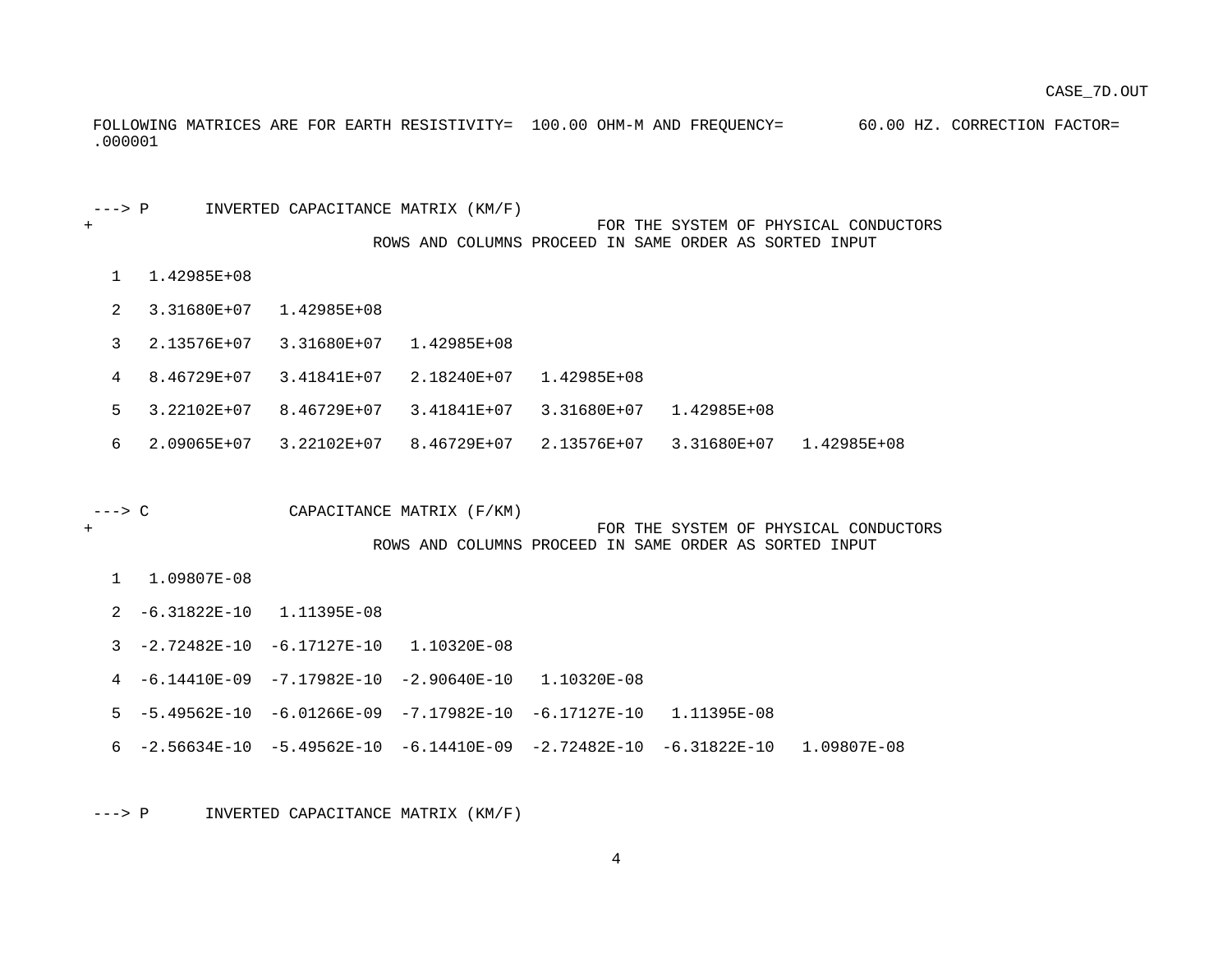+ E FOR THE SYSTEM OF EQUIVALENT PHASE CONDUCTORS ROWS AND COLUMNS PROCEED IN SAME ORDER AS SORTED INPUT

- 1 1.13819E+08
- 2 3.31787E+07 1.13812E+08
- 3 2.13698E+07 3.31787E+07 1.13819E+08

 ---> P INVERTED CAPACITANCE MATRIX (KM/F) + S FOR THE SYMMETRICAL COMPONENTS OF THE EQUIVALENT PHASE

CONDUCTORS

 ROWS PROCEED IN SEQUENCE 0,1,2, 0,1,2 ETC. AND COLUMNS PROCEED IN SEQUENCE 0,2,1, 0,2,1 ETC.

- 0 1.72301E+08 0.00000E+00
- 1 -1.96706E+06 3.93738E+06 3.40704E+06 6.81975E+06
- 2 -1.96706E+06 8.45743E+07 3.93738E+06  $-3.40704E+06 -3.10441E-09 -6.81975E+06$

---> C CAPACITANCE MATRIX (F/KM) + E FOR THE SYSTEM OF EQUIVALENT PHASE CONDUCTORS ROWS AND COLUMNS PROCEED IN SAME ORDER AS SORTED INPUT

- 1 9.72453E-09
- 2 -2.51649E-09 1.02536E-08
- 3 -1.09224E-09 -2.51649E-09 9.72453E-09

 ---> C CAPACITANCE MATRIX (F/KM) FOR THE SYMMETRICAL COMPONENTS OF THE EQUIVALENT PHASE

5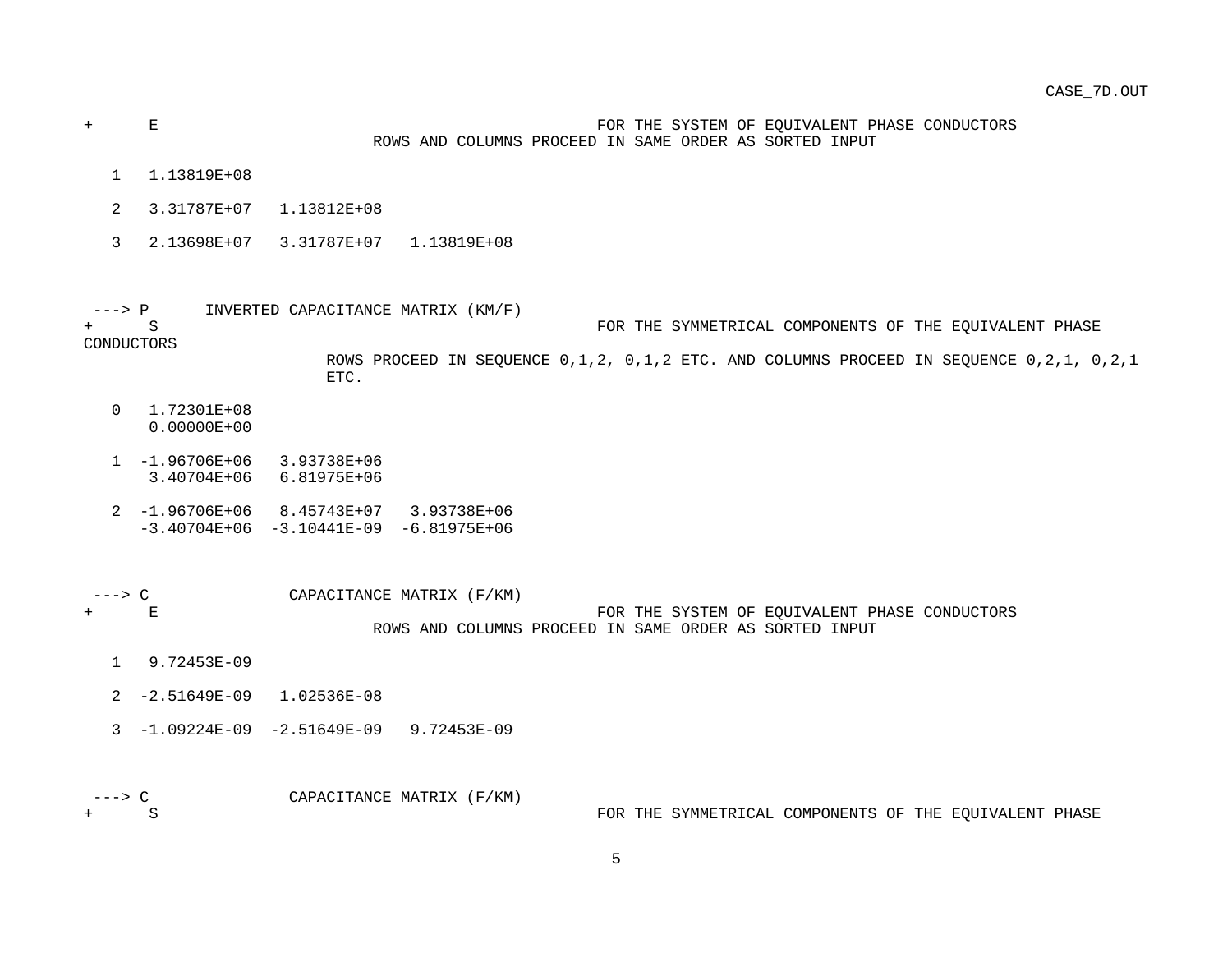CONDUCTORS

 ROWS PROCEED IN SEQUENCE 0,1,2, 0,1,2 ETC. AND COLUMNS PROCEED IN SEQUENCE 0,2,1, 0,2,1 ETC.

- 0 5.81741E-09 0.00000E+00
- 1 1.49195E-10 -5.62933E-10  $-2.58413E-10 -9.75028E-10$
- 2 1.49195E-10 1.19426E-08 -5.62933E-10 2.58413E-10 3.44659E-25 9.75028E-10
- ---> Z IMPEDANCE MATRIX (OHM/KM)

- + FOR THE SYSTEM OF PHYSICAL CONDUCTORS ROWS AND COLUMNS PROCEED IN SAME ORDER AS SORTED INPUT
	- 1 7.78976E-02 8.76511E-01
	- 2 5.57464E-02 7.78976E-02 3.55631E-01 8.76511E-01
	- 3 5.57280E-02 5.57464E-02 7.78976E-02 3.03375E-01 3.55631E-01 8.76511E-01
	- 4 5.57526E-02 5.57471E-02 5.57293E-02 7.78976E-02 5.72621E-01 3.59996E-01 3.05526E-01 8.76511E-01
	- 5 5.57457E-02 5.57526E-02 5.57471E-02 5.57464E-02 7.78976E-02 3.51505E-01 5.72621E-01 3.59996E-01 3.55631E-01 8.76511E-01
	- 6 5.57266E-02 5.57457E-02 5.57526E-02 5.57280E-02 5.57464E-02 7.78976E-02 3.01284E-01 3.51505E-01 5.72621E-01 3.03375E-01 3.55631E-01 8.76511E-01

---> Y INVERTED IMPEDANCE MATRIX (S-KM)

+ FOR THE SYSTEM OF PHYSICAL CONDUCTORS ROWS AND COLUMNS PROCEED IN SAME ORDER AS SORTED INPUT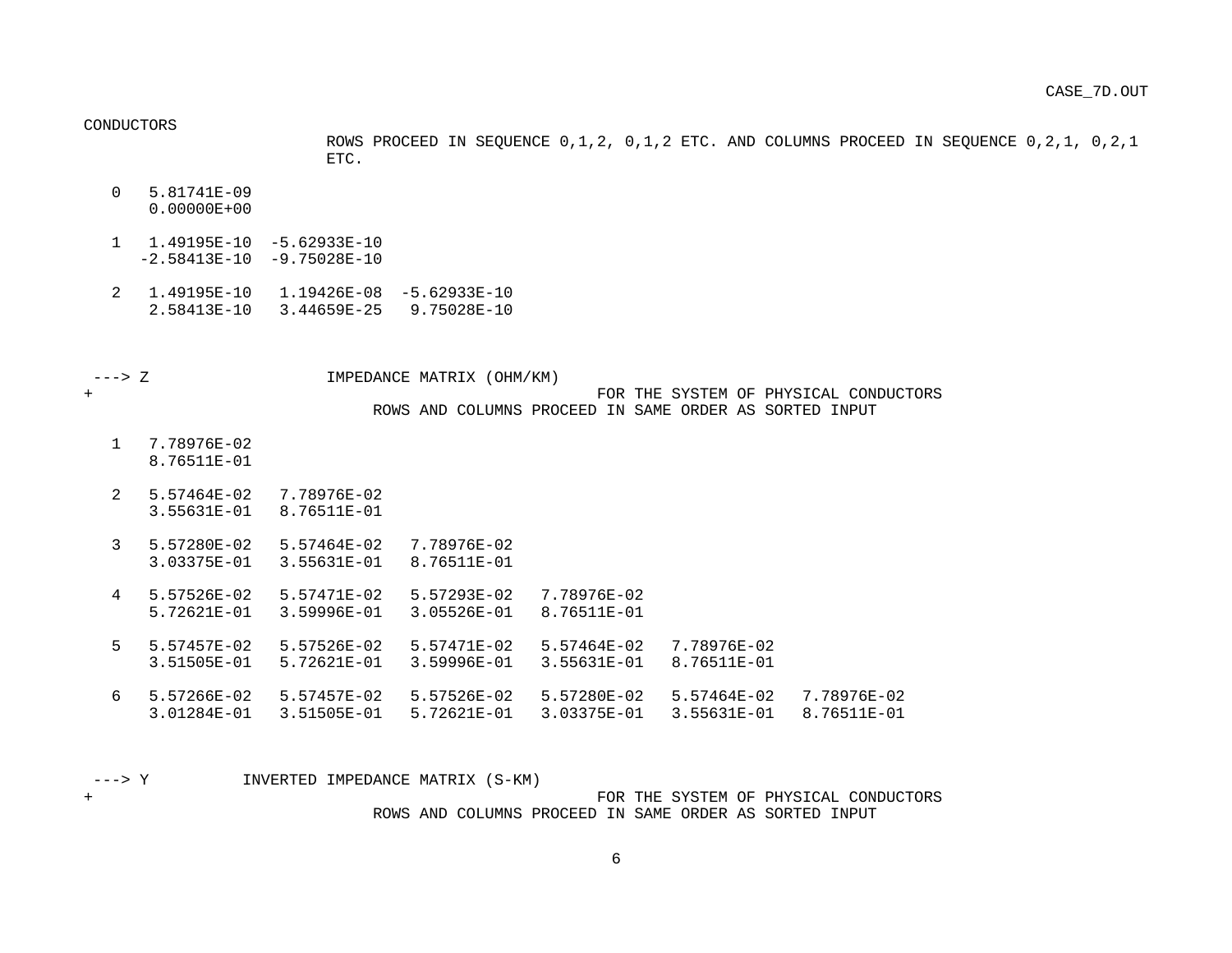1 1.38817E-01 -2.10970E+00

|   | $2 - 5.04415E - 04$<br>1.83043E-01 | 1.39975E-01<br>$-2.15828E + 00$ |                                 |                                 |                                 |                                 |  |
|---|------------------------------------|---------------------------------|---------------------------------|---------------------------------|---------------------------------|---------------------------------|--|
| 3 | 4.33943E-03<br>1.13558E-01         | $-3.09190E - 04$<br>1.78512F-01 | 1.39688E-01<br>$-2.12296E+00$   |                                 |                                 |                                 |  |
|   | $4 - 9.93142E - 02$<br>1.15713E+00 | $-2.14973E - 03$<br>1.96360E-01 | 3.93977F-03<br>1.15361E-01      | 1.39688E-01<br>$-2.12296E+00$   |                                 |                                 |  |
| 5 | 9.23226E-04<br>1.67970E-01         | $-9.86355E - 02$<br>1.11546E+00 | $-2.14973E - 03$<br>1.96360E-01 | $-3.09190F - 04$<br>1.78512E-01 | 1.39975E-01<br>$-2.15828E + 00$ |                                 |  |
| 6 | $4.69664E - 03$<br>1.12155E-01     | 9.23226E-04<br>1.67970E-01      | $-9.93142E - 02$<br>1.15713E+00 | 4.33943E-03<br>1.13558E-01      | $-5.04415E - 04$<br>1.83043E-01 | 1.38817E-01<br>$-2.10970E + 00$ |  |

 ---> Z IMPEDANCE MATRIX (OHM/KM) FOR THE SYSTEM OF EQUIVALENT PHASE CONDUCTORS ROWS AND COLUMNS PROCEED IN SAME ORDER AS SORTED INPUT 1 6.68278E-02 7.24529E-01 2 5.57475E-02 6.68294E-02

- 3.55676E-01 7.24507E-01
- 3 5.57258E-02 5.57475E-02 6.68278E-02 3.03420E-01 3.55676E-01 7.24529E-01

 -------------------------------------------------------------------------------- MODAL PARAMETERS AT FREQ = 6.00000E+01 HZ --------------------------------------------------------------------------------

##### MODAL WAVE QUANTITIES FROM Q COMPLEX #####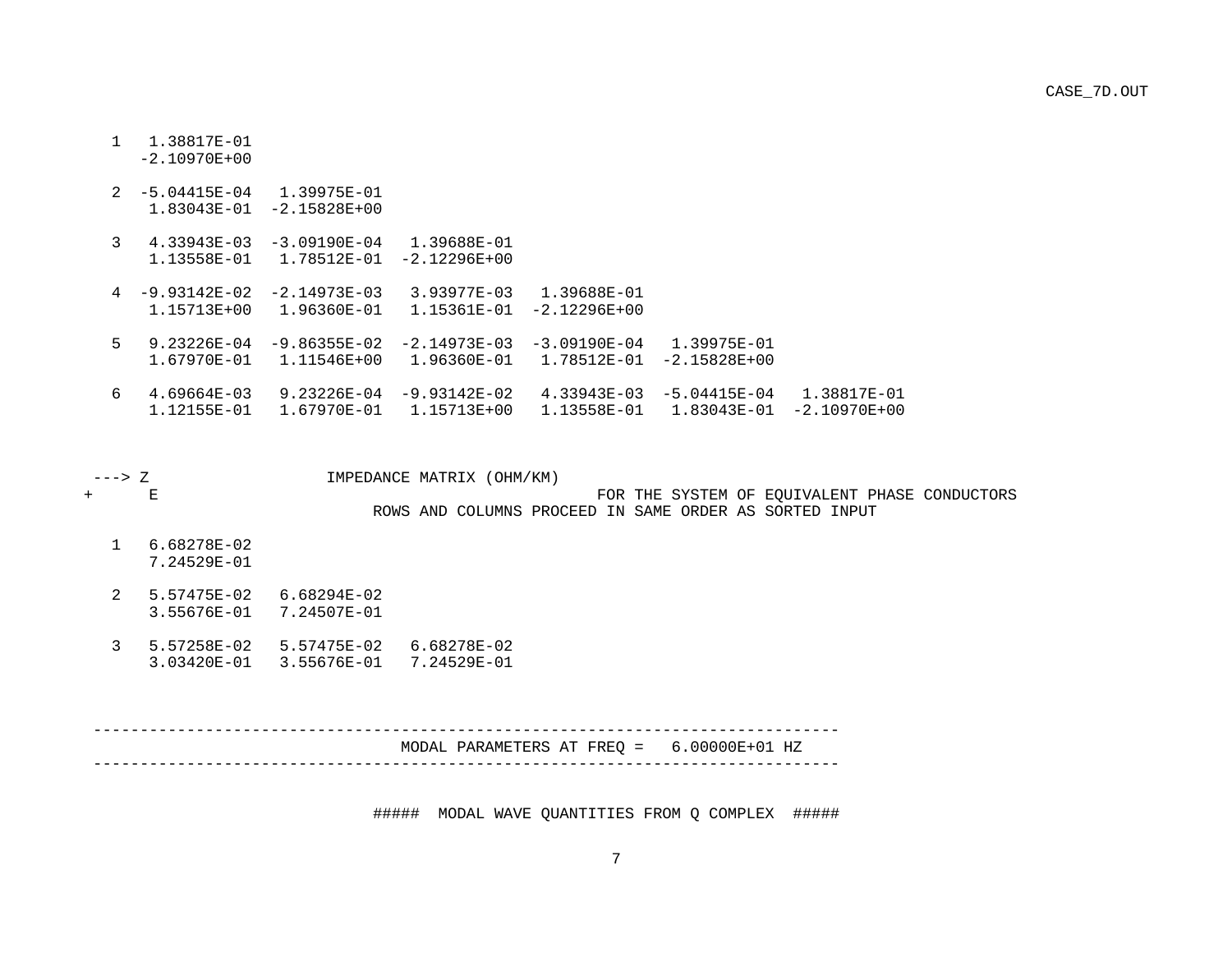CASE\_7D.OUT

(Q ROTATED FOR GMODE = 0)

 MODE RESISTANCE REACTANCE SUSCEPTANCE SURGE IMPEDANCE(OHM) VELOCITY ATTENUATION OHM/KM OHM/KM S/KM REAL IMAG LOSSLESS KM/SEC NEPER/KM 1 1.77340E-01 1.39123E+00 2.20585E-06 7.95773E+02-5.05140E+01 7.94168E+02 2.14766E+05 1.11426E-04 2 1.10747E-02 3.51503E-01 4.91399E-06 2.67486E+02-4.21276E+00 2.67453E+02 2.86811E+05 2.07015E-05 3 1.11019E-02 4.21110E-01 4.07782E-06 3.21382E+02-4.23565E+00 3.21354E+02 2.87661E+05 1.72722E-05

> EIGENVECTOR MATRIX Q FOR CURRENT TRANSFORMATION I(PHASE)=Q\*I(MODE) (Q ROTATED FOR GMODE = 0)

> > REAL COMPONENTS, ROW BY ROW

 6.06704E-01 4.07300E-01 7.07107E-01 5.13630E-01-8.17442E-01 1.26283E-14 6.06704E-01 4.07300E-01-7.07107E-01

#### IMAGINARY COMPONENTS, ROW BY ROW

 -8.04001E-04 5.37601E-04-3.38358E-15 1.61361E-03 4.55128E-04 6.99862E-15 -8.04001E-04 5.37601E-04-3.39659E-15

> Z-SURGE LOSSLESS IN PHASE COMPONENTS (FROM Z-SURGE MODAL LOSSLESS AND WITH Q REAL)

 4.62965E+02 1.82077E+02 4.62950E+02 1.41611E+02 1.82077E+02 4.62965E+02

--------------------------------------------------------------------------------

| ---> 7.    | IMPEDANCE MATRIX (OHM/KM)                                                               |
|------------|-----------------------------------------------------------------------------------------|
| $+$ S      | FOR THE SYMMETRICAL COMPONENTS OF THE EOUIVALENT PHASE                                  |
| CONDUCTORS |                                                                                         |
|            | ROWS PROCEED IN SEQUENCE 0,1,2, 0,1,2 ETC. AND COLUMNS PROCEED IN SEQUENCE 0,2,1, 0,2,1 |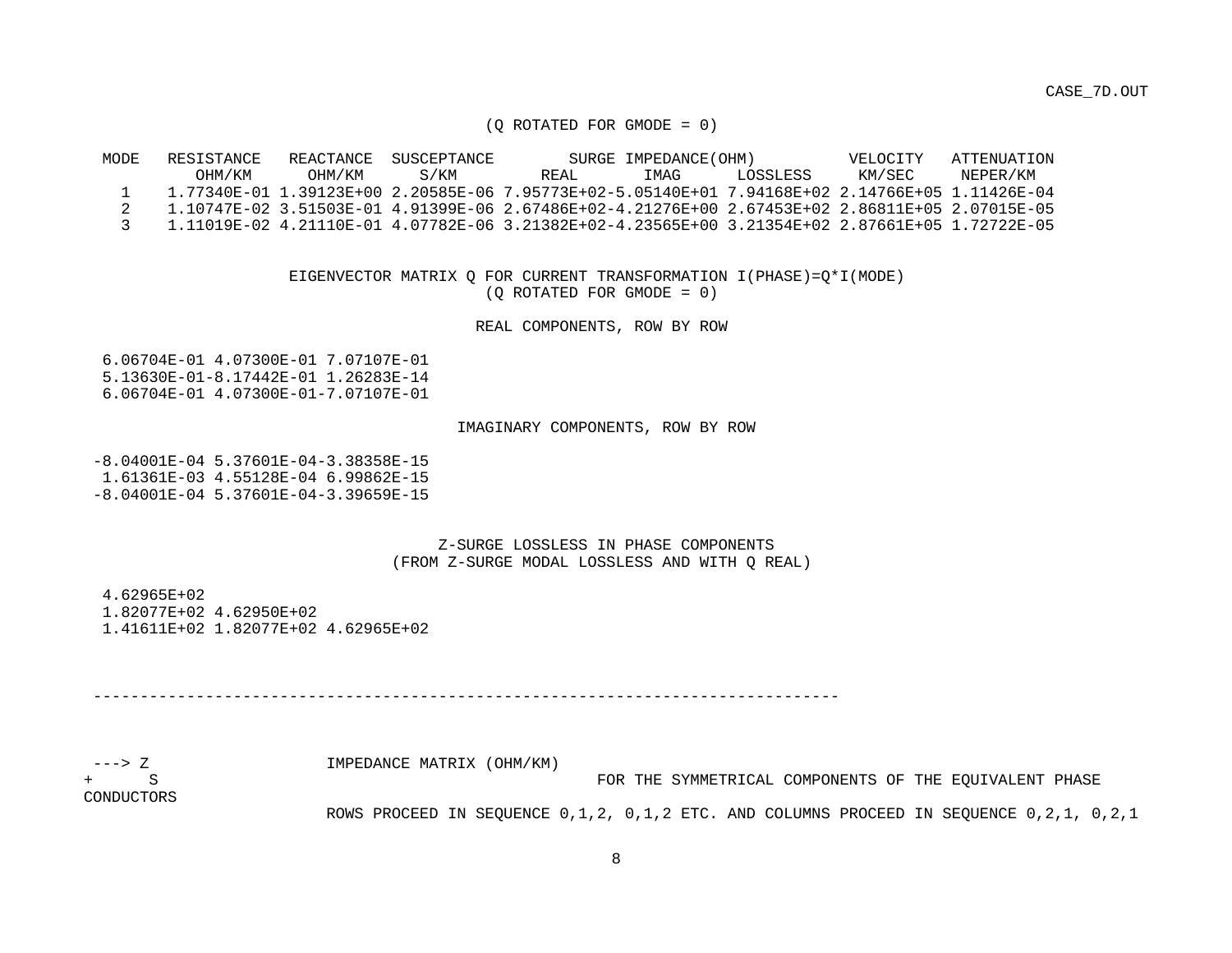ETC.

- 0 1.78309E-01 1.40104E+00
- 1 -1.50827E-02 -3.01698E-02 -8.69902E-03 1.74346E-02
- 2 1.50749E-02 1.10880E-02 3.01837E-02 -8.71245E-03 3.86264E-01 1.74105E-02

#### ##### SYMMETRICAL COMPONENTS WAVE QUANTITIES #####

 SEQUENCE SURGE IMPEDANCE ATTENUATION VELOCITY WAVELENGTH RESISTANCE REACTANCE SUSCEPTANCE MAGNITUDE(OHM) ANGLE(DEGR.) DB/KM KM/S KM OHM/KM OHM/KM S/KM ZERO 8.02489E+02 -3.62650E+00 9.66916E-04 2.14636E+05 3.57726E+03 1.78309E-01 1.40104E+00 2.19311E-06 POSITIVE 2.92965E+02 -8.22136E-01 1.64387E-04 2.85844E+05 4.76406E+03 1.10880E-02 3.86264E-01 4.50227E-06

- ---> Y  $INVERTED INPENDANCE MATRIX (S-KM) + E$ FOR THE SYSTEM OF EOUIVALENT PHASE CONDUCTORS ROWS AND COLUMNS PROCEED IN SAME ORDER AS SORTED INPUT
	- 1 7.98768E-02 -1.91840E+00
	- 2 -2.04011E-03 8.26781E-02 7.25884E-01 -2.08564E+00
	- 3 1.73153E-02 -2.04011E-03 7.98768E-02 4.54632E-01 7.25884E-01 -1.91840E+00

| –––> Y     | INVERTED IMPEDANCE MATRIX (S-KM)                                                        |
|------------|-----------------------------------------------------------------------------------------|
| $+$ S      | FOR THE SYMMETRICAL COMPONENTS OF THE EOUIVALENT PHASE                                  |
| CONDUCTORS |                                                                                         |
|            | ROWS PROCEED IN SEOUENCE 0,1,2, 0,1,2 ETC. AND COLUMNS PROCEED IN SEOUENCE 0,2,1, 0,2,1 |
|            |                                                                                         |

0 8.96339E-02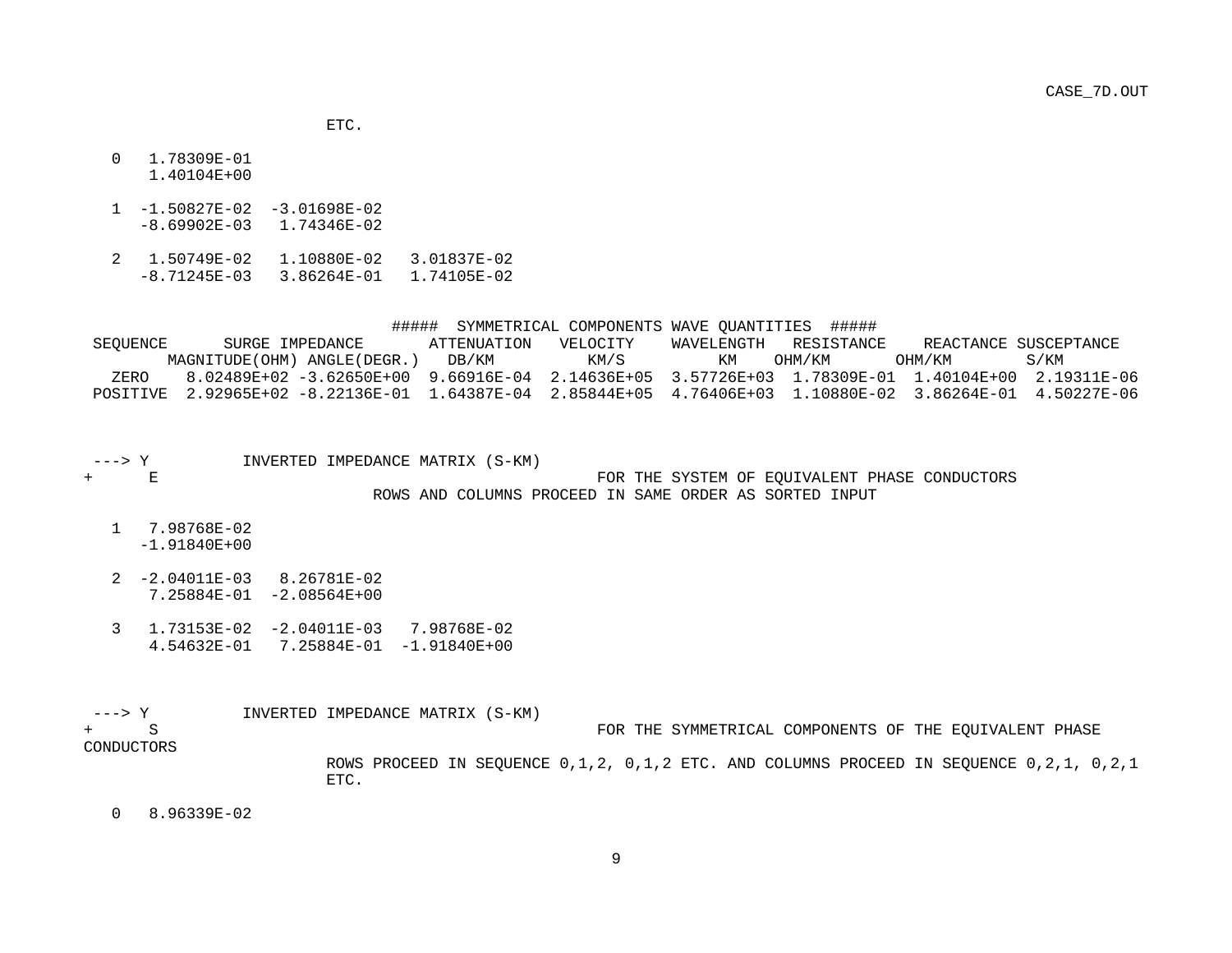CASE\_7D.OUT

-7.03211E-01

- 1 -2.72656E-02 -2.11805E-01 -2.21135E-02 1.06308E-01
- 2 3.27837E-02 7.63989E-02 1.97968E-01 -1.25560E-02 -2.60961E+00 1.30275E-01

================================================================================

::::: PI-NOMINAL (APPROXIMATION) USING LUMPED LINE PARAMETERS :::::

 MATRICES FOR LINE LENGTH = 1.000000E+02 KM THIS IS NOT AN EXACT EQUIVALENT PI-CIRCUIT, BUT AN APPROXIMATE PI-CIRCUIT

~~~~~~~~~~~~~~~~~~~~~~~~~~~~~~~~~~~~~~~~~~~~~~~~~~~~~~~~~~~~~~~~~~~~~~~~~~~~~~~~

PI-NOMINAL CIRCUIT FOR THE TOTAL LINE LENGTH WILL BE PUNCHED IN LU7

~~~~~~~~~~~~~~~~~~~~~~~~~~~~~~~~~~~~~~~~~~~~~~~~~~~~~~~~~~~~~~~~~~~~~~~~~~~~~~~~

#### 1BLANK CARD ENDING LINE CONSTANTS CASE

+BLANK CARD TERMINATING 'LINE CONSTANTS' CASES.

| CORE STORAGE FIGURES FOR PRECEDING DATA CASE NOW COMPLETED.                   | PRESENT |
|-------------------------------------------------------------------------------|---------|
| PROGRAM                                                                       |         |
| A VALUE OF -9999 INDICATES DEFAULT WITH NO FIGURE AVAILABLE.                  | FIGURE  |
| (NAME)<br>LIMIT                                                               |         |
| TOTAL STORAGE SPACE ALLOCATED FOR THE EMTP AUXILIARY PROGRAMS<br>SIZE LIST 1. |         |
| 281040(LTLABL)                                                                |         |
| TIMING FIGURES                                                                | CP SEC  |
| I/O SEC<br>SUM SEC                                                            |         |
| TOTALS                                                                        | .000    |
| .000                                                                          | .000    |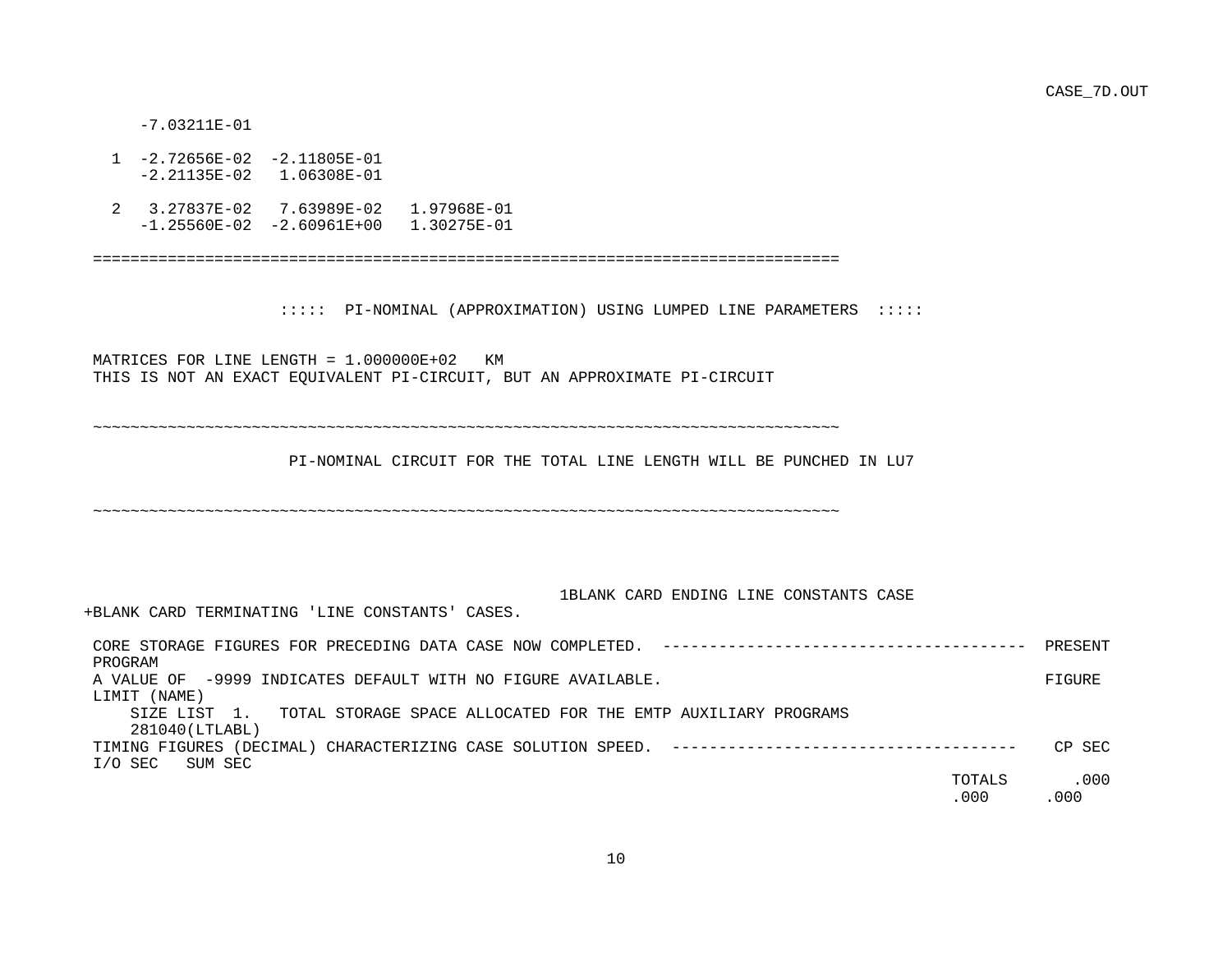SUPPORTING AUXILIARY ROUTINES FOR EMTP - DCG/EPRI VERSION 2.0 DEC VAX TRANSLATION DISTRIBUTED BY EPRI SOFTWARE CENTRE. RUN DATE (MM/DD/YY) AND TIME (HH.MM.SS.)= 06/19/98 09.26.16 FOR INFORMATION, CONSULT THE EMTP RULE BOOK. PROGRAM VERSION="V2.0" LENGTH OF /LABEL/ EQUALS 281040 INTEGER WORDS, LENGTH OF INPUT DATA FILE EQUALS 2000 CARDS. --------------------------------------------------+-------------------------------------------------------------- ------------------ DESCRIPTIVE INTERPRETATION OF NEW-CASE INPUT DATA 1 INPUT DATA CARD IMAGES PRINTED BELOW, ALL 80 COLUMNS, CHARACTER BY CHARACTER. 0 1 2 3 4 5 6  $\begin{array}{ccc} 7 & & 8 \\ 0 & & 0 \end{array}$ 0 0 0 0 0 0 0 0 0 --------------------------------------------------+-------------------------------------------------------------- ------------------ 1BLANK END OF EMTP DATA

+BLANK TERMINATION-OF-RUN CARD.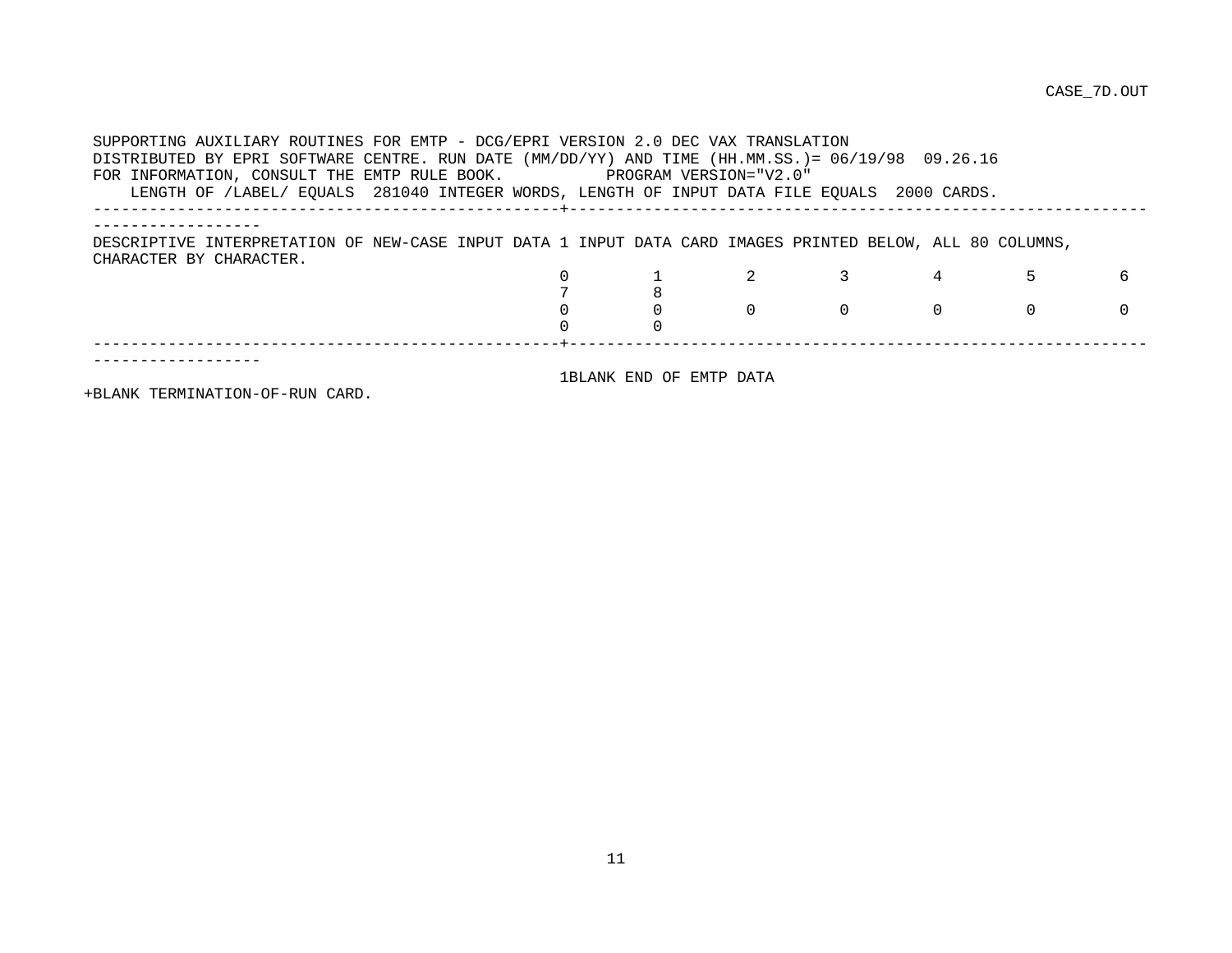# **SuperHarm Benchmarking - LINEARLOAD Modeling Equations**

Electrotek Concepts - 6/22/98, TEG

This document illustrates the equations that define the operation of the LINEARLOAD model.

#### $L_{\rm T}$  $R_{\rm s}$  $R_{\rm p}$  $L_{\rm S}$  $R_{\tau}$ **Transformer** Component  $\mathsf{L}_{\mathsf{P}}$ Series **Component** Parallel Componen **[ToNode]** LINEARLOAD Model Verification: **[FromNode] Case 8b: - LinearLoad Model Verification** User defined values for the linear load model: kVA: Load kVA kV: System kV DF: Displacement Factor in per unit %Series: Percent series load %Parallel: Percent parallel load \_\_\_\_\_\_\_\_\_\_\_\_\_\_\_\_\_\_\_\_\_\_\_\_\_\_\_\_\_\_\_\_\_\_\_\_\_\_\_\_\_\_\_\_\_\_\_ Model Parameters  $KVA := 1.0$   $KV := 1.0$   $DF := 0.60$   $f := 60$ 180 π . %Series 50 %Parallel 100 %Series %Parallel = 50 DFang = 53.13  $ω := 2 ⋅ π ⋅ f$   $ω = 376.991$  Zbase  $1000 \cdot$ KV<sup>2</sup>  $\frac{30^{\circ} \text{N} \cdot \text{V}}{\text{KVA}}$  Zbase = 1000 h := 1 Calculation of Series Components: Calculation of Parallel Components:  $KVAs := KVA \cdot \frac{\% \text{Series}}{\% \text{Series}}$  $\frac{0.386 \text{ res}}{100}$  KVAs = 0.5 KVAp = KVA %Parallel  $\frac{361 \text{ another}}{100}$  KVAp = 0.5 Ps := KVAs.DF. 1000 Ps = 300 Pp := KVAp.DF. 1000 Pp = 300  $Qs := KVAs.1000·sin(acos(DF))Qs = 400$  $Qp := KVAp \cdot 1000 \cdot sin(acos(DF))$  $Zbs := \frac{1000 \cdot KV^2}{T}$  $\frac{300 \text{ N} \cdot \text{V}}{\text{KVAs}}$  Zbs = 2000  $Qp = 400$  $Rs := Zbs \cdot DF$  $Rp := \frac{KV^2 \cdot 1000^2}{1000}$  $\frac{1888}{Pp}$  Rp = 3333.333 Rs = 1200  $Xs(h) := h \cdot Zbs \cdot sin(a cos(DF))$   $Xp(h)$  $(KV)^2 \cdot 1000^2 \cdot h$  $\frac{1000 \text{ m}}{2p}$  Xp(h) = 2500  $Xs(h) = 1600$ Lp(h)  $:= \frac{Xp(h)}{h}$ ω  $Lp(h) = 6.631$  $Ls(h) := \frac{Xs(h)}{h}$ ω  $LS(h) = 4.244$  $Zp1(h) = Rp + 0j$   $Zp2(h) = 0 + j \cdot ω \cdot Lp(h)$  $Zs(h) := Rs + j \cdot \omega \cdot Ls(h)$  $Zs(h) = 1.2 \cdot 10^3 + 1.6 \cdot 10^3$  i  $Zp(h) := \frac{Zp1(h) \cdot Zp2(h)}{I}$  $(Zp1(h) + Zp2(h))$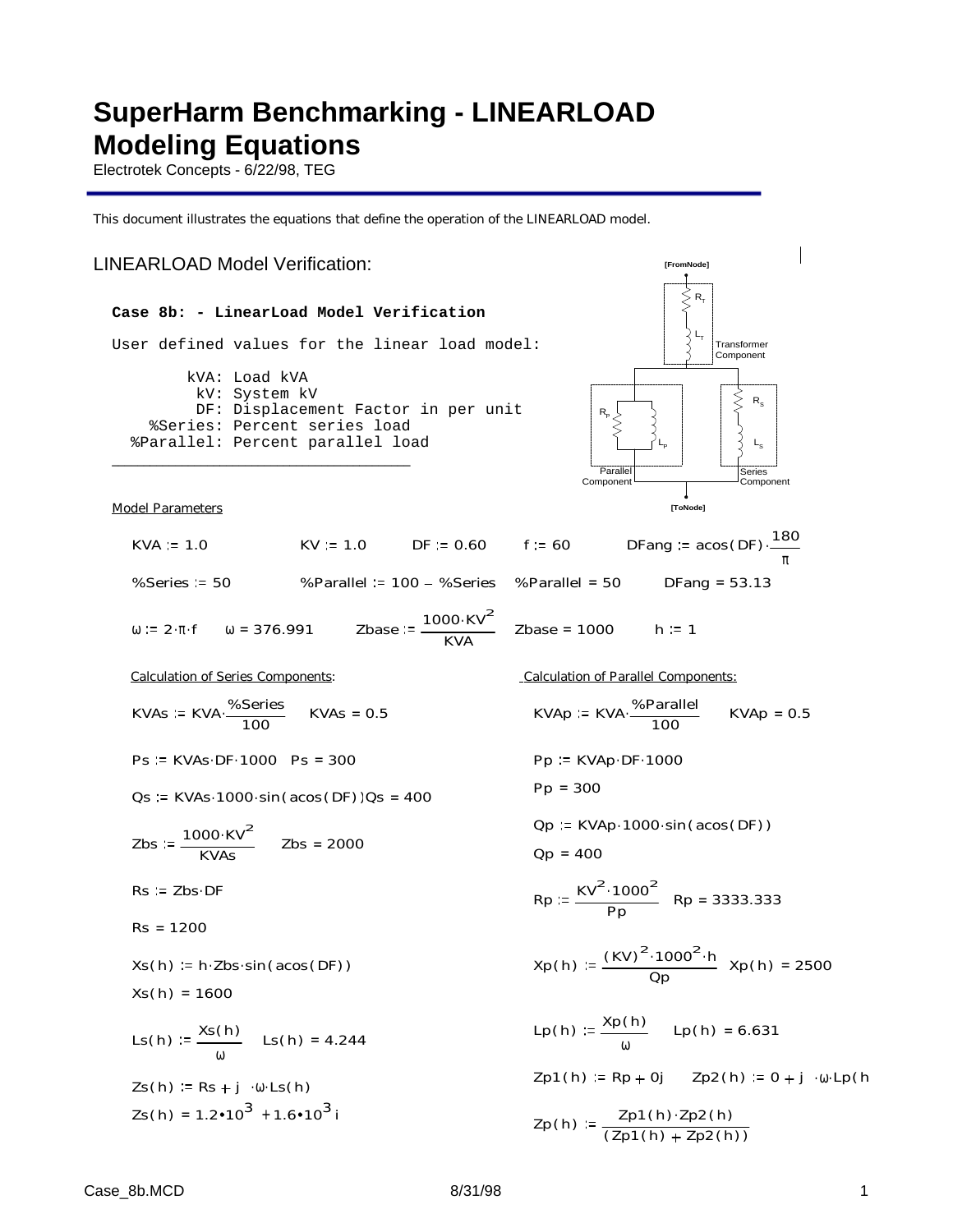$$
|\text{ Zs(h)}| = 200 \text{arg}(\text{Zs(h)}) \cdot \frac{180}{\pi} = 53.13 \qquad |\text{ Zp(h)}| = 2000 \text{ arg}(\text{Zp(h)}) \cdot \frac{180}{\pi} = 53.13
$$

Calculation of combination of series and parallel components:

$$
Zeq(h) := \frac{Zs(h) \cdot Zp(h)}{Zs(h) + Zp(h)}
$$
 
$$
Zeq(h) = 600 + 800i
$$
  $| \text{ Zeq}(h) | = 1 \cdot 10^3$ 

$$
Req(h) := Re(Zeq(h))
$$
  $xeq(h) := Im(Zeq(h))$   $arg(Zeq(h)) \cdot \frac{180}{}$ 

$$
leq(h) := \frac{KV \cdot 1000}{Zeq(h)} \cdot leq(h) = 0.6 - 0.8i
$$

\n
$$
\text{Imag}(h) := |\text{ leg}(h)|
$$
\n $\text{Imag}(h) := \frac{180}{\pi} \cdot \arg(\text{leg}(h))$ \n

\n\n $\text{Imag}(h) = 1$ \n $\text{Imag}(h) = -53.13$ \n

\n\n $\text{Diff Flow by 180 to correspond to lp. Ground (p. Ground (p. 180 + lang(h))} = 180 + \text{lang}(h)$ \n

IpGround( h) = 126.87

π

 $\frac{100}{2}$  = 53.13

## *SuperHarm Input/Output:*

compute currents through 50% series load & 50% parallel load at h = 1, 2, 3. both loads are 1 kV, 1 kVA 60% dpf leading

| df           | kv.          | kva                                            |        | P1     | 01                          | Rp | Xp            | Rs     | Xs     |
|--------------|--------------|------------------------------------------------|--------|--------|-----------------------------|----|---------------|--------|--------|
| 0.6          | $\mathbf{1}$ | $\mathbf{1}$                                   |        | 600.00 | $-800.00$                   |    | 3333.3 2500.0 | 1200.0 | 1600.0 |
|              |              | CALCULATED CURRENTS (50% series, 50% parallel) |        |        |                             |    |               |        |        |
| h Rs         |              | Xs                                             | Zs I   | Rp     | Xp                          |    | Zp            | Zeq    | Isp    |
| $\mathbf{1}$ | 1200         | $-1600.0$                                      |        |        | $2000.0$ $3333.3$ $-2500.0$ |    | 2000.0        | 1000.0 | 1,0000 |
| 2            | 1200         | $-3200.0$                                      | 3417.6 | 3333.3 | $-5000.0$                   |    | 2773.5        | 1607.8 | 0.6219 |
| 3 1200       |              | $-4800.0$                                      | 4947.7 | 3333.3 | $-7500.0$                   |    | 3046.0        | 2083.6 | 0.4799 |

| Name      | Frea | Mag      |       | Angle (Frequency Domain Table) |  |
|-----------|------|----------|-------|--------------------------------|--|
| Ip.Ground |      |          | 126.9 |                                |  |
| Ip.Ground |      | 0.621972 | 130.4 |                                |  |
| Ip.Ground |      | 0.479924 | 136.7 |                                |  |

 $h := 1.3$ 

|   | Xs(h) | Xp(h)       | Zeq(h)   | Imag(h) | IpGround(h) |
|---|-------|-------------|----------|---------|-------------|
|   | 1600  | <b>2500</b> | 1000     |         | 126.87      |
| ົ | 3200  | 5000l       | 1607.789 | 0.62197 | 130.355     |
| 3 | 4800  | 7500l       | 2083.664 | 0.47992 | 136.655     |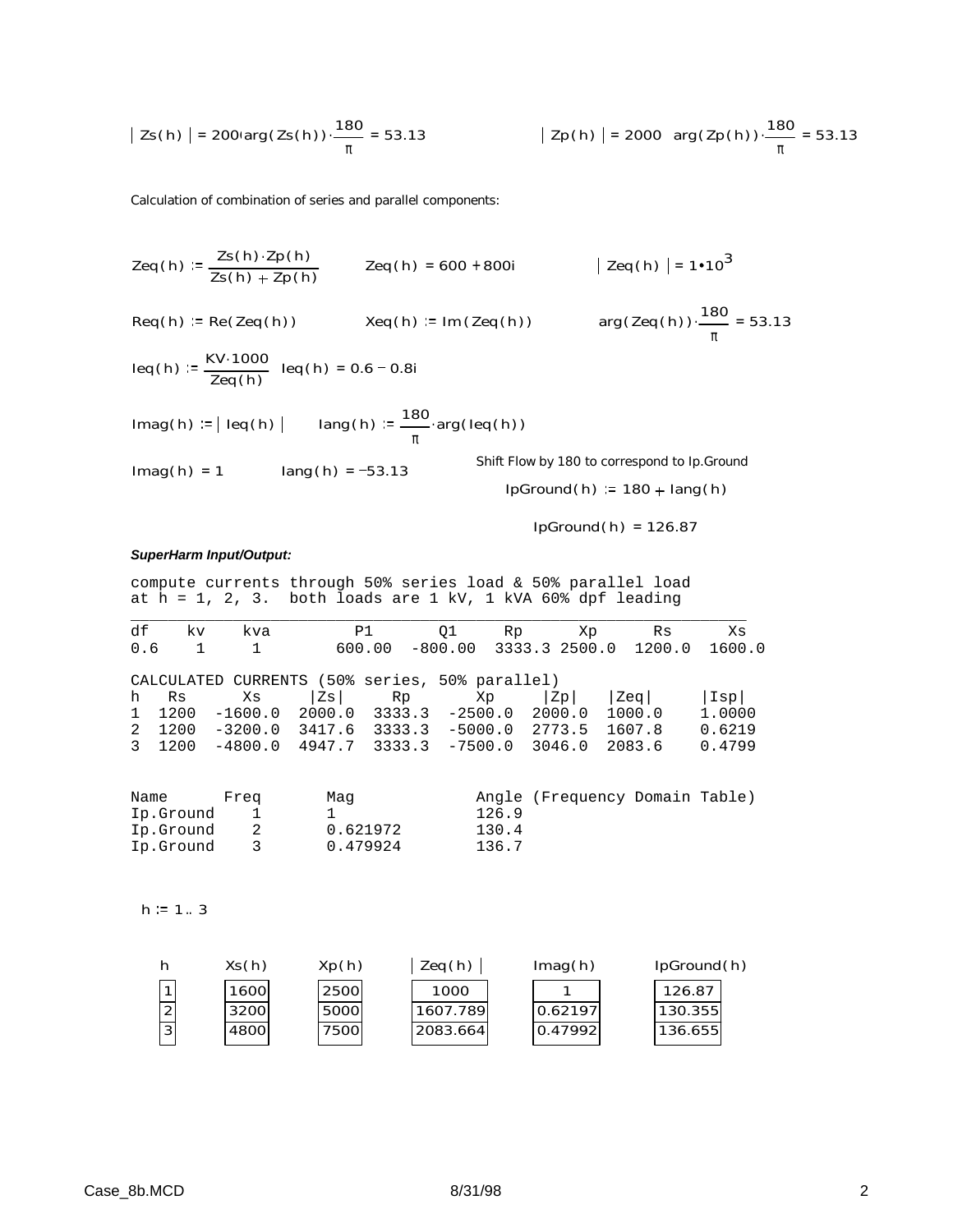Perform a frequency sweep of the solution:

# h  $= 1, 1.01$ .. 20

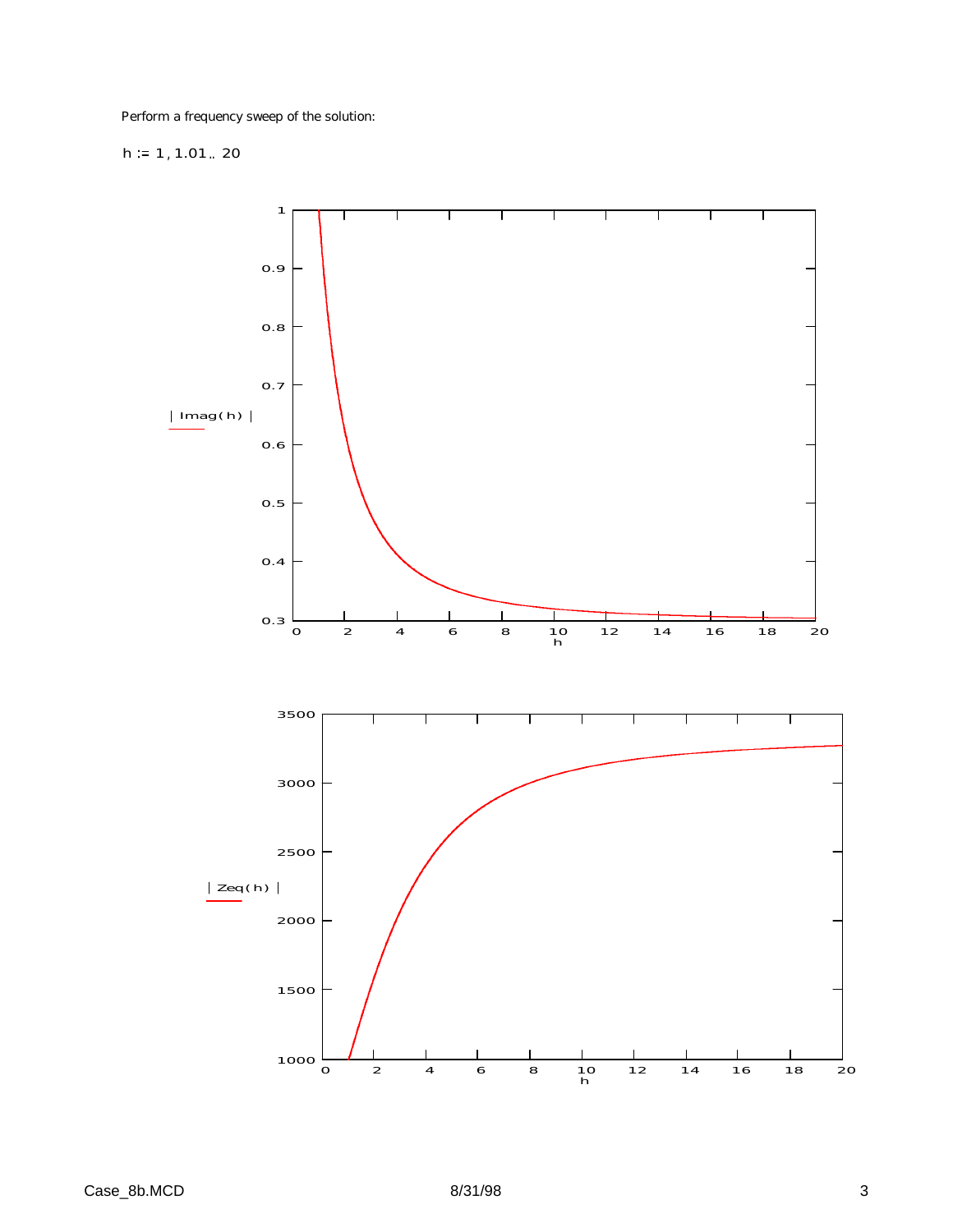# **SuperHarm Benchmarking - LINEARLOAD Modeling Equations**

Electrotek Concepts - 6/29/98, TEG

This document illustrates the equations that define the operation of the LINEARLOAD model.

# LINEARLOAD Model Verification: **[FromNode]**

### **Case 8e: - LinearLoad Model Verification**

User defined values for the linear load model:

 kVA: Load kVA kV: System kV DF: Displacement Factor in per unit %Series: Percent series load %Parallel: Percent parallel load



Model Parameters

| pael Parameters                                   |            | [leading]    |                                                          | <b>IToNodel</b>                                    |
|---------------------------------------------------|------------|--------------|----------------------------------------------------------|----------------------------------------------------|
| $KVA = 1.0$                                       | $KV = 1.0$ | $DF := 0.60$ | f := 60                                                  | DFang := $acos(DF) \cdot \underline{\hspace{2cm}}$ |
| $%Series = 50$                                    |            |              | %Parallel = 100 - %Series %Parallel = 50                 | DFang = $53.13$                                    |
| $\omega = 2 \cdot \pi \cdot f$ $\omega = 376.991$ |            | <b>KVA</b>   | Zbase := $\frac{1000 \cdot KV^2}{2}$ Zbase = 1000 h := 1 |                                                    |

KVAs := KVA·
$$
\frac{\%Series}{100}
$$
 KVAs = 0.5 KVAp := KVA

\_\_\_\_\_\_\_\_\_\_\_\_\_\_\_\_\_\_\_\_\_\_\_\_\_\_\_\_\_\_\_\_\_\_\_\_\_\_\_\_\_\_\_\_\_\_\_

Ps := KVAs.DF. 1000 Ps = 300 Pp := KVAp.DF. 1000

$$
Os := KVAs·1000·sin (acos (DF))Os = 400
$$

$$
Zbs := \frac{1000 \cdot KV^2}{KVAs}
$$
 Zbs = 2000

 $Rs := Zbs \cdot DF$ 

Rs = 1200  
\nXs(h) := 
$$
\frac{(-2bs \cdot \sin(\text{acos}(DF)))}{h}
$$
\nXs(h) = -1600

 $Zs(h) := Rs + j \cdot Xs(h)$  $Zs(h) = 1200 - 1600i$ 

Calculation of Series Components: Calculation of Parallel Components:

VAp := KVA. 
$$
\frac{\% \text{Parallel}}{100}
$$
 KVAp =  
D = KVAD-DE-1000

 $0.5$ 

$$
Pp = 300
$$

 $Qp := KVAp \cdot 1000 \cdot \sin(\arccos(DF))$ 

$$
Qp = 400
$$

$$
Rp := \frac{KV^2 \cdot 1000^2}{Pp} \quad Rp = 3333.333
$$

$$
Xp(h) := \frac{-\left(KV\right)^2 \cdot 1000^2}{\text{Qp} \cdot h} \quad Xp(h) = -2500
$$

$$
Zp1(h) := Rp + 0j
$$

 $Zp2(h) := 0 + j \cdot Xp(h)$ 

$$
Zp(h) := \frac{Zp1(h) \cdot Zp2(h)}{(Zp1(h) + Zp2(h))}
$$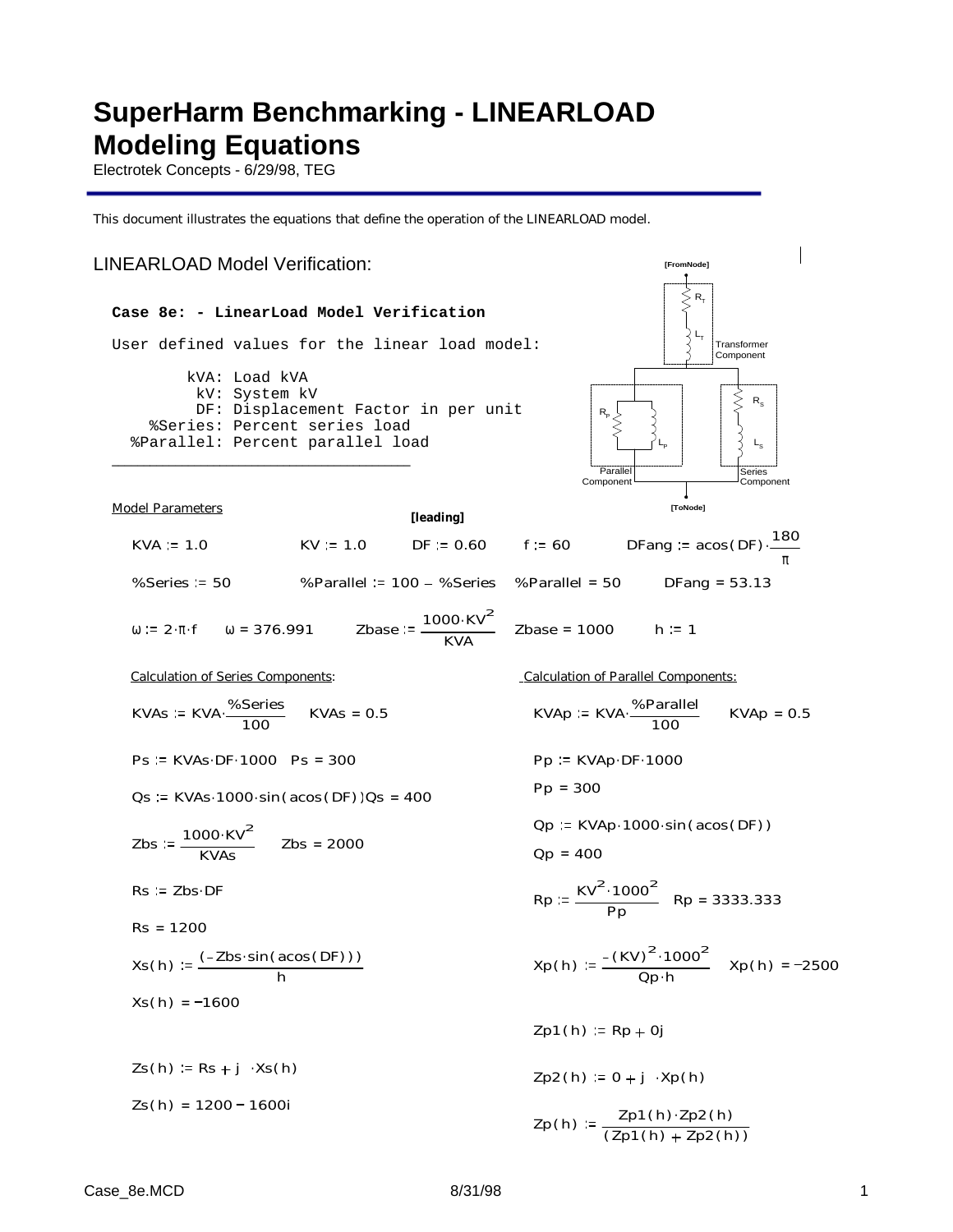$$
|\text{Zs(h)}| = 200 \text{arg}(\text{Zs(h)}) \cdot \frac{180}{\pi} = -53.13 \qquad |\text{Zp(h)}| = 2000 \text{arg}(\text{Zp(h)}) \cdot \frac{180}{\pi} = -53.13
$$

Calculation of combination of series and parallel components:

Zeq(h) := 
$$
\frac{Zs(h) \cdot Zp(h)}{Zs(h) + Zp(h)}
$$
 Zeq(h) = 600 - 800i | Zeq(h) | = 1•10<sup>3</sup>  
\nReq(h) := Re(Zeq(h)) Xeq(h) := Im(Zeq(h)) arg(Zeq(h)) \cdot  $\frac{180}{\pi}$  = -53.13

$$
leq(h) := \frac{KV \cdot 1000}{Zeq(h)} \cdot leq(h) = 0.6 + 0.8i
$$

$$
Imag(h) := | \text{ leg}(h) | \qquad \text{lang}(h) := \frac{180}{\pi} \text{arg}(\text{leg}(h))
$$

 $Imag(h) = 1$   $lang(h) = 53.13$ 

## *SuperHarm Input/Output:*

```
linearload name=load 
          bus.a = node.a bus.b = node.b bus.c = node.c 
         kv = 1.0 kv = 1.0 df = 0.6 %parallel = 50 %series = 50
           leading=yes
```

| Name | Frea | Maq     | Angle (Frequency Domain Table) |
|------|------|---------|--------------------------------|
| BR1A |      |         | $-126.9$                       |
| BR1A |      | 1.47387 | $-126.5$                       |
| BR1A |      | 1.80823 | $-123.4$                       |

 $h := 1.9$ 

| h              | Xs(h)      | Xp(h)      | Zeq(h)  | Imag(h) | $lang(h) - 180$ |
|----------------|------------|------------|---------|---------|-----------------|
|                | $-1600$    | $-2500$    | 1000    |         | $-126.87$       |
| 2              | -800       | $-1250$    | 678.484 | 1.47388 | $-126.511$      |
| 3              | $-533.333$ | -833.3331  | 553.027 | 1.80823 | $-123.418$      |
| $\overline{4}$ | $-400$     | $-625$     | 470.1   | 2.1272  | $-119.578$      |
| 5              | $-320$     | $-500$     | 407.062 | 2.45663 | $-116.028$      |
| 6              | $-266.667$ | $-416.667$ | 357.25  | 2.79916 | $-113.009$      |
| $\overline{7}$ | $-228.571$ | $-357.143$ | 317.174 | 3.15284 | $-110.5$        |
| 8              | $-200$     | $-312.5$   | 284.474 | 3.51526 | $-108.421$      |
| 9              | -177.778   | $-277.778$ | 257.44  | 3.8844  | $-106.688$      |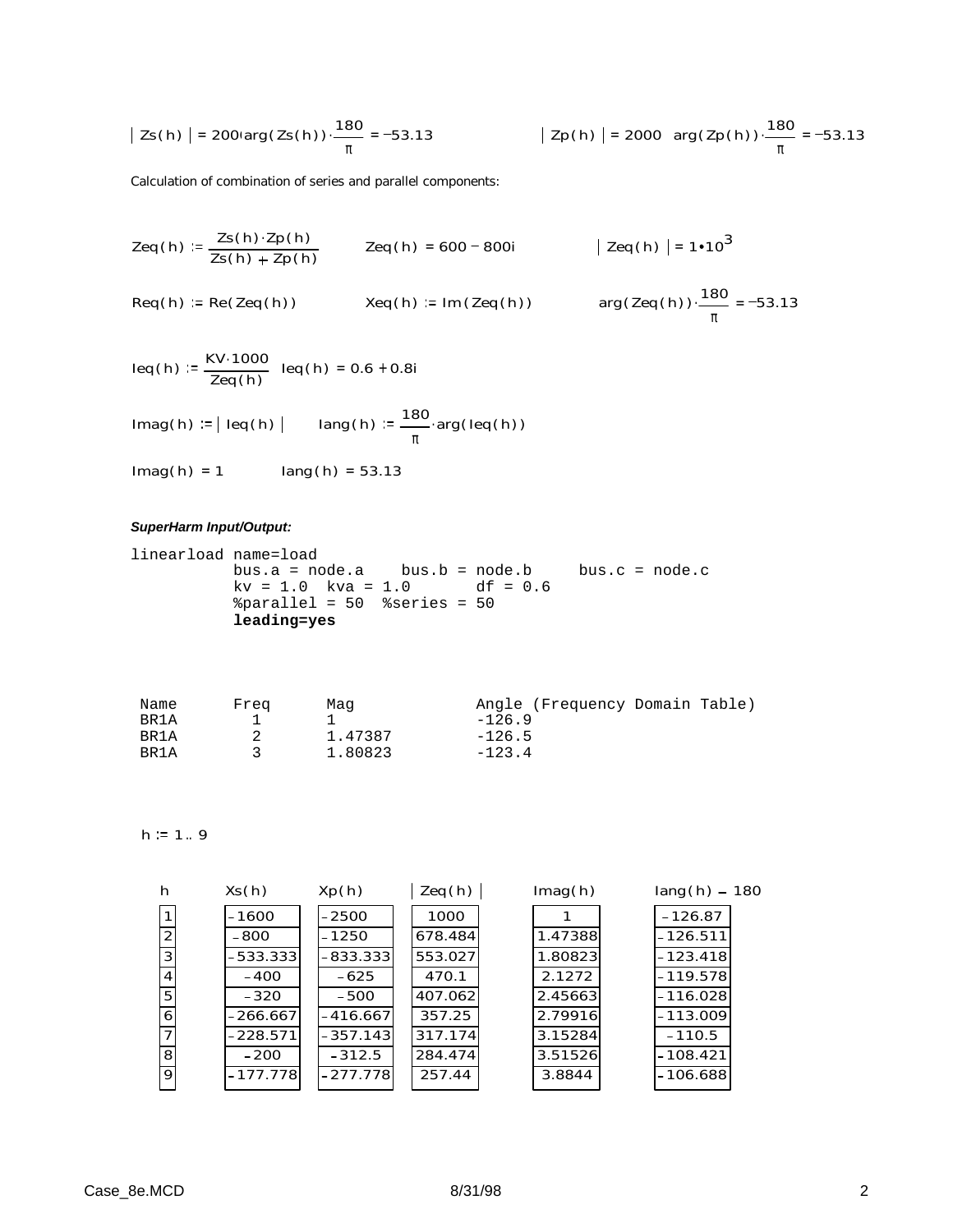Perform a frequency sweep of the solution:

# h  $= 1, 1.01$ .. 20

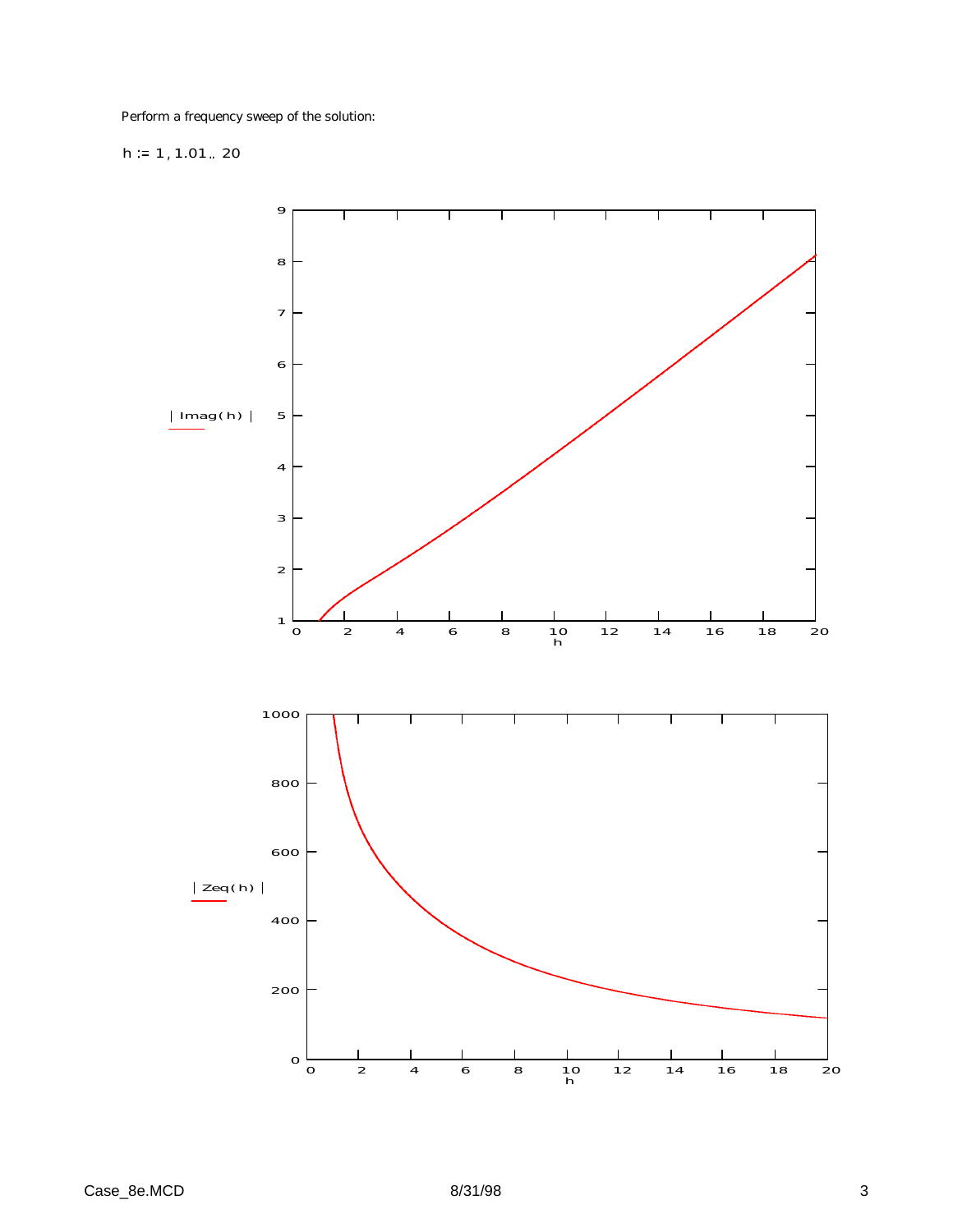# **SuperHarm Benchmarking - MACHINE Modeling Equations**

Electrotek Concepts - 6/12/98, TEG/EWG

This document illustrates the equations that define the operation of the MACHINE model.

! single phase test VSOURCE NAME=SRC BUS=VSRC  $MAG=277$ BRANCH NAME=BR1 FROM=VSRC  $TO=$ BUS1  $X = 1.000$ MACHINE NAME=M1 HP=100 KV=0.277 FROM=BUS1 DF=0.85 MACHINE Model Verification: **Cases 9a (single-phase model test):** Specified Parameters:  $HP = 100$  V = 277 dPF = 0.85 f = 60 Default Parameters:  $h := 1$ Eff := 0.90 Load := 1.00  $Zsrc(h)$  := 0 + i · 1.00 h Pm =  $(Eff \text{ } Load \text{ } HP \cdot 745.6)$  Pm = 67104  $Sm := \frac{Pm}{P}$ dPF Sm = 78945.882 Zbase :=  $\frac{V^2}{V}$ Sm  $kVAb := \frac{Sm}{m}$ 1000  $Qm := \sqrt{(Sm^2 - Pm^2)}$   $Qm = 41587.324$   $Zbase = 0.971919$   $kVAb = 78.946$  $\text{Ysrc}(h) := \frac{1}{h}$  $Ym := \frac{(Pm - i \cdot Qm)}{2}$   $Ym = 0.875 - 0.542i$   $Ysrc(h) := \frac{1}{Zsrc(h)}$  $\frac{V_1}{V_2}$   $Ym = 0.875 - 0.542i$  $Zm := \frac{1}{2}$ Ym  $Zm = 0.826 + 0.512i$   $Zm = 0.972$   $arg(Zm) \cdot \frac{180}{2}$ π  $\frac{180}{100}$  = 31.788  $Zm(h) = Re(Zm) + Im(Zm) \cdot h \cdot i$  $Zm(1) = 0.826 + 0.512i$  $Z$ total( h) :=  $\frac{Zm(h) \cdot Zsrc(h)}{2}$  $Zm(h) + Zsrc(h)$ Ztotal( $1$ ) = 0.278 + 0.491i  $|Z_{total(1)}| = 0.5641$ 180 π  $\frac{180}{100}$  = 60.44  $Xh := 0.17 \cdot (Zbase)$   $Xh = 0.165$  Lh :=  $\frac{Xh}{Xh}$  $\frac{Xh}{2 \cdot \pi \cdot f}$  Lh = 0.00043828 Rh :=  $\frac{Xh}{40}$ 40 Rh = 0.00413066 **X/R Constant="YES"**  $Zmh(h) = Rh \cdot h + i \cdot h \cdot Xh$  $\cdot h \cdot Xh$   $\qquad \qquad \text{Ymh}(h) := \underline{\qquad \qquad }$  $Zmh(2) = 0.008 + 0.33i$ 

Zmh( h)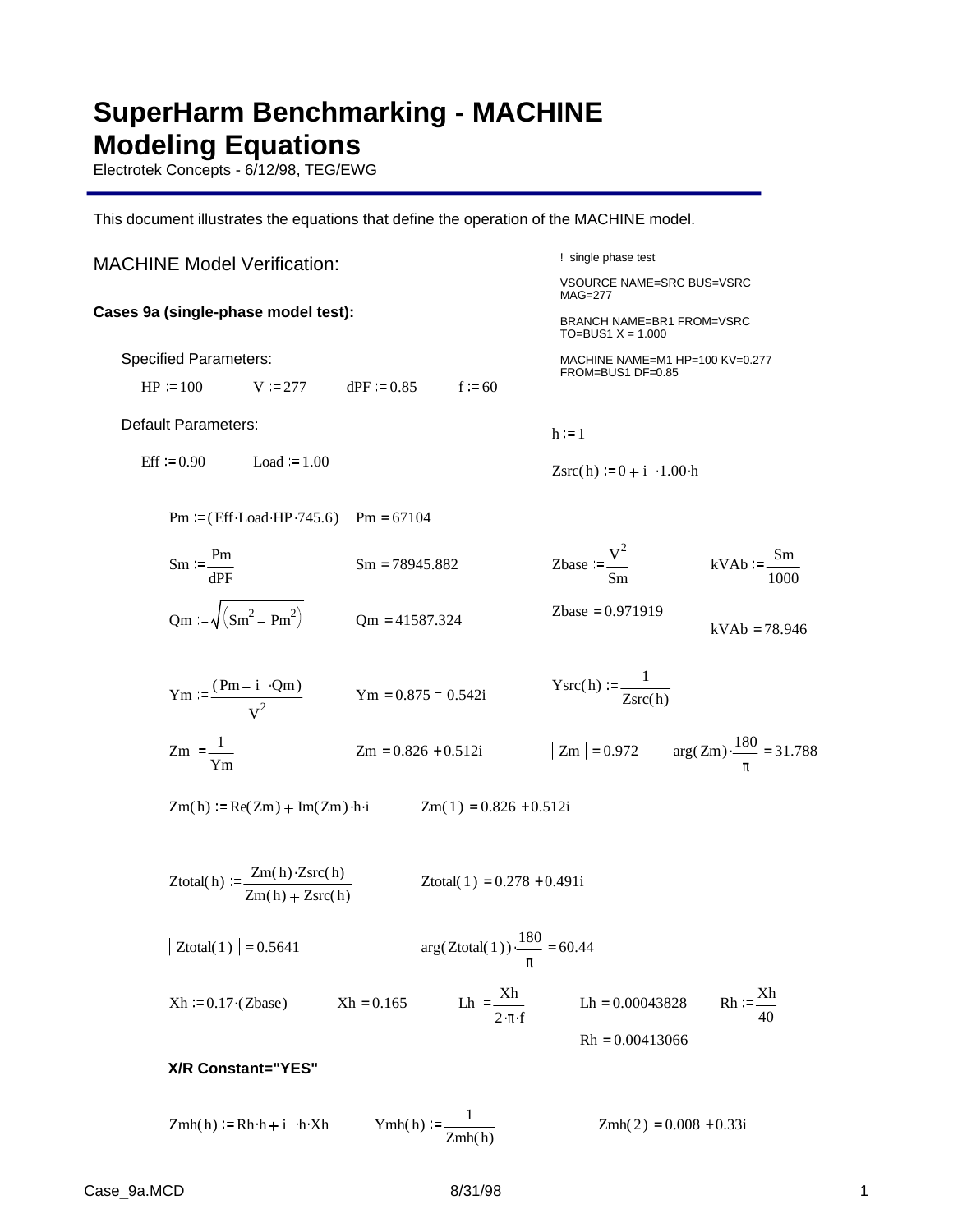$h := 2.. 20$ 

$$
Zmtotal(h) := \frac{Zmh(h) \cdot Zsrc(h)}{Zmh(h) + Zsrc(h)}
$$

Zmtotal(2) = 
$$
6.084 \cdot 10^{-3}
$$
 + 0.284i   
 Zmtotal(2) = 0.284 arg(Zmtotal(2)) \cdot  $\frac{180}{}$ 

π  $\frac{180}{100}$  = 88.771

> π .

 $arg(Zm total(h)) \cdot \frac{180}{h}$ 

88.771 88.771 88.771 88.771 88.771 88.771 88.771 88.771 88.771 88.771 88.771 88.771 88.771 88.771 88.771 88.771 88.771 88.771 88.771

| h               | Zmh(h)                        |
|-----------------|-------------------------------|
| $\overline{c}$  | $8.261 \cdot 10^{-3} + 0.33i$ |
| $\overline{3}$  | $0.012 + 0.496i$              |
| $\overline{4}$  | $0.017 + 0.661i$              |
| 5               | $0.021 + 0.826i$              |
| 6               | $0.025 + 0.991i$              |
| $\overline{7}$  | $0.029 + 1.157i$              |
| 8               | $0.033 + 1.322i$              |
| 9               | $0.037 + 1.487i$              |
| 10              | $0.041 + 1.652i$              |
| 11              | $0.045 + 1.817i$              |
| 12              | $0.05 + 1.983i$               |
| 13              | $0.054 + 2.148i$              |
| 14              | $0.058 + 2.313i$              |
| $\overline{15}$ | $0.062 + 2.478i$              |
| 16              | $0.066 + 2.644i$              |
| 17              | $0.07 + 2.809i$               |
| 18              | $0.074 + 2.974i$              |
| 19              | $0.078 + 3.139i$              |
| 20              | $0.083 + 3.305i$              |
|                 |                               |

| Zmtotal(h) |  |
|------------|--|
| 0.28368    |  |
| 0.42552    |  |
| 0.56736    |  |
| 0.7092     |  |
| 0.85105    |  |
| 0.99289    |  |
| 1.13473    |  |
| 1.27657    |  |
| 1.41841    |  |
| 1.56025    |  |
| 1.70209    |  |
| 1.84393    |  |
| 1.98577    |  |
| 2.12761    |  |
| 2.26946    |  |
| 2.4113     |  |
| 2.55314    |  |
| 2.69498    |  |
| 2.83682    |  |
|            |  |

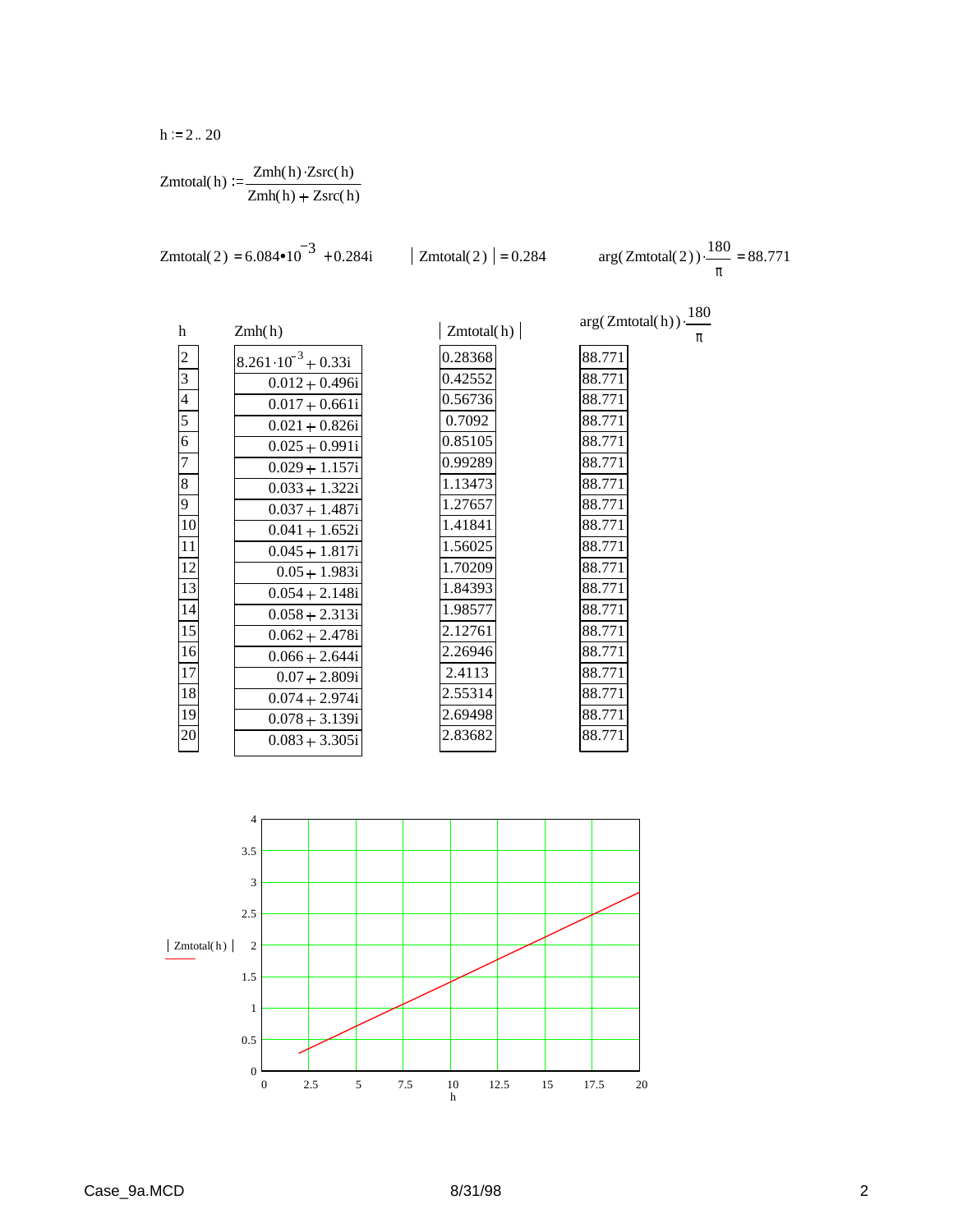# **SuperHarm Benchmarking - MACHINE Modeling Equations**

Electrotek Concepts - 6/12/98, TEG/EWG

This document illustrates the equations that define the operation of the MACHINE model.

## ! single phase test VSOURCE NAME=SRC BUS=BUS1 MAG=277 MACHINE NAME=M1 HP=100 KV=0.277 KVABASE=100 FROM=BUS1 TO=BUS2 xrconstant=no %LOAD=90 %EFF=95 DF=0.85 %xh=17.0 MACHINE Model Verification: **Cases 9b:** Parameters:  $HP = 100$  V = 277 dPF = 0.85 f = 60  $h := 1$ Eff  $= 0.95$  Load  $= 0.90$  kVABase  $= 100$  $\text{Zsrc}(h) = 0 + i \cdot 0 \cdot h$ Pm =  $(Eff \cdot Load \cdot HP \cdot 745.6)$  Pm = 63748.8  $Sm := \frac{Pm}{P}$ dPF  $Sm = 74998.588$  $1000 \cdot \left( -\frac{V}{V} \right)$ 1000 2 . kVABase  $Qm := \sqrt{(Sm^2 - Pm^2)}$   $Qm = 39507.958$   $Zbase = 0.76729$  $\text{Ysrc}(h) := \frac{1}{h}$  $Ym := \frac{(Pm - i \cdot Qm)}{2}$   $Ym = 0.831 - 0.515i$   $Ysrc(h) := \frac{1}{Zsrc(h)}$  $\rm v^2$  $Ym = 0.831 - 0.515i$  $Zm := \frac{1}{2}$ Ym  $Zm = 0.87 + 0.539i$   $Zm = 1.023$  $Zm(h) := Re(Zm) + Im(Zm) \cdot h \cdot i$   $Zm(1) = 0.87 + 0.539i$  $Zm(1) = 0.87 + 0.539i$   $|Zm(1)| = 1.023$ 180 π  $\frac{180}{100}$  = 31.788  $Xh = 0.17 \cdot (Zbase)$  $Rh := \frac{Xh}{X}$  Rh  $:= \frac{Xh}{X}$ 40  $Rh = 3.261 \cdot 10^{-3}$ **X/R Constant="NO"**

 $Zmh(h) := Rh + h \cdot (Xh \cdot i)$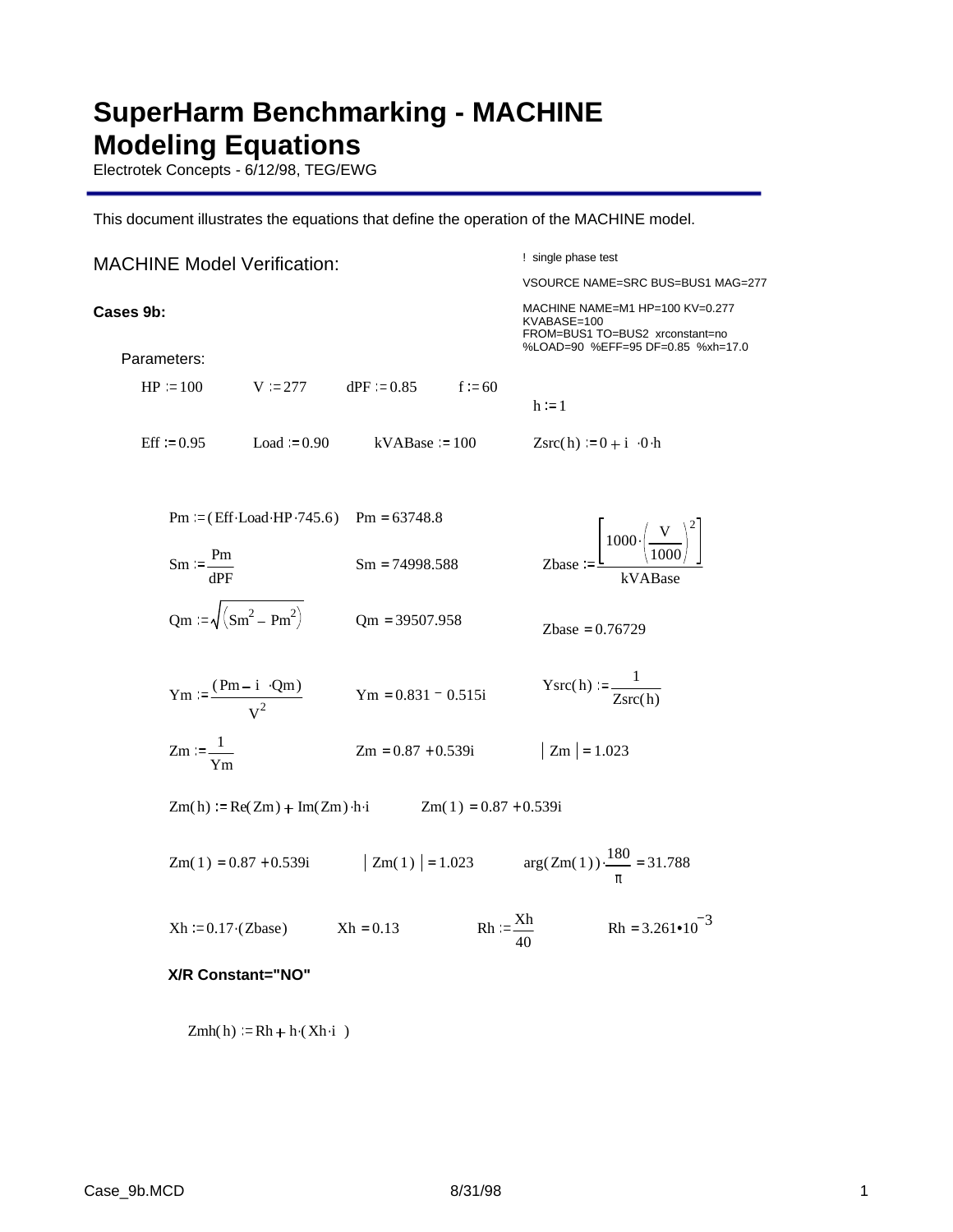$h := 2.. 20$ 

|                |                  |         | 180              |
|----------------|------------------|---------|------------------|
| h              | Zmh(h)           | Zmh(h)  | arg(Zmh(h))<br>π |
| $\overline{c}$ | $0.003 + 0.261i$ | 0.2609  | 89.284           |
| 3              | $0.003 + 0.391i$ | 0.39133 | 89.523           |
| $\overline{4}$ | $0.003 + 0.522i$ | 0.52177 | 89.642           |
| 5              | $0.003 + 0.652i$ | 0.6522  | 89.714           |
| 6              | $0.003 + 0.783i$ | 0.78264 | 89.761           |
| 7              | $0.003 + 0.913i$ | 0.91308 | 89.795           |
| 8              | $0.003 + 1.044i$ | 1.04352 | 89.821           |
| 9              | $0.003 + 1.174i$ | 1.17396 | 89.841           |
| 10             | $0.003 + 1.304i$ | 1.3044  | 89.857           |
| 11             | $0.003 + 1.435i$ | 1.43484 | 89.87            |
| 12             | $0.003 + 1.565i$ | 1.56527 | 89.881           |
| 13             | $0.003 + 1.696i$ | 1.69571 | 89.89            |
| 14             | $0.003 + 1.826i$ | 1.82615 | 89.898           |
| 15             | $0.003 + 1.957i$ | 1.95659 | 89.905           |
| 16             | $0.003 + 2.087i$ | 2.08703 | 89.91            |
| 17             | $0.003 + 2.217i$ | 2.21747 | 89.916           |
| 18             | $0.003 + 2.348i$ | 2.34791 | 89.92            |
| 19             | $0.003 + 2.478i$ | 2.47835 | 89.925           |
| 20             | $0.003 + 2.609i$ | 2.60879 | 89.928           |
|                |                  |         |                  |

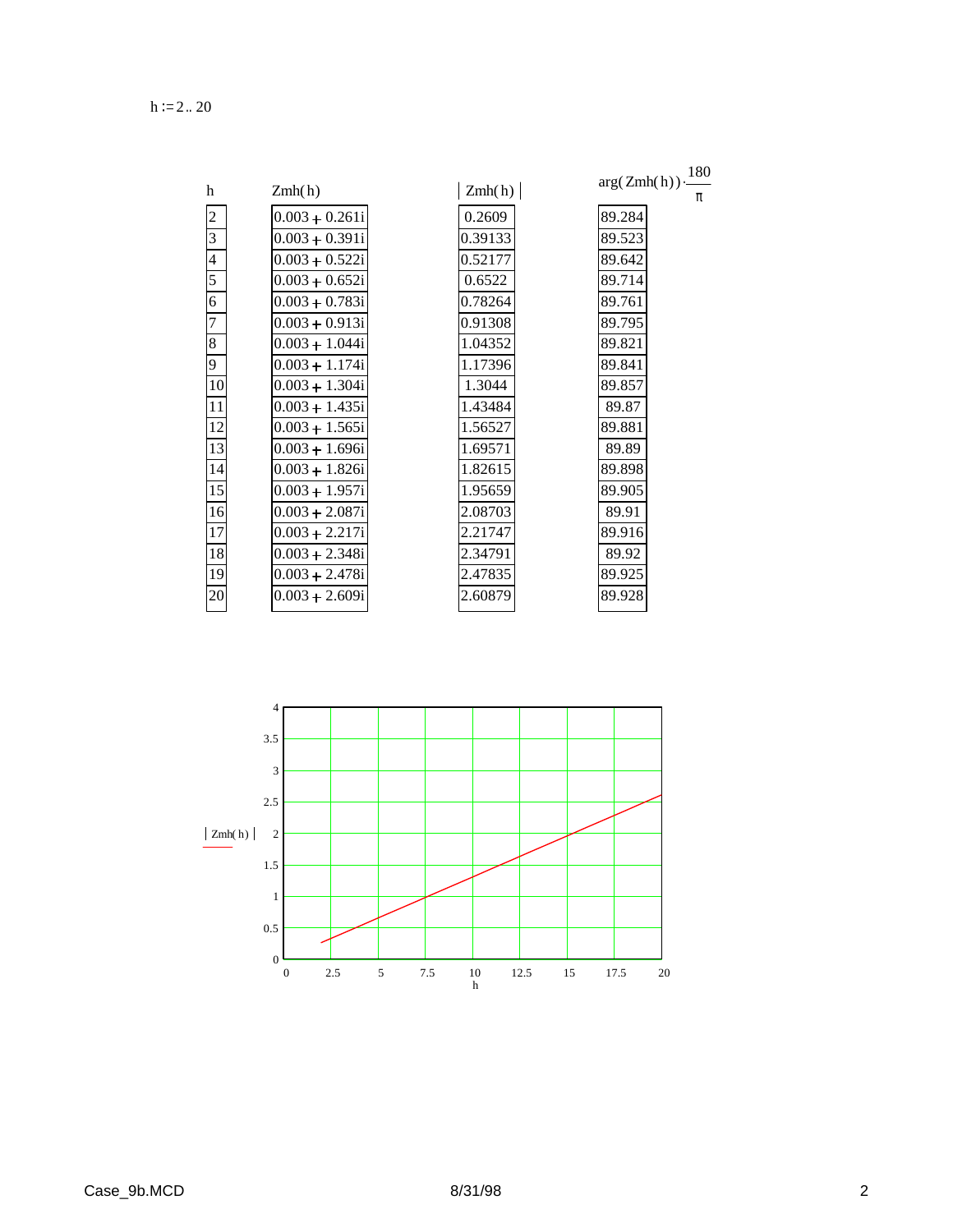# **SuperHarm Benchmarking - MACHINE Modeling Equations**

Electrotek Concepts - 6/11/98, TEG

This document illustrates the equations that define the operation of the MACHINE model.

# MACHINE Model Verification:

## **Cases 9e (single-phase equivalent):**

Parameters:

 kvabase=78.946 df=0.85 %load=80 %eff=90 %rh=0.05 %xh=17.0  $HP = 100$  V = 277 dPF = 0.85 f = 60  $h := 1$ Eff  $= 0.90$  Load  $= 0.8$  kVABase  $= 78.946$  $Zsrc(h) = 0 + i \cdot 1.00 \cdot h$ Pm =  $(Eff \cdot Load \cdot HP \cdot 745.6)$  Pm = 53683.2 Zbase  $1000 \cdot \left( -\frac{V}{V} \right)$ 1000 2 .  $\text{Sm} = \frac{\text{Pm}}{\text{M}}$   $\text{Sm} = 63156.706$   $\text{Zbase} = \frac{L \times 1000}{k \text{V} \cdot \text{M}}$  $Sm = \frac{Pm}{dPF}$  $Sm = 63156.706$  $Qm := \sqrt{(Sm^2 - Pm^2)}$   $Qm = 33269.859$  Zbase = 0.971918  $\text{Ysrc}(h) := \frac{1}{h}$  $Ym := \frac{(Pm - i \cdot Qm)}{2}$   $Ym = 0.7 - 0.434i$   $Ysrc(h) := \frac{1}{Zsrc(h)}$  $\frac{V_{\text{H}}}{V^2}$  Ym = 0.7 - 0.434i  $Zm := \frac{1}{2}$ Ym  $Zm = 1.033 + 0.64i$   $|Zm| = 1.215$   $arg(Zm) \cdot \frac{180}{2}$ π  $\frac{180}{100}$  = 31.788  $Zm(h) = Re(Zm) + Im(Zm) \cdot h \cdot i$  $Zm(1) = 1.033 + 0.64i$  $Z$ total( h) :=  $\frac{Zm(h) \cdot Zsrc(h)}{2}$  $Zm(h) + Zsrc(h)$ Ztotal( $1$ ) = 0.275 + 0.563i  $|Z_{total}(1)| = 0.62687$ 180 π  $\frac{180}{100}$  = 63.986  $Xh := 0.17 \cdot (Zbase)$   $Xh = 0.165$  Lh :=  $\frac{Xh}{Xh}$  $\frac{Xh}{2 \cdot \pi \cdot f}$  Lh = 0.00043828 Rh :=  $\frac{Xh}{20}$ 20  $Rh = 0.0082613$ 

machine

name=m1 hp=100 kv=0.277 bus.a=bus1a bus.b=bus1b bus.c=bus1c connection=delta

## **X/R Constant="YES"**

 $Zmh(h) := Rh \cdot h + i \cdot h \cdot Xh$   $Ymh(h) := \frac{1}{h \cdot h \cdot h}$ Zmh( h)  $Zmh(2) = 0.017 + 0.33i$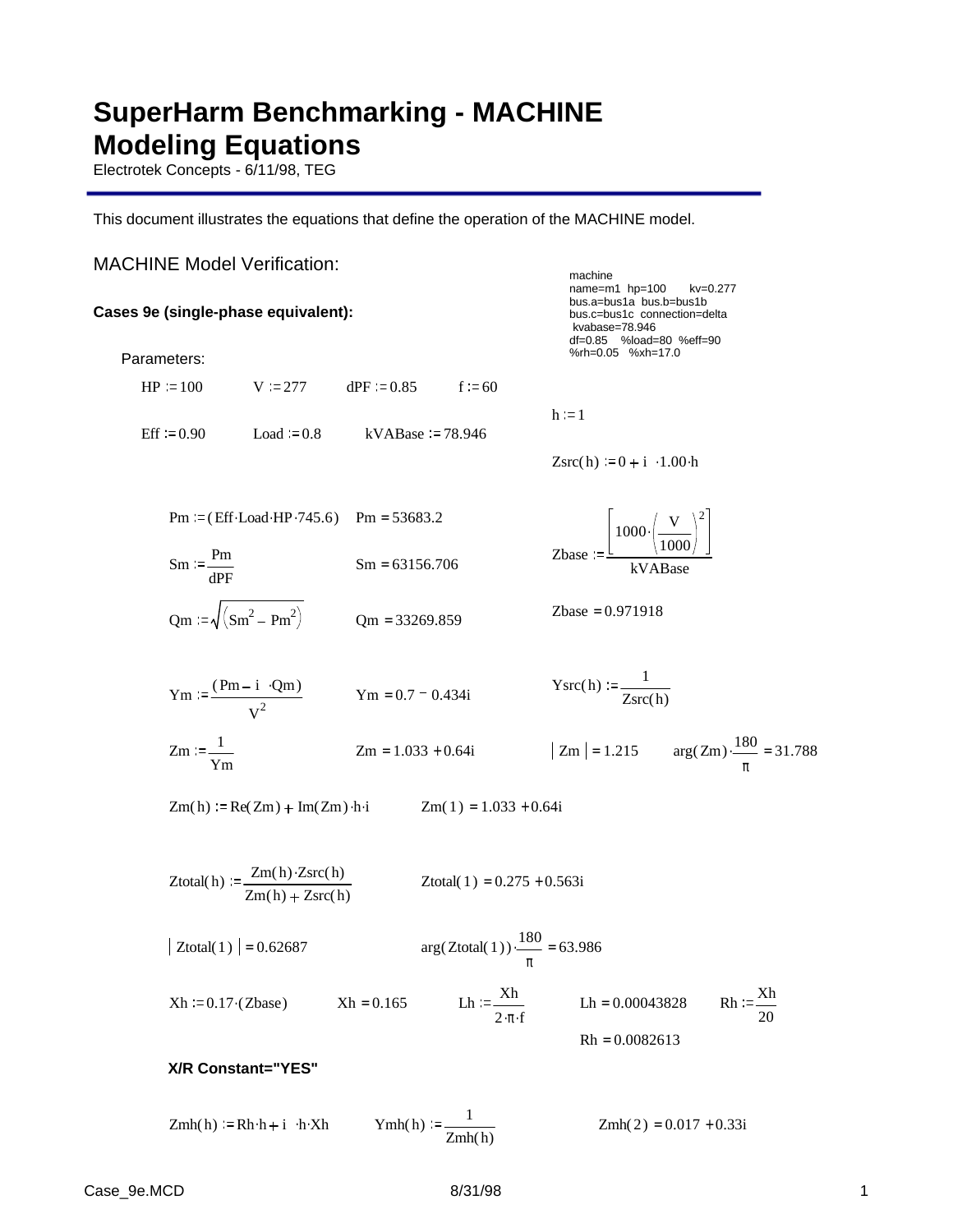$h := 2.. 20$ 

$$
Zmtotal(h) := \frac{Zmh(h) \cdot Zsrc(h)}{Zmh(h) + Zsrc(h)}
$$

Zmtotal(2) = 0.012 + 0.284i 
$$
| Zmtotal(2) | = 0.284 \text{ arg}(Zmtotal(2)) \cdot \frac{180}{}
$$

π  $\frac{180}{100}$  = 87.544

> π .

 $arg(Zm total(h)) \cdot \frac{180}{h}$ 

87.544 87.544 87.544 87.544 87.544 87.544 87.544 87.544 87.544 87.544 87.544 87.544 87.544 87.544 87.544 87.544 87.544 87.544 87.544

| h                                         | Zmh(h)           |
|-------------------------------------------|------------------|
| $\overline{c}$                            | $0.017 + 0.33i$  |
| $\frac{3}{4}$ $\frac{4}{5}$ $\frac{5}{6}$ | $0.025 + 0.496i$ |
|                                           | $0.033 + 0.661i$ |
|                                           | $0.041 + 0.826i$ |
|                                           | $0.05 + 0.991i$  |
| $\overline{7}$                            | $0.058 + 1.157i$ |
| $\overline{8}$                            | $0.066 + 1.322i$ |
| 9                                         | $0.074 + 1.487i$ |
| $\overline{10}$                           | $0.083 + 1.652i$ |
| $\overline{11}$                           | $0.091 + 1.817i$ |
| 12                                        | $0.099 + 1.983i$ |
| 13                                        | $0.107 + 2.148i$ |
| 14                                        | $0.116 + 2.313i$ |
| 15                                        | $0.124 + 2.478i$ |
| 16                                        | $0.132 + 2.644i$ |
| 17                                        | $0.14 + 2.809i$  |
| 18                                        | $0.149 + 2.974i$ |
| 19                                        | $0.157 + 3.139i$ |
| 20                                        | $0.165 + 3.305i$ |
|                                           |                  |

| Zmtotal(h) |
|------------|
| 0.28394    |
| 0.42591    |
| 0.56788    |
| 0.70985    |
| 0.85183    |
| 0.9938     |
| 1.13577    |
| 1.27774    |
| 1.41971    |
| 1.56168    |
| 1.70365    |
| 1.84562    |
| 1.98759    |
| 2.12956    |
| 2.27153    |
| 2.41351    |
| 2.55548    |
| 2.69745    |
| 2.83942    |
|            |

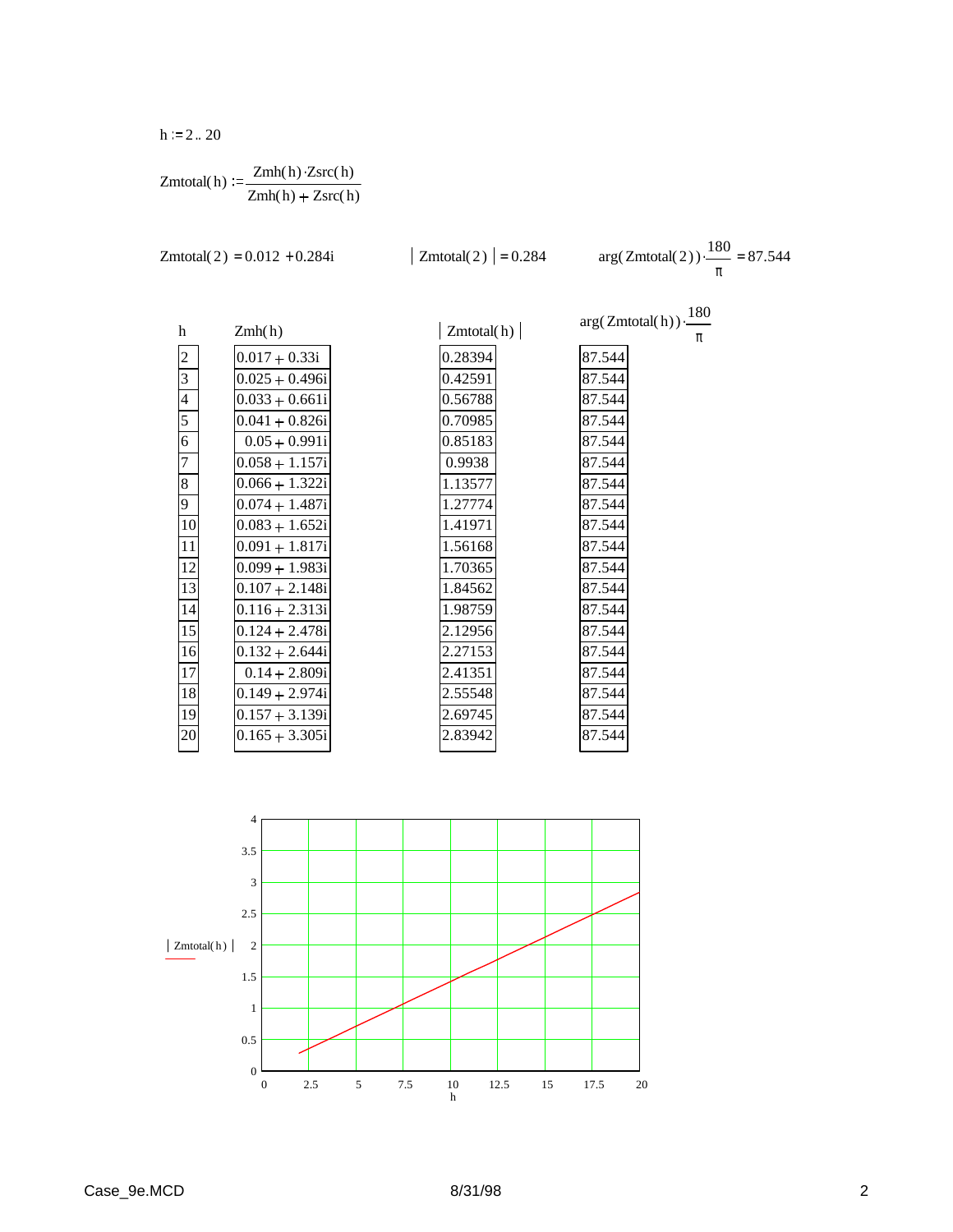# **SuperHarm Benchmarking - NONLINEARLOAD Modeling Equations**

Electrotek Concepts - 6/17/98, TEG

This document illustrates the equations that define the operation of the NONLINEAR model.

## NONLINEARLOAD Model Verification:

### **Case 10a:**

VSOURCE NAME=VSRC BUS=SRC MAG=1000 ANG=0.0 FREQ=60 BRANCH NAME=EQUIV FROM=SRC TO=NODE r=0.001 NONLINEARLOAD NAME=NL1 KV=1 KVA=1 DF=0.90 FREQMULT = 1 BUS = NODE  $TABLE=\{$  $\{$  60, 100.0, 0.0  $\},$  $\{$  180, 33.33, 0.0  $\},$  $\{$  300, 20.00, 0.0  $\},$  $\{$  420, 14.00, 0.0  $\},$  $\{$  540, 11.11, 0.0  $\}$  }  $\forall a := 1000 + 1 \cdot 0$  Rs := 0.001  $\big| \forall a \big| = 1000$  arg( $\forall a$ )  $\frac{180}{100}$ π  $\frac{100}{200} = 0$  $kV = 1$   $kVA = 1$ dPF =  $0.90$  acos(dPF) $\cdot \frac{180}{ }$ π  $\cdot \frac{100}{2} = 25.841933$ Fundamental Solution:  $Z1 := 1000 \cdot \frac{kV^2}{2}$ kVA  $\cdot \frac{kV^2}{2}$  Z1 = 1000 Z1ang = acos( dPF) acos( Z1ang)  $\cdot \frac{180}{2}$ π . Zl := Z1·cos( Z1ang) + ι · Z1·sin( Z1ang) = Zl = 900 + 435.889894ι  $|Z|$  = 1000 arg( ZI)  $\cdot \frac{180}{1}$ π  $\frac{100}{2}$  = 25.841933  $Zckt = (Rs + i \cdot 0) + Zl$  $Zckt = 900.001 + 435.8898941$  $I := \frac{Va}{A}$ Zckt  $| \cdot | = 0.999999$  arg(1)  $\frac{180}{ }$ π  $\frac{100}{2}$  = -25.841908

Vnl := Va – I (Rs + 1 · 0) | Vnl | = 999.9991 arg(Vnl) 
$$
\frac{180}{\pi}
$$
 = 0.000025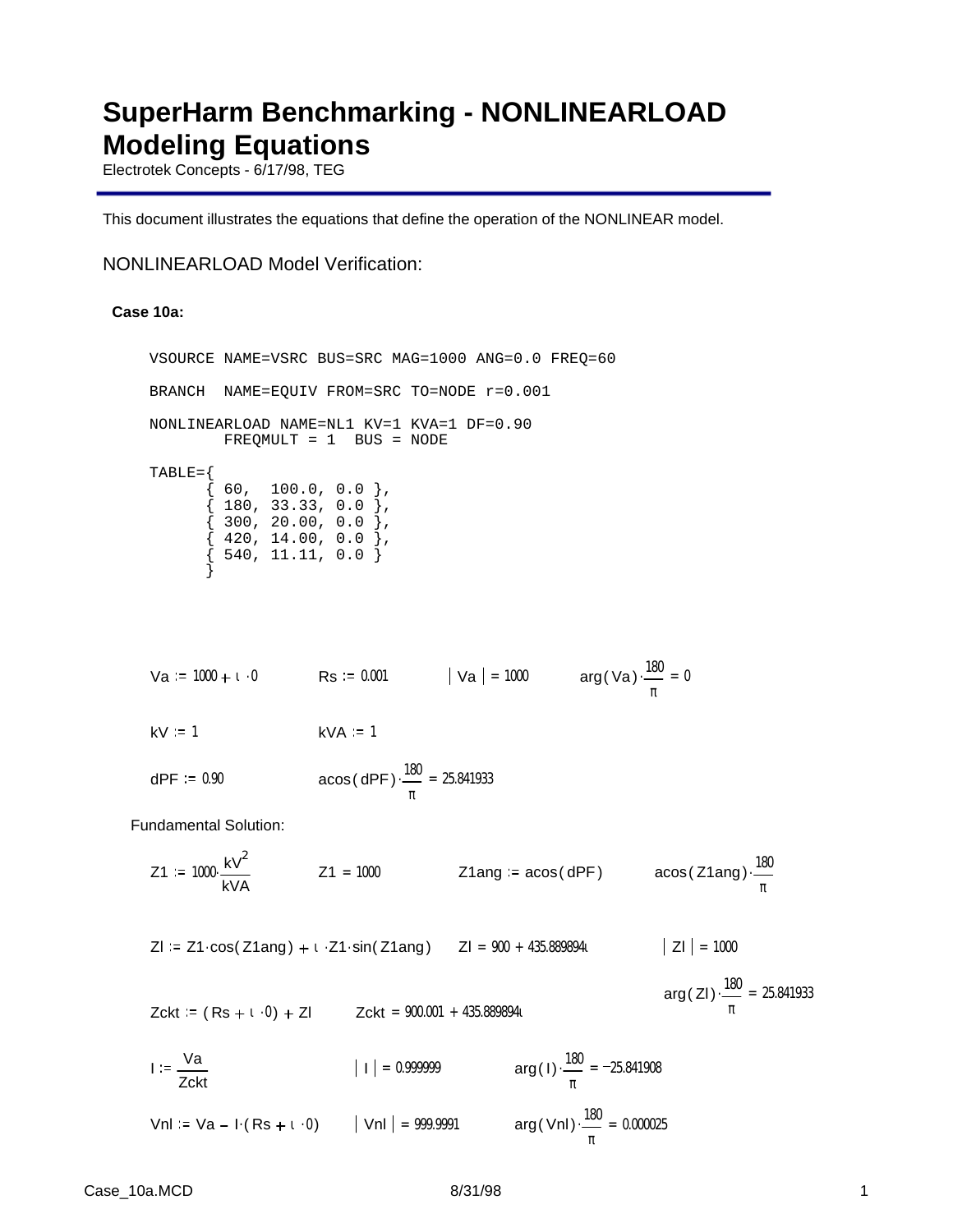| Name Frequency |   | Magnitude | Angle    |
|----------------|---|-----------|----------|
| (NL1) (NODE)   | 1 | 0.999999  | $-25.8$  |
| (NL1) (NODE)   | 3 | 0.3333    | $-77.5$  |
| (NL1) (NODE)   | 5 | 0.2       | $-129.2$ |
| (NL1) (NODE)   | 7 | 0.14      | 179.1    |
| (NL1) (NODE)   | 9 | 0.1111    | 127.4    |
| $(NODE)$ ()    | 1 | 999.999   | 0.0      |
| $(NODE)$ ()    | 3 | 0.0003333 | 102.5    |
| $(NODE)$ ()    | 5 | 0.0002    | 50.8     |
| $(NODE)$ ()    | 7 | 0.00014   | $-0.9$   |
| $(NODE)$ ()    | 9 | 0.0001111 | $-52.6$  |
|                |   |           |          |

$$
\theta(h) := 0.0 + 1 \cdot h \cdot \arg(1) \cdot \frac{180}{\pi}
$$
  
\n $1h1 := 100 \cdot \frac{1}{100} \cdot \left( \frac{kVA}{|Vn|} \right)^{-1}$   
\n $1h1 = 0.999999$   
\n $\theta(1) = -25.841908$ 

**lh3** := 33.33 
$$
\cdot \frac{1}{100} \cdot \left( \frac{kVA}{|VnI|} \right)^{-1}
$$
 **lh3** = 0.3333  $\theta(3) = -77.525723$ 

**1h5** := 
$$
20 \cdot \frac{1}{100} \cdot \left( \frac{kVA}{|Vn|} \right)^{-1}
$$
  
**1h5** = 0.2  $\theta(5) = -129.209539$ 

$$
1h7 := 14 \cdot \frac{1}{100} \cdot \left( \frac{kVA}{|Vn|} \right)^{-1}
$$
\n
$$
1h7 = 0.14
$$
\n
$$
\theta(7) + 360 = 179.106645
$$

**lh9** := 
$$
11.11 \cdot \frac{1}{100} \cdot \left( \frac{kVA}{|Vn|} \right)^{-1}
$$
 **lh9** = 0.1111  $\theta(9) + 360 = 127.42283$ 

$$
13 := \ln 3 \cdot \cos \left(\theta(3) \cdot \frac{\pi}{180}\right) + 1 \cdot \ln 3 \cdot \sin \left(\theta(3) \cdot \frac{\pi}{180}\right) \quad | \quad 13 \mid = 0.3333 \quad \text{arg(13)} \cdot \frac{180}{\pi} = -77.525723
$$

Vnl3 := (  $0 + 1 \cdot 0$  ) – ( I3  $(Rs + 1 \cdot 0)$  )  $\qquad$  | Vnl3 | = 0.000333  $\qquad$  arg( Vnl3 )  $\cdot \frac{180}{4}$ π  $\frac{100}{2}$  = 102.474277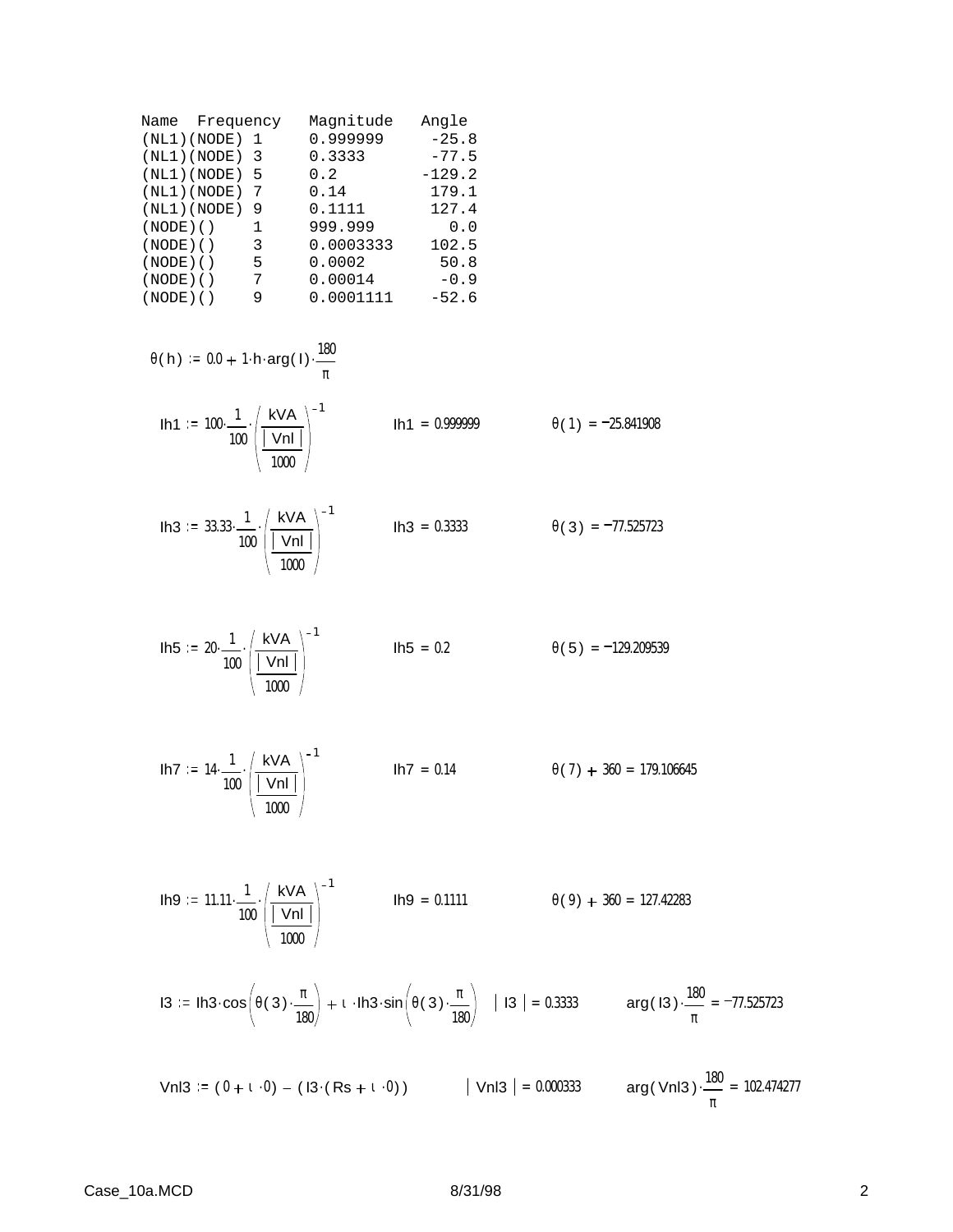$$
15 := \text{lh5} \cdot \cos\left(\theta(5) \cdot \frac{\pi}{180}\right) + 1 \cdot \text{lh5} \cdot \sin\left(\theta(5) \cdot \frac{\pi}{180}\right)
$$

Vnl5 := (  $0 + 1 \cdot 0$  ) – ( I5  $(Rs + 1 \cdot 0)$  )  $\qquad$  | Vnl5 | = 0.0002  $\qquad$  arg( Vnl5 )  $\cdot \frac{180}{4}$ π  $\cdot \frac{100}{2} = 50.790461$ 

$$
17 := \text{lh7} \cdot \cos\left(\theta(7) \cdot \frac{\pi}{180}\right) + \iota \cdot \text{lh7} \cdot \sin\left(\theta(7) \cdot \frac{\pi}{180}\right)
$$

Vnl7 := (  $0 + 1 \cdot 0$  )  $-$  ( I7  $($  Rs  $+$   $1 \cdot 0$  )  $)$   $\qquad$   $\qquad$  | Vnl7  $\qquad$  = 0.00014  $\qquad$  arg( Vnl7  $)\cdot \frac{180}{100}$ π  $\cdot \frac{100}{100} = -0.893355$ 

$$
I9 := Ih9 \cdot \cos\left(\theta(9) \cdot \frac{\pi}{180}\right) + 1 \cdot Ih9 \cdot \sin\left(\theta(9) \cdot \frac{\pi}{180}\right)
$$

\n
$$
\text{VnI9} := (0 + \mathbf{1} \cdot 0) - (19 \cdot (Rs + \mathbf{1} \cdot 0))
$$
\n

\n\n $|\text{VnI9}| = 0.0001111$ \n

\n\n $\text{arg}(\text{VnI9}) \cdot \frac{180}{\pi} = -52.57717$ \n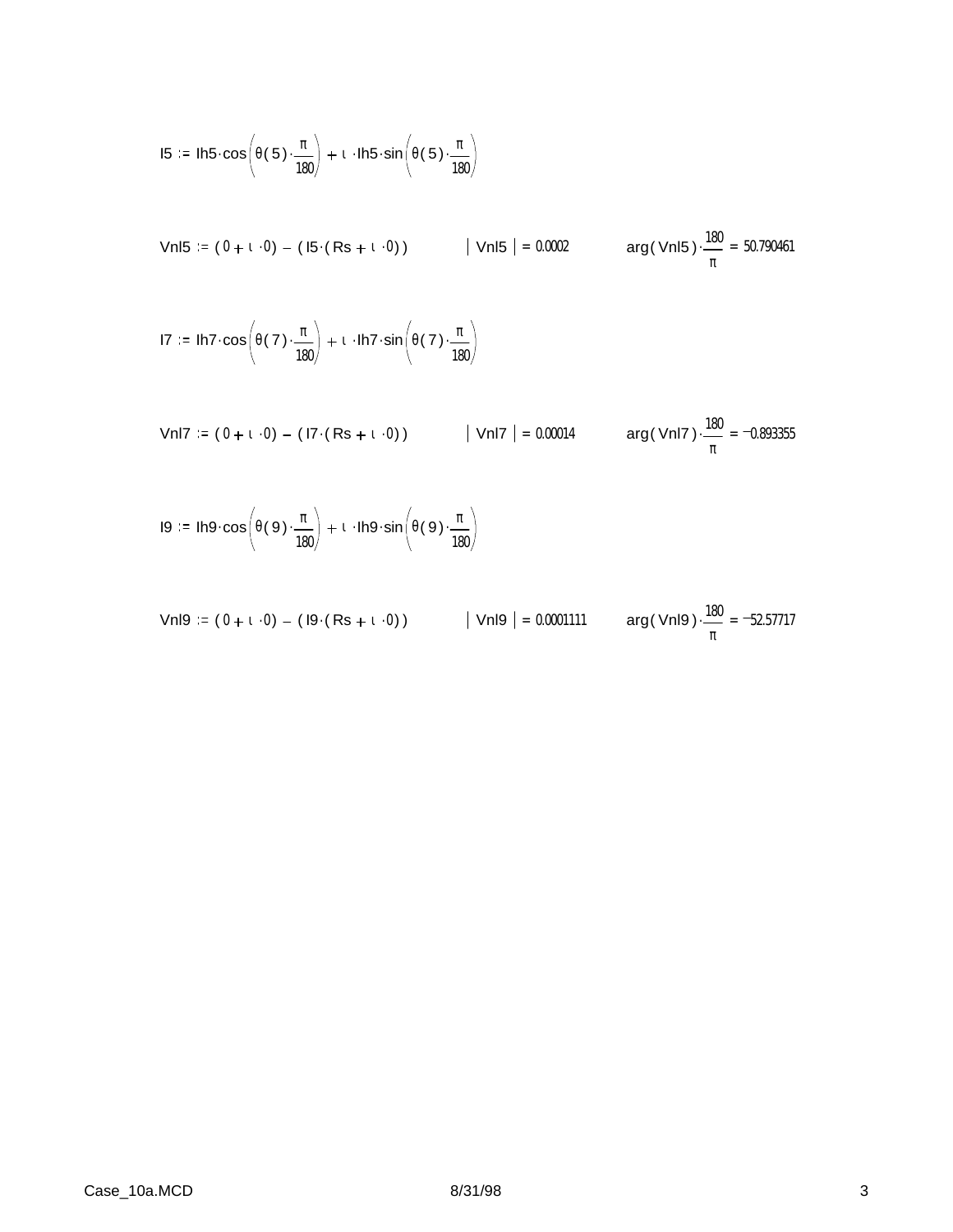## **SuperHarm Benchmarking - NONLINEARLOAD Modeling Equations**

Electrotek Concepts - 6/17/98, TEG

This document illustrates the equations that define the operation of the NONLINEAR model.

### NONLINEARLOAD Model Verification:

#### **Case 10b:**

VSOURCE NAME=VSRC BUS=SRC MAG=1000 ANG=0.0 FREQ=60 BRANCH NAME=EQUIV FROM=SRC TO=NODE r=0.001 NONLINEARLOAD NAME=NL1 KV=1 KVA=1 DF=0.90 FREQMULT = 1 BUS = NODE **LEADING=YES**  $TABLE=\{$  $\{$  60, 100.0, 0.0  $\},$  $\{$  180, 33.33, 0.0  $\},$  $\{$  300, 20.00, 0.0  $\},$  $\{$  420, 14.00, 0.0  $\},$  $\{$  540, 11.11, 0.0  $\}$  } Va := 1000 + 1 · 0  $\text{Rs}$  := 0.001  $\vert$  Va  $\vert$  = 1000  $\text{arg}($  Va  $) \cdot \frac{180}{\vert}$ π  $\frac{100}{200} = 0$  $kV := 1$   $kVA = 1$ dPF =  $0.90$  acos(dPF) $\cdot \frac{180}{ }$ π  $\cdot \frac{100}{2} = 25.841933$ Fundamental Solution:  $Z1 := 1000 \cdot \frac{kV^2}{2}$ kVA  $\frac{180^2}{21}$  Z1 = 1000 Z1ang = acos( dPF) ·-1 acos( Z1ang)  $\frac{180}{2}$ π . Zl := Z1·cos( Z1ang) + ι · Z1·sin( Z1ang) = Zl = 900 = 435.889894ι  $|Z|$  = 1000 arg( ZI)  $\cdot \frac{180}{1}$ π  $\frac{100}{2}$  = -25.841933  $Zckt = (Rs + i \cdot 0) + Zl$  $Zckt = 900.001 - 435.8898941$  $I := \frac{Va}{A}$ Zckt  $| \cdot | = 0.999999$  arg(1)  $\frac{180}{ }$ π  $\frac{100}{2}$  = 25.841908 Vnl := Va – I ( Rs +  $\iota$  ·0 )  $||$  Vnl  $|$  = 999.9991  $\qquad \qquad \text{arg}()$ vnl )  $\cdot \frac{180}{100}$ π  $\frac{100}{2}$  = -0.000025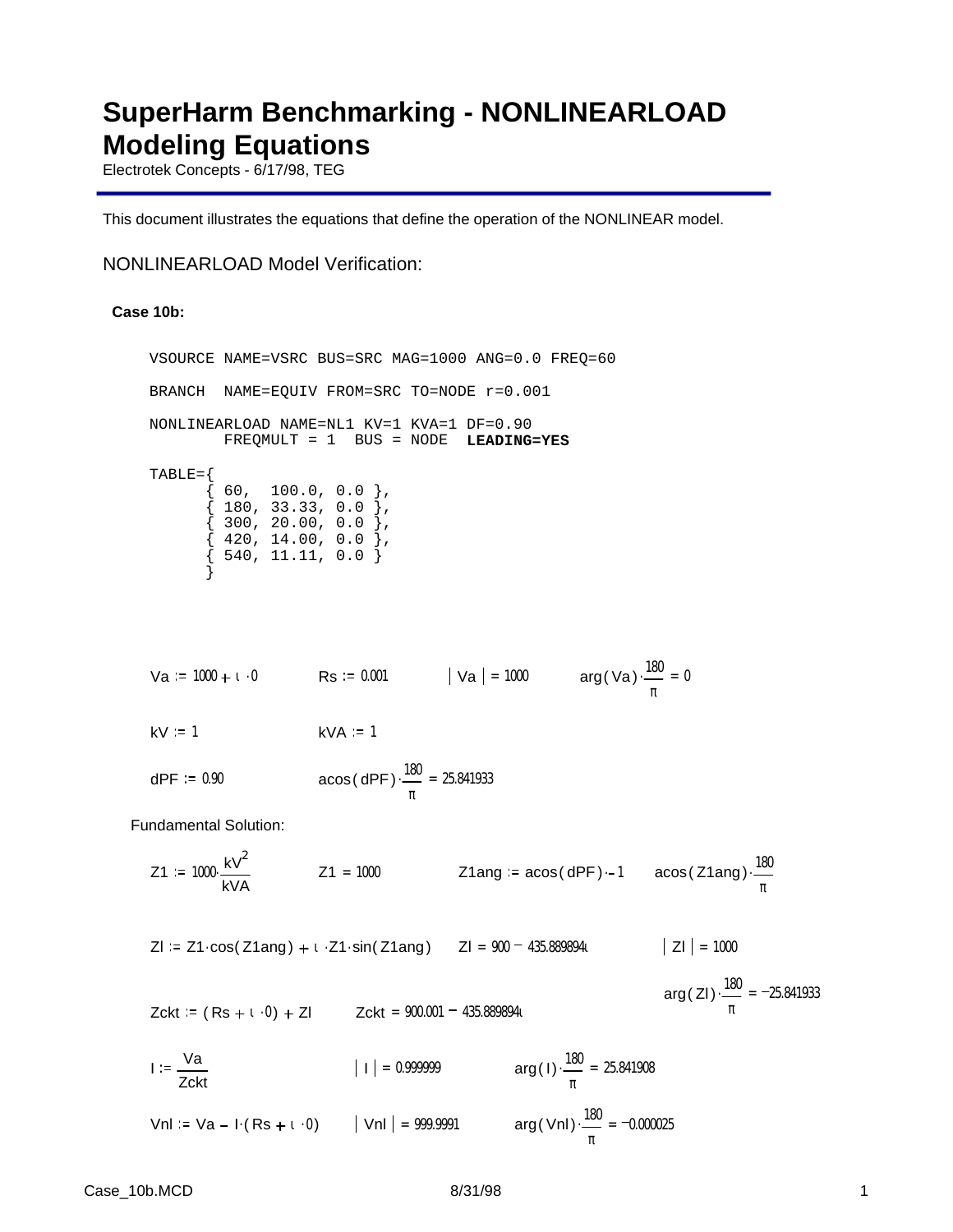| Name Frequency  |              | Magnitude | Angle    |
|-----------------|--------------|-----------|----------|
| (NL1)(NODE) 1   |              | 0.999999  | 25.8     |
| $(NL1)(NODE)$ 3 |              | 0.3333    | 77.5     |
| (NL1) (NODE)    | -5           | 0.2       | 129.2    |
| (NL1) (NODE)    | 7            | 0.14      | $-179.1$ |
| (NL1) (NODE)    | 9            | 0.1111    | $-127.4$ |
| $(NODE)$ ()     | $\mathbf{1}$ | 999.999   | 0.0      |
| $(NODE)$ $()$   | 3            | 0.0003333 | $-102.5$ |
| $(NODE)$ ()     | 5            | 0.0002    | $-50.8$  |
| $(NODE)$ ()     | 7            | 0.00014   | 0.9      |
| $(NODE)$ ()     | 9            | 0.0001111 | 52.6     |
|                 |              |           |          |

$$
\theta(h) := 0.0 + 1 \cdot h \cdot \arg(1) \cdot \frac{180}{\pi}
$$
  
\n $1h1 := 100 \cdot \frac{1}{100} \cdot \left( \frac{kVA}{|Vnl|} \right)^{-1}$   
\n $1h1 = 0.999999$   
\n $\theta(1) = 25.841908$ 

**lh3** := 33.33
$$
\cdot \frac{1}{100} \cdot \left( \frac{kVA}{|Vn|} \right)^{-1}
$$
 **lh3** = 0.3333  $\theta$  (3) = 77.525723

**lh5** := 
$$
20 \cdot \frac{1}{100} \cdot \left( \frac{kVA}{|Vn|} \right)^{-1}
$$
 **lh5** = 0.2  $\theta(5) = 129.209539$ 

$$
1h7 := 14 \cdot \frac{1}{100} \cdot \left( \frac{kVA}{|Vn|} \right)^{-1}
$$
\n
$$
1h7 = 0.14
$$
\n
$$
\theta(7) - 360 = -179.106645
$$

**lh9** := 
$$
11.11 \cdot \frac{1}{100} \cdot \left( \frac{kVA}{|Vn|} \right)^{-1}
$$
 **lh9** = 0.1111  $\theta(9) - 360 = -127.42283$ 

$$
13 := \ln 3 \cdot \cos \left(\theta(3) \cdot \frac{\pi}{180}\right) + 1 \cdot \ln 3 \cdot \sin \left(\theta(3) \cdot \frac{\pi}{180}\right) \quad | \quad 13 \mid = 0.3333 \quad \text{arg(13)} \cdot \frac{180}{\pi} = 77.525723
$$

Vnl3 := (  $0 + 1 \cdot 0$  ) – ( I3  $(Rs + 1 \cdot 0)$  )  $\qquad$  | Vnl3 | = 0.000333  $\qquad$  arg( Vnl3 )  $\cdot \frac{180}{4}$ π  $\frac{100}{2}$  = -102.474277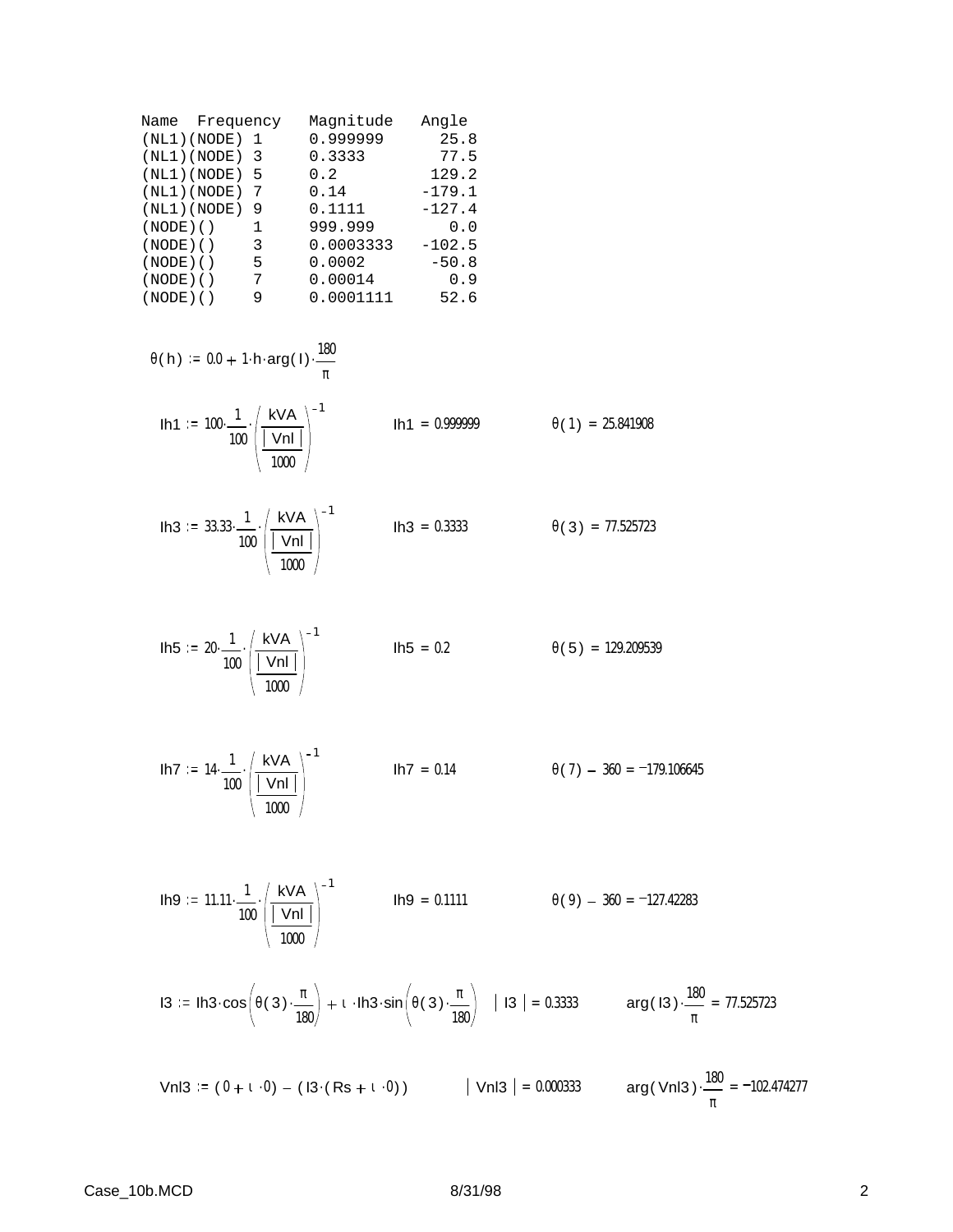$$
15 := \text{lh5} \cdot \cos\left(\theta(5) \cdot \frac{\pi}{180}\right) + \text{t} \cdot \text{lh5} \cdot \sin\left(\theta(5) \cdot \frac{\pi}{180}\right)
$$

Vnl5 := (  $0 + 1 \cdot 0$  ) – ( I5  $(Rs + 1 \cdot 0)$  )  $\qquad$  | Vnl5 | = 0.0002  $\qquad$  arg( Vnl5 )  $\cdot \frac{180}{4}$ π  $\cdot \frac{100}{2} = -50.790461$ 

$$
17 := \text{lh7} \cdot \cos\left(\theta(7) \cdot \frac{\pi}{180}\right) + \iota \cdot \text{lh7} \cdot \sin\left(\theta(7) \cdot \frac{\pi}{180}\right)
$$

Vnl7 := (  $0 + 1 \cdot 0$  )  $-$  ( I7  $($  Rs  $+$   $1 \cdot 0$  )  $)$   $\qquad$   $\qquad$  | Vnl7  $\qquad$  = 0.00014  $\qquad$  arg( Vnl7  $)\cdot \frac{180}{100}$ π  $\cdot \frac{100}{100} = 0.893355$ 

$$
I9 := Ih9 \cdot \cos\left(\theta(9) \cdot \frac{\pi}{180}\right) + 1 \cdot Ih9 \cdot \sin\left(\theta(9) \cdot \frac{\pi}{180}\right)
$$

\n
$$
\text{VnI9} := (0 + \mathbf{1} \cdot 0) - (19 \cdot (Rs + \mathbf{1} \cdot 0))
$$
\n

\n\n $|\text{VnI9}| = 0.0001111$ \n

\n\n $\text{arg}(\text{VnI9}) \cdot \frac{180}{\pi} = 52.57717$ \n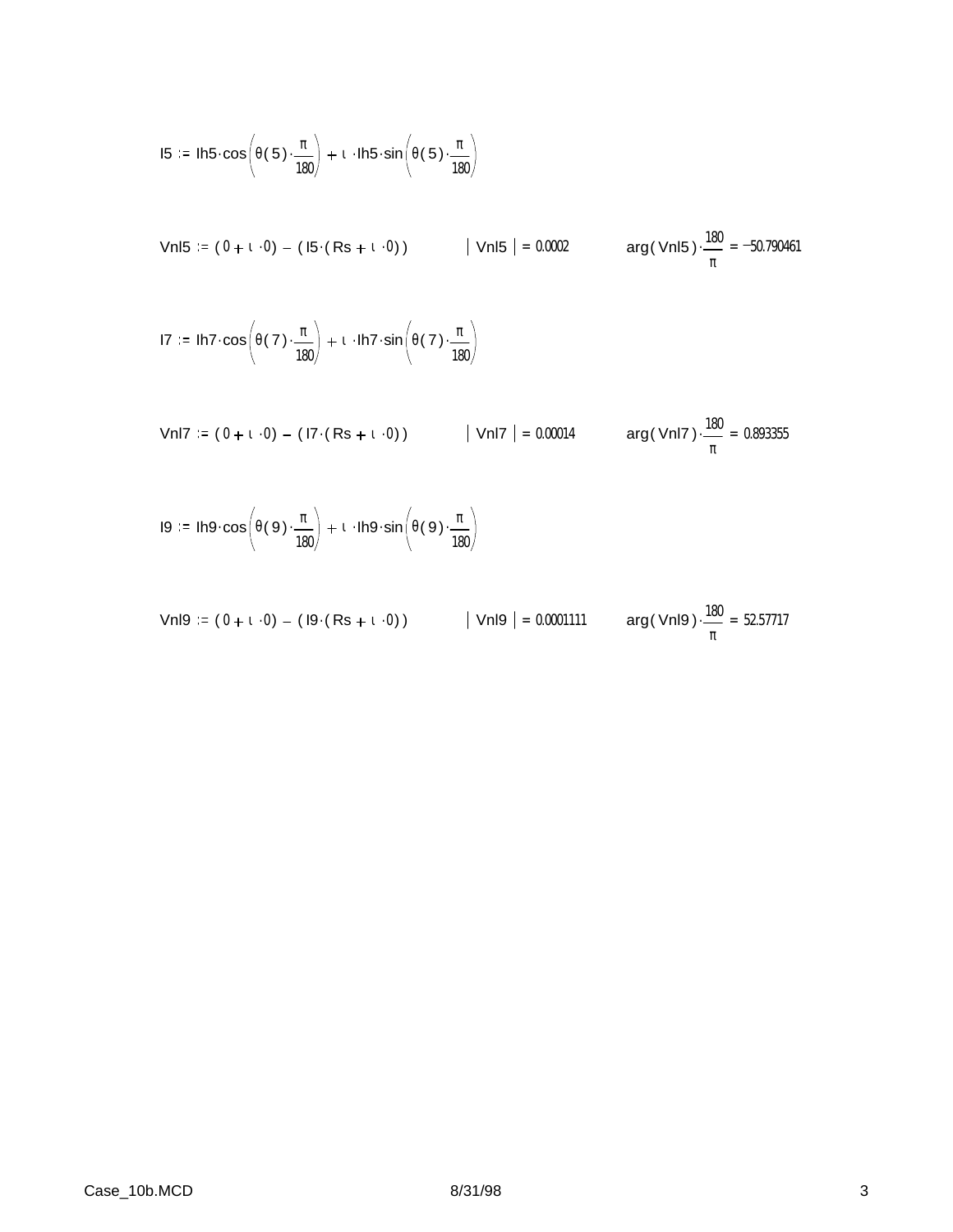# **SuperHarm Benchmarking - PI Modeling Equations**

Electrotek Concepts - 6/20/98, TEG/EWG

This document illustrates the equations that define the operation of the PI model.

| <b>PI Model Verification:</b>                                                                  |                      |                                                     |                                                                                                      |                                    | vsource name=vsrc<br>bus=src                              | freq= $60$ |          |
|------------------------------------------------------------------------------------------------|----------------------|-----------------------------------------------------|------------------------------------------------------------------------------------------------------|------------------------------------|-----------------------------------------------------------|------------|----------|
| Cases 11a, 11b:                                                                                |                      |                                                     |                                                                                                      |                                    | $maq=1$<br>name=scan1                                     | $ang=0$    | bus=node |
| Input Data (Units per Mile):                                                                   |                      |                                                     |                                                                                                      | scan                               | $fmin=60$<br>$fmax=1200$<br>$finc=60$<br>$ang=0$          |            |          |
|                                                                                                | Resistance<br>(Ohms) | Reactance<br>(Ohms @ 60 Hz)                         | Capacitance<br>(Farads)                                                                              | pi                                 | name=segment<br>from=src<br>x=0.6820                      | to=node    |          |
| Positive Sequence                                                                              | $R = 0.0341$         | $X = 0.682$                                         | $C = 12.0 \cdot 10^{-9}$                                                                             |                                    | $cnf=12$<br>$length = 100$                                |            |          |
| Frequency (Hertz)                                                                              | $f = 60$             |                                                     |                                                                                                      |                                    |                                                           |            |          |
| Length (Miles)                                                                                 | $d := 100$           |                                                     |                                                                                                      |                                    |                                                           |            |          |
| Calculations:                                                                                  |                      |                                                     |                                                                                                      |                                    |                                                           |            |          |
| $\omega := 2 \cdot \pi \cdot f$                                                                | $L := \frac{X}{A}$   | L = $1.809 \cdot 10^{-3}$                           | $\omega = 376.991$                                                                                   |                                    |                                                           |            |          |
| $z(\omega) = R + j \cdot \omega \cdot L$                                                       |                      | $z(\omega) = 0.034 + 0.682j$                        |                                                                                                      | $z(2\cdot\omega) = 0.034 + 1.364j$ |                                                           |            |          |
| $\text{yc}(\omega) := 0.0 + \text{j} \cdot \omega \cdot C$                                     |                      | $\text{yc}(\omega) = 4.524 \cdot 10^{-6} \text{ j}$ |                                                                                                      |                                    | $zI(\omega) := d \cdot z(\omega)$ $ zI(\omega)  = 68.285$ |            |          |
| $\gamma(\omega) := \sqrt{z(\omega) \cdot y c(\omega)}$                                         |                      |                                                     | $\gamma(\omega) = 4.39 \cdot 10^{-5} + 1.757 \cdot 10^{-3}$ j $\gamma(\omega) = 1.758 \cdot 10^{-3}$ |                                    |                                                           |            |          |
| $Zc(\omega) := \sqrt{\frac{z(\omega)}{yc(\omega)}}$                                            |                      | $Zc(\omega) = 388.393 - 9.704j$                     |                                                                                                      |                                    | $d\phi$ $\gamma(\omega)$ = 0.17575977                     |            |          |
| $\frac{\sinh(d\cdot \gamma(\omega))}{\gamma(\omega)}$ = 0.995<br>$d\gamma(\omega)$             |                      |                                                     | Zc( $\omega$ ) = 388.514 $arg(Zc(\omega)) \cdot \frac{180}{\pi} = -1.431$                            |                                    |                                                           |            |          |
| $zs(\omega) := d \cdot z(\omega) \frac{\sinh(d \cdot \gamma(\omega))}{d \cdot \gamma(\omega)}$ |                      | $zs(\omega) = 3.375 + 67.851j$                      |                                                                                                      | $ zs(\omega)  = 67.935$            |                                                           |            |          |
| $\text{ys}(\omega) := \frac{1}{\text{zs}(\omega)}$                                             |                      |                                                     |                                                                                                      |                                    | $\arg(z s(\omega))\cdot\frac{180}{\text{--}} = 87.152$    |            |          |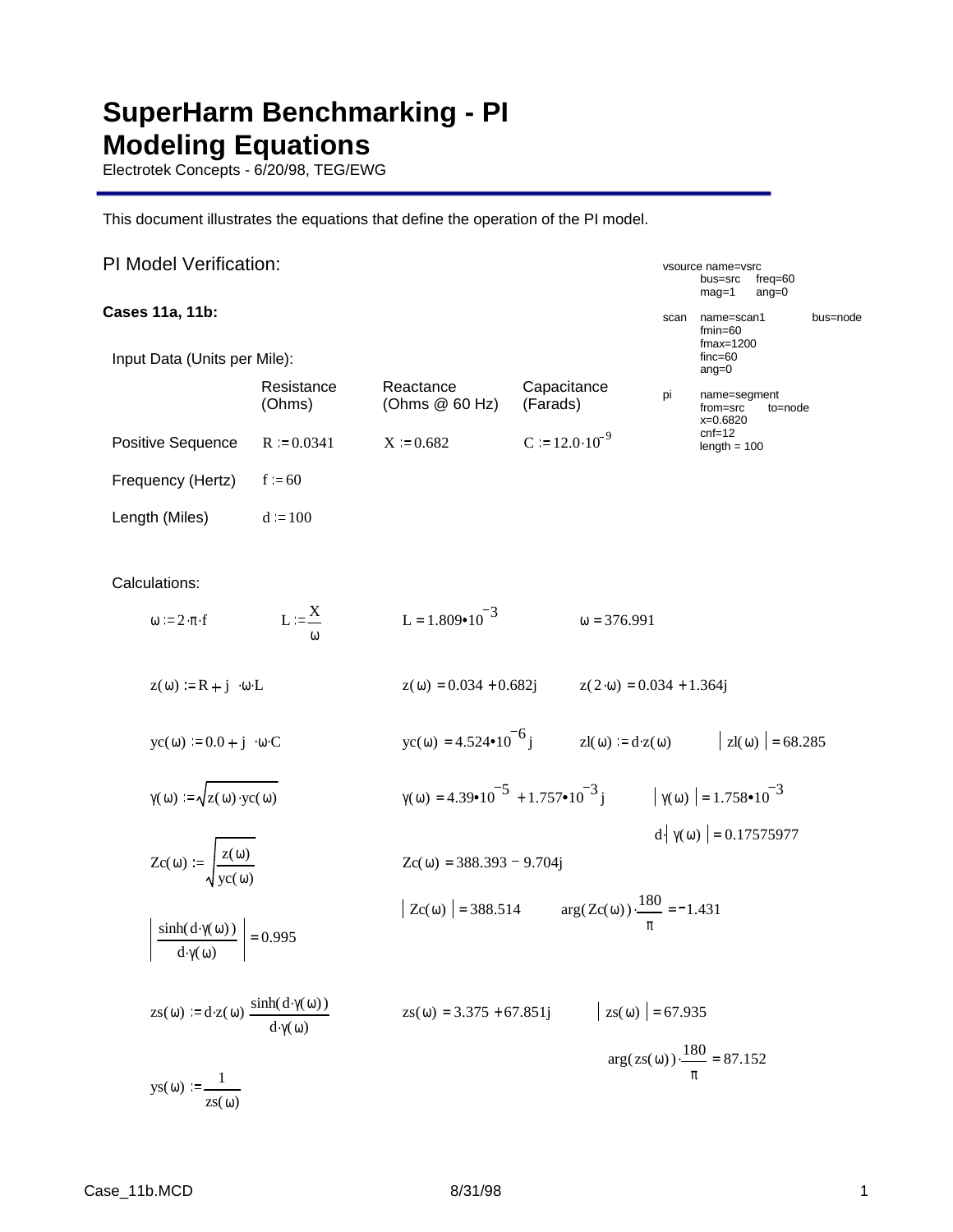$$
\frac{\tanh\left(\frac{d\cdot\gamma(\omega)}{2}\right)}{\frac{d\cdot\gamma(\omega)}{2}}\n= 1.003
$$

$$
ysh(ω) := (yc(ω) · d) \cdot \frac{\tanh(\frac{d·γ(ω)}{2})}{\frac{d·γ(ω)}{2}}
$$
\n
$$
ysh(ω) = 5.852 \cdot 10^{-8} + 4.536 \cdot 10^{-4} j \qquad |ysh(ω)| = 4.5356 \cdot 10^{-4}
$$
\n
$$
(100)^{180} = 8.80
$$

$$
\arg(\text{ysh}(\omega))\cdot\frac{180}{\pi} = 89.993
$$

$$
zsh(\omega) := \frac{1}{ysh(\omega)}
$$

$$
zs(\omega) = 3.375 + 67.851j
$$

$$
zsh(\omega) = 0.284 - 2.205 \cdot 10^3 j
$$

π

 $\frac{100}{2}$  = 87.108

 $|zs(\omega)| = 67.935$ 

$$
= 0.284 - 2.205 \cdot 10^{3} \text{ j} \qquad \qquad | \text{ zsh}(\omega) | = 2.205 \cdot 10^{3}
$$

## **Cases 11a & 11b - Z//(Y/2):**

 $\text{zsp}(\omega) := 2.0 - \frac{1}{\omega}$ ysh(ω)

$$
|\,\text{zsp}(\omega)\,| = 4409.598
$$

$$
zt(\omega) := \frac{zs(\omega) \cdot zsp(\omega)}{zs(\omega) + zsp(\omega)} \qquad |zt(\omega) | = 68.9962267 \arg(zt(\omega)) \cdot \frac{180}{\pi}
$$

 $f = 60, 120..1200$ 

|                           |                             | $d\cdot \gamma(2\cdot \pi\cdot f)$<br>tanh |                                                |
|---------------------------|-----------------------------|--------------------------------------------|------------------------------------------------|
| $Zc(2 \cdot \pi \cdot f)$ | $ \gamma((2 \pi \cdot f)) $ | 2<br>$d\cdot\gamma(2\cdot\pi\cdot f)$      | $\sinh(d \cdot \gamma(2 \cdot \pi \cdot f))$   |
| 388.514                   | 0.00176                     | 2                                          | $d\cdot \gamma(2\cdot \pi\cdot f)$<br>0.994866 |
| 388.333<br>388.299        | 0.00351<br>0.00527          | 1.002579                                   | 0.979558                                       |
| 388.287                   | 0.00703                     | 1.010413<br>1.023801                       | 0.954359<br>0.919733                           |
| 388.282<br>388.279        | 0.00878<br>0.01054          | 1.043275                                   | 0.876314                                       |
| 388.277                   | 0.0123                      | 1.069654<br>1.104141                       | 0.824896<br>0.76641                            |
| 388.276<br>388.275        | 0.01405<br>0.01581          | 1.148469                                   | 0.701908                                       |
| 388.274                   | 0.01757                     | 1.205155<br>1.277924                       | 0.63254<br>0.559527                            |
| 388.274<br>388.274        | 0.01932<br>0.02108          | 1.372456                                   | 0.484135                                       |
| 388.273                   | 0.02283                     | 1.497797<br>1.669197                       | 0.407652<br>0.331356                           |
| 388.273                   | 0.02459                     | 1.91446                                    | 0.256492                                       |
| 388.273<br>388.273        | 0.02635<br>0.0281           | 2.290067<br>2.930865                       | 0.184243                                       |
| 388.273                   | 0.02986                     | 4.257783                                   | 0.115711<br>0.051899                           |
| 388.273<br>388.273        | 0.03162<br>0.03337          | 8.591645<br>61.454979                      | $6.51055 \cdot 10^{-3}$                        |
| 388.273                   | 0.03513                     | 6.101415                                   | 0.058299<br>0.103318                           |
|                           |                             | 3.030139                                   |                                                |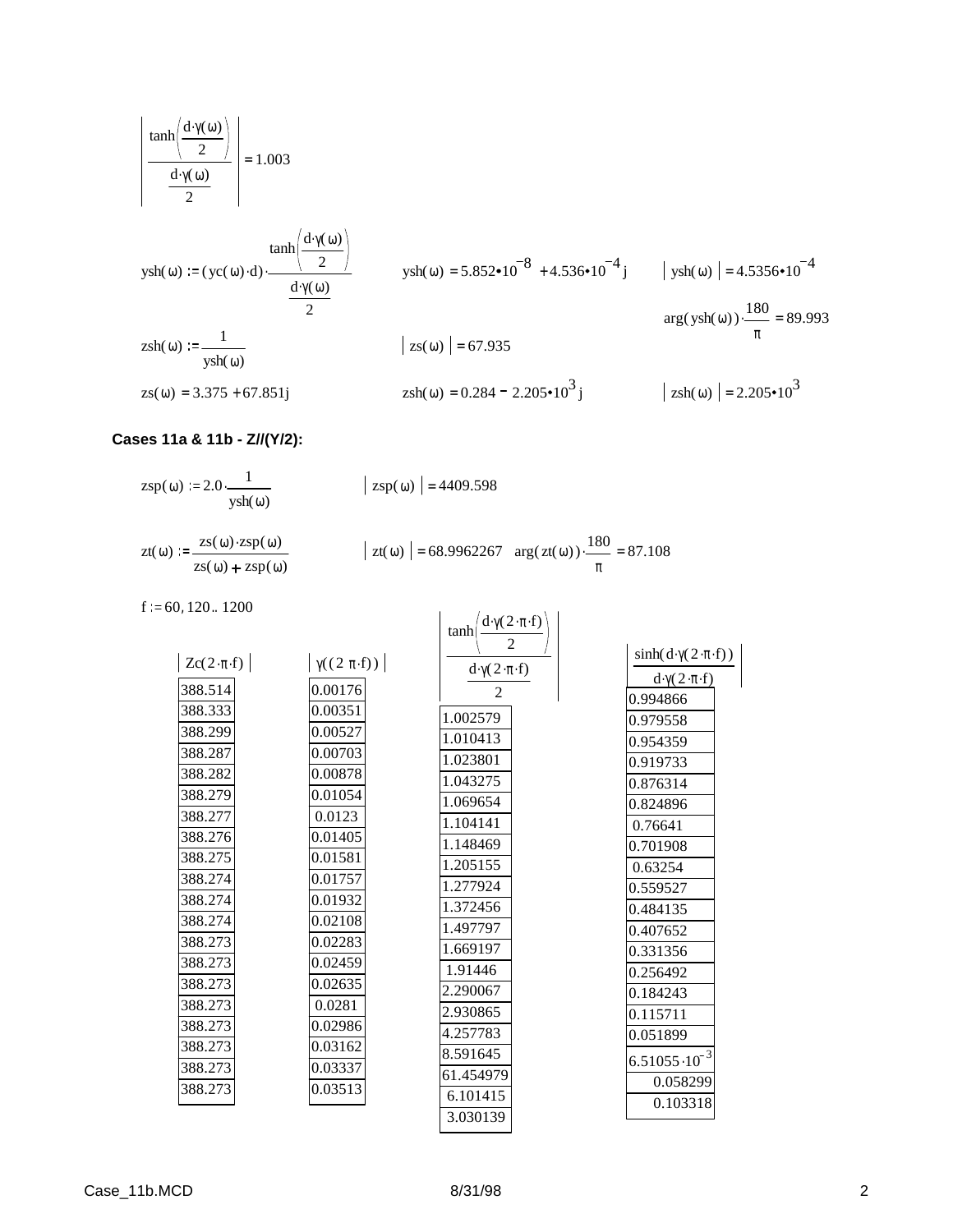|      |                | 180<br>$arg(zt(2\cdot \pi\cdot f))$ . |
|------|----------------|---------------------------------------|
| f    | zt(2 $\pi$ ·f) | π                                     |
| 60   | 68.99623       | 87.108                                |
| 120  | 142.34703      | 88.505                                |
| 180  | 225.93822      | 88.944                                |
| 240  | 328.79081      | 89.132                                |
| 300  | 468.02754      | 89.202                                |
| 360  | 683.04762      | 89.176                                |
| 420  | 1093.25431     | 88.998                                |
| 480  | 2322.5476      | 88.274                                |
| 540  | 35370.24135    | $-66.577$                             |
| 600  | 2066.10149     | $-88.757$                             |
| 660  | 1027.23169     | - 89.369                              |
| 720  | 652.13794      | - 89.547                              |
| 780  | 449.30328      | $-89.602$                             |
| 840  | 315.58477      | $-89.588$                             |
| 900  | 215.58083      | - 89.503                              |
| 960  | 133.51937      | - 89.271                              |
| 1020 | 60.90676       | - 88.441                              |
| 1080 | 7.99392        | 77.6                                  |
| 1140 | 77.0139        | 88.606                                |
| 1200 | 151.237        | 89.184                                |
|      |                |                                       |

 $f := 60, 61.. 1200$ 

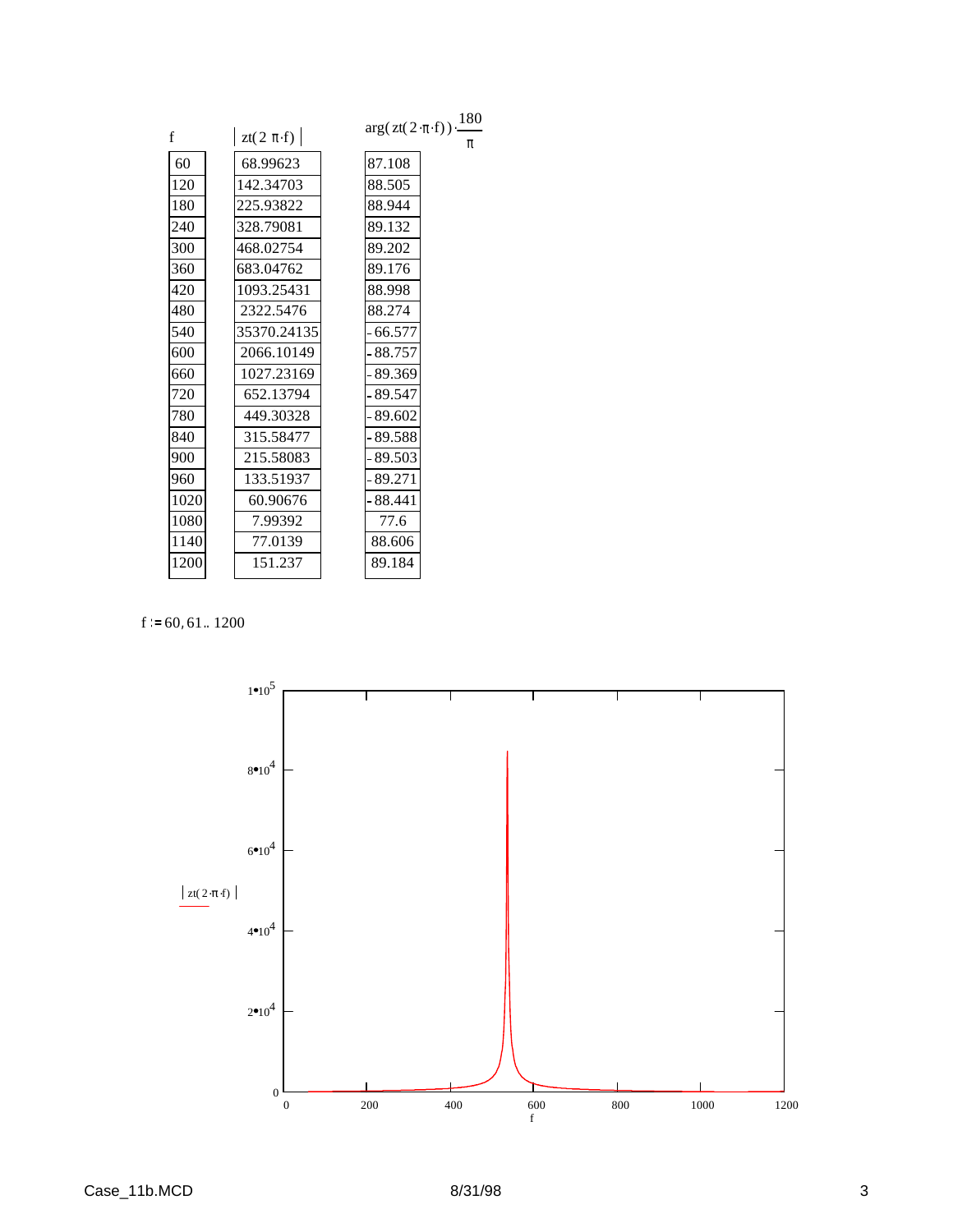# **SuperHarm Benchmarking - PI3 Modeling Equations**

Electrotek Concepts - 6/20/98, TEG/EWG

This document illustrates the equations that define the operation of the PI3 model.

PI3 Model Verification:

### **Cases 12a, 12b, 12c, & 12d:**

Input Data (Units per Mile):

|                                                            | Resistance<br>(Ohms)            | Reactance<br>(Ohms @ 60 Hz)                                                        | Capacitance<br>(Farads)                                                                                                                                                                                                                                   |
|------------------------------------------------------------|---------------------------------|------------------------------------------------------------------------------------|-----------------------------------------------------------------------------------------------------------------------------------------------------------------------------------------------------------------------------------------------------------|
| Zero Sequence                                              | $R_0 := 0.3012$                 | $X_0 = 3.012$                                                                      | $C_0$ = 8.4 $\cdot$ 10 <sup>-9</sup>                                                                                                                                                                                                                      |
| Positive Sequence                                          | $R_1 := 0.03410$ $X_1 := 0.682$ |                                                                                    | $C_1 = 12.0 \cdot 10^{-9}$                                                                                                                                                                                                                                |
| Frequency (Hertz)                                          | $f := 60$                       |                                                                                    |                                                                                                                                                                                                                                                           |
| Length (Miles)                                             | $d := 100$                      |                                                                                    |                                                                                                                                                                                                                                                           |
| Calculations:<br>$\omega := 2 \cdot \pi \cdot f$           | $L := \frac{X}{A}$              | L = $\begin{bmatrix} 7.98958 \cdot 10^{-3} \\ 1.80906 \cdot 10^{-3} \end{bmatrix}$ |                                                                                                                                                                                                                                                           |
| $z(\omega) = R + j \cdot \omega \cdot L$                   |                                 |                                                                                    | $z(\omega) = \begin{bmatrix} 0.3012 + 3.012j \\ 0.0341 + 0.682j \end{bmatrix}$                                                                                                                                                                            |
| $\text{yc}(\omega) := 0.0 + \text{j} \cdot \omega \cdot C$ |                                 |                                                                                    | yc( $\omega$ ) = $\begin{bmatrix} 3.16673 \cdot 10^{-6} \text{ j} \\ 4.52389 \cdot 10^{-6} \text{ j} \end{bmatrix}$                                                                                                                                       |
| $\gamma(\omega) := \sqrt{z(\omega) \cdot y c(\omega)}$     |                                 |                                                                                    | $\gamma(\omega) = \begin{bmatrix} 1.54228 \cdot 10^{-4} + 3.09224 \cdot 10^{-3} \text{ j} \\ 4.38988 \cdot 10^{-5} + 1.75705 \cdot 10^{-3} \text{ j} \end{bmatrix}$                                                                                       |
| $Zc(\omega) := \sqrt{\frac{z(\omega)}{v c(\omega)}}$       |                                 |                                                                                    | $Zc(\omega) = \begin{bmatrix} 976.47949 - 48.70252j \\ 388.39318 - 9.70377i \end{bmatrix}$                                                                                                                                                                |
|                                                            |                                 |                                                                                    | $\overrightarrow{\text{sinh}(\gamma(\omega) \cdot d)} = \begin{bmatrix} 0.01469 + 0.30436j \\ 4.32231 \cdot 10^{-3} + 0.1748j \end{bmatrix} \gamma(\omega) \cdot d = \begin{bmatrix} 0.01542 + 0.30922j \\ 4.38988 \cdot 10^{-3} + 0.1757j \end{bmatrix}$ |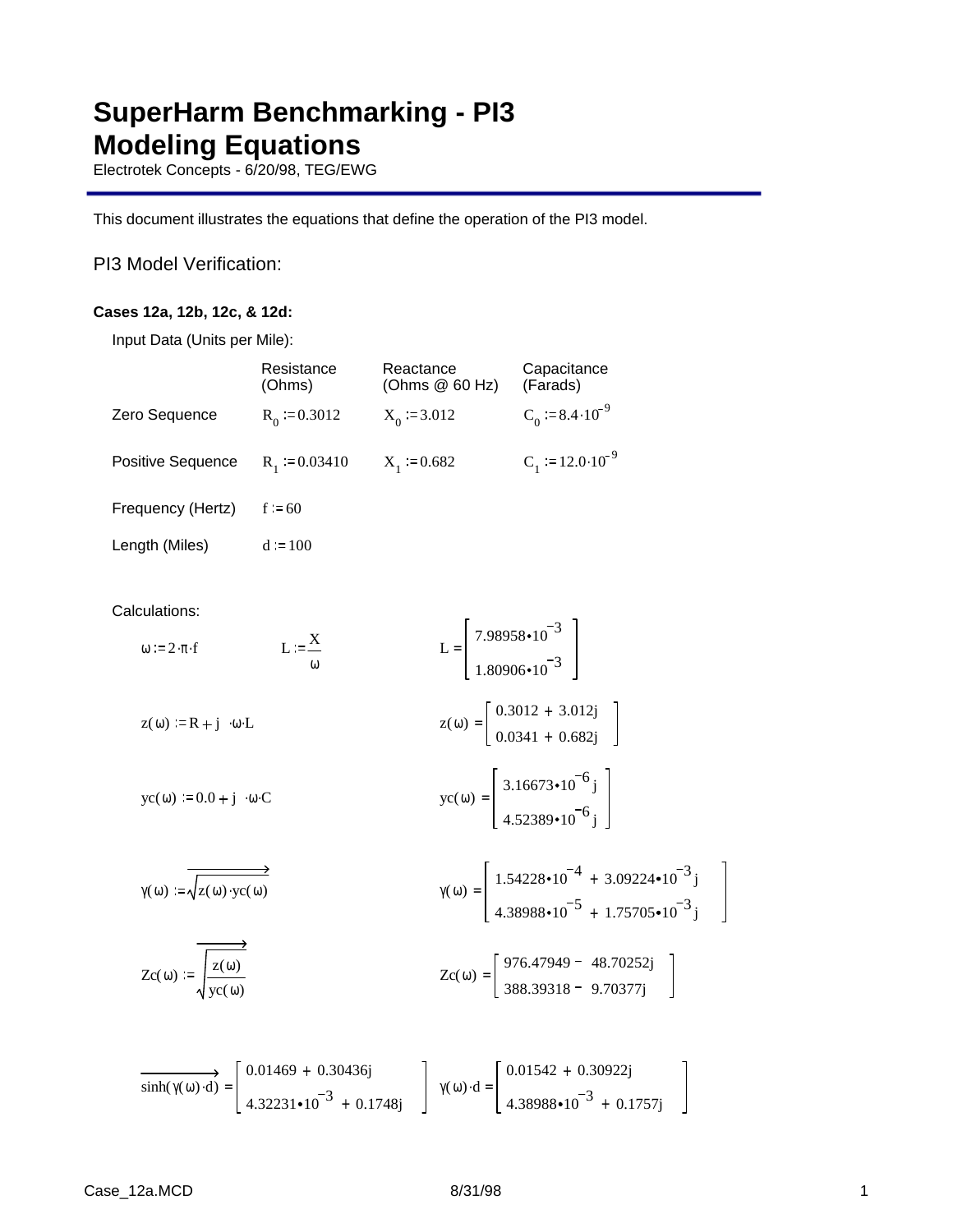### Equivalent PI Circuit Elements

$$
\text{Zprime}(1, \omega) := \mathbf{z}(\omega) \cdot \frac{\sinh(\gamma(\omega) \cdot 1)}{\gamma(\omega) \cdot 1}
$$
\n
$$
\text{Zprime}(d, \omega) = \begin{bmatrix} 0.29169 + 2.96482j \\ 0.03375 + 0.67851j \end{bmatrix}
$$
\n
$$
\text{YCprime}(1, \omega) := \text{yc}(\omega) \cdot \frac{\tanh\left(\frac{\gamma(\omega) \cdot 1}{2}\right)}{\left(\frac{\gamma(\omega) \cdot 1}{2}\right)}
$$
\n
$$
\text{YCprime}(d, \omega) = \begin{bmatrix} 2.56578 \cdot 10^{-9} + 3.19214 \cdot 10^{-6}j \\ 5.8517 \cdot 10^{-10} + 4.53556 \cdot 10^{-6}j \end{bmatrix}
$$

Convert from sequence domain to phase domain:

$$
Zps(d, \omega) := \frac{Zprime(d, \omega)_0 + 2 \cdot Zprime(d, \omega)_1}{3}
$$
  
\n
$$
Zps(d, \omega) = 0.11973 + 1.44061j
$$
  
\n
$$
Zpm(d, \omega) = 0.11973 + 1.44061j
$$
  
\n
$$
Zpm(d, \omega) = 0.11973 + 1.44061j
$$
  
\n
$$
Zpm(d, \omega) = 0.08598 + 0.7621j
$$

$$
YCps(d, \omega) := \frac{YCprime(d, \omega)_0 + 2 \cdot YCprime(d, \omega)_1}{3}
$$

$$
YCpm(d, \omega) := \frac{YCprime(d, \omega)_0 - YCprime(d, \omega)_1}{3}
$$

YZp( d, ω) Zps(d, ω) Zpm( d, ω) Zpm( d, ω) Zpm( d, ω) Zps(d, ω) Zpm( d, ω) Zpm( d, ω) Zpm( d, ω) Zps(d, ω) 1

$$
2pm(d, \omega) = 0.08598 + 0.7621j
$$

$$
YCps(d, \omega) = 1.24537 \cdot 10^{-9} + 4.08775 \cdot 10^{-6}j
$$

$$
YCpm(d, \omega) = 6.60205 \cdot 10^{-10} - 4.47808 \cdot 10^{-7} j
$$

$$
\text{YCp}(\text{d},\omega) := \begin{bmatrix} \text{YCps}(\text{d},\omega) & \text{YCpm}(\text{d},\omega) & \text{YCpm}(\text{d},\omega) \\ \text{YCpm}(\text{d},\omega) & \text{YCps}(\text{d},\omega) & \text{YCpm}(\text{d},\omega) \\ \text{YCpm}(\text{d},\omega) & \text{YCpm}(\text{d},\omega) & \text{YCps}(\text{d},\omega) \end{bmatrix}
$$

 $YZCp(d, w) = YZp(d, \omega) + YCp(d, \omega)$ 

$$
YZp(d, \omega) = \begin{bmatrix} 0.05971 - 1.09148j & -0.01342 + 0.37871j & -0.01342 + 0.37871j \\ -0.01342 + 0.37871j & 0.05971 - 1.09148j & -0.01342 + 0.37871j \\ -0.01342 + 0.37871j & -0.01342 + 0.37871j & 0.05971 - 1.09148j \end{bmatrix}
$$
  
\n
$$
YZCp(d, \omega) = \begin{bmatrix} 0.05971 - 1.09147j & -0.01342 + 0.37871j & -0.01342 + 0.37871j \\ -0.01342 + 0.37871j & 0.05971 - 1.09147j & -0.01342 + 0.37871j \\ -0.01342 + 0.37871j & -0.01342 + 0.37871j & 0.05971 - 1.09147j \end{bmatrix}
$$

 $yds(d, \omega) := YZp(d, \omega)_{0, 0}$   $ydm(d, \omega) := YZp(d, \omega)_{0, 1}$ 

 $yos(d, \omega) := YZCp(d, \omega)_{0, 0}$  $\text{yom}(d, \omega) := \text{YZCp}(d, \omega)_{0, 1}$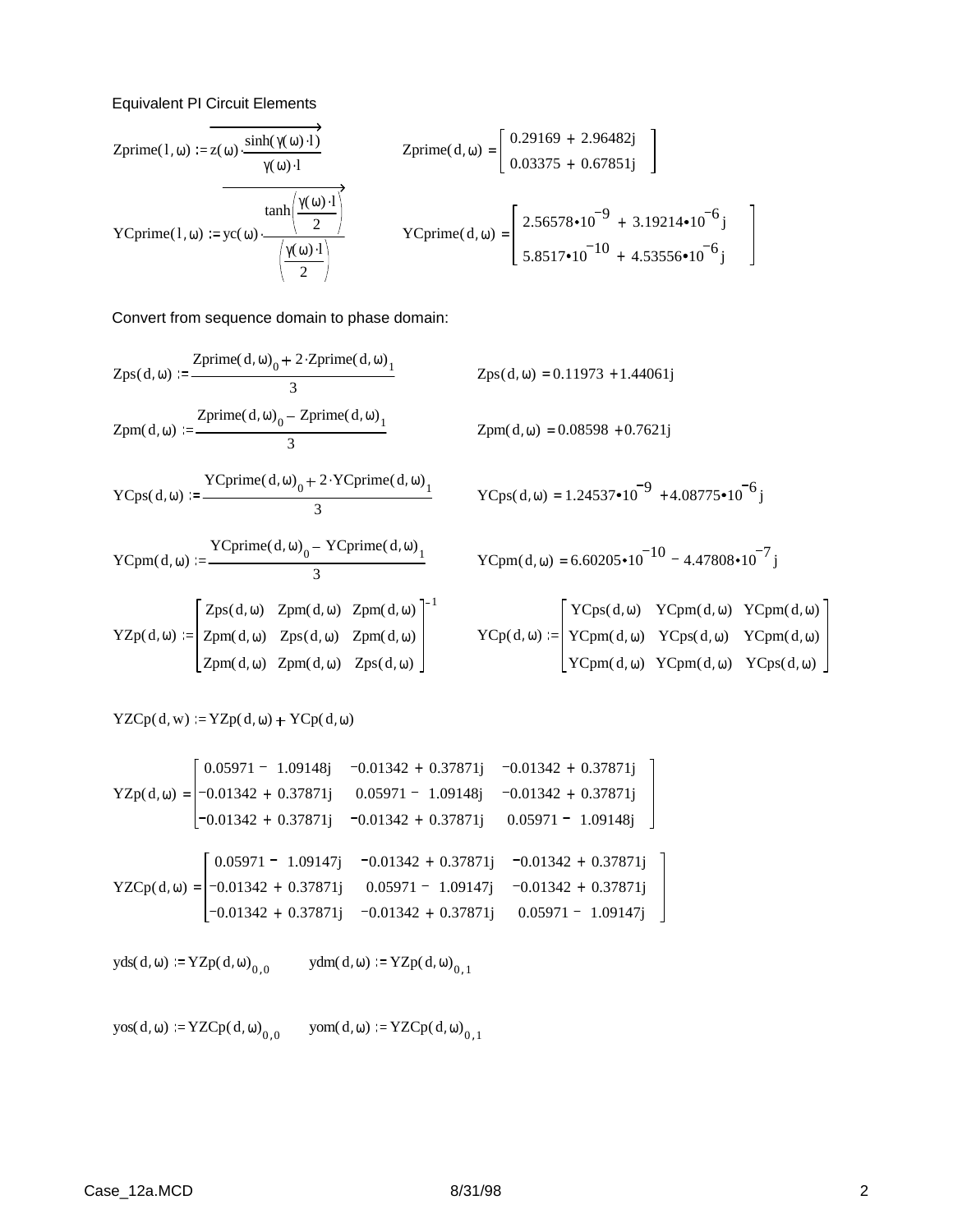$$
Y(d, \omega) := \begin{bmatrix} yds(d, \omega) & ydm(d, \omega) & ydm(d, \omega) & yos(d, \omega) & yom(d, \omega) & yom(d, \omega) \\ ydm(d, \omega) & yds(d, \omega) & ydm(d, \omega) & yom(d, \omega) & yos(d, \omega) & yom(d, \omega) \\ ydm(d, \omega) & ydm(d, \omega) & yds(d, \omega) & yom(d, \omega) & yom(d, \omega) & yos(d, \omega) \\ yos(d, \omega) & yom(d, \omega) & yom(d, \omega) & yds(d, \omega) & ydm(d, \omega) & ydm(d, \omega) \\ yom(d, \omega) & yos(d, \omega) & yom(d, \omega) & ydm(d, \omega) & yds(d, \omega) & ydm(d, \omega) \end{bmatrix}
$$

Construct some transposition matricies to help extract sub-matrices needed to solve for |H| in the equation above:

$$
T1 := \begin{bmatrix} 1 & 0 & 0 & 0 & 0 & 0 \\ 0 & 1 & 0 & 0 & 0 & 0 \\ 0 & 0 & 1 & 0 & 0 & 0 \end{bmatrix} \qquad T2 := \begin{bmatrix} 0 & 0 & 0 \\ 0 & 0 & 0 \\ 0 & 0 & 0 \\ 1 & 0 & 0 \\ 0 & 1 & 0 \\ 0 & 0 & 1 \end{bmatrix} \qquad T3 := \begin{bmatrix} 0 & 0 & 0 & 1 & 0 & 0 \\ 0 & 0 & 0 & 0 & 1 & 0 \\ 0 & 0 & 0 & 0 & 0 & 1 \\ 0 & 0 & 0 & 0 & 0 & 1 \end{bmatrix}
$$

Calculate sub-matrices

$$
F(d, \omega) := T3 \cdot Y(d, \omega) \cdot T2 \qquad D(d, \omega) := T1 \cdot Y(d, \omega) \cdot T2
$$

 $F(d, \omega)$ 0.05971 <sup>-</sup> 1.09148j 0.01342 + 0.37871j 0.01342 + 0.37871j 0.01342 + 0.37871j 0.05971 <sup>-</sup> 1.09148j 0.01342 + 0.37871j 0.01342 + 0.37871j 0.01342 + 0.37871j  $0.05971 - 1.09148j$ =

$$
D(d, \omega) = \begin{bmatrix} 0.05971 - 1.09147j & -0.01342 + 0.37871j & -0.01342 + 0.37871j \\ -0.01342 + 0.37871j & 0.05971 - 1.09147j & -0.01342 + 0.37871j \\ -0.01342 + 0.37871j & -0.01342 + 0.37871j & 0.05971 - 1.09147j \end{bmatrix}
$$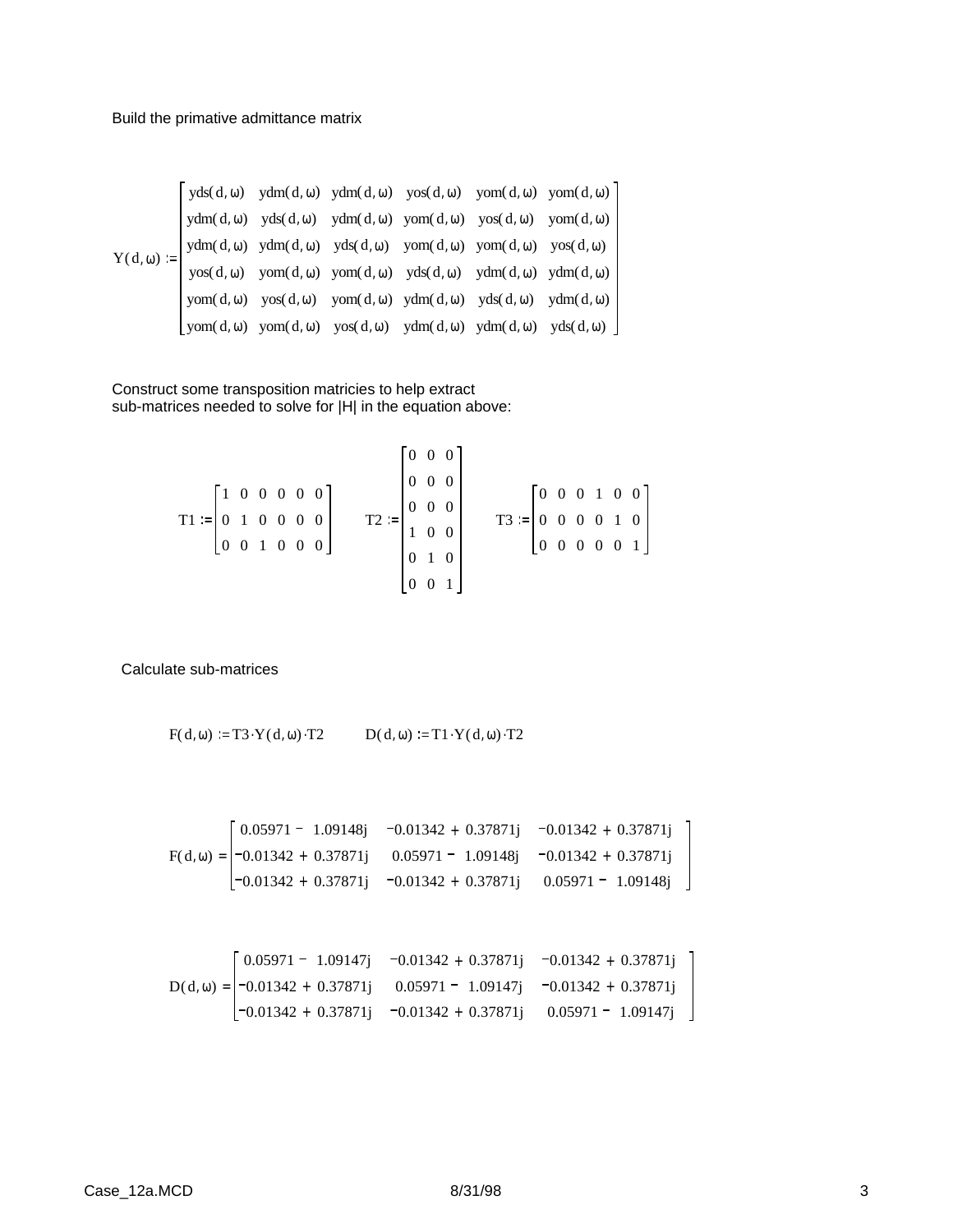Calculate the driving point impedance:

Zdp(d, 
$$
\omega
$$
) := F(d,  $\omega$ )<sup>(-1)</sup>  
\n
$$
Zdp(d, \omega) = \begin{bmatrix} 0.11973 + 1.44061j & 0.08598 + 0.7621j & 0.08598 + 0.7621j \\ 0.08598 + 0.7621j & 0.11973 + 1.44061j & 0.08598 + 0.7621j \\ 0.08598 + 0.7621j & 0.08598 + 0.7621j & 0.11973 + 1.44061j \end{bmatrix}
$$

Build a driving voltage vector:

$$
\mathbf{Vi} := \begin{bmatrix} \left( \cos \left( 0 \cdot \frac{\pi}{180} \right) + \mathbf{j} & \sin \left( 0 \cdot \frac{\pi}{180} \right) \right) \cdot 1 \\ \left( \cos \left( -120 \cdot \frac{\pi}{180} \right) + \mathbf{j} & \sin \left( -120 \cdot \frac{\pi}{180} \right) \right) \cdot 1.1 \\ \left( \cos \left( 120 \cdot \frac{\pi}{180} \right) + \mathbf{j} & \sin \left( 120 \cdot \frac{\pi}{180} \right) \right) \cdot 1.05 \end{bmatrix} \quad \mathbf{Vi} = \begin{bmatrix} 1 \\ -0.55 - 0.95263 \mathbf{j} \\ -0.525 + 0.90933 \mathbf{j} \end{bmatrix}
$$

Solve the equation:

$$
B(d, \omega) := -D(d, \omega) \cdot Vi \qquad \text{Vo}(d, \omega) := (F(d, \omega)^{-1} \cdot B(d, \omega)) \qquad \text{Vo}(d, \omega) = \begin{bmatrix} -1 & -2.26015 \cdot 10^{-7} \text{ j} \\ 0.55 + 0.95263 \text{ j} \\ 0.525 - 0.90932 \text{ j} \end{bmatrix}
$$

Convert to polar coordinates:

VoMag(d, f) := 
$$
|\overrightarrow{Vo(d, 2 \cdot \pi \cdot f)}|
$$
 VoAng(d, \omega) :=  $\frac{180}{\pi}$  angle(Re(Vo(d, \omega)), Im(Vo(d, \omega)))  
\n $\begin{bmatrix} 1 & 1 \end{bmatrix}$  [180.00001]

=

300

Perform a frequency sweep of the solution for recieving end voltage:

 $= | 1.1 |$  VoAng(d,  $\omega$ ) = | 60.00001

freq  $:= 60, 120$ .. 1200

 $VoMag(d, f) = | 1.1$ 

1.05

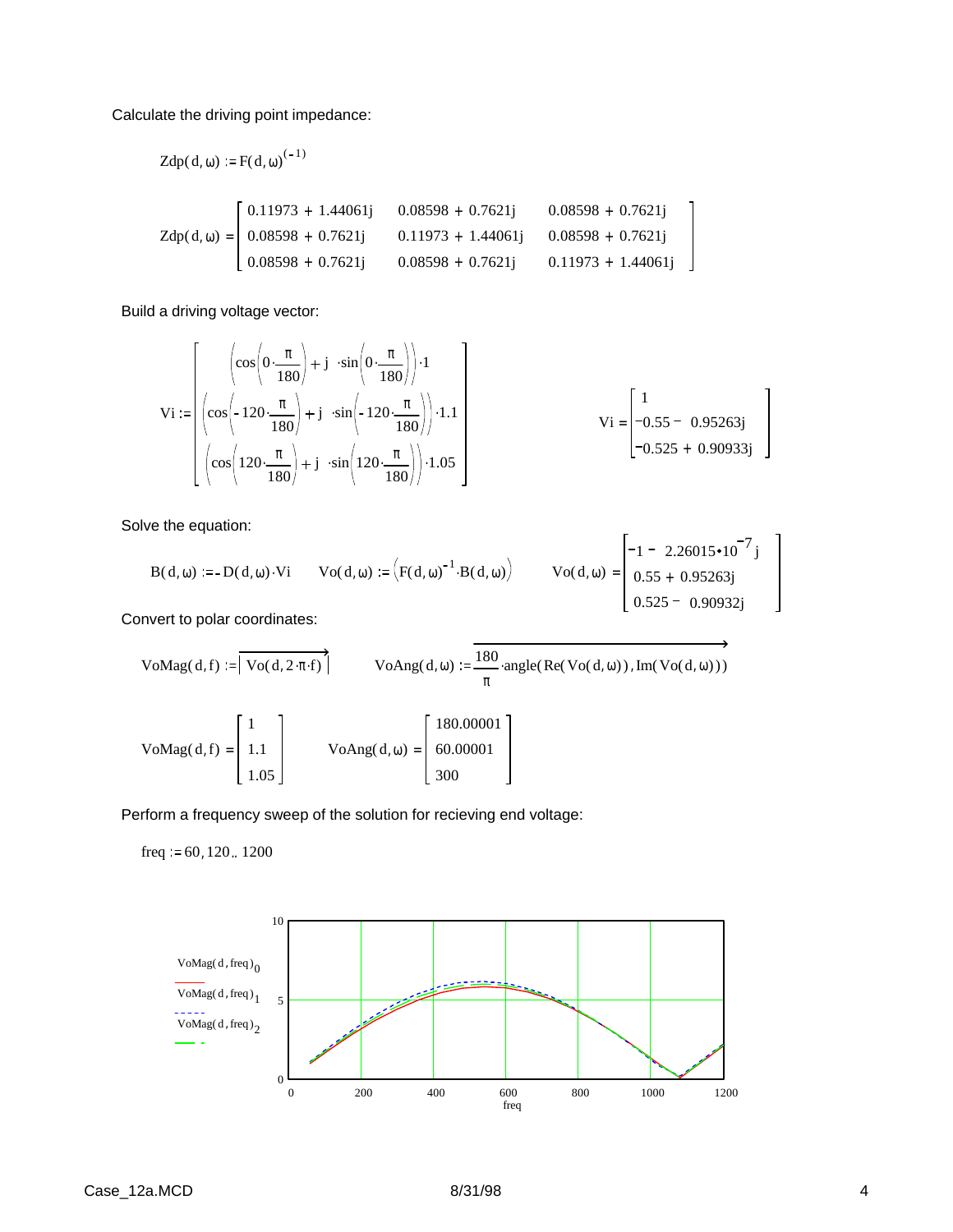### **Cases 12a... - Z//(Y/2):**

Equivalent PI Circuit Elements

$$
\text{Zprime}(d, \omega) := \overline{\left(z(\omega) \cdot \frac{\sinh(\gamma(\omega) \cdot d)}{\gamma(\omega) \cdot d}\right)}
$$
\n
$$
\text{Zprime}(d, \omega) = \begin{bmatrix} 0.29169 + 2.96482j \\ 0.03375 + 0.67851j \end{bmatrix}
$$
\n
$$
\text{Cprime}(d, \omega) := yc(\omega) \cdot \frac{\tanh\left(\frac{\gamma(\omega) \cdot d}{2}\right)}{\left(\frac{\gamma(\omega) \cdot d}{2}\right)}
$$
\n
$$
\text{Cprime}(d, \omega) = \begin{bmatrix} 2.56578 \cdot 10^{-9} + 3.19214 \cdot 10^{-6}j \\ 5.8517 \cdot 10^{-10} + 4.53556 \cdot 10^{-6}j \end{bmatrix}
$$

Zspos(
$$
\omega
$$
) :=  $(d \cdot Zprime(d, \omega))_1$ 

$$
Zspos(\omega) = 3.37501 + 67.85072j
$$

$$
Yppos(\omega) := (d \cdot YCprime(\mathbf{d}, \omega))_1
$$

$$
Yppos(\omega) = 5.8517 \cdot 10^{-8} + 4.53556 \cdot 10^{-4} j
$$

$$
zsp(\omega) := 2.0 \cdot \frac{1}{Yppos(\omega)} \qquad \qquad | \; z_{\text{S}}
$$

f 60

$$
|\,\text{zsp}(\omega)\,| = 4409.598
$$

$$
zt(\omega) := \frac{Zspos(\omega) \cdot zsp(\omega)}{Zspos(\omega) + zsp(\omega)} \qquad |zt(\omega) | = 68.9962267 \quad arg(zt(\omega)) \cdot \frac{180}{\pi} = 87.1077
$$

 $f = 60, 120.. 1200$ 

|      |                | 180<br>$arg(zt(2\cdot\pi\cdot f))$ . |
|------|----------------|--------------------------------------|
| Ê    | zt(2 $\pi$ ·f) | π                                    |
| 60   | 68.99623       | 87.1077                              |
| 120  | 142.34703      | 88.5054                              |
| 180  | 225.93822      | 88.9438                              |
| 240  | 328.79081      | 89.13176                             |
| 300  | 468.02754      | 89.20154                             |
| 360  | 683.04762      | 89.17565                             |
| 420  | 1093.25431     | 88.9976                              |
| 480  | 2322.5476      | 88.27375                             |
| 540  | 35370.24135    | $-66.57714$                          |
| 600  | 2066.10149     | - 88.75704                           |
| 660  | 1027.23169     | - 89.36947                           |
| 720  | 652.13794      | - 89.54699                           |
| 780  | 449.30328      | $-89.60162$                          |
| 840  | 315.58477      | - 89.58827                           |
| 900  | 215.58083      | - 89.50266                           |
| 960  | 133.51937      | - 89.27135                           |
| 1020 | 60.90676       | - 88.44069                           |
| 1080 | 7.99392        | 77.60038                             |
| 1140 | 77.0139        | 88.60616                             |
| 1200 | 151.237        | 89.18444                             |
|      |                |                                      |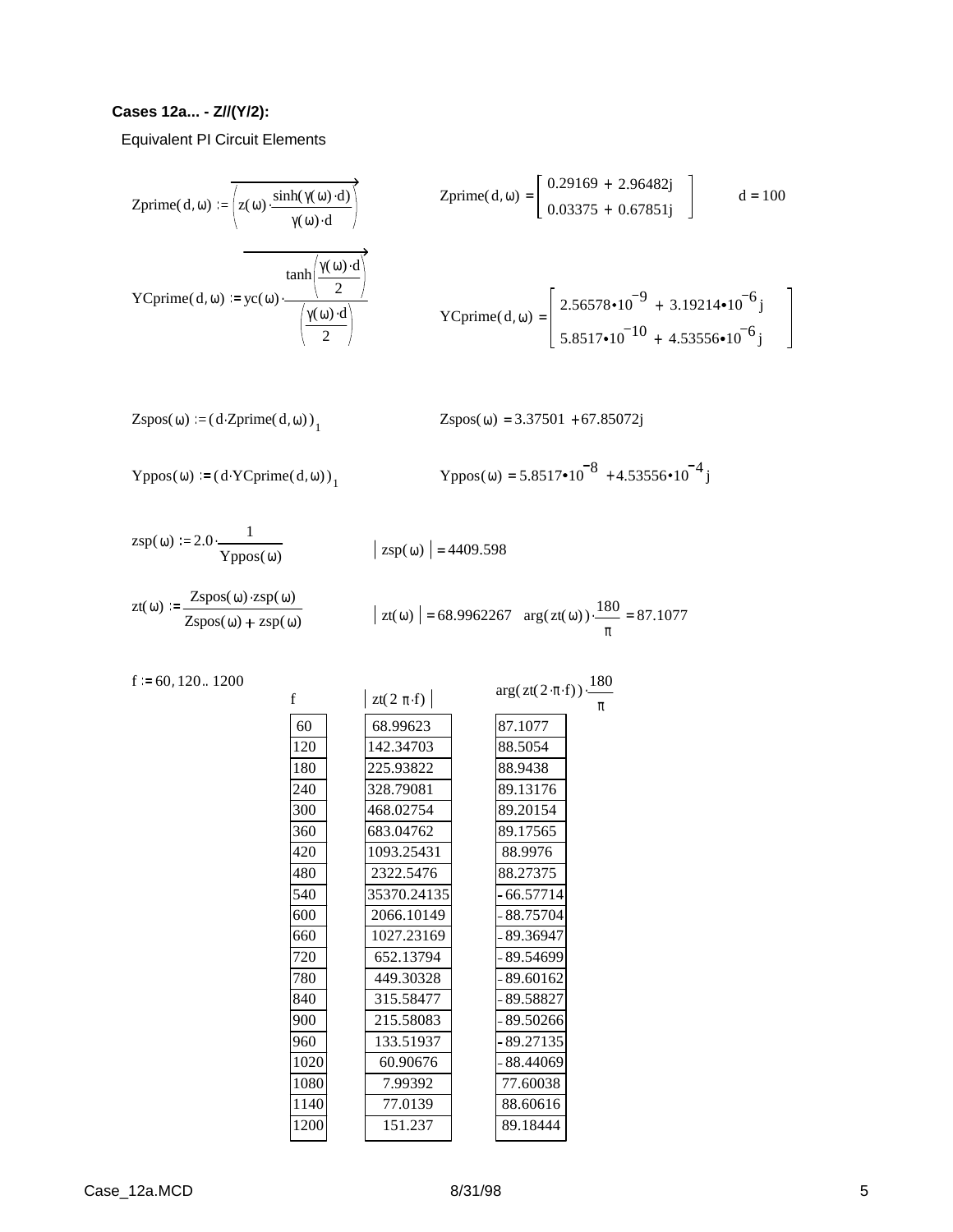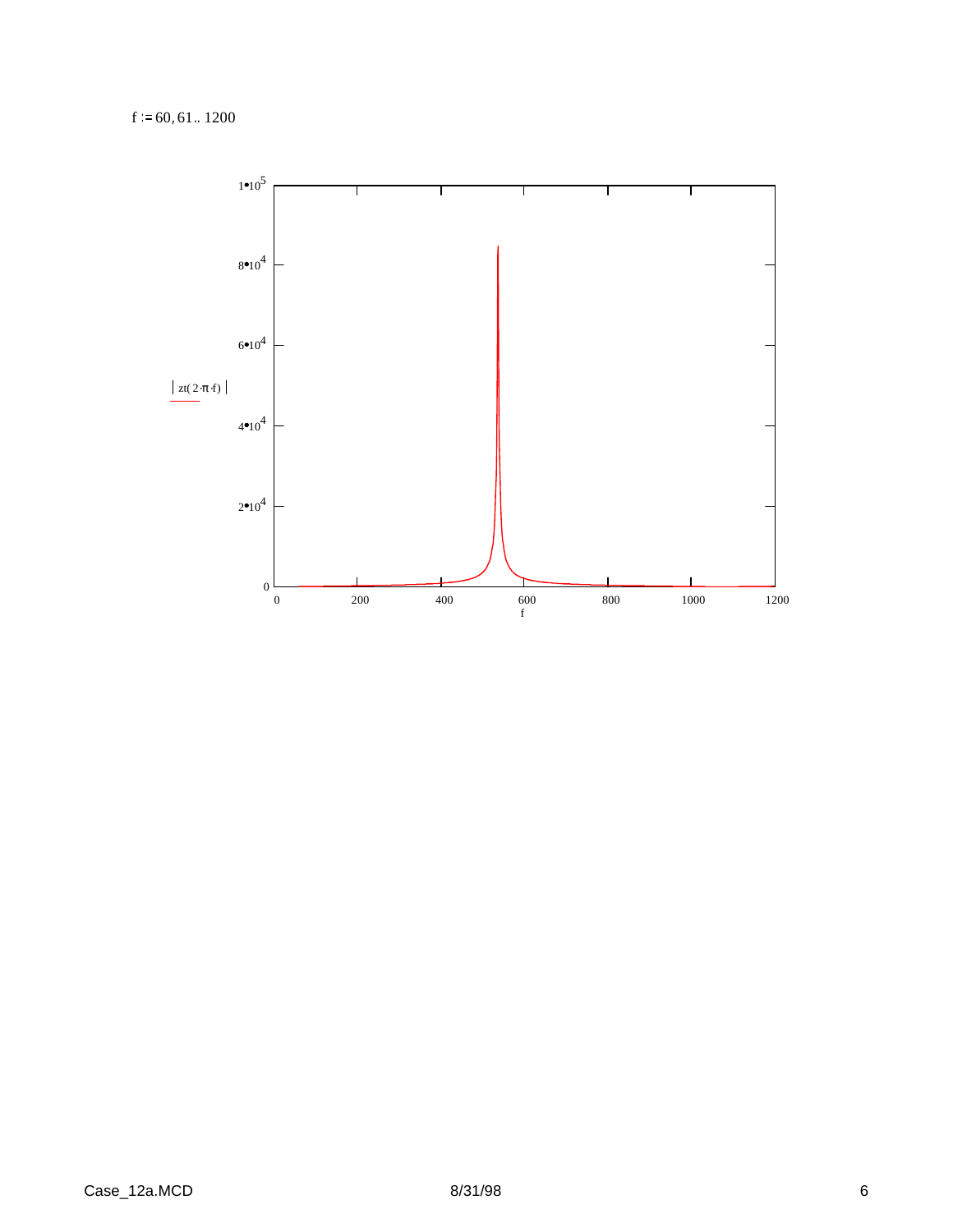## **SuperHarm Benchmarking - SERIESFILTER Modeling Equations**

Electrotek Concepts - 6/14/98, TEG

This document illustrates the equations that define the operation of the SERIESFILTER model.

### SERIESFILTER Model Verification:

 $Xs = 0.1$  Rs = 0 h = 4.7 f = 60

MVAr = 1.2 kV =  $\frac{13.8}{\phantom{000}}$ 3  $kV = 7.967$  ratio = 20

**Case 13a, 13b, & 13c:**

$$
LS := \frac{Xs}{2 \cdot \pi \cdot 60}
$$
  $LS = 2.653 \cdot 10^{-4}$  at 60 Hz:

$$
X_{C} := \frac{kV^{2}-1 \cdot t}{MVAr} \qquad X_{C} = -52.9t \qquad \qquad C := \frac{-1}{X_{C} \cdot 2 \cdot \pi \cdot f} \qquad C = -5.014 \cdot 10^{-5} t
$$

$$
Xf := \frac{-1 \cdot Xc}{h^2} \qquad Xf = 2.395t \qquad Rf := \frac{|Xf|}{ratio} \qquad Rf = 0.12
$$

$$
Xc(\text{freq}) := \frac{Xc}{\left(\frac{\text{freq}}{f}\right)} \qquad \qquad xf(\text{freq}) := \frac{\text{freq}}{f} \cdot Xf
$$

 $Zf$ ( freq ) = Rf + ( Xc( freq ) + xf( freq ) )  $Zf(60) = 0.12 - 50.505i$ 

$$
Xs(\text{freq}) := j \cdot 2 \cdot \pi \cdot \frac{\text{freq}}{60} \cdot f \cdot \text{Ls}
$$

$$
Z(\text{freq}) := \frac{Zf(\text{freq}) \cdot Xs(\text{freq})}{Zf(\text{freq}) + Xs(\text{freq})}
$$

from= src to=node x=0.1 seriesfilter name = filter capbus = node midbus = react1 indbus = GROUND

kv=7.9674 kva=1200 xrratio = 20 harmonic  $= 4.7$ 

branch name=zsrc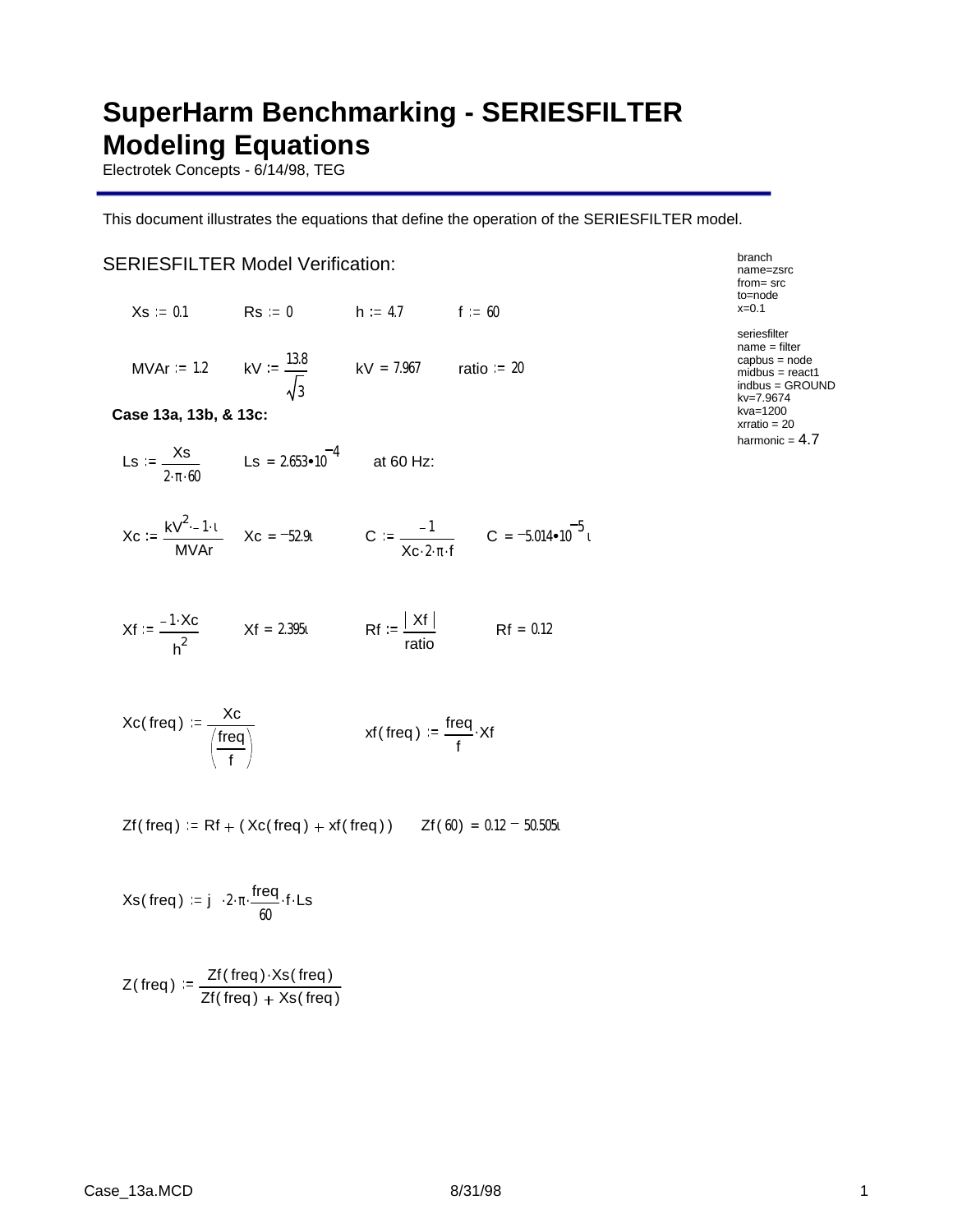| freq<br>60 | $Z$ (freq)<br>0.100198 | $(\text{arg}(Z(\text{freq})))\cdot\frac{180}{100}$<br>90 | $Zf$ (freq)      | $(\text{arg}(\text{Zf}(\text{freq})))\cdot\frac{180}{2}$ |
|------------|------------------------|----------------------------------------------------------|------------------|----------------------------------------------------------|
| 120        | 0.201864               | 89.997                                                   | 50.505           | $-89.864$                                                |
| 180        | 0.308867               | 89.981                                                   | 21.661           | $-89.683$                                                |
| 240        | 0.449228               | 89.768                                                   | 10.45            | $-89.343$                                                |
| 300        | 0.368606               | 88.708                                                   | 3.648            | $-88.119$                                                |
| 360        | 0.541504               | 89.88                                                    | 1.399            | 85.09                                                    |
| 420        | 0.650543               | 89.947                                                   | 5.553            | 88.764                                                   |
| 480        | 0.752048               | 89.967                                                   | 9.207            | 89.255                                                   |
| 540        | 0.851134               | 89.976                                                   | 12.546<br>15.675 | 89.453<br>89.562                                         |
| 600        | 0.949131               | 89.981                                                   | 18.658           | 89.632                                                   |
| 660        | 1.04654                | 89.985                                                   | 21.533           | 89.681                                                   |
| 720        | 1.143594               | 89.987                                                   | 24.329           | 89.718                                                   |
| 780        | 1.240415               | 89.988                                                   | 27.063           | 89.746                                                   |
| 840        | 1.337075               | 89.99                                                    | 29.748           | 89.769                                                   |
| 900        | 1.433619               | 89.991                                                   | 32.395           | 89.788                                                   |
| 960        | 1.530074               | 89.991                                                   | 35.01            | 89.804                                                   |
| 1020       | 1.626462               | 89.992                                                   | 37.599           | 89.818                                                   |
| 1080       | 1.722796               | 89.993                                                   | 40.167           | 89.829                                                   |
| 1140       | 1.819088               | 89.993                                                   | 42.716           | 89.839                                                   |
| 1200       | 1.915344               | 89.994                                                   | 45.25            | 89.848                                                   |
|            |                        |                                                          |                  |                                                          |

freq  $:= 60, 61... 1200$ 

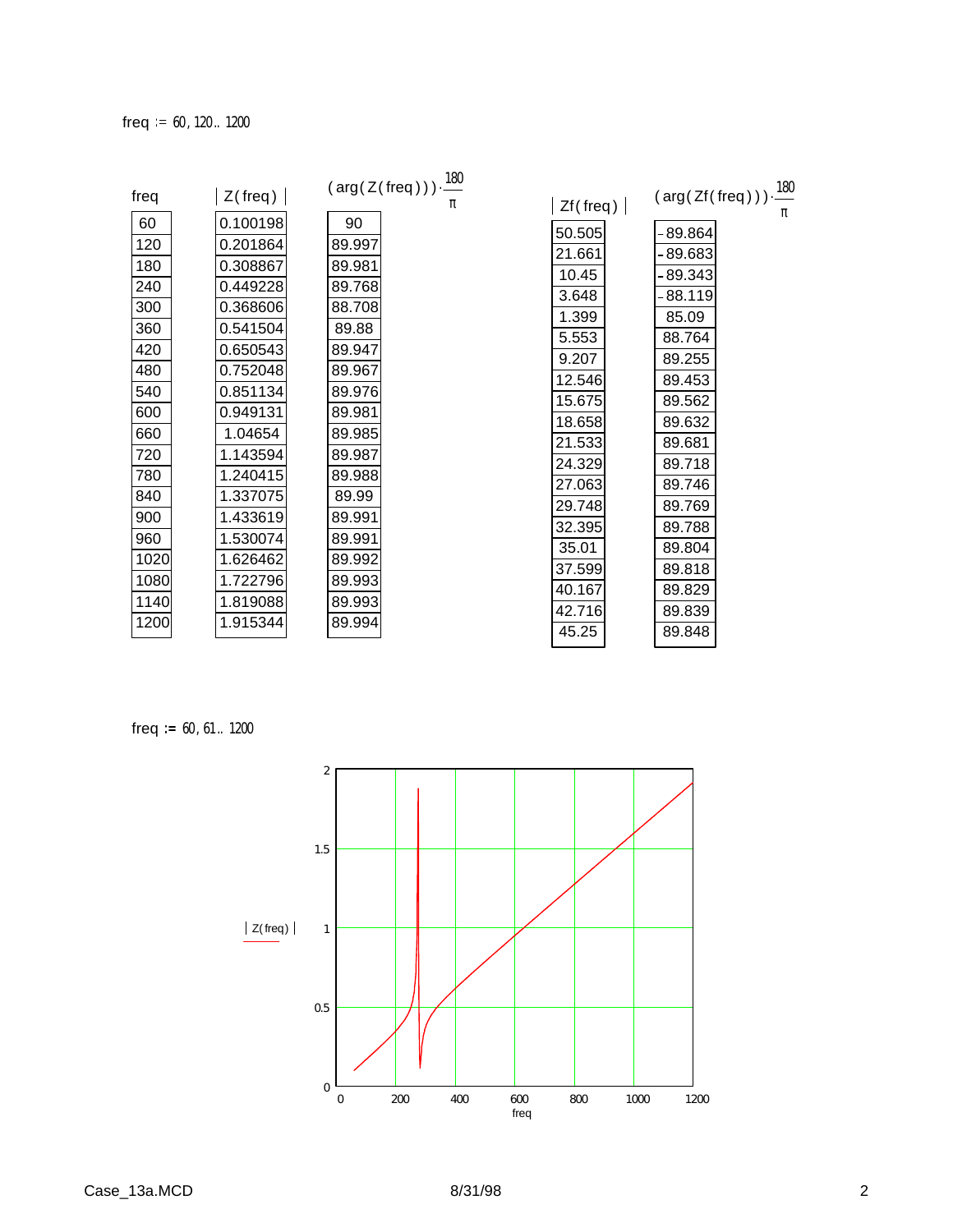# **SuperHarm Benchmarking - SWITCH Modeling Equations**

Electrotek Concepts - 6/14/98, TEG

This document illustrates the equations that define the operation of the SWITCH model.

## SWITCH Model Verification:

 $Xs := 0.5$  Rs := 0  $Xl := 0.5$  Rl := 0 f := 60

**Cases 14a:**

$$
Ls := \frac{Xs}{2 \cdot \pi \cdot 60}
$$
\n
$$
Ls = 1.326 \cdot 10^{-3}
$$
\n
$$
A \cdot 60 \text{ Hz:}
$$
\n
$$
Ll := \frac{Xl}{2 \cdot \pi \cdot 60}
$$
\n
$$
Ll = 1.326 \cdot 10^{-3}
$$
\n
$$
Xs(h) := j \cdot 2 \cdot \pi \cdot h \cdot f \cdot Ls
$$
\n
$$
Xl(h) := j \cdot 2 \cdot \pi \cdot h \cdot f \cdot Ll
$$
\n
$$
Z(h) := \frac{Xl(h) \cdot Xs(h)}{Xl(h) + Xs(h)}
$$

 $h := 1 .. 20$ 

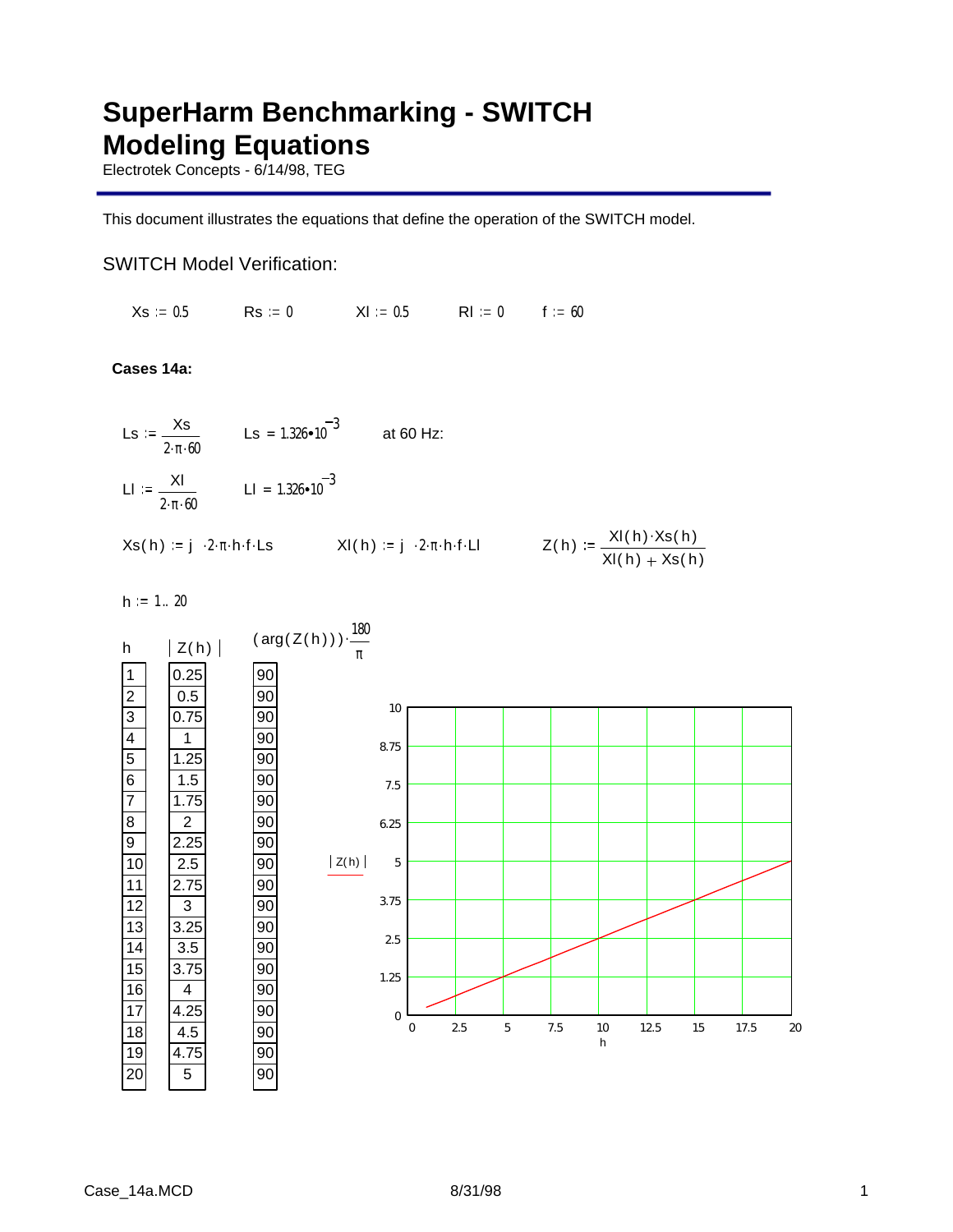# **SuperHarm Benchmarking - SWITCH Modeling Equations**

Electrotek Concepts - 6/29/98, TEG

This document illustrates the equations that define the operation of the SWITCH model.

## SWITCH Model Verification:

 $Xs := 100000000$  Rs = 100000000 XI = 0.5 RI = 0 f = 60

[large impedance to simulate open switch]

### **Cases 14b:**



 $h := 1$ . 20

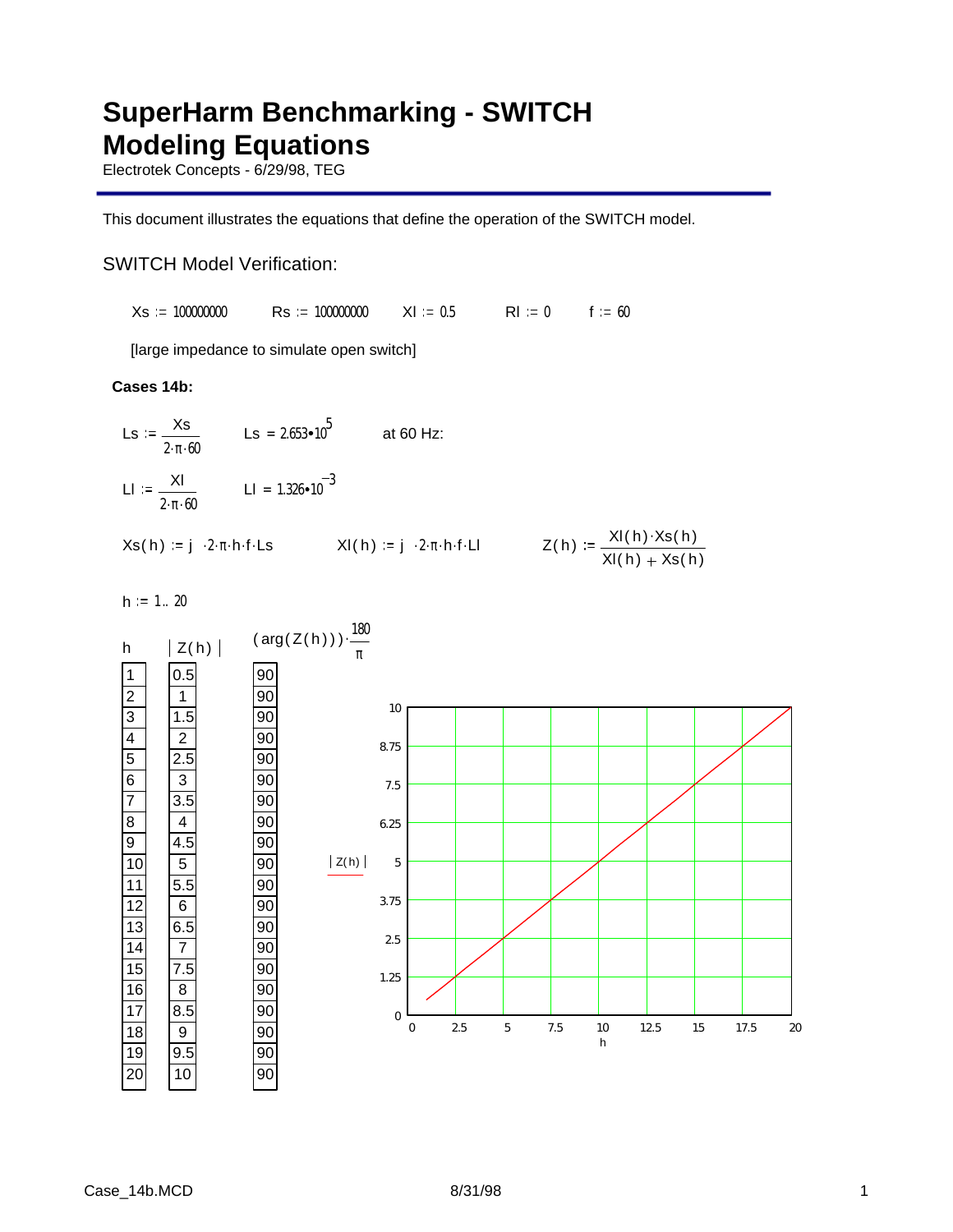## **SuperHarm Benchmarking - TRANSFORMER Modeling Equations**

Electrotek Concepts - 7/23/98, EWG/TEG

This document illustrates the equations that define the operation of a two winding transformer (TRANSFORMER). The input data for the calculation consists of the transformer short circuit test data, base mva, winding voltage ratings, transformer mva rating, and pu magnetizing impedance. This document uses Mathcad's units mechanism to ensure consistency and correctness of units.

| Cases 15a, 15b, & 15c:                     |                          | transformer | $name = xfmr1$<br>$x.1 = n.1$            |
|--------------------------------------------|--------------------------|-------------|------------------------------------------|
| Input Data:                                |                          |             | $h.1 = n.2$<br>$h.2 =$ ground            |
| $f = 60$ $\omega = 2 \cdot \pi \cdot f$    | $\omega = 376.99112$     |             | $mva = 5$<br>$%x.hx = 6$<br>$kv.x = 480$ |
| $MVA_r := 5.0$                             | $MVAb := 5.0$            |             | $kv.h = 13.8$<br>xrconstant=yes          |
| $kv_H$ = 13.799249                         | $kv_{H} = 13.8$          |             |                                          |
| $kv_{X} = 0.480$                           | kv $_X = 0.48$           |             |                                          |
| $X_{\text{pu}} = \frac{6.0}{100}$          | $X_{\text{pu}} = 0.06$   |             |                                          |
| $R_{\text{pu}} = X_{\text{pu}} \cdot 0.04$ | $R_{\text{pu}} = 0.0024$ |             |                                          |
| IMag $_{\text{pu}}$ = 0.01                 |                          |             |                                          |

TRANSFORMER Model Verification:

Calculate the base impedances for the impedance data from the supplied base MVA:

ZbH := 
$$
\frac{kv_H^2}{MVA_b}
$$
  
ZbH = 38.08385  
ZbX :=  $\frac{kv_X^2}{MVA_b}$   
ZbX = 0.04608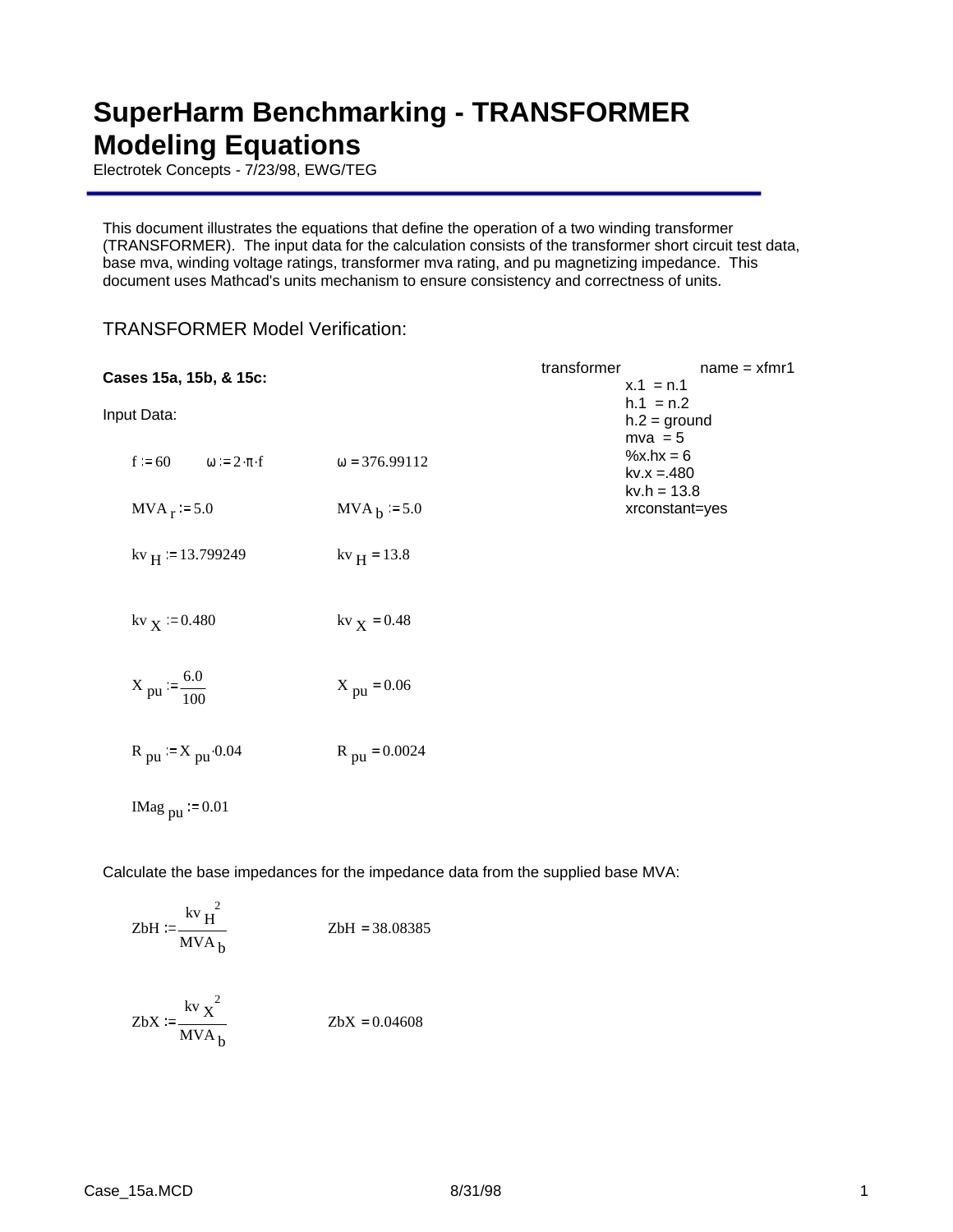Calculate the high side base admittance for the magnetizing branch from the transformer rated MVA:

$$
Ymbase := \frac{MVA_r}{kv_H^2}
$$
 Ymbase = 0.02626

Calculate the rated (base) current for the tranformer on the high side:

$$
IbH := \frac{MVA_r}{kv_H}
$$
1bH = 0.36234

Calculate the high side magnetizing current:

$$
IMag := IMag_{pu}IbH
$$
  $IMag = 3.62339 \cdot 10^{-3}$ 

Calculate the high side magntizing admittance as a function of frequency (note that  $Ipu == Ypu$  in the per unit system):

YMag<sub>pu</sub> := 
$$
IMag_{pu}
$$

\nYMag<sub>pu</sub> = 0.01

\nYm<sub>pu</sub>(freq) :=  $\frac{YMag_{pu}}{j} \cdot \frac{60}{freq}$ 

\nYm<sub>pu</sub>(f) = -0.01j

Create an equation for the pu leakage admittance as a function of frequency:

Y pu(freq) := 
$$
\frac{1}{R_{pu} + j \cdot X_{pu}} \cdot \frac{60}{freq}
$$
  
Y pu(f) = 0.6656 - 16.64004j

Create an equation for the pu primative admittance matrix for the complete transformer as a function of frequency scaled to a single base MVA (1 MVA) to facilitate the conversion to engineering units:

$$
S_{base} := 1
$$
  
\n
$$
Y \text{prim}_{pu}(x) := \frac{1}{S_{base}} \left[ Y_{pu}(x) \cdot MVA_{b} + \frac{Ym_{pu}(x)}{2} \cdot MVA_{r} - Y_{pu}(x) \cdot MVA_{b} + \frac{Ym_{pu}(x)}{2} \cdot MVA_{r} \right]
$$
  
\n
$$
-Y_{pu}(x) \cdot MVA_{b} - Y_{pu}(x) \cdot MVA_{b} + \frac{Ym_{pu}(x)}{2} \cdot MVA_{r} \right]
$$
  
\n
$$
Y \text{prim}_{pu}(f) = \left[ \frac{3.32801 - 83.22521j - 3.32801 + 83.20021j}{-3.32801 - 83.22521j} \right]
$$

Create an equation for the primative admittance matrix for the transformer in system units:

Y prim<sub>1,0</sub> (freq)  
\n
$$
Y = S_{base}
$$
\n
$$
Y = 0.01748 - 0.43706j
$$
\n
$$
Y = 0.50244 + 12.5611j
$$
\n
$$
Y = 0.43706j
$$
\n
$$
Y = 0.50244 + 12.5611j
$$
\n
$$
Y = 0.43706j
$$
\n
$$
Y = 0.50244 + 12.5611j
$$
\n
$$
Y = 0.50244 + 12.5611j
$$
\n
$$
Y = 0.50244 + 12.5611j
$$
\n
$$
Y = 0.50244 + 12.5611j
$$
\n
$$
Y = 0.50244 + 12.5611j
$$
\n
$$
Y = 0.50244 + 12.5611j
$$
\n
$$
Y = 0.50244 + 12.5611j
$$
\n
$$
Y = 0.50244 + 12.5611j
$$

 $\mathbf{r}$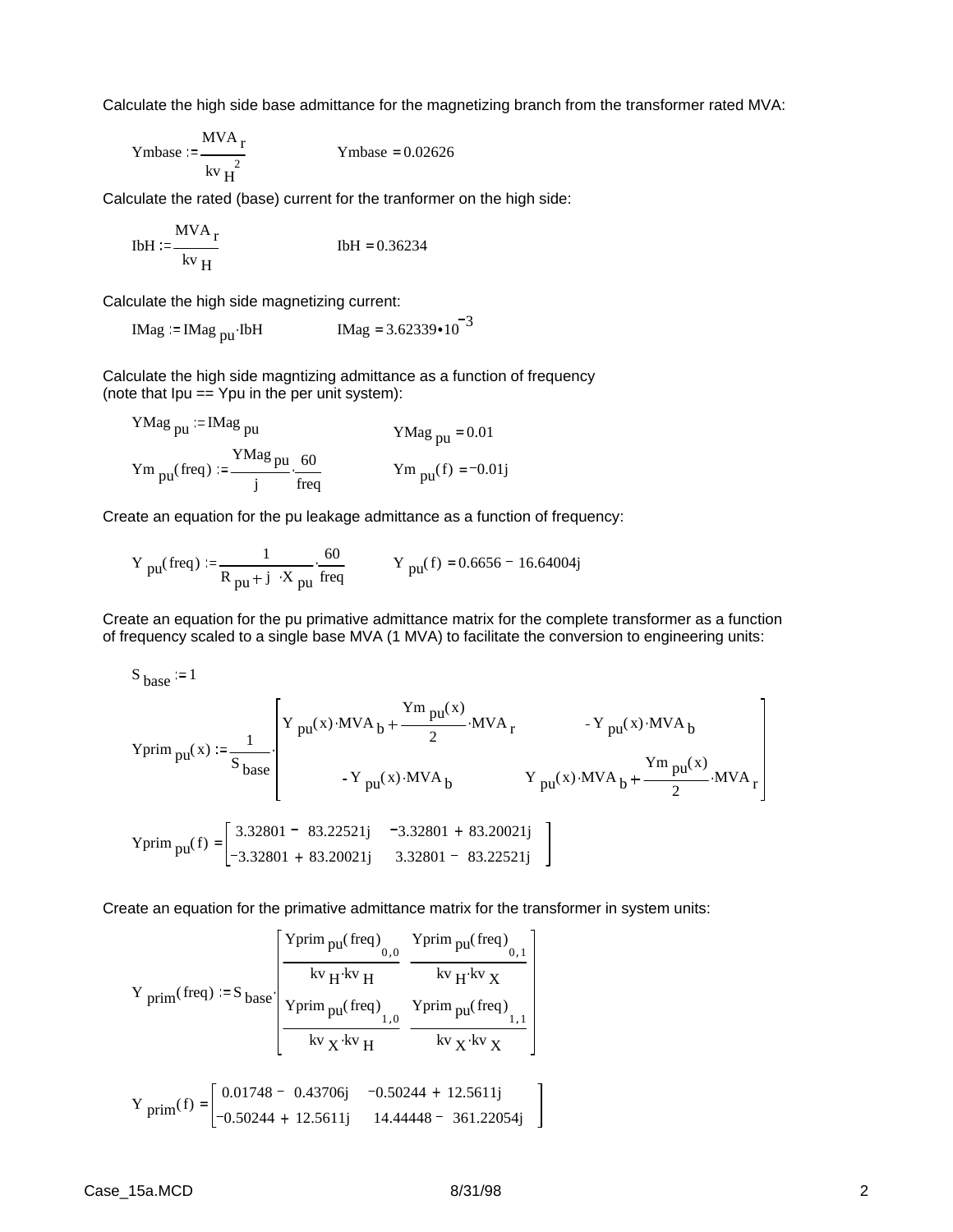Calculate the impedance matrix as a function of frequency:

$$
Z_{\text{prim}}(\text{freq}) := Y_{\text{prim}}(\text{freq})^{(-1)}
$$
  

$$
Z_{\text{prim}}(f) = \begin{bmatrix} 0.02284 + 3.80896 \cdot 10^3 j & -7.94598 \cdot 10^{-4} + 132.45292 j \\ -7.94598 \cdot 10^{-4} + 132.45292 j & 2.76397 \cdot 10^{-5} + 4.60869 j \end{bmatrix}
$$

Test the resulting admittance matrix by applying a voltage to the high side and calculating the resulting low side voltage.

VH := 7.96743.1000  
\n- Y 
$$
\text{prim}(f)
$$
  
\nVX :=  $\frac{Y \text{prim}(f)}{Y \text{prim}(f)}$   
\nVX = 277.05996 + 3.32372•10<sup>-3</sup> j

Now that we have calculated the terminal voltages, we can calculate the terminal currents and check for a match with the initial specified magneetizing current:

$$
V = \begin{bmatrix} VH \\ VX \end{bmatrix} \qquad V = \begin{bmatrix} 7.96743 \cdot 10^3 \\ 277.05996 + 3.32372 \cdot 10^{-3} \end{bmatrix} \qquad |V_0| = 7967.43
$$
  
\n
$$
I = \begin{bmatrix} 1.25449 \cdot 10^{-5} - 2.09176j \\ 1.05027 \cdot 10^{-13} - 1.23396 \cdot 10^{-11} \end{bmatrix} \qquad |V_1| = 277.05996
$$

Plot the short circuit impedance of the transformer:

freq  $:= 60, 120$ .. 5000

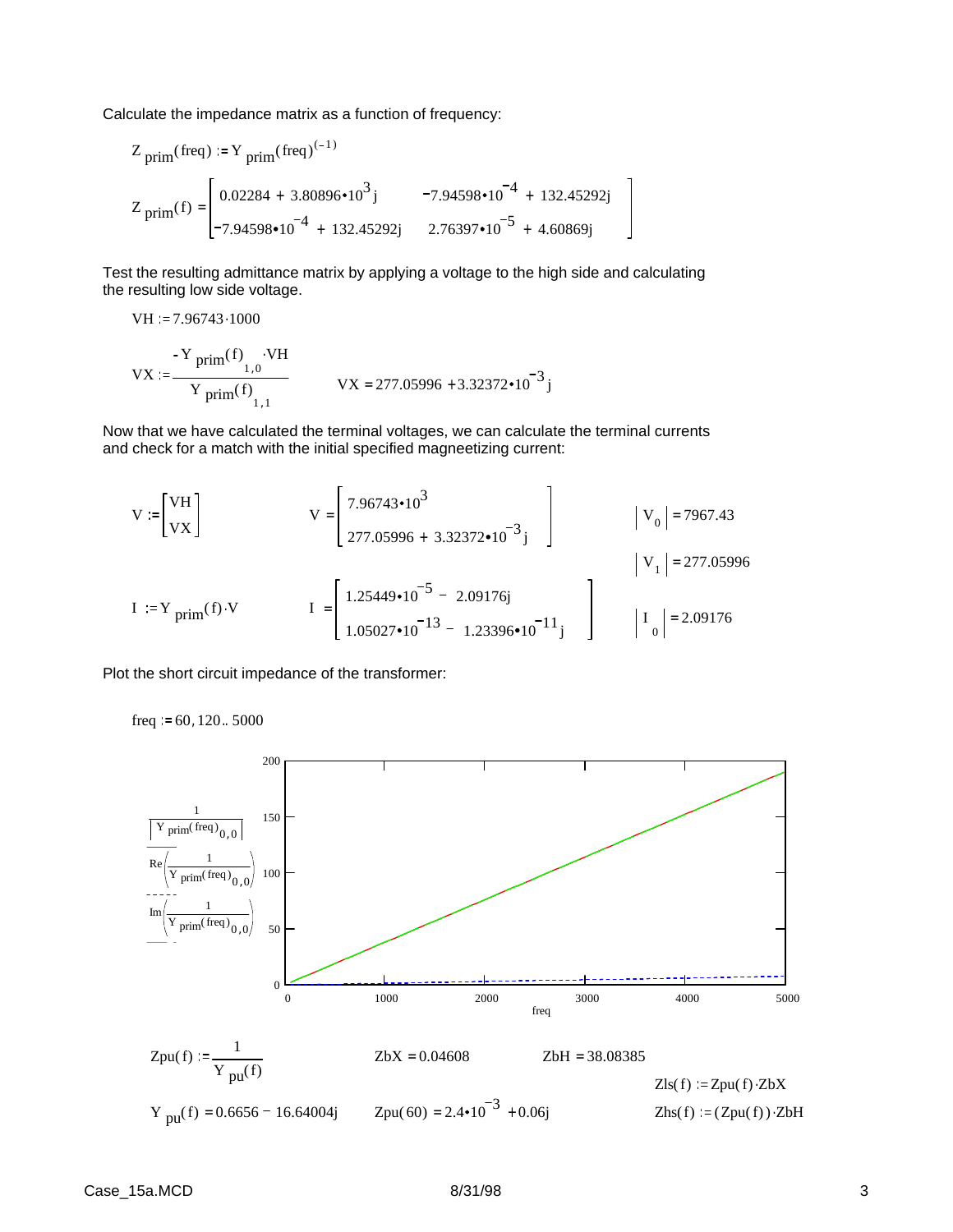freq  $:= 60, 120.. 1200$ 

| freq | $Y_{\text{pu}}(\text{freq})$ | Zls(freq)               | $\text{Zhs}(\text{freq})$ | $arg(Zhs(freq)) \cdot \frac{180}{180}$ | Zpu(freq) |
|------|------------------------------|-------------------------|---------------------------|----------------------------------------|-----------|
| 60   | 16.65335                     | $2.76701 \cdot 10^{-3}$ | 2.2869                    | 87.70939                               | 0.06005   |
| 120  | 8.32667                      | $5.53402 \cdot 10^{-3}$ | 4.5737                    | 87.70939                               | 0.1201    |
| 180  | 5.55112                      |                         | 6.8606                    | 87.70939                               | 0.18014   |
| 240  | 4.16334                      | $8.30103 \cdot 10^{-3}$ | 9.1474                    | 87.70939                               | 0.24019   |
| 300  | 3.33067                      | 0.01107                 | 11.4343                   | 87.70939                               | 0.30024   |
| 360  | 2.77556                      | 0.01384                 | 13.7212                   | 87.70939                               | 0.36029   |
| 420  | 2.37905                      | 0.0166                  | 16.008                    | 87.70939                               | 0.42034   |
| 480  | 2.08167                      | 0.01937                 | 18.2949                   | 87.70939                               | 0.48038   |
| 540  | 1.85037                      | 0.02214                 | 20.5817                   | 87.70939                               | 0.54043   |
| 600  | 1.66533                      | 0.0249                  | 22.8686                   | 87.70939                               | 0.60048   |
| 660  | 1.51394                      | 0.02767                 | 25.1554                   | 87.70939                               | 0.66053   |
| 720  | 1.38778                      | 0.03044                 | 27.4423                   | 87.70939                               | 0.72058   |
| 780  | 1.28103                      | 0.0332                  | 29.7292                   | 87.70939                               | 0.78062   |
| 840  | 1.18952                      | 0.03597                 | 32.016                    | 87.70939                               | 0.84067   |
| 900  | 1.11022                      | 0.03874                 | 34.3029                   | 87.70939                               | 0.90072   |
| 960  | 1.04083                      | 0.04151                 | 36.5897                   | 87.70939                               | 0.96077   |
| 1020 | 0.97961                      | 0.04427                 | 38.8766                   | 87.70939                               | 1.02082   |
| 1080 | 0.92519                      | 0.04704                 | 41.1635                   | 87.70939                               | 1.08086   |
| 1140 | 0.87649                      | 0.04981                 | 43.4503                   | 87.70939                               | 1.14091   |
| 1200 | 0.83267                      | 0.05257                 | 45.7372                   | 87.70939                               | 1.20096   |
|      |                              | 0.05534                 |                           |                                        |           |

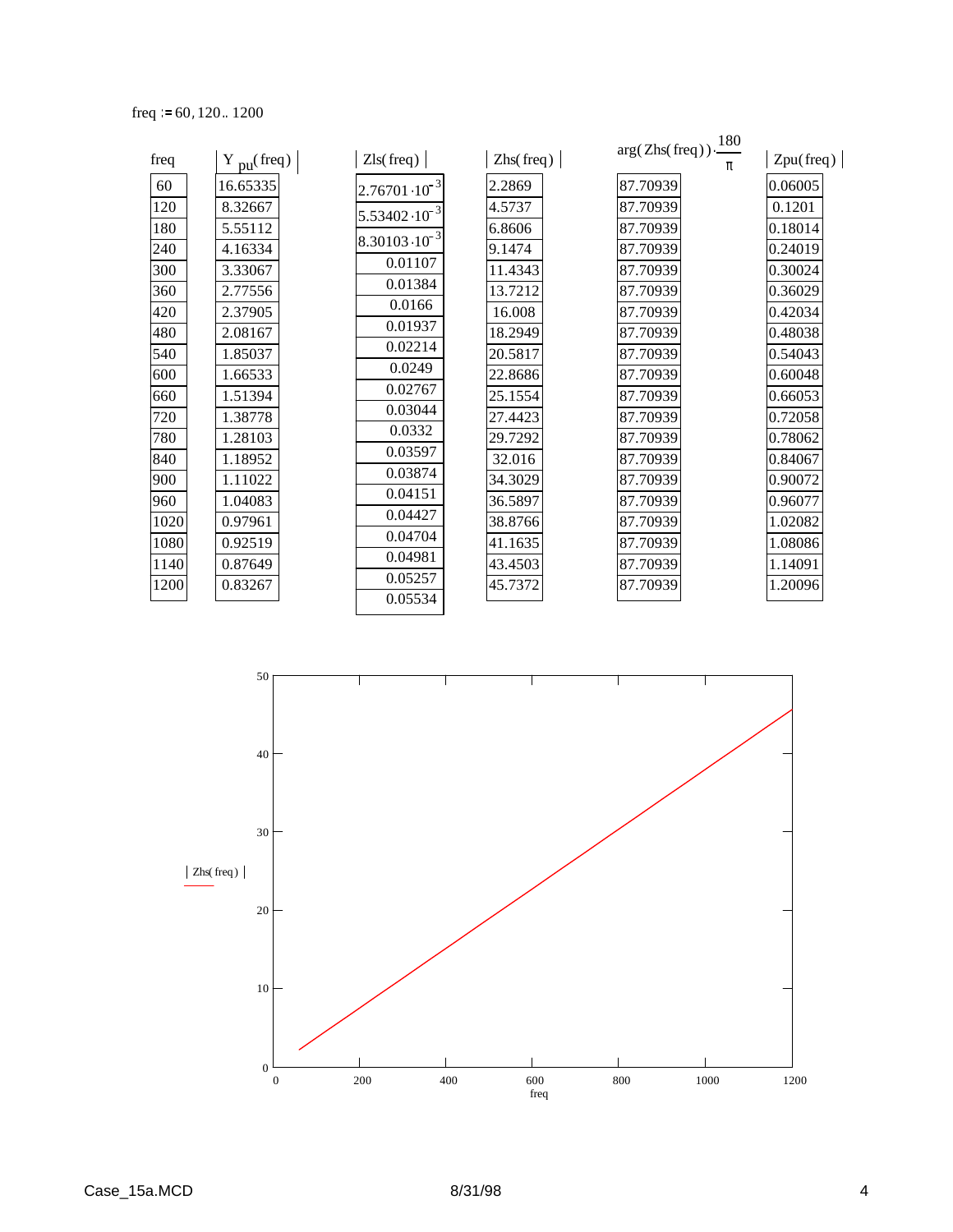## **SuperHarm Benchmarking - TRANSFORMER Modeling Equations**

Electrotek Concepts - 7/23/98, EWG/TEG

This document illustrates the equations that define the operation of a three winding transformer (TRANSFORMER). The input data for the calculation consists of the transformer short circuit test data, base mva's, winding voltage ratings, h-x mva rating, and pu magnetizing impedance. This document uses Mathcad's units mechanism to ensure consistency and correctness of units.

### TRANSFORMER Model Verification:

#### **Cases 15e, & 15f:**

```
transformer name=trans
h = wye x = wye t = deltax.a = src.a x.b = src.b x.c = src.ch.a = n2.a h.b = n2.b h.c = n2.c 
t.a = nt.a t.b = nt.b t.c = nt.cmva = 5 kv.x =.480 kv.h = 13.8 kv.t = 0.277mvab.hx = 30.0 mvab.ht = 30.0 mvab.xt = 30.0
x.hx = 36 r.hx = 1.44x.ht = 36 r.ht = 1.44x.xt = 36 r.xt = 1.44xrconstant=yes
```
Input Data:

| $MVA_r := 5.0$            | IMag $_{\text{pu}}$ = 0.01      |                             |
|---------------------------|---------------------------------|-----------------------------|
| $kv_{h}$ = 13.8           | Rhx $_{\text{pu}}$ = 0.01440    | $Xhx_{\text{pu}} := 0.3600$ |
| $kv_x := 0.480$           | Rht $_{\text{pu}}$ = 0.01440    | Xht pu = $0.3600$           |
| $kv_t := 0.277$           | $Rxt_{\text{pu}} = 0.01440$     | Xxt pu = $0.3600$           |
| $MVA$ <sub>hx</sub> := 30 | $MVAht = 30$                    | $MVA_{xt}$ = 30             |
| $f = 60$<br>$h := 1$      | $\omega := 2 \cdot \pi \cdot f$ | $\omega = 376.99112$        |

Convert the short circuit reactances to a common base MVA (1 MVA):

S base := 1  
\nZhx<sub>pu</sub> := (Rhx<sub>pu</sub> + j ·Xhx<sub>pu</sub>) · 
$$
\frac{S_{base}}{MVA_{hx}}
$$
  
\nZht<sub>pu</sub> := (Rht<sub>pu</sub> + j ·Xht<sub>pu</sub>) ·  $\frac{S_{base}}{MVA_{ht}}$   
\nZht<sub>pu</sub> = 4.8•10<sup>-4</sup> + 0.012j  
\nZxt<sub>pu</sub> := (Rxt<sub>pu</sub> + j ·Xxt<sub>pu</sub>) ·  $\frac{S_{base}}{MVA_{xt}}$   
\nZxt<sub>pu</sub> = 4.8•10<sup>-4</sup> + 0.012j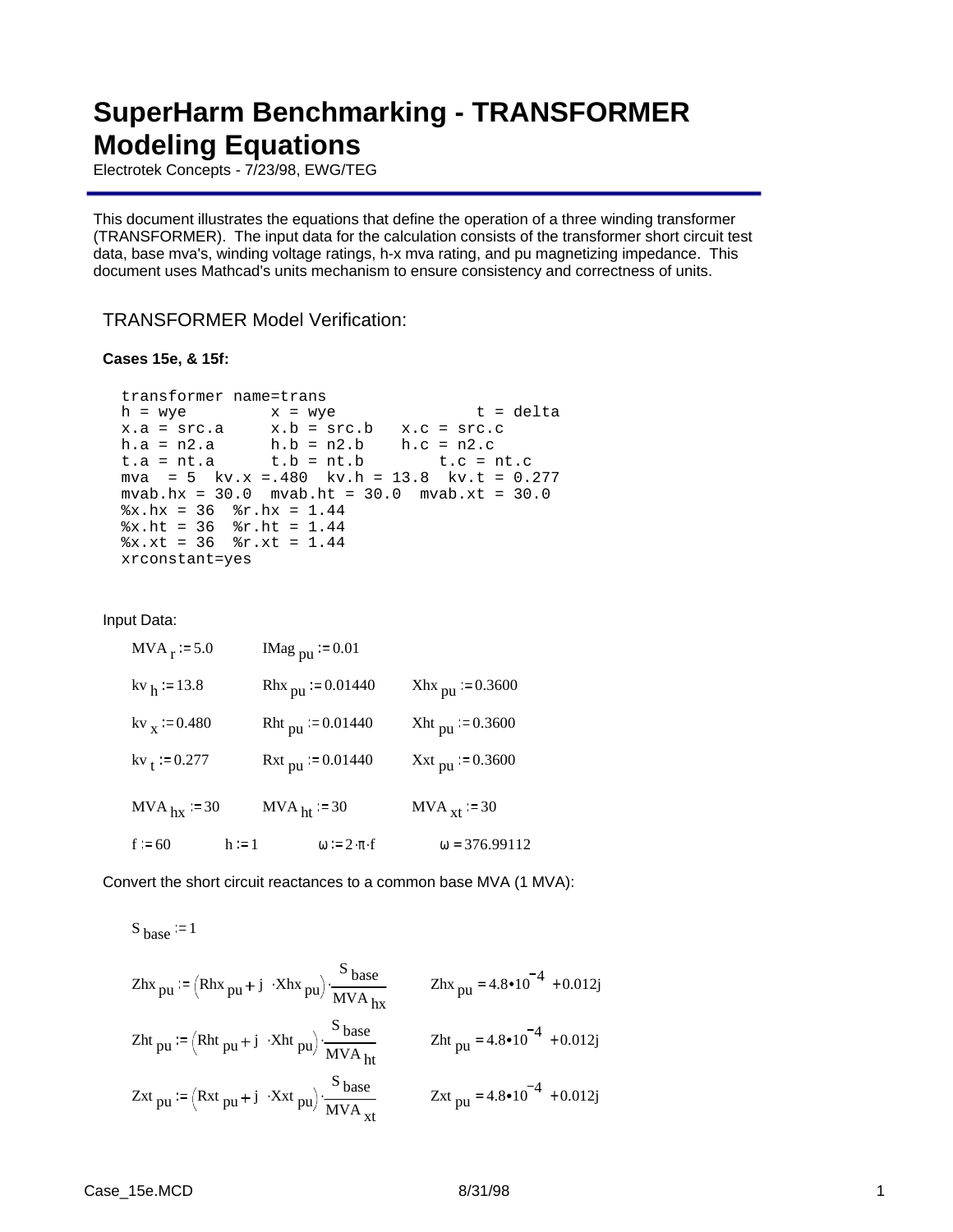Calculate the star equivalent circuit from the short circuit test data:

$$
Zh_{pu} := \frac{1}{2} \cdot (Zhx_{pu} + Zht_{pu} - Zxt_{pu})
$$
\n
$$
Zh_{pu} = 2.4 \cdot 10^{-4} + 6 \cdot 10^{-3} j
$$
\n
$$
Zh_{pu} = 0.0060048
$$
\n
$$
Zx_{pu} := \frac{1}{2} \cdot (Zxt_{pu} + Zhx_{pu} - Zht_{pu})
$$
\n
$$
Zx_{pu} = 2.4 \cdot 10^{-4} + 6 \cdot 10^{-3} j
$$
\n
$$
Zt_{pu} := \frac{1}{2} \cdot (Zht_{pu} + Zxt_{pu} - Zhx_{pu})
$$
\n
$$
Zt_{pu} = 2.4 \cdot 10^{-4} + 6 \cdot 10^{-3} j
$$
\n
$$
Zt_{pu} = 2.4 \cdot 10^{-4} + 6 \cdot 10^{-3} j
$$
\n
$$
Zt_{pu} = 2.4 \cdot 10^{-4} + 6 \cdot 10^{-3} j
$$

Convert the start circuit into an equivalent mesh circuit as a function of frequency while assuming that the resistance is frequency dependent and maintains a constant X/R ratio:

D := Zh<sub>pu</sub>: 
$$
Zx_{pu} + Zx_{pu}Zt_{pu} + Zt_{pu}Zh_{pu}
$$
  
\n $Zhx_{pu} (freq) := \frac{D}{Zt_{pu}} \cdot \frac{freq}{60}$   
\n $Zht_{pu} (freq) := \frac{D}{Zx_{pu}} \cdot \frac{freq}{60}$   
\n $Zht_{pu} (freq) := \frac{D}{Zx_{pu}} \cdot \frac{freq}{60}$   
\n $Zht_{pu} (f) = 7.2 \cdot 10^{-4} + 0.018j$   
\n $Zht_{pu} (f) = 7.2 \cdot 10^{-4} + 0.018j$   
\n $Zxt_{pu} (freq) := \frac{D}{Zh_{pu}} \cdot \frac{freq}{60}$   
\n $Zxt_{pu} (f) = 7.2 \cdot 10^{-4} + 0.018j$ 

Calculate frequency dependent formulas for winding admittance:

\n
$$
\text{Yhx}_{\text{pu}}(\text{freq}) := \frac{1}{\text{Zhx}_{\text{pu}}(\text{freq})}
$$
\n

\n\n $\text{Yhx}_{\text{pu}}(f) = 2.21867 - 55.46681j$ \n

\n\n $\text{Yht}_{\text{pu}}(\text{freq}) := \frac{1}{\text{Zht}_{\text{pu}}(\text{freq})}$ \n

\n\n $\text{Yht}_{\text{pu}}(f) = 2.21867 - 55.46681j$ \n

\n\n $\text{Yxt}_{\text{pu}}(\text{freq}) := \frac{1}{\text{Zxt}_{\text{pu}}(\text{freq})}$ \n

\n\n $\text{Yxt}_{\text{pu}}(f) = 2.21867 - 55.46681j$ \n

Calculate the high side magnetizing current:

$$
IMag := IMag_{pu} \cdot \frac{MVA_r}{kv_h}
$$
 
$$
IMag = 3.62319 \cdot 10^{-3}
$$

Calculate the high side magntizing admittance (note that Ipu == Ypu in the per unit system) as a function of frequency on a 1 MVA base:

YMag<sub>pu</sub> := IMag<sub>pu</sub>

\nYm<sub>pu</sub>(freq) := 
$$
\frac{YMag_{pu}}{j} \cdot \frac{60}{freq} \cdot \frac{MVA_r}{S_{base}}
$$

\nYm<sub>pu</sub>(f) = -0.05j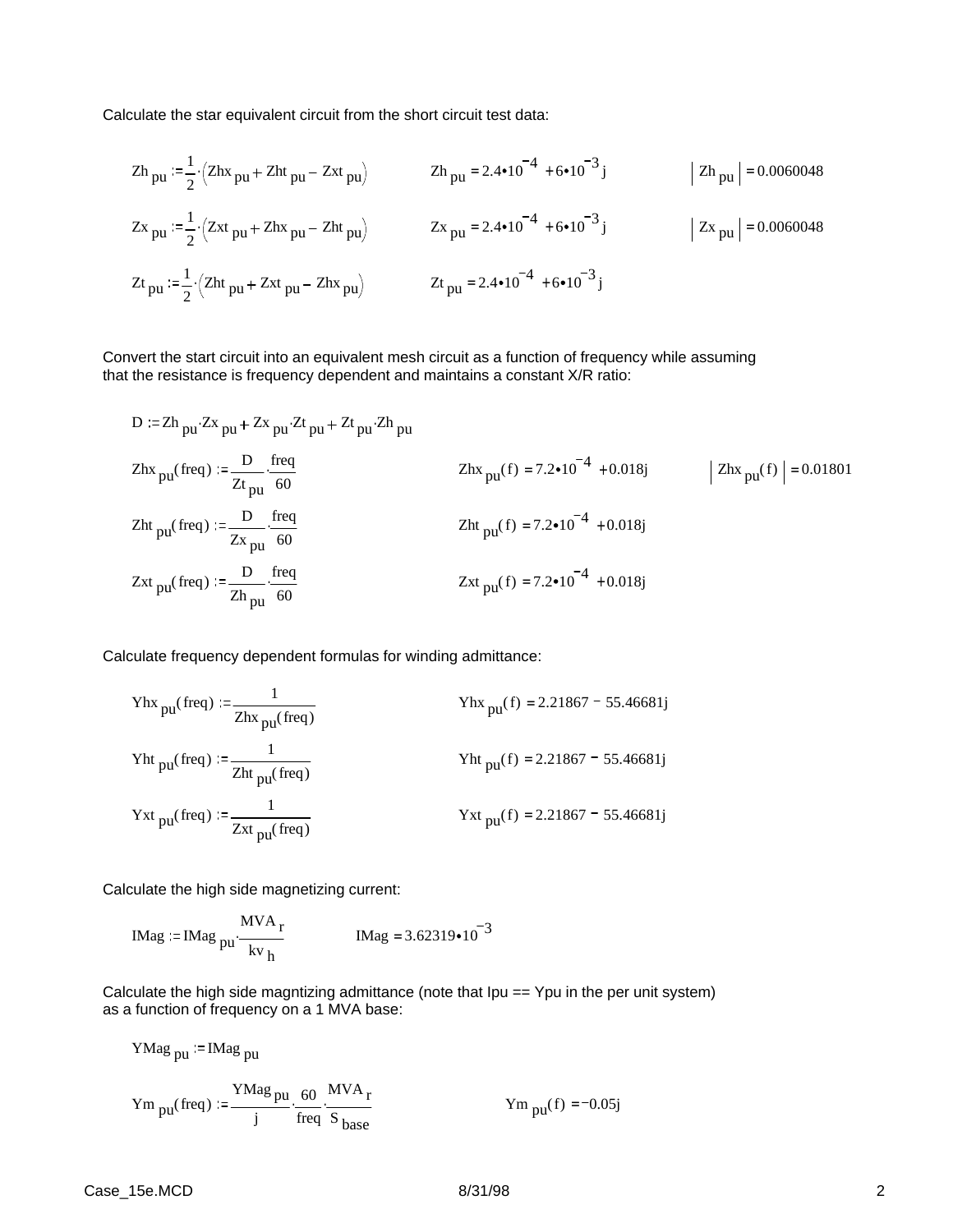Create an equation for the pu primative admittance matrix for the complete transformer as a function of frequency:

\n
$$
Dh(x) := Yhx_{pu}(x) + Yht_{pu}(x) + \frac{Ym_{pu}(x)}{3}
$$
\n

\n\n
$$
Dx(x) := Yhx_{pu}(x) + Yxt_{pu}(x) + \frac{Ym_{pu}(x)}{3}
$$
\n

\n\n
$$
Dt(x) := Yht_{pu}(x) + Yxt_{pu}(x) + \frac{Ym_{pu}(x)}{3}
$$
\n

\n\n
$$
Yprim_{pu}(x) :=\n \begin{bmatrix}\n Dh(x) - Yhx_{pu}(x) - Yht_{pu}(x) \\
 - Yhx_{pu}(x) - Yxt_{pu}(x) \\
 - Yht_{pu}(x) - Yxt_{pu}(x)\n \end{bmatrix}
$$
\n

\n\n
$$
Yprim_{pu}(f) =\n \begin{bmatrix}\n 4.43734 - 110.95028j & -2.21867 + 55.46681j & -2.21867 + 55.46681j \\
 -2.21867 + 55.46681j & 4.43734 - 110.95028j & -2.21867 + 55.46681j \\
 -2.21867 + 55.46681j & -2.21867 + 55.46681j & 4.43734 - 110.95028j\n \end{bmatrix}
$$
\n

Create an equation for the primative admittance matrix for the transformer in system units:

$$
Y_{prim}(freq) := S_{base} \cdot \begin{bmatrix} \frac{Yprim_{pu}(freq)}{kv_h \cdot kv_h} & \frac{Yprim_{pu}(freq)}{kv_h \cdot kv_x} & \frac{Yprim_{pu}(freq)}{kv_h \cdot kv_t} \\ \frac{Yprim_{pu}(freq)}{kv_h \cdot kv_h} & \frac{Yprim_{pu}(freq)}{kv_x \cdot kv_x} & \frac{Yprim_{pu}(freq)}{kv_x \cdot kv_t} \\ \frac{Yprim_{pu}(freq)}{kv_t \cdot kv_h} & \frac{Yprim_{pu}(freq)}{kv_t \cdot kv_x} & \frac{Yprim_{pu}(freq)}{kv_t \cdot kv_x} \\ \frac{Yprim_{pu}(freq)}{kv_t \cdot kv_h} & \frac{Yprim_{pu}(freq)}{kv_t \cdot kv_x} & \frac{Yprim_{pu}(freq)}{kv_t \cdot kv_t} \end{bmatrix}
$$

$$
Y_{\text{prim}}(f) = \begin{bmatrix} 0.0233 - 0.5826j & -0.33494 + 8.37361j & -0.58041 + 14.51023j \\ -0.33494 + 8.37361j & 19.25931 - 481.55505j & -16.68677 + 417.16914j \\ -0.58041 + 14.51023j & -16.68677 + 417.16914j & 57.83139 - 1.446 \cdot 10^3 j \end{bmatrix}
$$

Calculate the impedance matrix as a function of frequency:

$$
Z_{\text{prim}}(\text{freq}) := Y_{\text{prim}}(\text{freq})^{(-1)}
$$
\n
$$
Z_{\text{prim}}(f) = \begin{bmatrix} 0.03046 + 3.80956 \cdot 10^{3} \text{ j} & -5.29814 \cdot 10^{-4} + 132.46675 \text{ j} & -3.05747 \cdot 10^{-4} + 76.44436 \text{ j} \\ -5.29814 \cdot 10^{-4} + 132.46675 \text{ j} & 3.68566 \cdot 10^{-5} + 4.60892 \text{ j} & -1.06347 \cdot 10^{-5} + 2.65893 \text{ j} \\ -3.05747 \cdot 10^{-4} + 76.44436 \text{ j} & -1.06347 \cdot 10^{-5} + 2.65893 \text{ j} & 1.22742 \cdot 10^{-5} + 1.53489 \text{ j} \end{bmatrix}
$$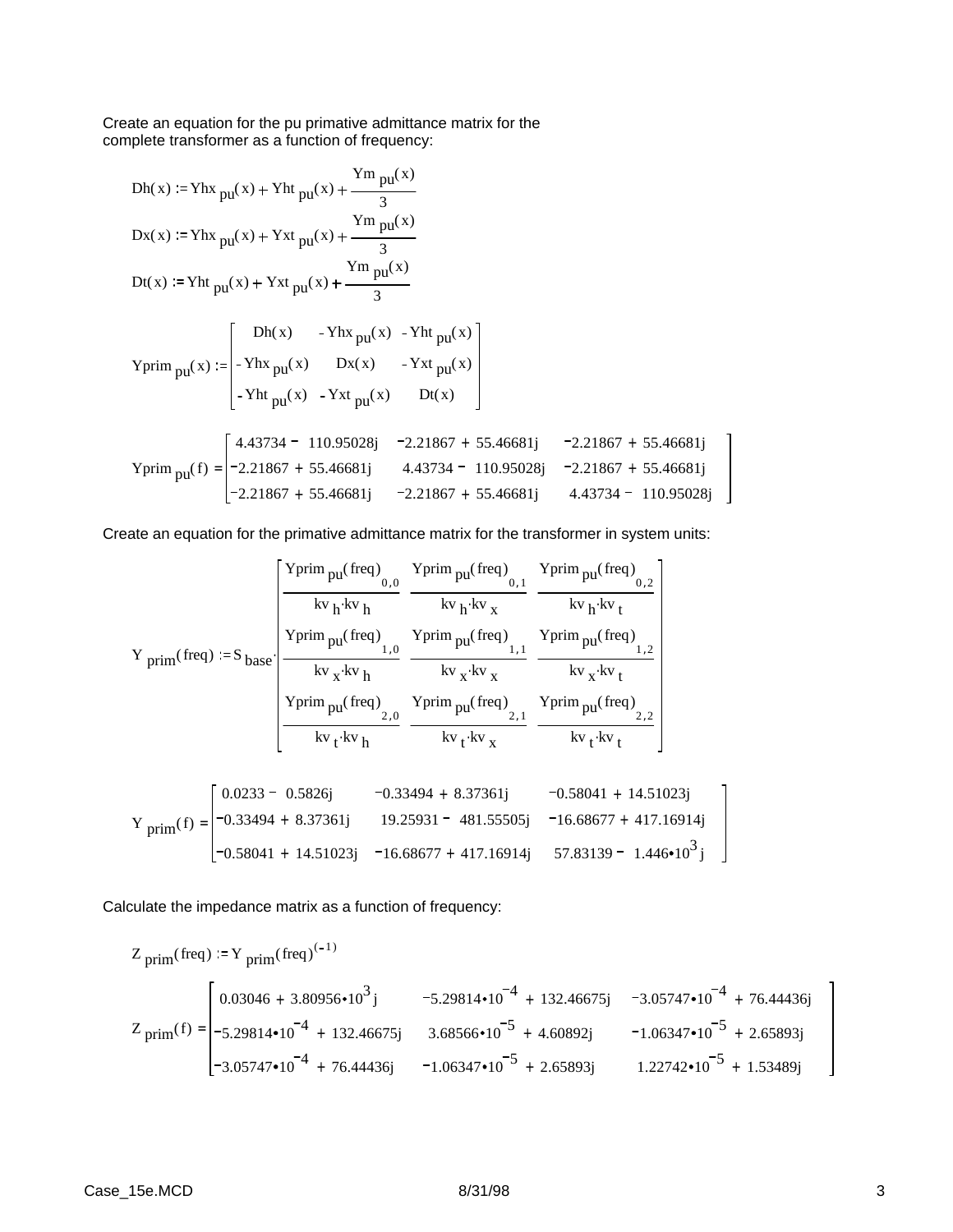Test the resulting admittance matrix by applying a voltage to the high side and calculating the resulting low side voltage.

V<sub>h</sub> := 13800  
\nY<sub>nn</sub> := 
$$
\begin{bmatrix} Y \text{ prim}(f) \\ Y \text{ prim}(f) \\ Y \text{ prim}(f) \end{bmatrix}
$$
  
\nY<sub>nn</sub> =  $\begin{bmatrix} Y \text{ prim}(f) \\ Y \text{ prim}(f) \\ Y \text{ prim}(f) \end{bmatrix}$   
\nB = -Y<sub>nv</sub> V<sub>h</sub>  
\nV<sub>n</sub> := Y<sub>nn</sub><sup>-1</sup> B  
\nY<sub>n</sub> =  $\begin{bmatrix} 479.85604 + 5.75655 \cdot 10^{-3} \text{ j} \\ 276.91692 + 3.32201 \cdot 10^{-3} \text{ j} \end{bmatrix}$ 

Now that we have calculated the terminal voltages, we can calculate the terminal currents and check for a match with the initial specified magnetizing current:

$$
V := \begin{bmatrix} V h \\ V_{n_0} \\ V_{n_1} \end{bmatrix} \qquad V = \begin{bmatrix} 13800 \\ 479.85604 + 0.00576j \\ 276.91692 + 0.00332j \end{bmatrix} \qquad |V_0| = 1.38 \cdot 10^4
$$
  
\n
$$
I := Y_{\text{prim}}(f) \cdot V \qquad I = \begin{bmatrix} 2.89681 \cdot 10^{-5} - 3.62246j \\ 2.00817 \cdot 10^{-12} - 1.42286 \cdot 10^{-11}j \\ -2.30704 \cdot 10^{-12} + 4.26304 \cdot 10^{-11}j \end{bmatrix} \qquad |V_2| = 276.91692
$$
  
\n
$$
I_0 = 3.62246
$$

Plot the short circuit impedance of the transformer from h to x, h to t, and x to t:

1  $Y$  prim<sup>(f)</sup><sub>0,1</sub> 1  $Y$  prim<sup>(f)</sup> $_{0,2}$ 1  $Y$  prim<sup>(f)</sup> $1, 2$ f 0 200 400 600 800 1000 1200 0 1 2 3

$$
f_{\rm{max}}
$$

 $|Zhx_{\text{pu}}(60)| = 0.01801$ 

 $f = 60, 120..1200$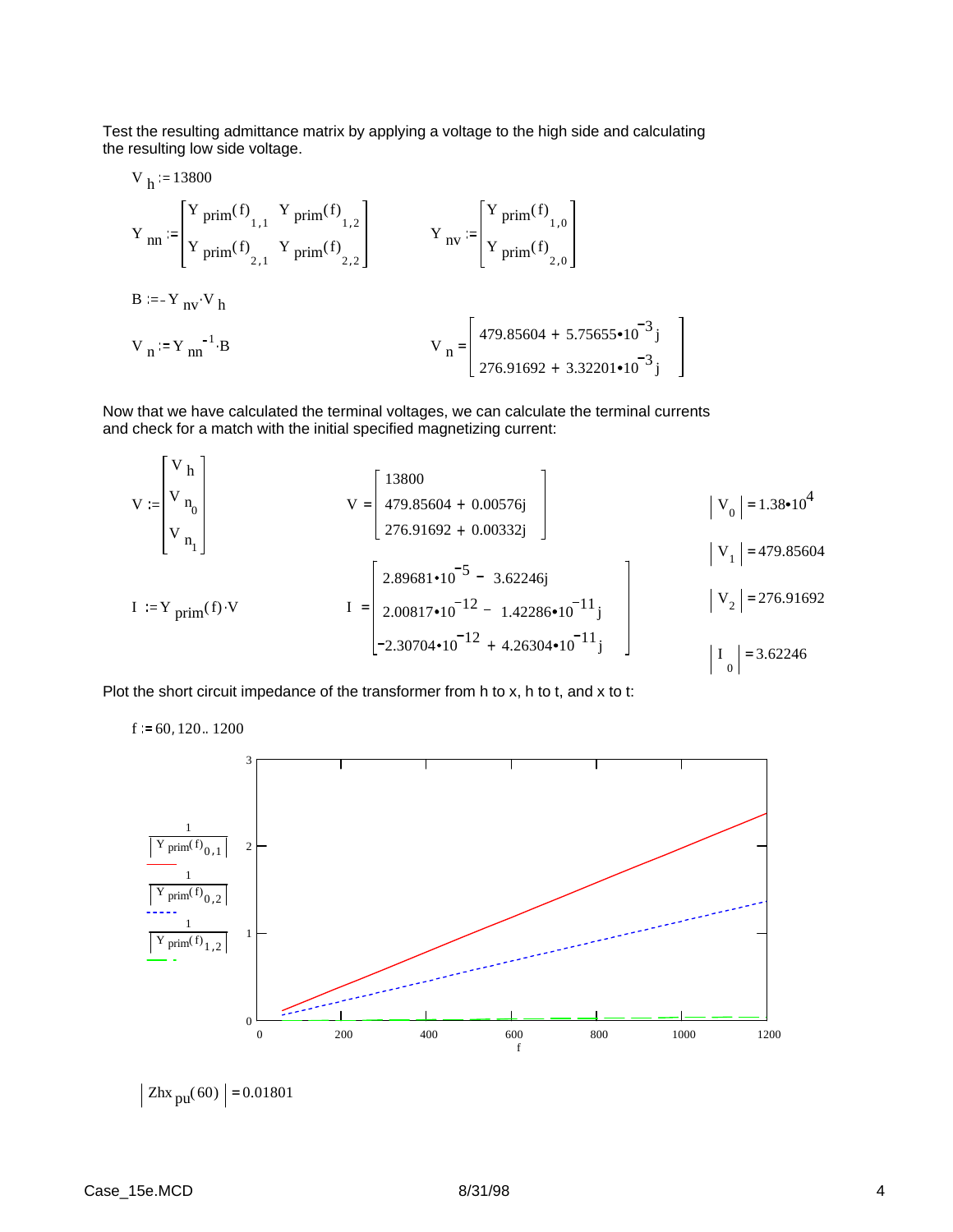ZbH := 
$$
\frac{(\text{kv h})^2}{\text{MVA}_r}
$$
 ZbH = 38.088

$$
Zscan(h) := ZbH \cdot \frac{(MVA_r)}{MVA_{hx}} \cdot (h \cdot Rhx_{pu} + i \cdot h \cdot Xhx_{pu})
$$

 $Zscan(1) = 0.09141 + 2.28528j$ 

180 π

 $\frac{100}{2}$  = 87.70939

 $|Zscan( 1) | = 2.28711$ 

 $h := 1, 2... 20$ 

|          |          | 1 O U                                                                           |
|----------|----------|---------------------------------------------------------------------------------|
|          |          | π                                                                               |
|          |          |                                                                                 |
|          |          | π                                                                               |
| 2.28711  | 87.70939 |                                                                                 |
| 4.57421  | 87.70939 |                                                                                 |
| 6.86132  | 87.70939 |                                                                                 |
| 9.14843  | 87.70939 |                                                                                 |
| 11.43554 | 87.70939 |                                                                                 |
| 13.72264 | 87.70939 |                                                                                 |
| 16.00975 | 87.70939 |                                                                                 |
| 18.29686 | 87.70939 |                                                                                 |
| 20.58397 | 87.70939 |                                                                                 |
| 22.87107 | 87.70939 |                                                                                 |
| 25.15818 | 87.70939 |                                                                                 |
| 27.44529 | 87.70939 |                                                                                 |
| 29.7324  | 87.70939 |                                                                                 |
| 32.0195  | 87.70939 |                                                                                 |
| 34.30661 | 87.70939 |                                                                                 |
| 36.59372 | 87.70939 |                                                                                 |
| 38.88083 | 87.70939 |                                                                                 |
| 41.16793 | 87.70939 |                                                                                 |
| 43.45504 | 87.70939 |                                                                                 |
| 45.74215 | 87.70939 |                                                                                 |
|          |          | $arg(Zscan(1))$ .<br>$arg(Zscan(h)) \cdot \frac{180}{180}$<br>$\text{Zscan}(h)$ |

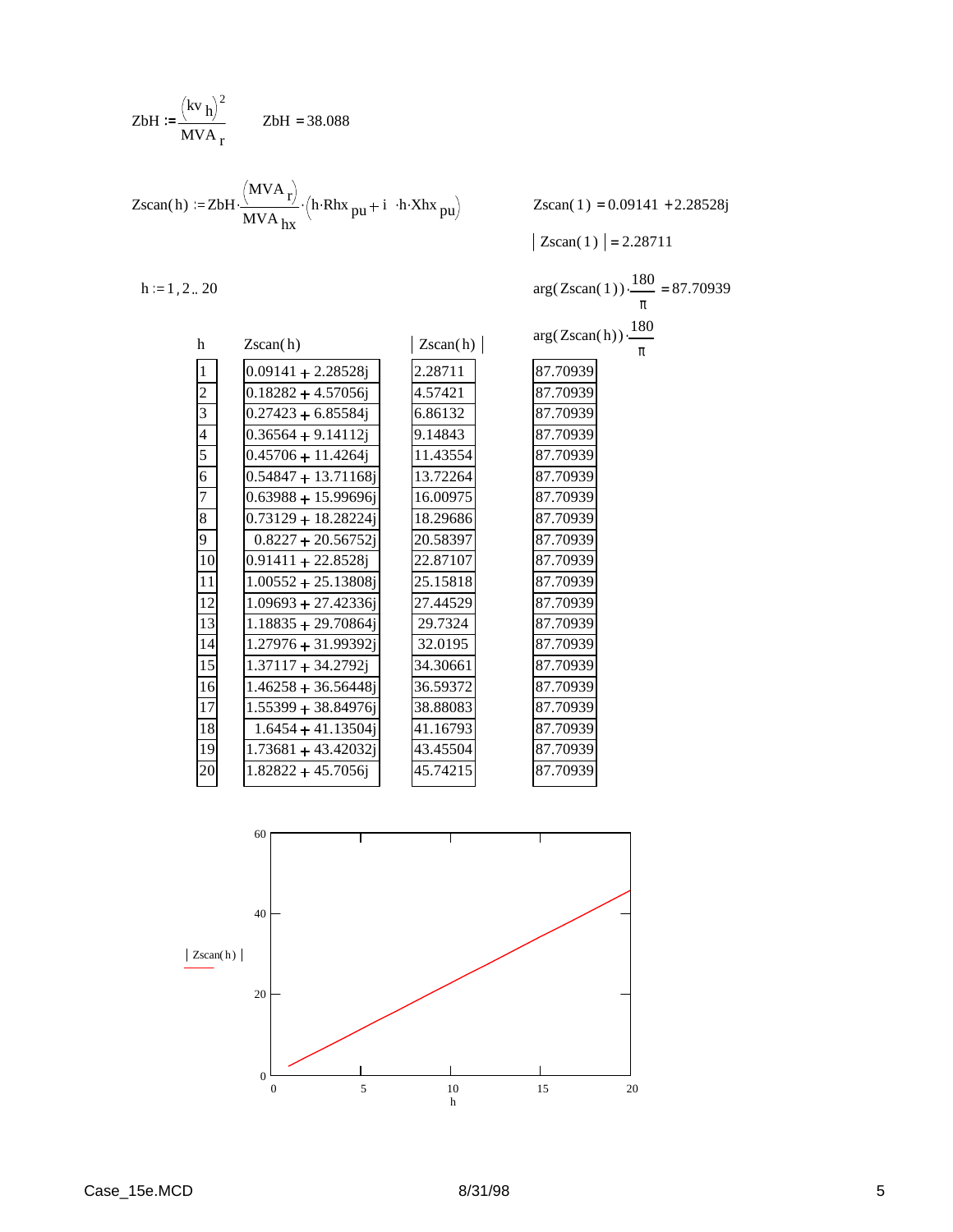# **SuperHarm Benchmarking - ZYCMATRIX Modeling Equations**

Electrotek Concepts - 6/19/98, TEG

This document illustrates the equations that define the operation of the ZYCMATRIX model.

### ZYCMATRIX Model Verification:

### **Case 17a:**

```
ZYCMATRIX NAME=ZMATRX LENGTH=6 
ZMULT=3.0 YCMULT=@"1 6 /*" FROM={SRCA, SRCB, SRCC}
             TO={BUS1A, BUS1B, BUS1C}
! Ohms/Mile
ZRMATRIX={
            0.2493, 0.0520, 0.0520,
            \{0.0520, 0.2493, 0.0520\}, {0.0520, 0.0520, 0.2493}
 }
ZXMATRIX={
            {0.3987, 0.1443, 0.1443} {0.1443, 0.3987, 0.1443},
             {0.1443, 0.1443, 0.3987}
 }
! Siemens/Mile
YCMATRIX= {
             {5.655e-6, 0, 0}\{0, 5.655e-6, 0\}\{0, 0, 5.655e-6\} }
                                                      3.0.2493.6 = 4.4874 3.0.052.6 = 0.9363.0.3987.6 = 7.1766 3.0.1443.6 = 2.59741
                                                        6
                                                          -5.655 \cdot 10^{-6} \cdot 61
                                                                         = 176834.659593
  Zmatrix = |0.9360 + i \cdot 2.5974 \cdot 4.4874 + i \cdot 7.1766 \cdot 0.9360 + i \cdot 2.59744.4874 + i 7.1766 0.9360 + i 2.5974 0.9360 + i 2.59740.9360 + i 0.9360 + i 0.25974 4.4874 + i 0.71766Zseq =\frac{1}{2}3
            1
            1
            1
                       1
                0.5 + i \cdot 0.8660250.5 - i \cdot 0.8660251
                                  0.5 - i \cdot 0.8660250.5 + i \cdot 0.866025\cdot 1 - 0.5 + i \cdot0.866025 - 0.5 - i \cdot0.866025 \cdotZmatrix
                                                            1
                                                            1
                                                            1
                                                                      1
                                                                0.5 - i \cdot 0.8660250.5 + i \cdot 0.8660251
                                                                                  0.5 + i \cdot 0.8660250.5 - i \cdot 0.866025.
```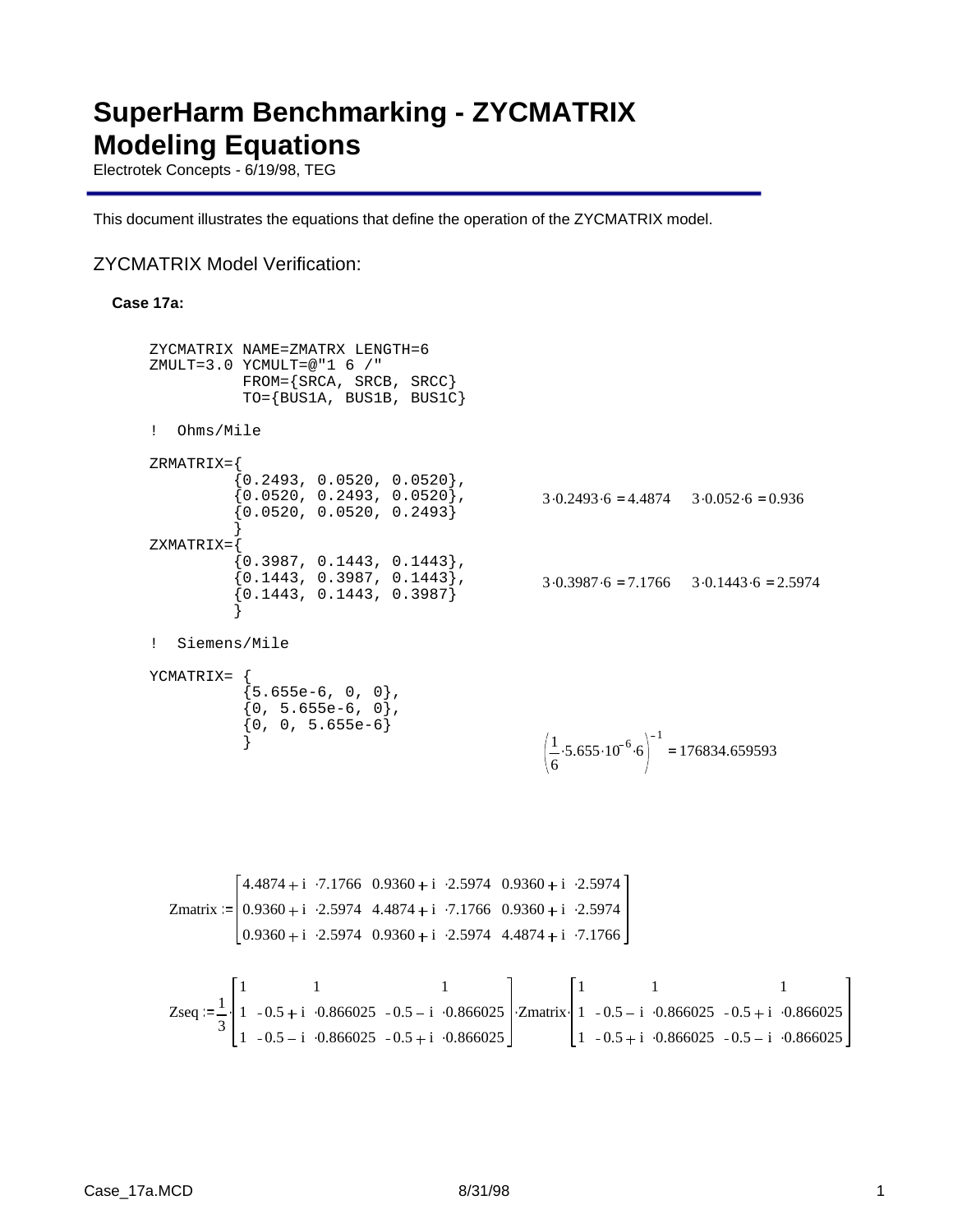Zseq = 
$$
\begin{bmatrix}\n6.359 + 12.371i & 0 & 0 \\
0 & 3.551 + 4.579i & 1.656 + 10^{-6} + 2.135 \cdot 10^{-6}i \\
0 & 1.656 + 10^{-6} + 2.135 \cdot 10^{-6}i & 3.551 + 4.579i\n\end{bmatrix}
$$
\nZseq1 := 
$$
\begin{bmatrix}\n6.366 + 12.3661i & 0 & 0 \\
0 & 3.552 + 4.578i & 0 \\
0 & 0 & 3.552 + 4.578i\n\end{bmatrix}
$$
\nZseq1<sub>1,1</sub> = 0.592 + 0.763i\nZnatrix: = 
$$
\frac{1}{3} \begin{bmatrix}\n1 & 1 & 1 \\
1 & -0.5 + i & 0.866 - 0.5 + i & 0.866 \\
1 & -0.5 - i & 0.866 - 0.5 + i & 0.866\n\end{bmatrix}
$$
\nZnmatrix: = 
$$
\begin{bmatrix}\n1 & 1 & 1 \\
0 & -0.5 - i & 0.866 - 0.5 + i & 0.866\n\end{bmatrix}
$$
\nZnatrix: = 0.592 + 0.763i\nZnatrix: = 
$$
\frac{1}{3} \begin{bmatrix}\n1 & 1 & 1 \\
0.938 + 2.596i & 0.938 + 2.596i \\
0.938 + 2.596i & 4.49 + 7.174i & 0.938 + 2.596i \\
0.938 + 2.596i & 4.49 + 7.174i & 0.938 + 2.596i\n\end{bmatrix}
$$
\nZnatrix: = 
$$
\begin{bmatrix}\n176834.659593 & 0 & 0 \\
0 & 176834.659593 & 0 \\
0 & 0 & 176834.659593\n\end{bmatrix}
$$
\nZcap: = 
$$
\begin{bmatrix}\n1 & 1 & 1 \\
1 & -0.5 + i & 0.866025 \\
1 & -0.5 + i & 0.866025\n\end{bmatrix}
$$
\nZnmatrix: = 
$$
\begin{
$$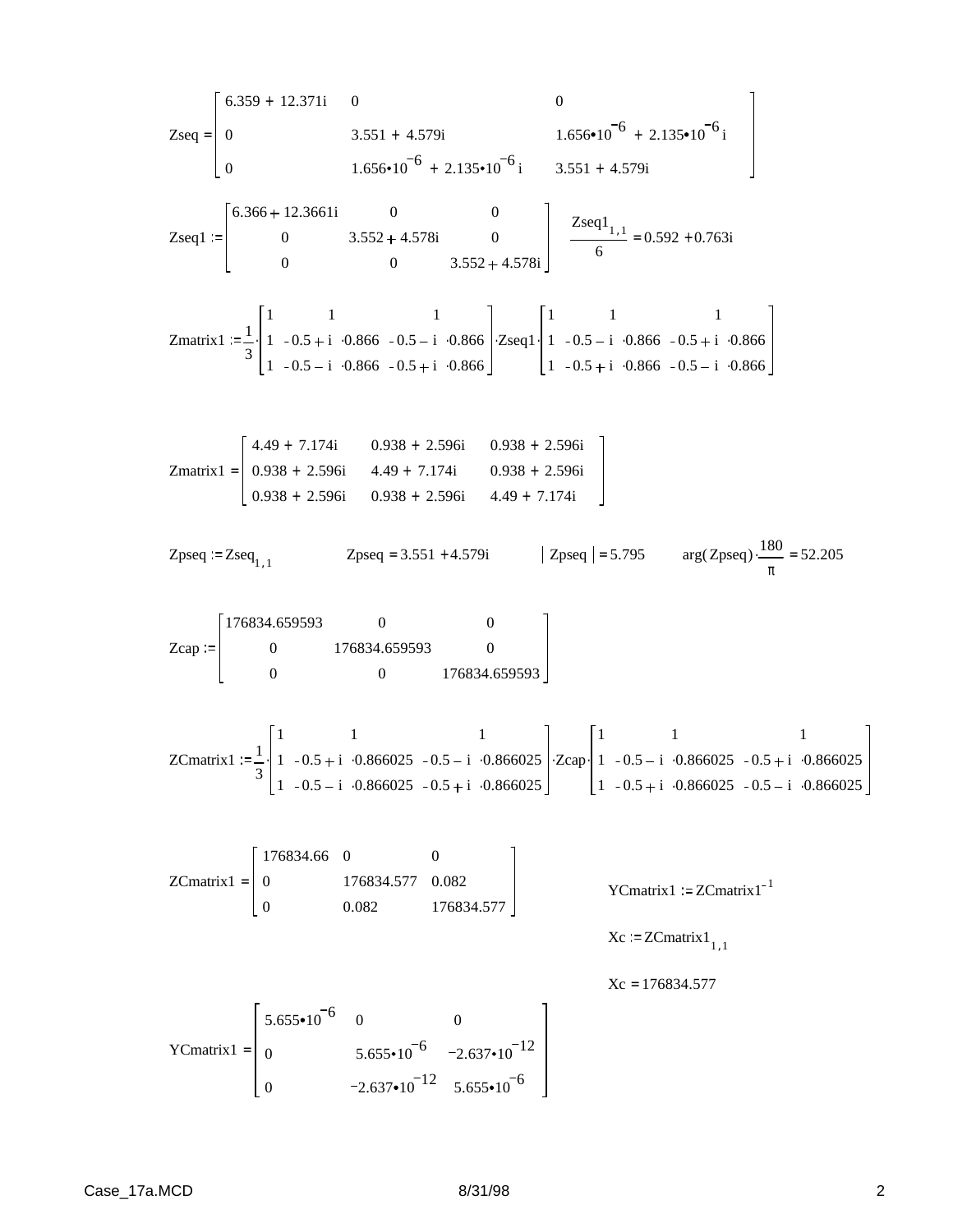Zpseq := Zseq<sub>1,1</sub>   
Zpseq = 3.551 + 4.579i   
 Rpseq = 5.795   
 arg(Zpseq) \t\t\t 
$$
\frac{180}{\pi}
$$
 = 52.205   
 Rpseq := Re(Zpseq)   
 Xpseq = Im(Zpseq)   
 Rpseq = 3.551   
 Xpseq = 4.579   
 Xpseq = 4.579

 $h := 1$ 

$$
Zhpseq(h) := Rpseq + i \cdot h \cdot Xpseq \qquad | \quad Zhpseq(1) | = 5.795 \qquad arg(Zhpseq(1)) \cdot \frac{180}{\pi} = 52.205
$$

 $h := 1, 2... 5$ 

| h      |       | $\vert$ Zhpseq(h) $\vert$ | $arg(Zhpseq(h)) \cdot \frac{180}{150}$<br>π |
|--------|-------|---------------------------|---------------------------------------------|
|        | 5.795 | 52.205                    |                                             |
| C<br>∠ | 9.823 | 68.805                    |                                             |
| 3      | 4.189 | 75.505                    |                                             |
| 4      | 8.658 | 79.02                     |                                             |
| 5      | 23.17 | 81.183                    |                                             |

 $Xc = 1.768 \cdot 10^5$ 

$$
Xc(h) := \frac{-i Xc}{h}
$$
  
\nh  
\n
$$
\frac{1}{2}
$$
\n176834.58  
\n88417.29  
\n58944.86  
\n44208.64  
\n35366.92  
\n176834.58  
\n-90  
\n-90  
\n-90  
\n-90  
\n-90  
\n-90  
\n-90  
\n-90  
\n-90  
\n-90  
\n-90  
\n-90  
\n-90

$$
Zt(h) := \frac{(Zhpseq(h) \cdot Xc(h))}{Zhpseq(h) + Xc(h)}
$$

| h              | Zt(h) | $arg(Zt(h))\cdot \frac{180}{h}$ |
|----------------|-------|---------------------------------|
| 1              | 5.8   | 52.203                          |
| $\overline{c}$ | 9.82  | 68.803                          |
| 3              | 14.19 | 75.502                          |
| 4              | 18.67 | 79.023                          |
| 5              | 23.18 | 81.171                          |